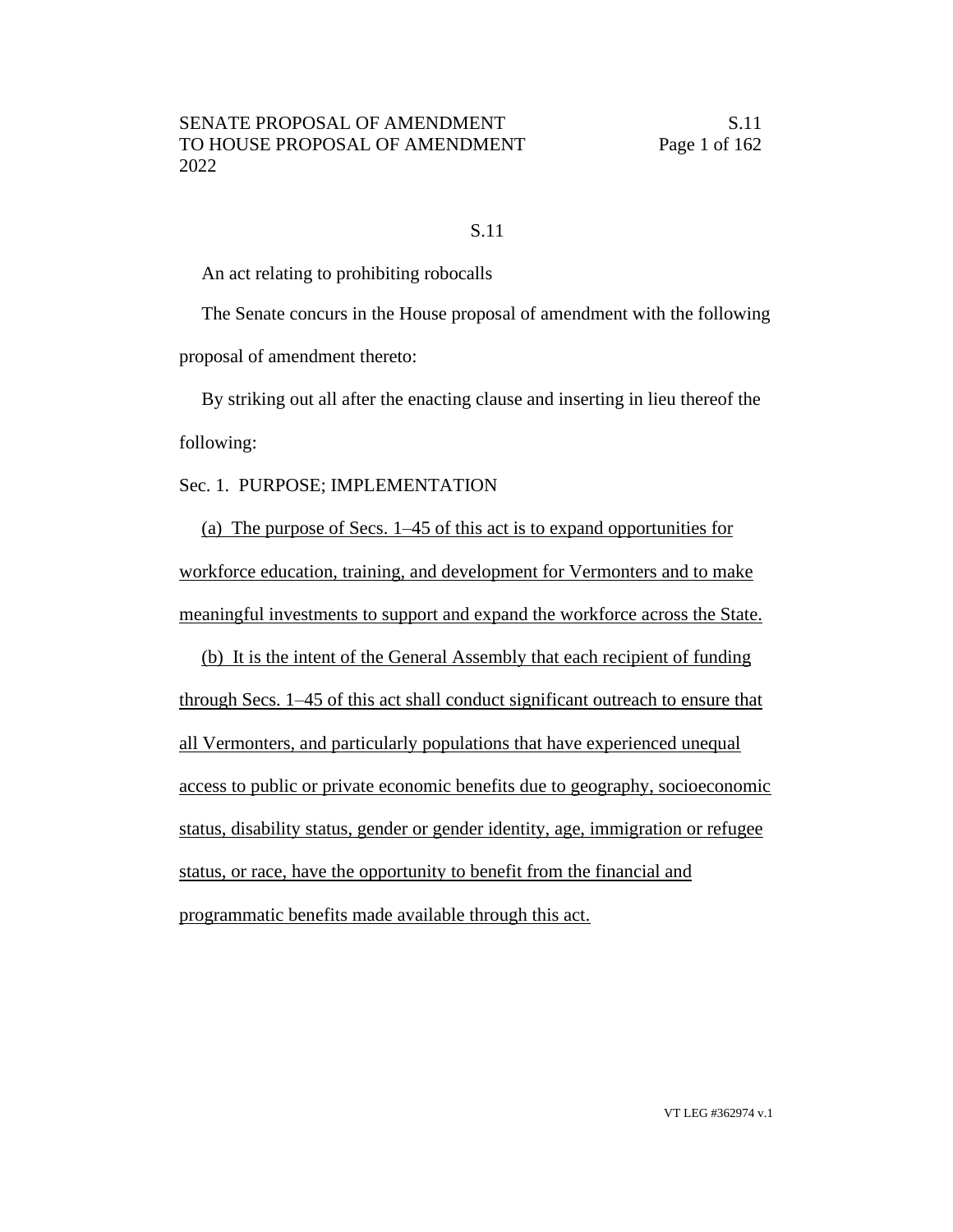Sec. 2. IMMEDIATE STRATEGIES AND FUNDING FOR EXPANDING THE LABOR FORCE; INCREASING THE NUMBER OF PARTICIPANTS AND PARTICIPATION RATES; APPROPRIATIONS

(a) In fiscal year 2023, the following amounts are appropriated from the

General Fund to the following recipients for the purposes specified:

(1) \$2,500,000.00 to the University of Vermont Office of Engagement, in consultation with the Vermont Student Assistance Corporation, to administer a statewide forgivable loan program of \$5,000.00 per graduate for recent college graduates across all Vermont higher education institutions who commit to work in Vermont for two years after graduation.

(2) \$387,000.00 to Vermont Technical College to develop a skilled meat cutter training and apprenticeship facility.

(b) In fiscal year 2023, the amount of \$500,000.00 is appropriated from the American Rescue Plan Act (ARPA) – Coronavirus State Fiscal Recovery Funds to the Agency of Human Services to provide grants, which may be administered through a performance-based contract, to refugee- or New American-focused programs working in Vermont to support increased inmigration or retention of recent arrivals.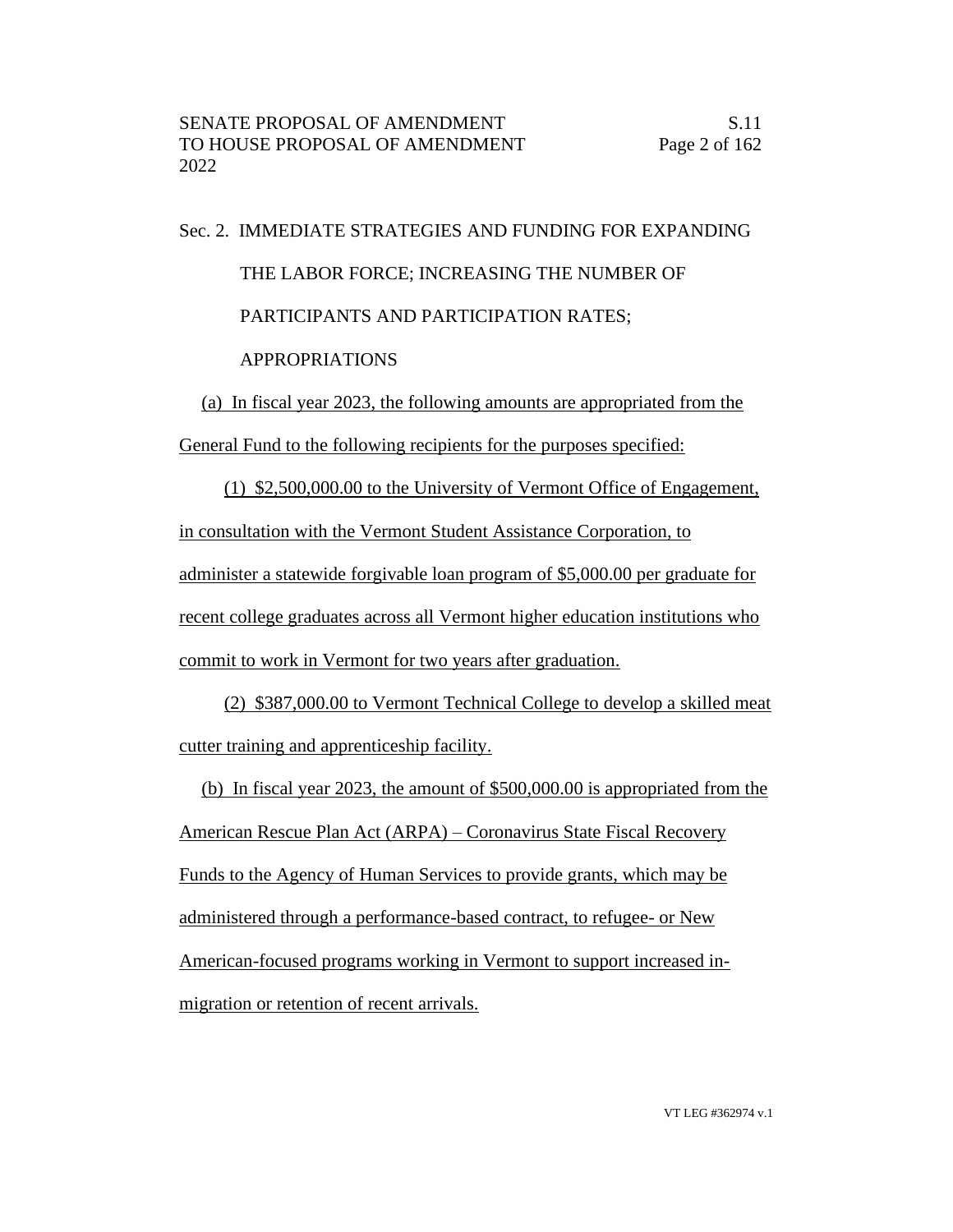#### Sec. 3. CTE FUNDING AND GOVERNANCE; FINDINGS

(a) Vermont's career and technical education (CTE) system is critical to ensuring that all Vermonters have access to the high-quality resources they need to explore a wide variety of career pathways, earn a postsecondary credential of value, and establish a productive career.

(b) CTE is a vital component of our educational system, supporting and delivering on the goals established by the General Assembly in 2013 Acts and Resolves No. 77 (flexible pathways), 2018 Acts and Resolves No. 189 (workforce development), and in achieving our attainment goal, which is that 70 percent of working-age Vermonters have a credential of value by 2025 (10 V.S.A. § 546).

(c) CTE is also an equity lever, providing every student access to critical workforce training, postsecondary coursework, and the real-world skills and networks that prepare our youth to continue to earn and learn during and after high school.

(d) As of the fall semester of the 2021–2022 school year, students were enrolling in CTE programs at a higher rate than at the beginning of the pandemic, increasing from 4,160 to 4,565. In the 2020–2021 school year, Vermont's CTE system awarded Tier II credentials of value to 459 students.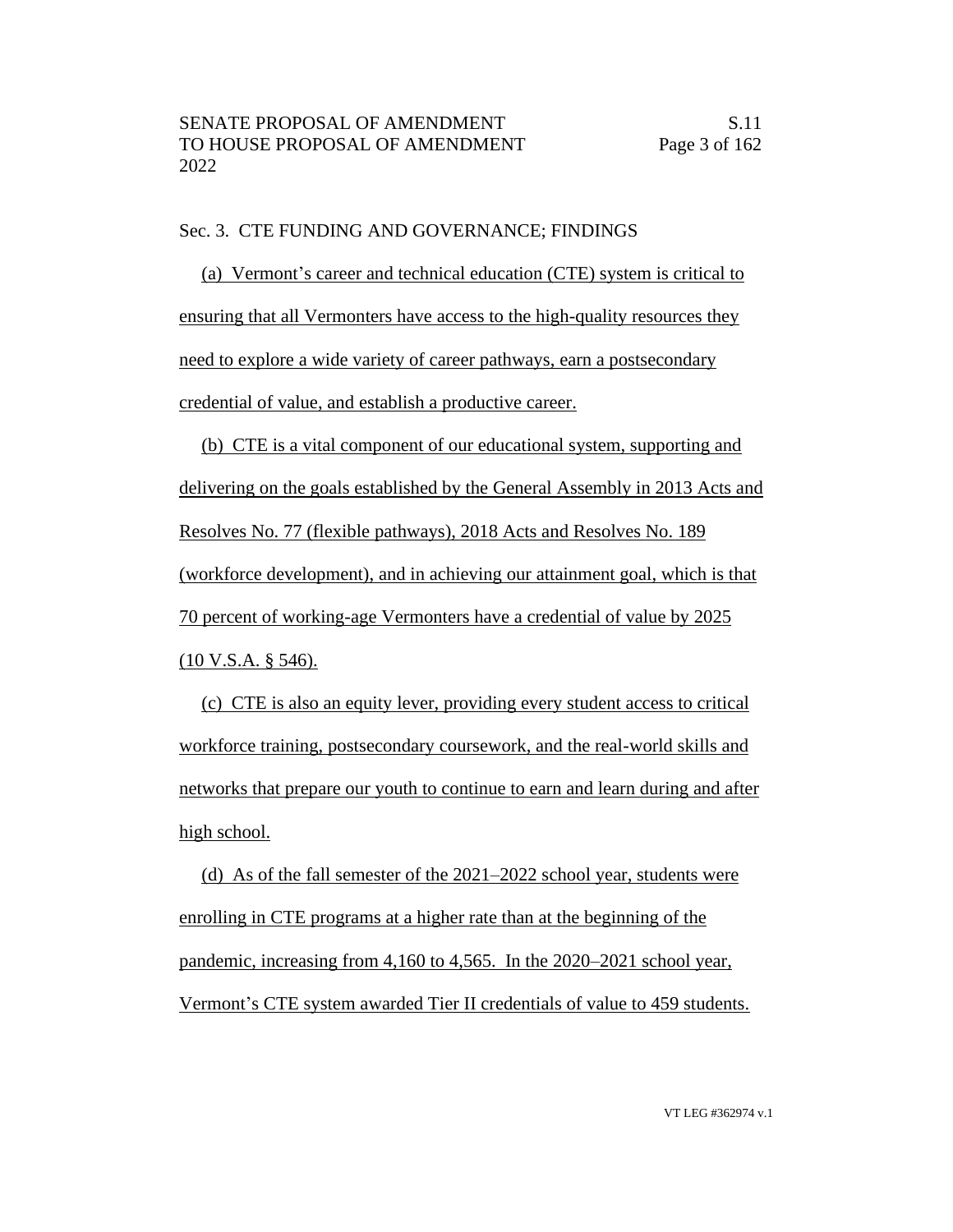(e) Since 2015, through legislative initiatives such as 2015 Acts and Resolves No. 51, 2017 Acts and Resolves No. 69, 2018 Acts and Resolves No. 189, 2019 Acts and Resolves No. 80, and most recently 2021 Acts and Resolves No. 74, the General Assembly and other stakeholders in education and in State government have been working to identify, understand, and resolve long-standing concerns related to the functioning of the CTE system.

(f) In 2018, the Agency of Education embarked on a collaborative process that included students, legislators, and communities across the State to develop a strategic vision and aspirational goals to help guide the transformation of the CTE system.

(g) The State Board of Education adopted the Agency of Education's vision and goals for CTE that "all Vermont learners attain their postsecondary goals by having access to career and technical education systems that are equitable, efficient, integrated and collaborative."

(h) 2018 Acts and Resolves No. 189 committed Vermont to a redesign of its workforce development and training system, including the approval of up to four pilot sites or projects to examine the way our CTE system is funded and governed.

(i) In a report dated June 14, 2021, the Agency of Education reported on its progress, which was interrupted by the COVID-19 pandemic. The report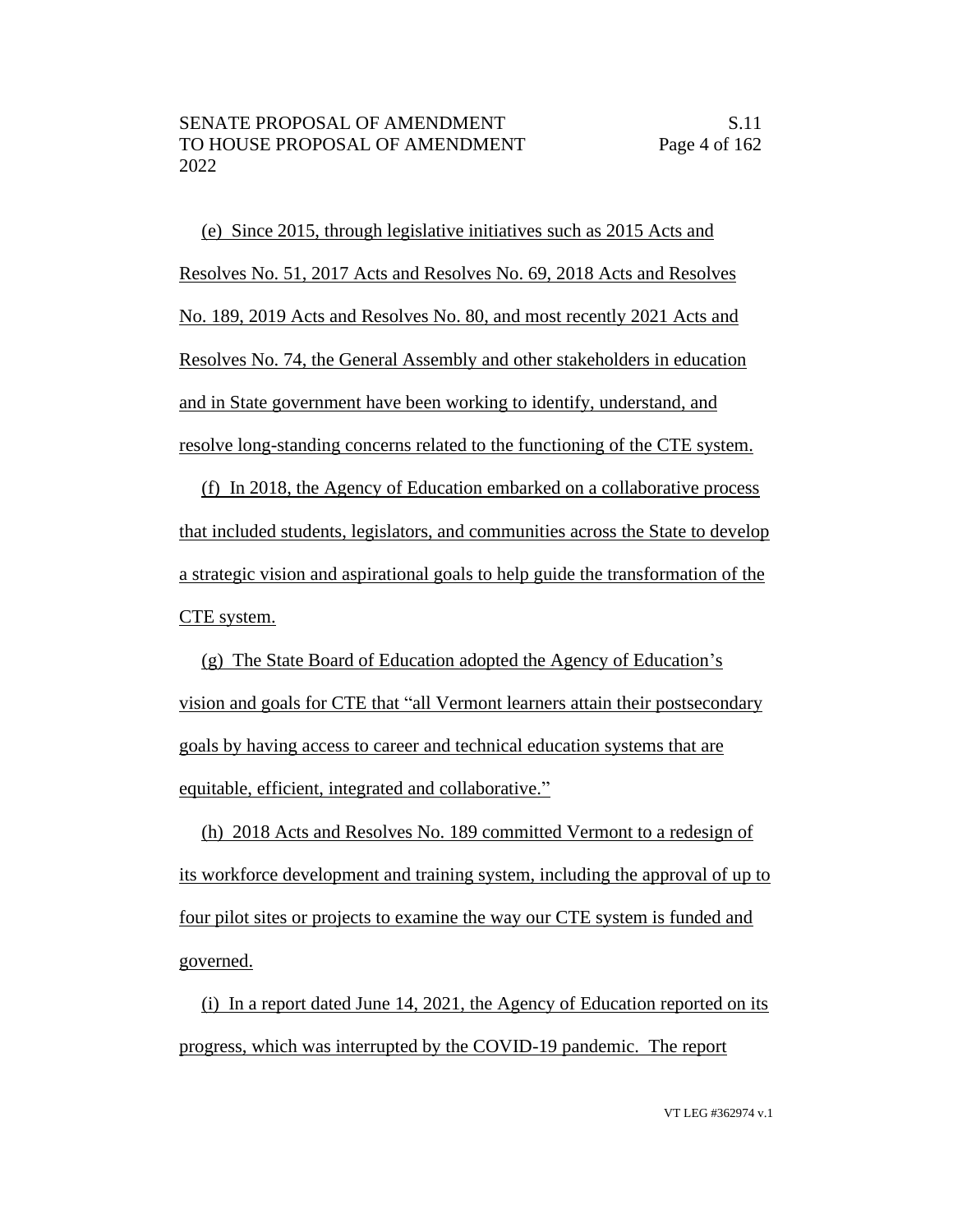presented possible alternatives to our current funding structure, which is widely seen as a barrier to enrollment. However, these alternatives were based on an examination of only the CTE school district funding model and did not include the study of governance models. The report recommended completing this study of CTE funding and governance models to propose actionable implementation steps for the State.

(j) The Agency of Education's State plan for federal Perkins funds is aligned to the vision and goals created through collaborative processes that included a public comment period. Processes required in the federal legislation like the biennial Comprehensive Local Needs Assessment will strengthen the role of CTE in each region and help to focus the use of limited federal funds to improve the system.

## Sec. 3a. FUNDING AND GOVERNANCE STRUCTURES OF

## CAREER TECHNICAL EDUCATION IN VERMONT

(a) There is appropriated to the Agency of Education for fiscal year 2023 the amount of \$180,000.00 from the General Fund to contract for services to:

(1) complete an examination, which was interrupted by COVID-19, of the existing funding structures of career technical education (CTE) in Vermont and identify the best approach moving forward;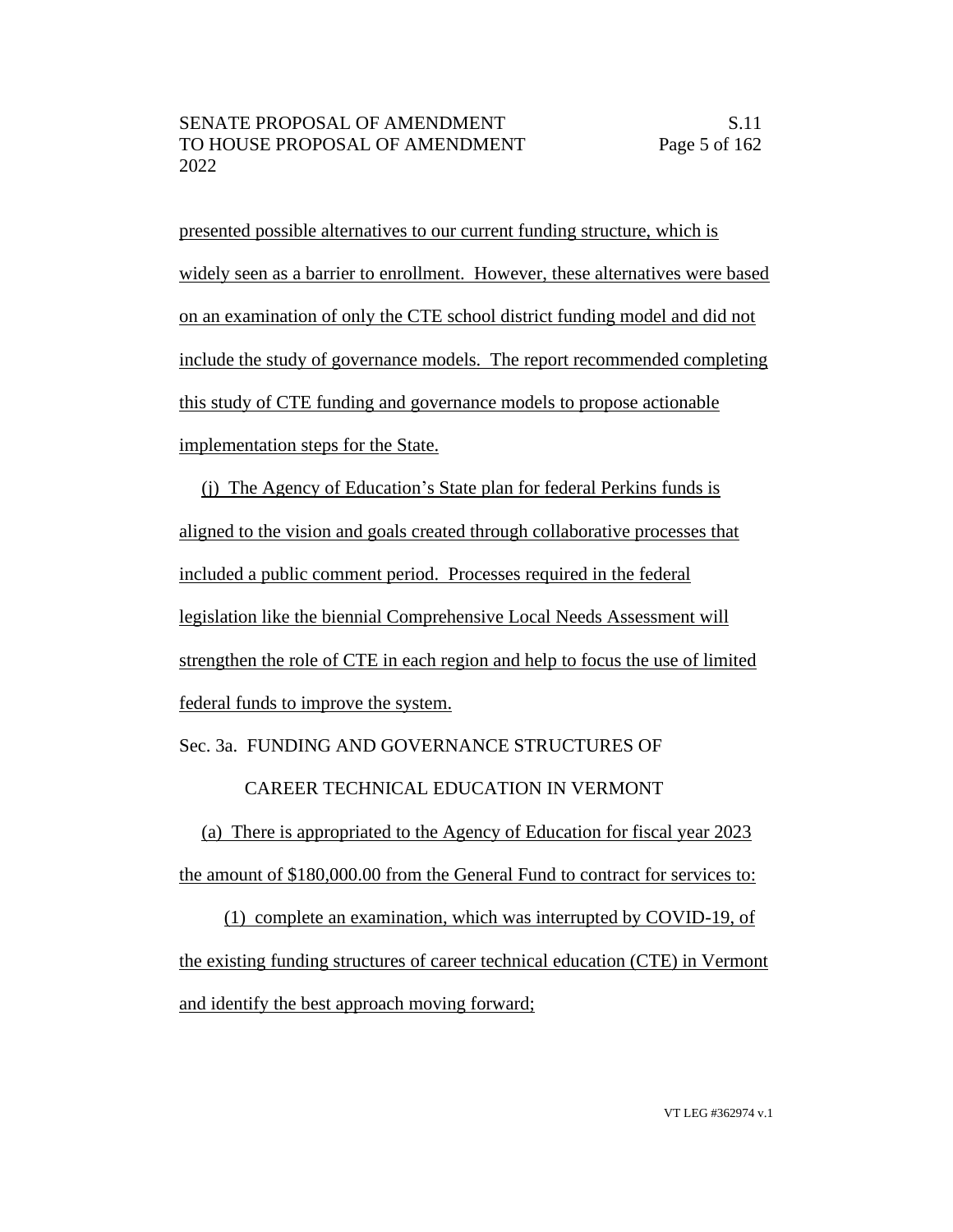(2) examine CTE governance structures in relationship to those funding structures and identify the best approach moving forward;

(3) examine the implications of the existing funding and governance structures for kindergarten through grade 12 schools and adult education;

(4) propose an implementation plan for new models of CTE funding and governance structures to improve the quality, duration, and access to CTE

statewide.

(b) In performing its work, the contractor shall consult with the consultant and any other stakeholders involved in completing the report on the design, implementation, and costs of an integrated and coherent adult basic education, adult secondary education, and postsecondary career and technical education system pursuant to 2021 Acts and Resolves No. 74, Sec. H.3.

(c) On or before March 1, 2023, the Agency of Education shall issue a written report to the House and Senate Committees on Education, the House Committee on Commerce and Economic Development, the Senate Committee on Economic Development, Housing and General Affairs, the House Committee on Ways and Means, and the Senate Committee on Finance on the work performed pursuant to subsection (a) of this section.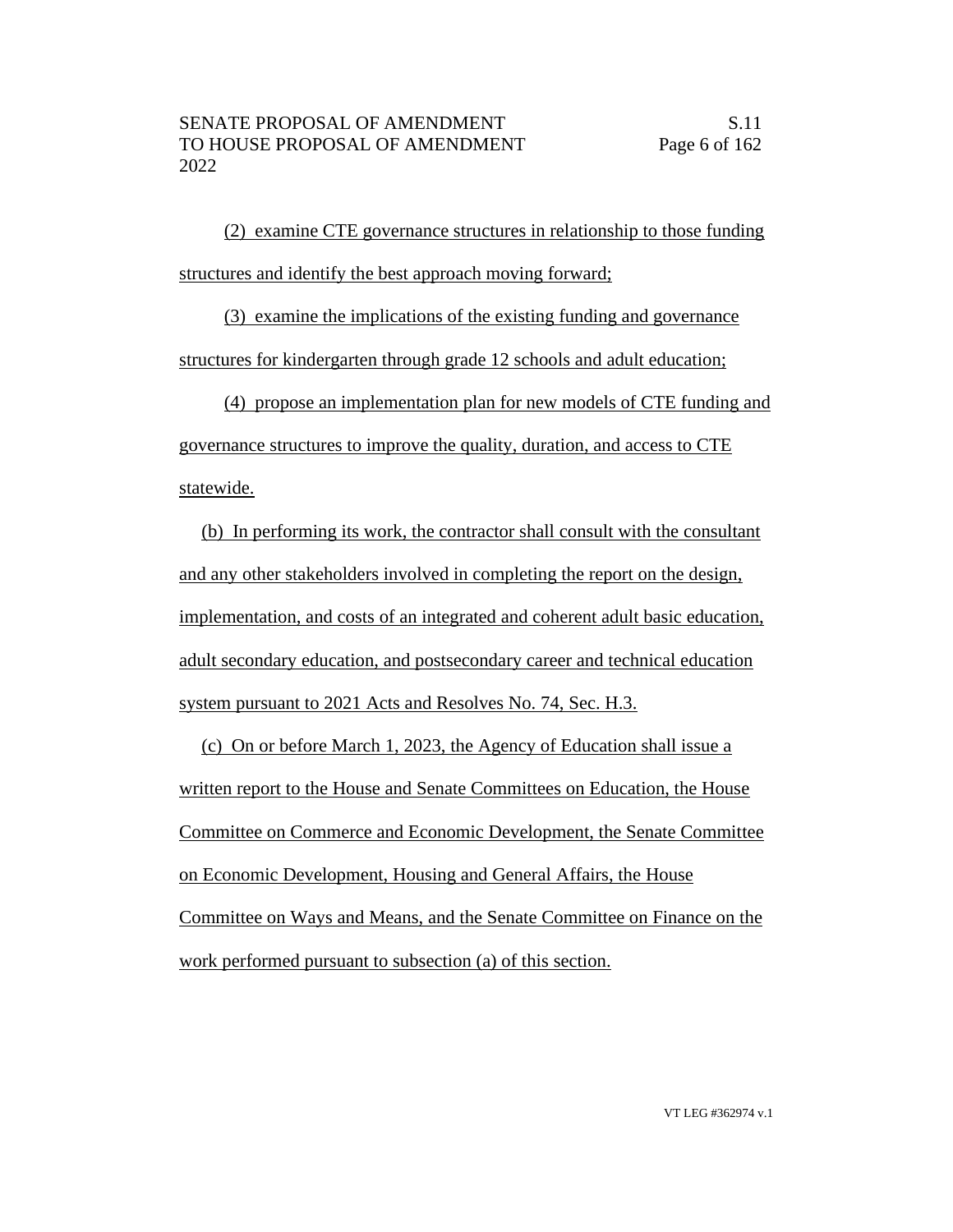$(d)(1)$  The Agency of Education shall consider the work performed by the contractor and shall develop an implementation plan, including recommended steps to design and implement new funding and governance models.

(2) On or before July 1, 2023, the Agency shall issue a written report to the House and Senate Committees on Education, the House Committee on Commerce and Economic Development, the Senate Committee on Economic Development, Housing and General Affairs, the House Committee on Ways and Means, and the Senate Committee on Finance that describes the results of its work under this subsection and the implementation plan and makes recommendations for legislative action.

# Sec. 4. INVESTMENT IN THE UP-SKILLING OF PRIVATE SECTOR

EMPLOYERS TO SUPPORT THE EVOLUTION OF BUSINESS

# AND ORGANIZATIONAL MODELS; APPROPRIATIONS

In fiscal year 2023, the amount of \$250,000.00 is appropriated from the General Fund to the Agency of Commerce and Community Development for a performance-based contract to provide statewide delivery of business coaching and other forms of training to BIPOC business owners, networking and special convenings, and career fairs, workshops and paid internships, career guidance, and other support for BIPOC workers across the State.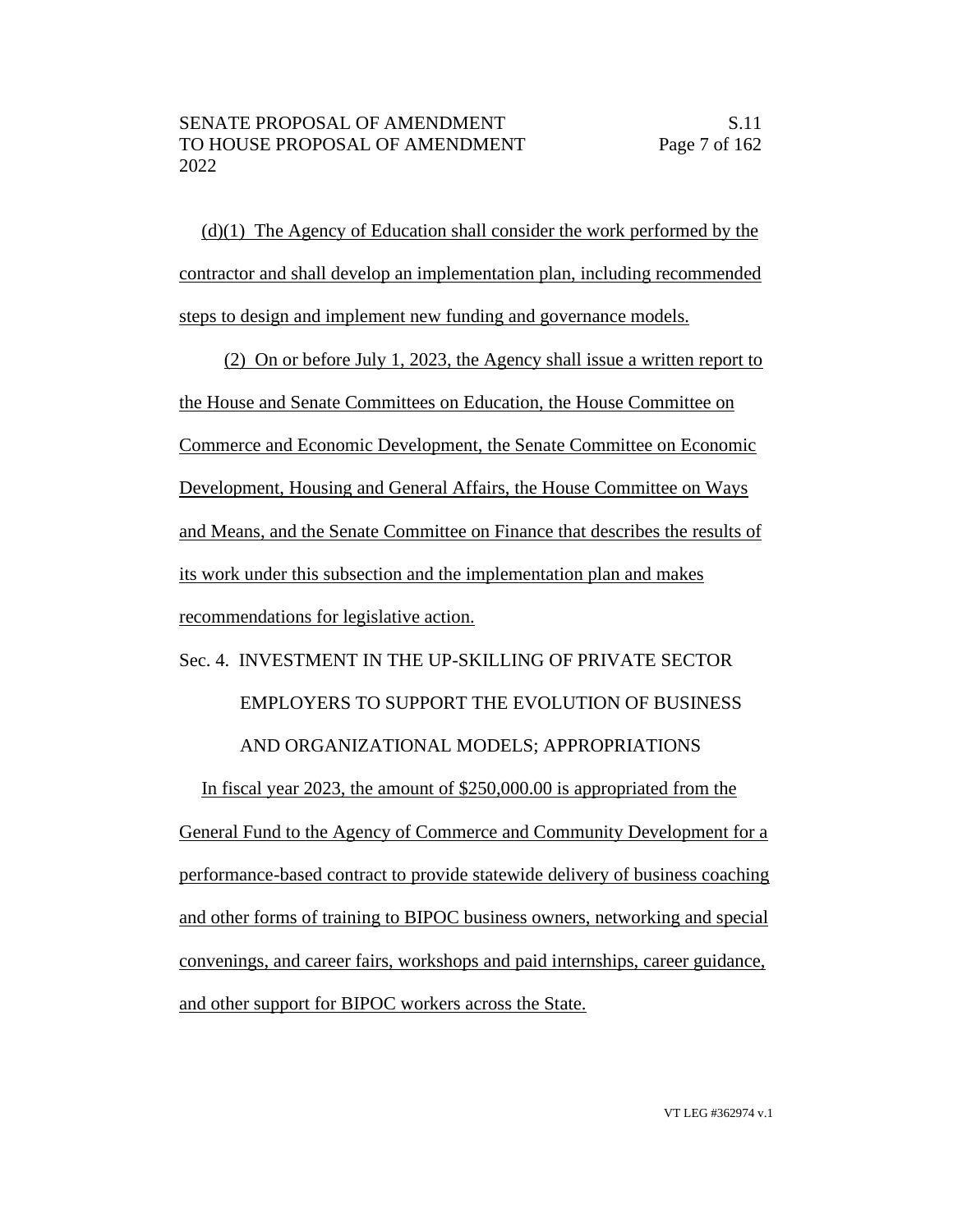#### Sec. 4a. EDUCATOR WORKFORCE DEVELOPMENT;

## APPROPRIATION; REPORT

(a) Purpose. The purpose of this section is to encourage and support the development and retention of qualified and effective Vermont educators. To combat the growing educator shortage throughout the State and meet the needs of Vermont students, it is necessary to invest in nontraditional educator training programs.

(b) Grant program.

(1) Program creation. In fiscal year 2023, there is established the Peer Review Support Grant Program, to be administered by the Agency of Education, to provide grants to expand support, mentoring, and professional development to prospective educators seeking licensure through the Agency of Education's peer review process, with the goal of increased program completion rates.

(2) Program administration. The Agency shall adopt policies, procedures, and guidelines necessary for implementation of the Program described in subdivision (1) of this subsection.

(3) Eligibility criteria. The Agency shall issue grants to organizations or school districts with programs designed to provide prospective educators in the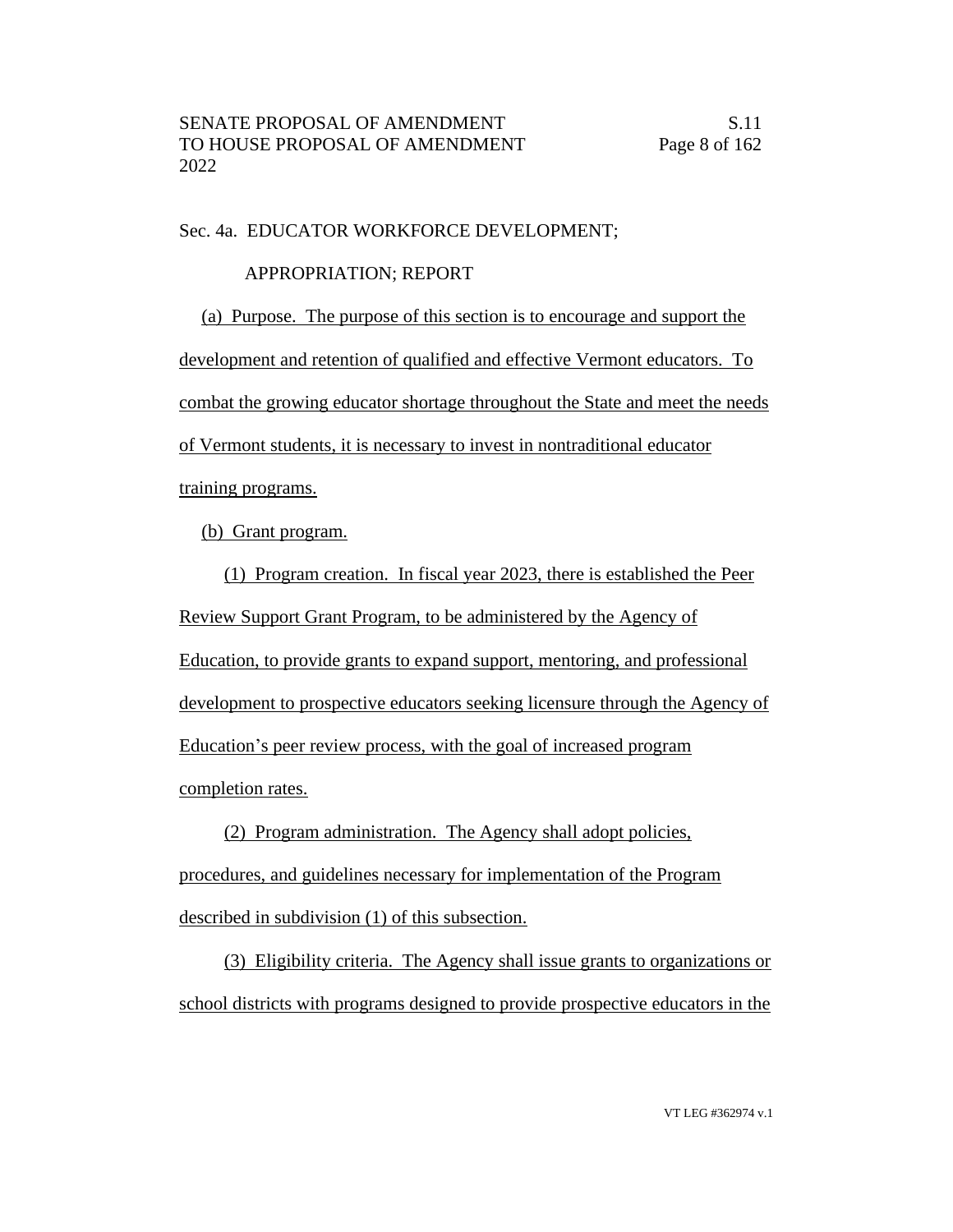peer review program the support necessary for successful completion of the

peer review process by providing:

(A) support through the Praxis exam process;

(B) local educator lead seminars designed around the Vermont

licensure portfolio themes;

(C) local educator mentors;

(D) support in completing the peer review portfolio and licensing process; and

(E) continued professional development support within the first year of licensure.

(4) Report. On or before January 15, 2023, the Agency of Education shall report to the Senate and House Committees on Education on the status of the implementation of the Peer Review Support Grant Program and a summary and performance review of the programs to which grants were awarded. The report shall include any metrics used in the performance review, the number of program participants, endorsement areas of participants, feedback from participants and mentors, and any recommendation for legislative action.

(c) Appropriation. Notwithstanding 16 V.S.A. § 4025(d), the sum of \$712,500.00 is appropriated from the Education Fund to the Agency of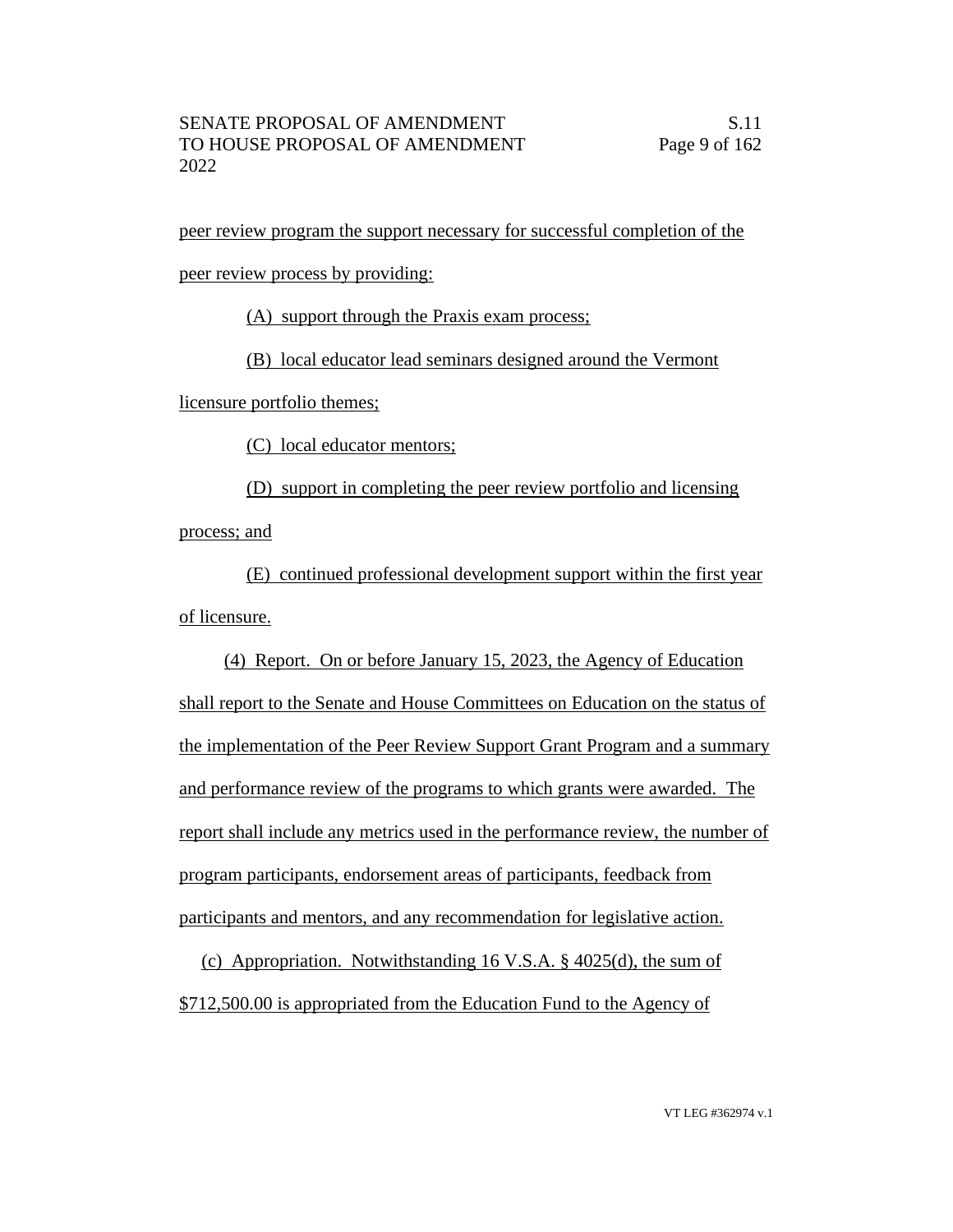Education in fiscal year 2023 for the purpose of funding the Peer Review

Support Grant Program.

Sec. 5. OFFICE OF WORKFORCE INNOVATION TO LEAD AND

COORDINATE STATEWIDE WORKFORCE SYSTEM

(a) Findings. The General Assembly finds:

(1) Vermont is experiencing an acute labor shortage in 2022.

(2) According to the Employment and Labor Marketing Information

Division of the Vermont Department of Labor:

(A) There are approximately 28,000 job openings in Vermont as of

December 2021.

(B) 9,945 individuals meet the federal statistical definition of

unemployed as of January 2022.

(C) 4,500 individuals are receiving unemployment insurance

assistance as of March 2022.

(D) The workforce has shrunk by 26,000 individuals from 2019 to

2022, yet the unemployment rate is just three percent as of January 2022.

(E) The workforce participation rate has fallen from 66 percent to

60.6 percent.

(F) The total volume of hires made each year is approximately

200,000 nonunique individuals.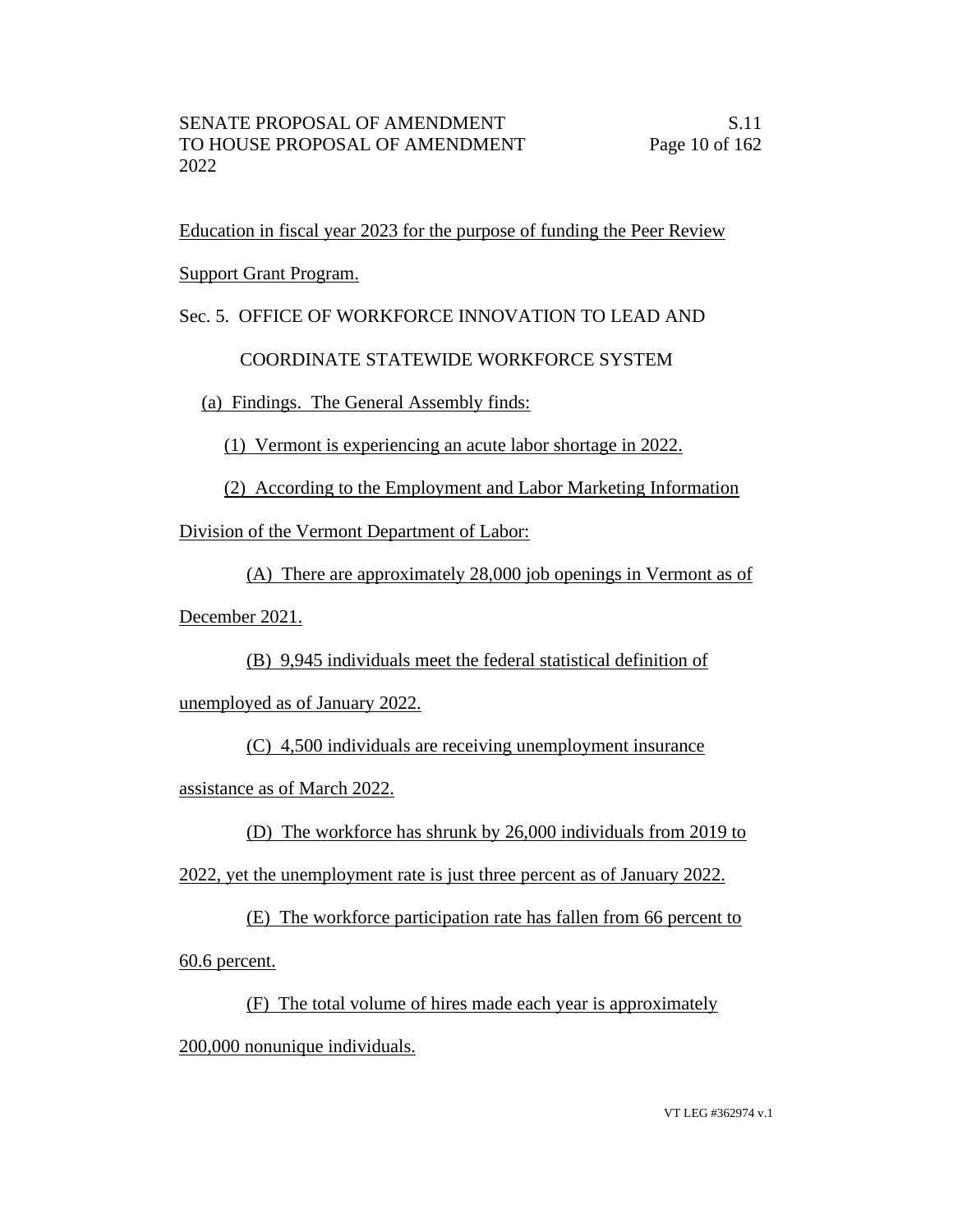(3) The Department receives approximately 80 percent of its funding from federal sources, which constrains the Department and its employees from adjusting its work to meet immediate needs.

(4) The federal funding for field staff in the Workforce Development Division has declined significantly over the past 20 years, supporting 75 persons in 2022 as compared to 135 in 2003.

(5) Though Vermont has a small population, the unique characteristics of its region's employers, educational institutions, demographics, and socioeconomic conditions make it best to address efforts to connect individuals with training and job placement on a regional basis.

(6) Because most State agencies and departments touch the workforce system in some way, there is a need for more coordination and alignment across State government to serve both job seekers and employers.

(7) Vermont needs a statewide workforce development, training, and education system in which all Vermonters who want to work, and all employers who want workers, can connect.

(b) Creation of Office of Workforce Innovation. The Office of Workforce Innovation is created within the Governor's office to coordinate statewide and regional workforce expansion across all agencies and departments in State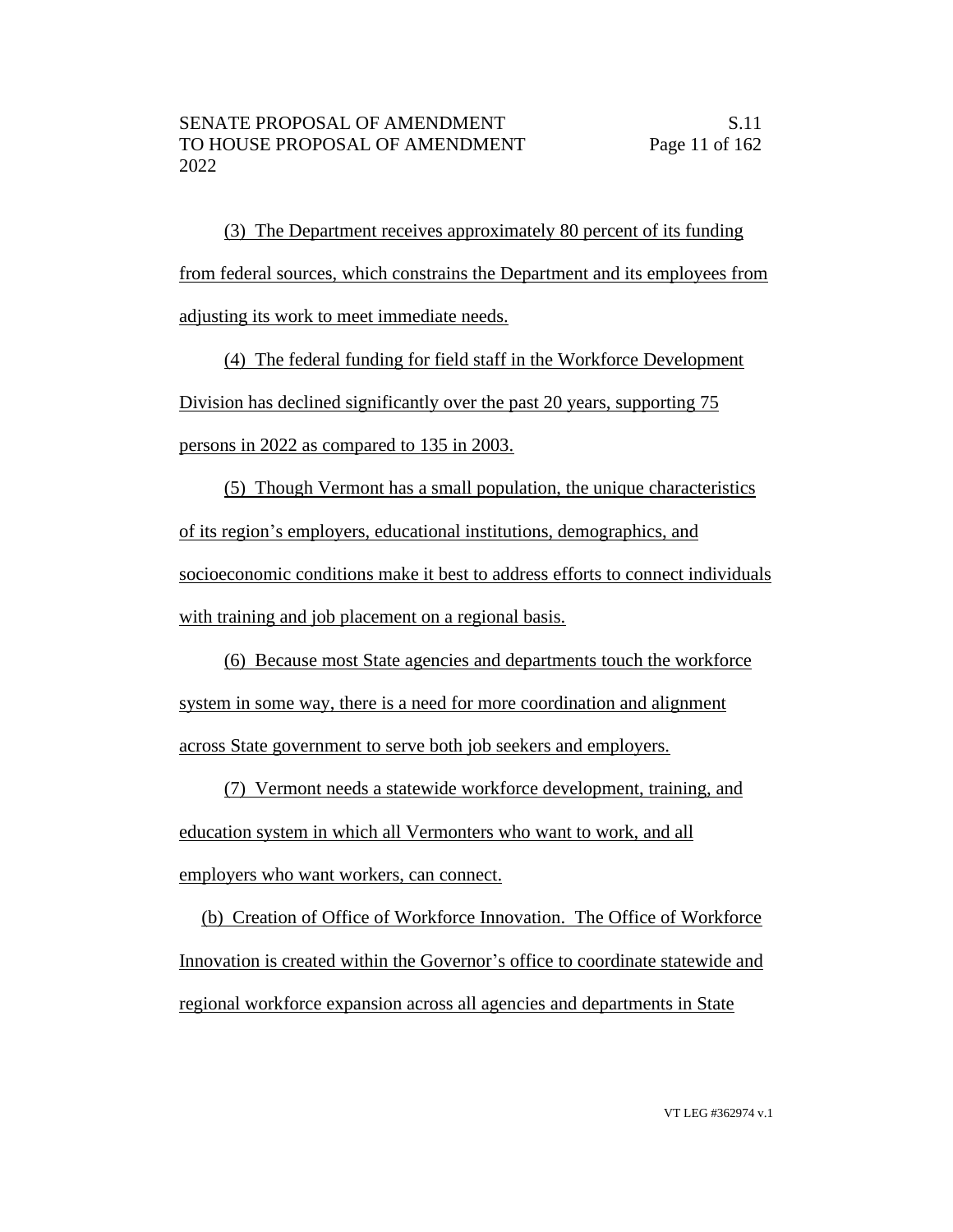government and among a diverse stakeholder community. The State Workforce Development Board shall be managed by the Office.

(1) Purpose. The purposes of the Office of Workforce Innovation

include:

(A) interagency coordination around Governor's work force agenda;

(B) serving as the developer and holder of a statewide work force

development plan, including supporting the work of the State Workforce

Development Board and contracting with outside process entities as needed to

help convene all system actors;

(C) occasionally convening stakeholders;

(D) connecting to National Governors Association best practices

research;

(E) endeavoring to have practices implemented throughout the

system;

(F) coordinating across State entities to ensure well-coordinated State

responses and programs to carry out Governor's work force agenda;

(G) overseeing service delivery by State employees and outside

contracts at the local and regional levels;

(H) ensuring interagency communication;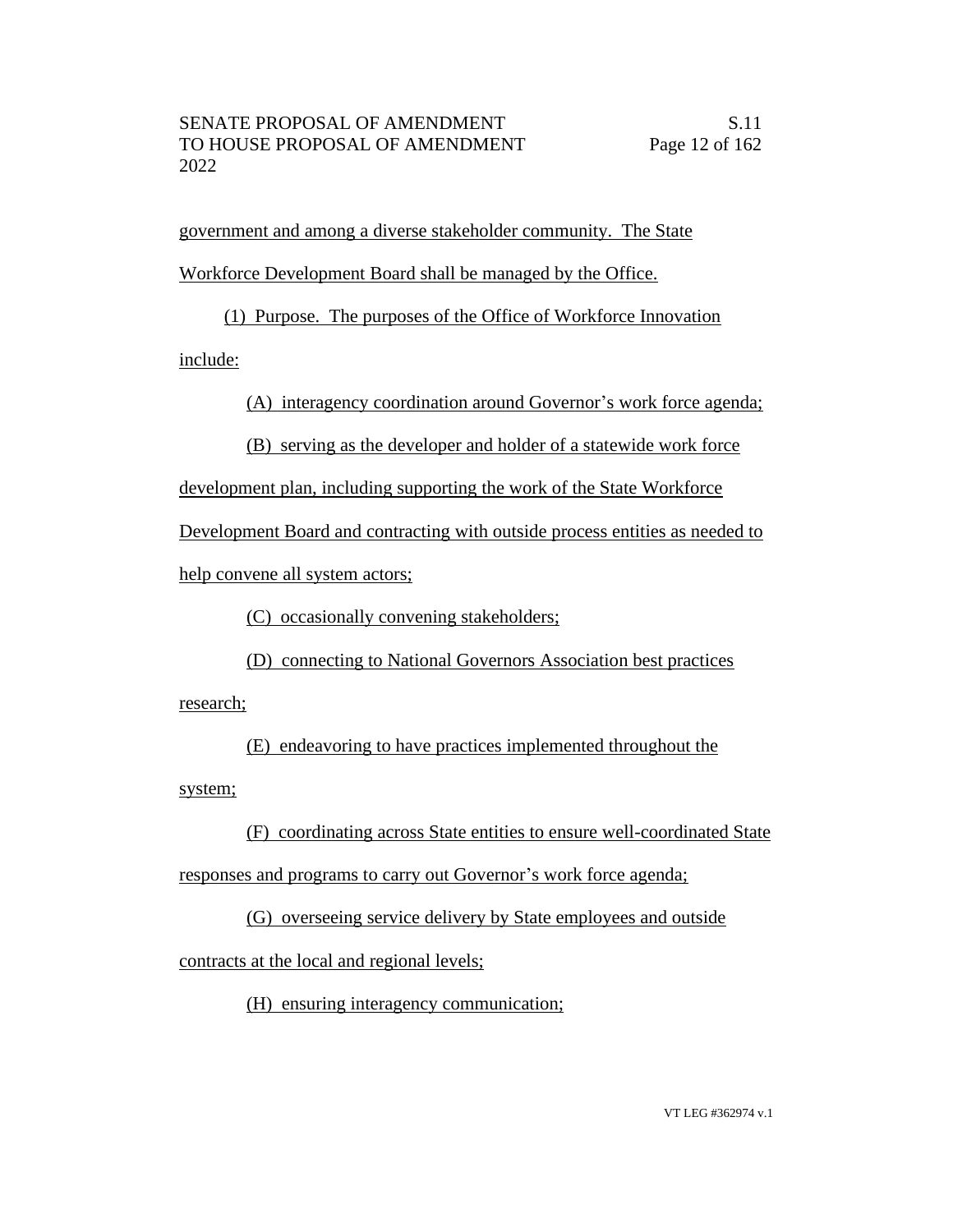(I) coordination and collaboration to break down silos and to maximize communication flow; and

(J) collaborating with State-level organizations, service providers, and educational institutions.

(2) Personnel. The Director of the Office of Workforce Innovation is

created. There shall be two full-time exempt staff to accomplish the duties of

the Office. One of these staff positions shall be the current Executive Director

of the State Workforce Developmental Board.

(3) Duties. The Director of the Office of the Workforce Innovation shall:

(A) lead Workforce Development and Expansion for the State;

(B) provide interagency coordination and strategic and

comprehensive policy leadership for the purpose of workforce development, expansion, training, and education in the State;

(C) determine where Adult CTE should live and how it should be financed; and

(D) complete a feasibility study to assess creating a recyclable and outcome-based funding mechanism to deploy State workforce training funding for re- and up- skilling individuals in strategic sectors and submit findings and recommendations in a report to the Vermont Workforce Development Board;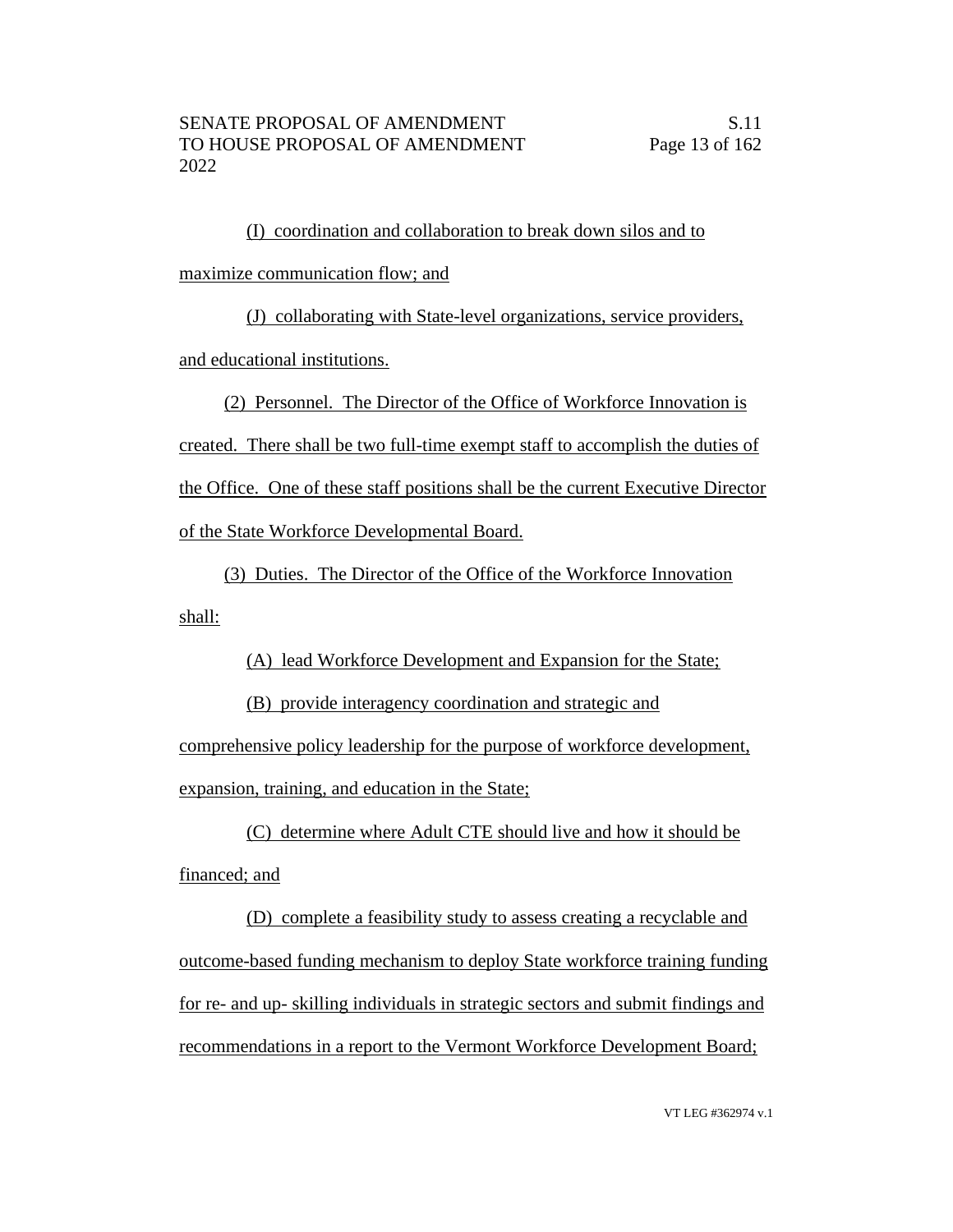(E) perform any other duties that are relevant based on the purpose of this section.

(4) Coordination. The Office shall convene interagency and State-level service provider partners, coordinate State-level workforce information collection and distribution, establish interagency working agreements, manage the State Workforce Development Board, and consider other improvements to the structure, coordination, and collaboration of the workforce development system in general. This may include creating a Vermont workforce development network.

(5) Implementation.

(A) The Office of Workforce Innovation shall be established as of July 1, 2022.

(B) On or before January 15, 2023, the Office shall submit an interim report to the House Committee on Commerce and Economic Development and Senate Committee on Economic Development, Housing and General Affairs proposing goals and metrics to measure, and action steps to accomplish, how the Office can effectively coordinate the workforce development system and improve workforce development conditions in this State relative to the data points specified in subsection (a) of this section.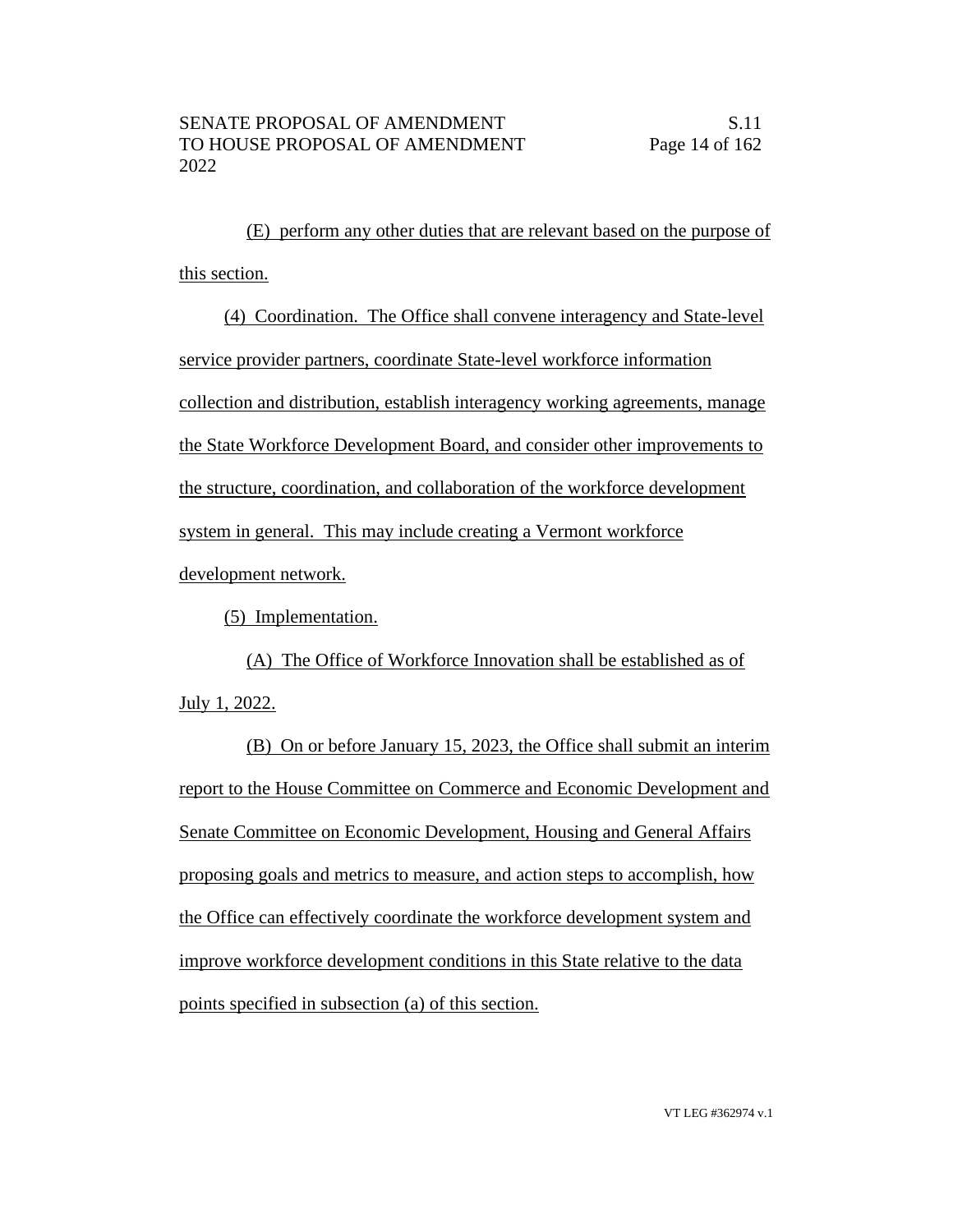(C) On or before December 1, 2023, the Office shall submit a final report to the House Committee on Commerce and Economic Development and Senate Committee on Economic Development, Housing and General Affairs that addresses its performance relative to the goals, metrics, and action items it has adopted, and that includes findings and any recommendations for legislative action concerning the workforce development system.

(6) Appropriation. The amount of \$1,000,000.00 is appropriated from the General Fund to create the Office and perform its duties.

Sec. 5a. REGIONAL WORKFORCE EXPANSION SYSTEM

(a) Regional Workforce Expansion System. The amount of \$500,000.00 is appropriated from the General Fund to the Department of Labor for a one-year pilot program to launch and lead a coordinated regional system, beginning in two regions of the State, to work toward accomplishing the following goals:

(1) increase local labor participation rate;

(2) decrease the number of open positions reported by local employers;

(3) increase the wages of workers as they transition to new jobs; and

(4) collect, organize, develop, and share information related to local

career pathways with workforce development partners.

(b) Duties. In order to meet the goals specified in subsection (b) of this section, the Department shall: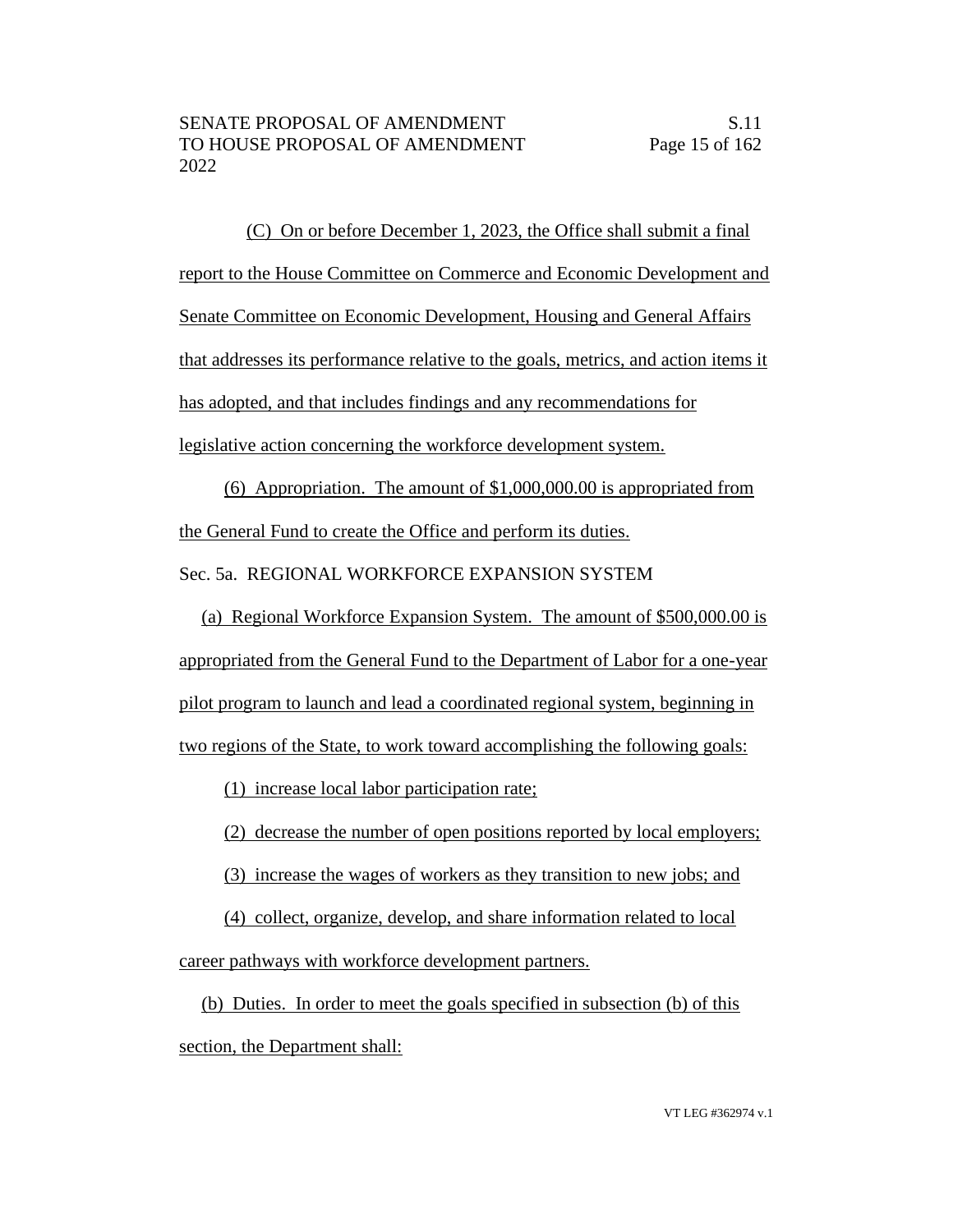(1) create new capacity to address and support State activities related to workforce development, expansion, and alignment;

(2) focus on the overarching goal of helping workers find jobs and employers find workers;

(3) support employers in communicating and tailoring their work

requirements, conditions, and expectations to better access local workers; and

(4) collaborate with local education and training providers and regional workforce partners to create and regularly distribute data related to local labor force supply and demand.

(c) System infrastructure. The Department shall make investments that improve and expand regional capacity to strengthen networks who assist jobseekers, workers, and employers in connecting.

(1) The Department is authorized to create three classified, one-year limited-service positions, with funding allocated to perform the work described in this section, who shall report to the Workforce Development Division and of whom:

(A) two shall be Workforce Expansion Specialists assigned, one each, to two different regions of the State; and

(B) one shall provide oversight and State-level coordination of activities.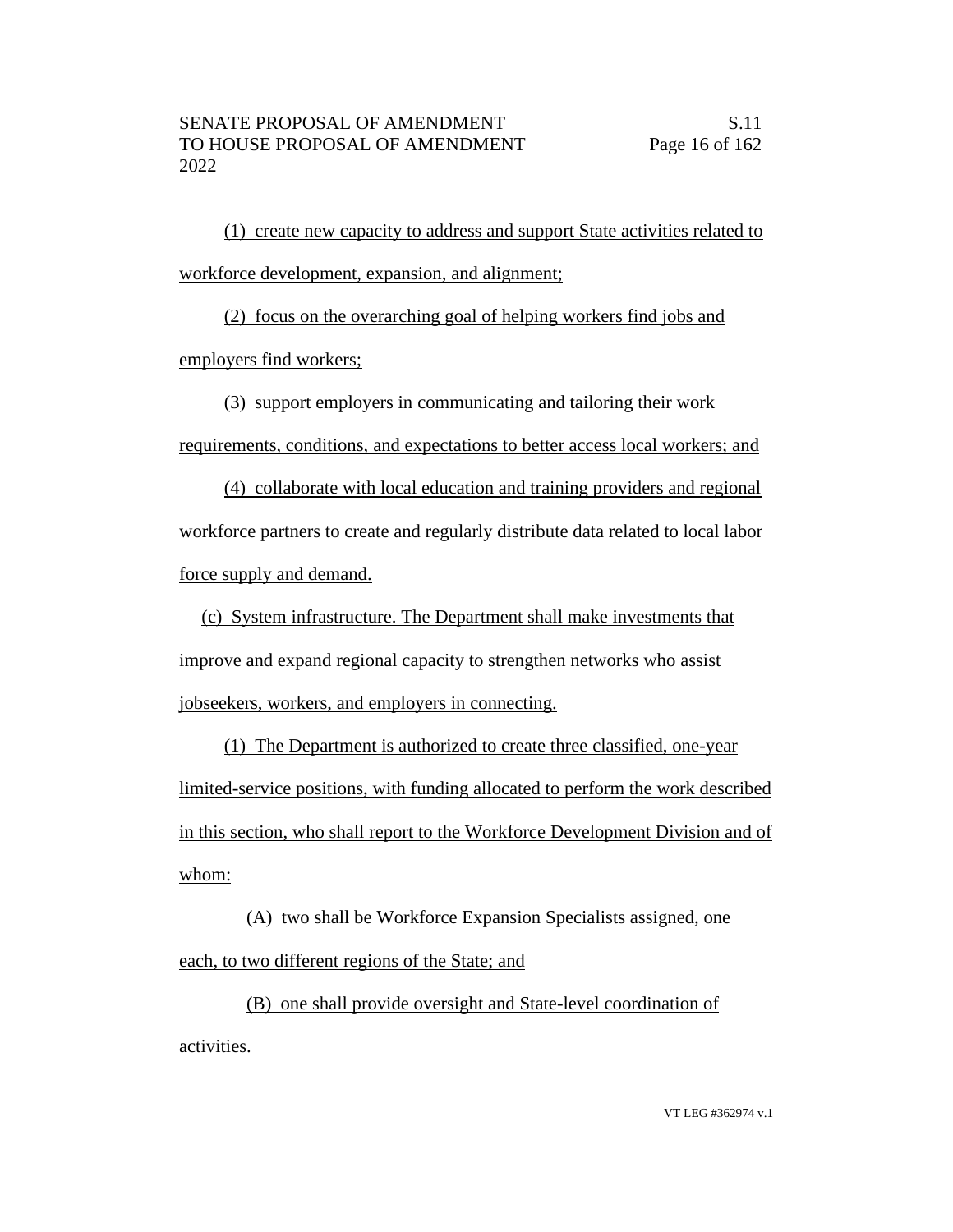(2)(A) The Department shall use funds allocated to develop systems for coordination, information sharing, and enhanced support to regional partners, host regional meetings, develop regional plans, and provide localized resources including labor market information, training and development opportunities, and support services.

(B) The Department shall develop labor market information reports to support discussion and decision making that will address local labor market challenges and opportunities and support a regional approach to solving local or unique labor supply challenges.

(e) Interim report. On or before January 15, 2023, the Department shall provide a narrative update on the progress made in hiring staff, establishing interagency agreements, developing regional information exchange systems, and supporting State-level work to expand the labor force to the House and Senate committees of jurisdiction.

(f) Implementation. The Department of Labor shall begin implementing the Regional Workforce Expansion System on or before July 1, 2022.

Sec. 6. INCARCERATED INDIVIDUALS; WORKFORCE

# DEVELOPMENT; PILOT PROGRAM

(a) Purpose. The purpose of this section is to facilitate the education and vocational training of incarcerated individuals so that they have a greater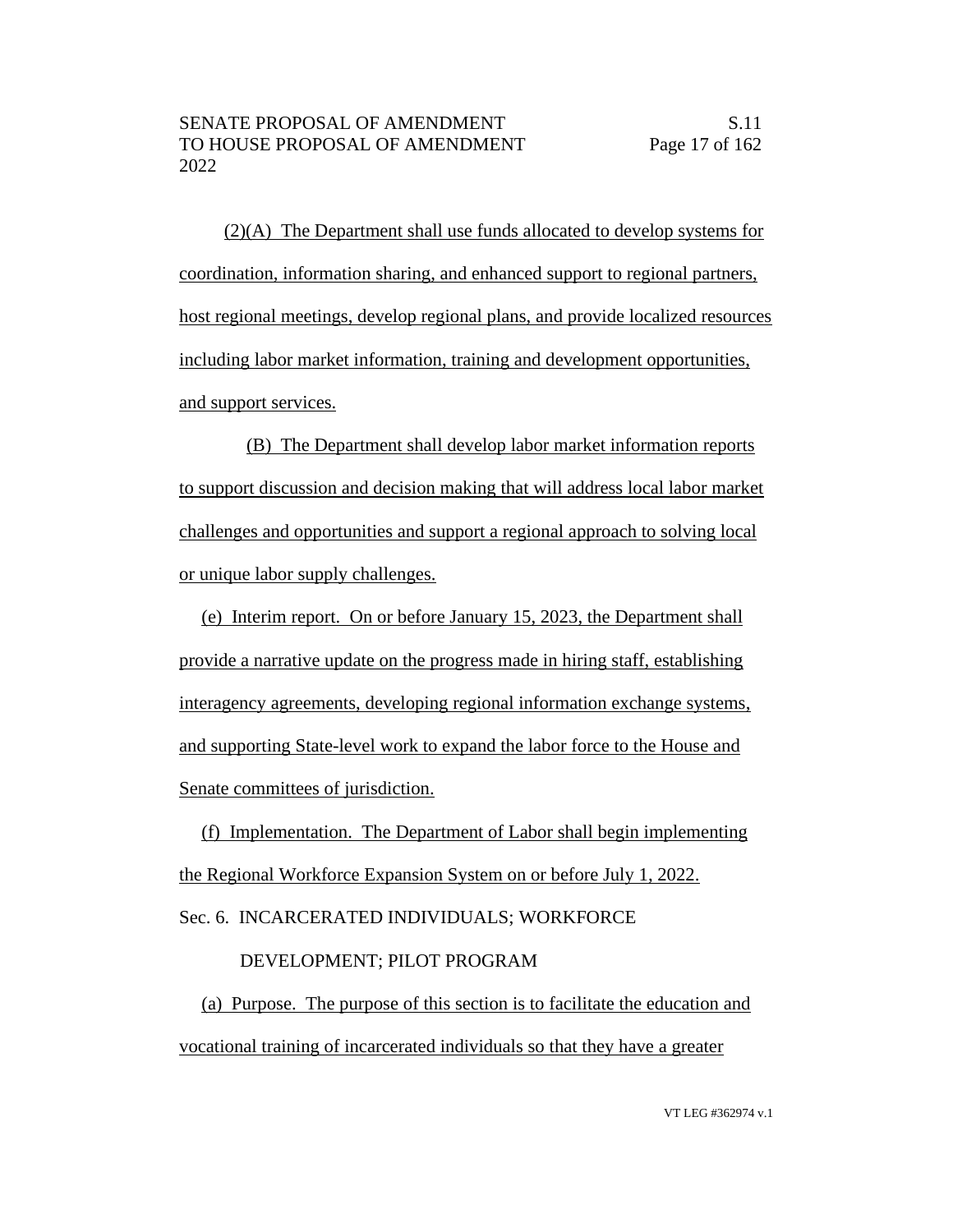likelihood of obtaining gainful employment and positively contributing to society upon reintegration into the community.

(b) Policy; appropriations.

(1)(A) In fiscal year 2023, the amount of \$420,000.00 is appropriated from the General Fund to the Department of Corrections, in consultation with the Vermont Department of Labor, to address education and vocational enhancement needs. These funds shall not be allocated from any amounts budgeted for Justice Reinvestment II initiatives.

(B) The Department shall use the funds allocated for the development of education and vocational training for incarcerated individuals residing in a Vermont correctional facility prior to community reintegration. The Department may allocate the funds over three years, consistent with the following:

(i) \$270,000.00 for transition development, including equipment and mobile labs in one or more sites;

(ii) \$100,000.00 for training partner support; and

(iii) \$50,000.00 for curriculum development.

(2) In fiscal year 2023, the amount of \$300,000.00 is appropriated from the General Fund to the Department of Corrections, which may be allocated over not more than three years, to establish a community-based pilot reentry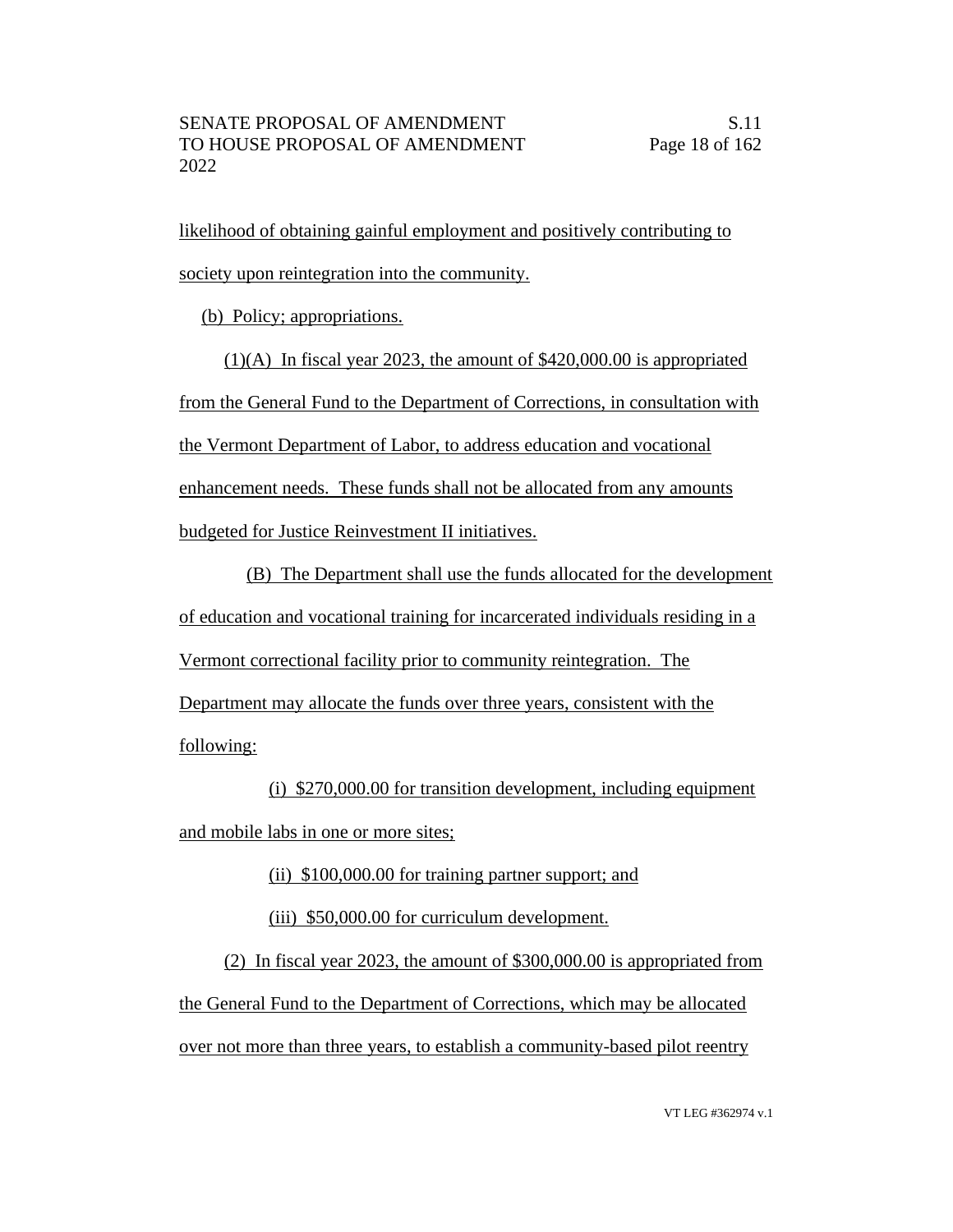program at the Chittenden Regional Correctional Facility in consultation with the Vermont Department of Labor. The Department of Corrections shall designate a service provider to administer the pilot program's goals to:

(A) provide continuity of services for incarcerated individuals;

(B) expand current employment readiness programs within the

facility by building pathways for coordinated transition to employment;

(C) focus on the first six months after individuals are released from the facility;

(D) coordinate with local community resources, parole and probation offices, and other supports to ensure successful transition into the community;

(E) assist individuals in successfully transitioning into new jobs; and

(F) work with employers to support successful hiring and best practices to support incarcerated individuals.

(c) Report. On or before January 15, 2023, the Department of Corrections shall create and submit a report on workforce and education training programs in correctional facilities to the Joint Legislative Justice Oversight Committee; the House Committees on Corrections and Institutions and on Commerce and Economic Development; and the Senate Committees on Economic Development, Housing and General Affairs and on Judiciary. The report shall: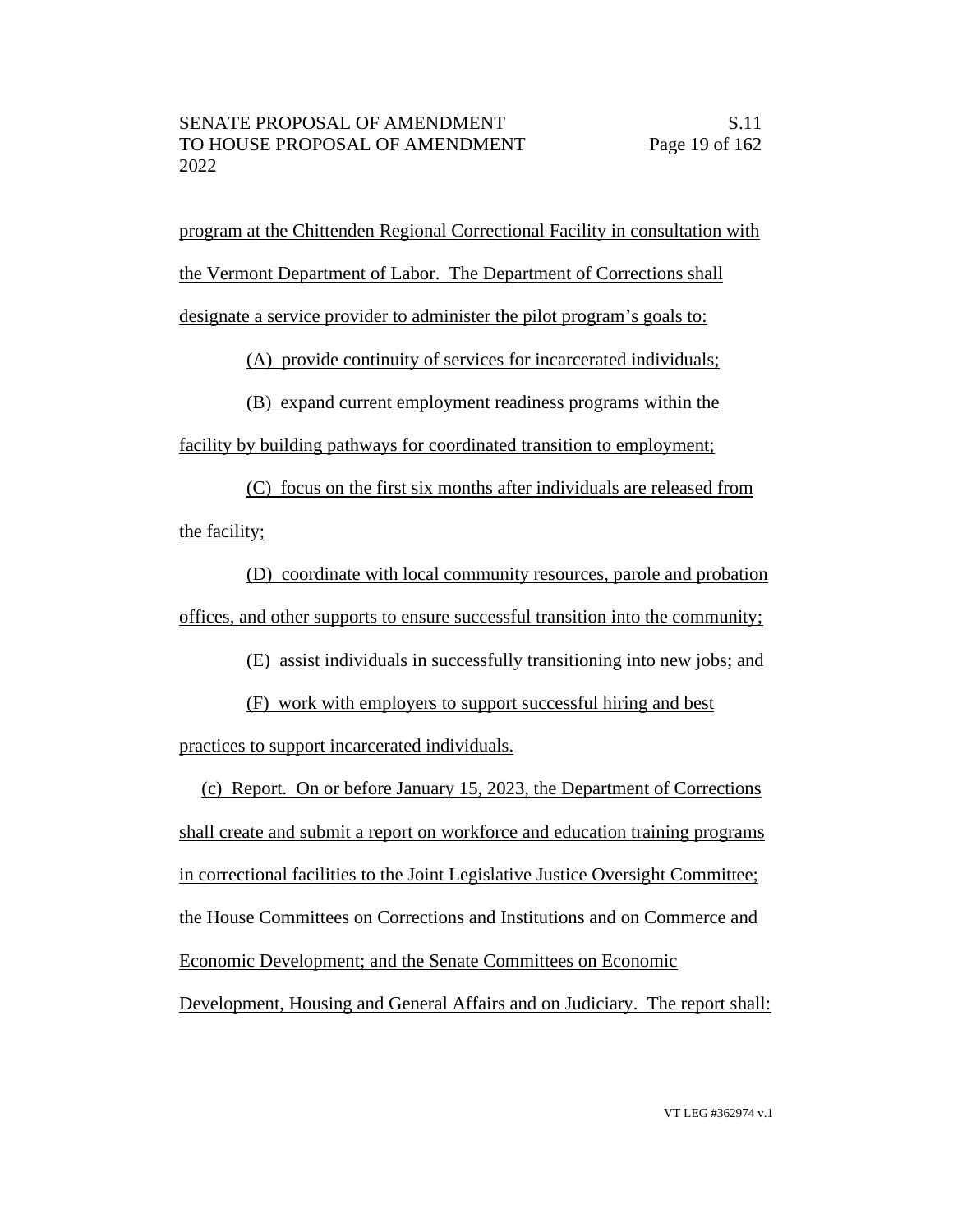(1) identify program design, logistical needs, and policy changes to current Department of Corrections facility-based training and educational programs necessary to successfully enable incarcerated individuals' reintegration into their communities, including changes to programs that enhance individuals' skill development, knowledge, and other support needed to qualify for and secure a position in a critical occupation in Vermont;

(2) identify disparities of outcomes and recommend solutions for incarcerated Black, Indigenous, and Persons of Color concerning facility-based training, educational programming, and successful community reintegration;

(3) provide an update on the Department of Corrections' use of

education and vocational enhancement funding in fiscal year 2023;

(4) provide recommendations on what aspects of the pilot program should be replicated in other correctional facilities in Vermont; and

(5) provide recommended legislation for the continuation of the pilot program or any changes.

Sec. 7. INTENT

It is the intent of the General Assembly to improve the recruitment and retention of correctional officers to ensure adequate staffing and safe working conditions in facilities operated by the Department of Corrections.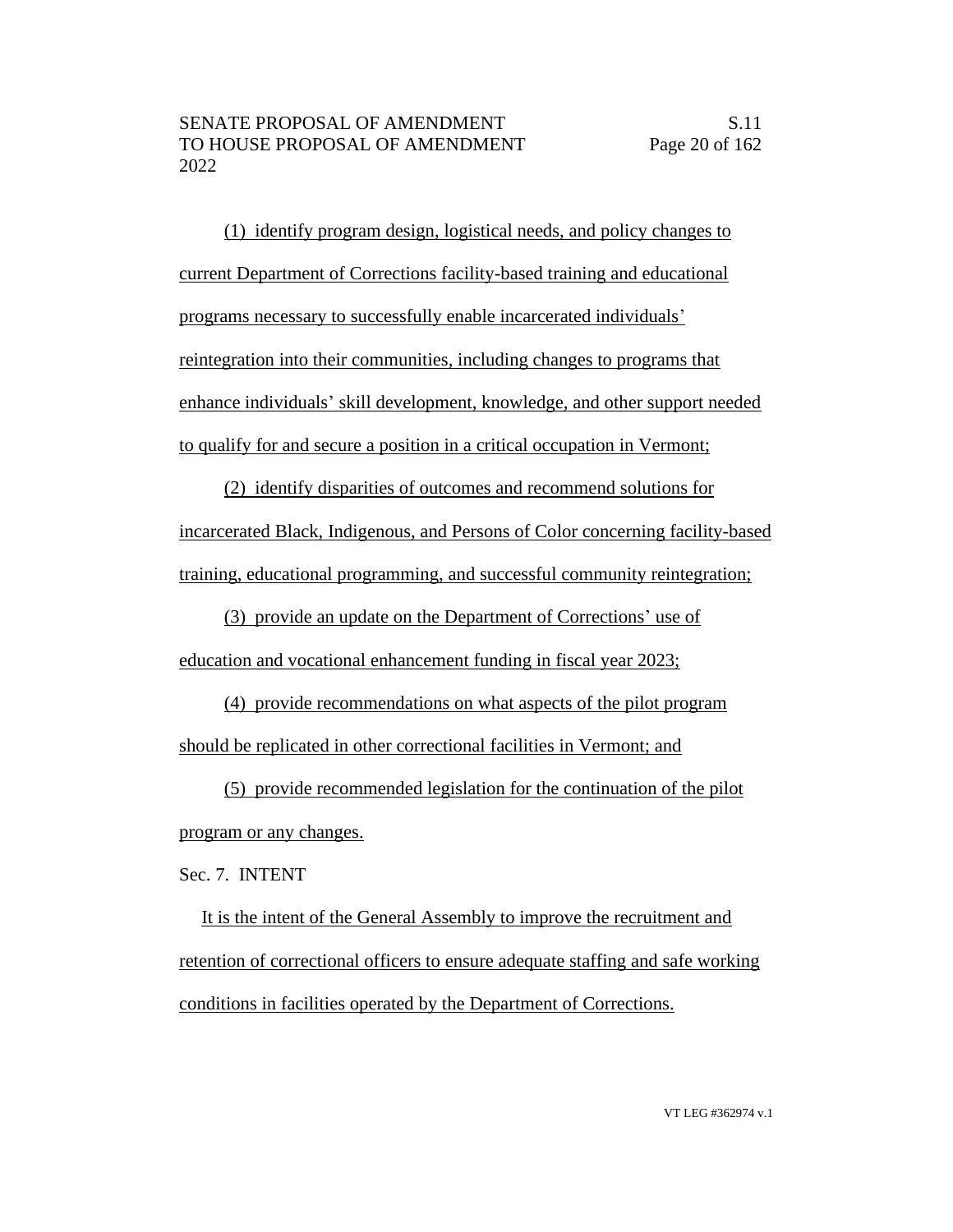## Sec. 8. IMPROVEMENT OF CORRECTIONAL OFFICER

## RECRUITMENT AND RETENTION; REPORT

(a) On or before January 15, 2023, the Secretary of Human Services, in consultation with the Commissioners of Corrections and of Human Resources, shall submit a written report to the House Committees on Appropriations, on Commerce and Economic Development, on Corrections and Institutions, and on Government Operations and the Senate Committees on Appropriations, on Government Operations, and on Judiciary identifying conditions that pose an obstacle to the successful recruitment and retention of correctional officers and setting forth a plan to improve the recruitment and retention of correctional officers.

(b)(1) The report shall specifically analyze the impact of the following on the recruitment and retention of correctional officers:

(A) wages and benefits;

(B) terms and conditions of employment;

(C) working conditions in Department of Corrections facilities,

including health and safety issues and the physical condition of the facilities;

and

(D) staffing levels and overtime.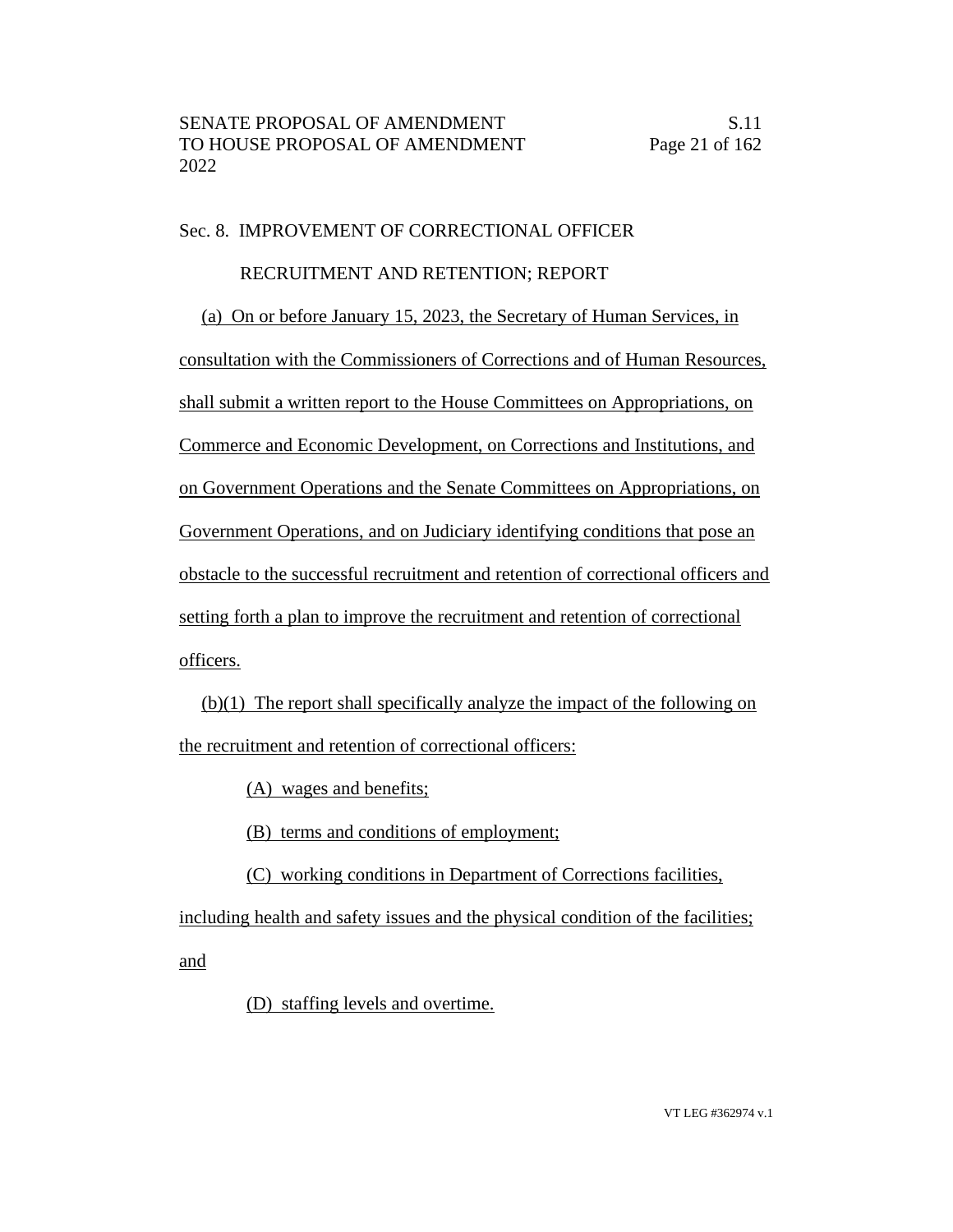(2) The report shall, for each of the issues examined pursuant to subdivision (1) of this subsection, analyze how the following states compare to Vermont and shall identify any best practices in those states that could improve recruitment and retention of correctional officers in Vermont:

(A) Maine;

(B) New Hampshire;

(C) New York;

(D) Massachusetts;

(E) Rhode Island; and

(F) Connecticut.

(c) The report shall, as part of the plan to improve the recruitment and retention of correctional officers, identify specific administrative and legislative actions that are necessary to successfully improve the recruitment and retention of correctional officers.

Sec. 9. ASSESSMENT OF RECRUITMENT AND RETENTION

## INITIATIVES; REPORT

(a) On or before January 15, 2023, the Secretary of Human Services, in consultation with the Commissioner of Human Resources, shall submit to the House and Senate Committees on Appropriations a report regarding the use of funds appropriated pursuant to 2022 Acts and Resolves, No. 83: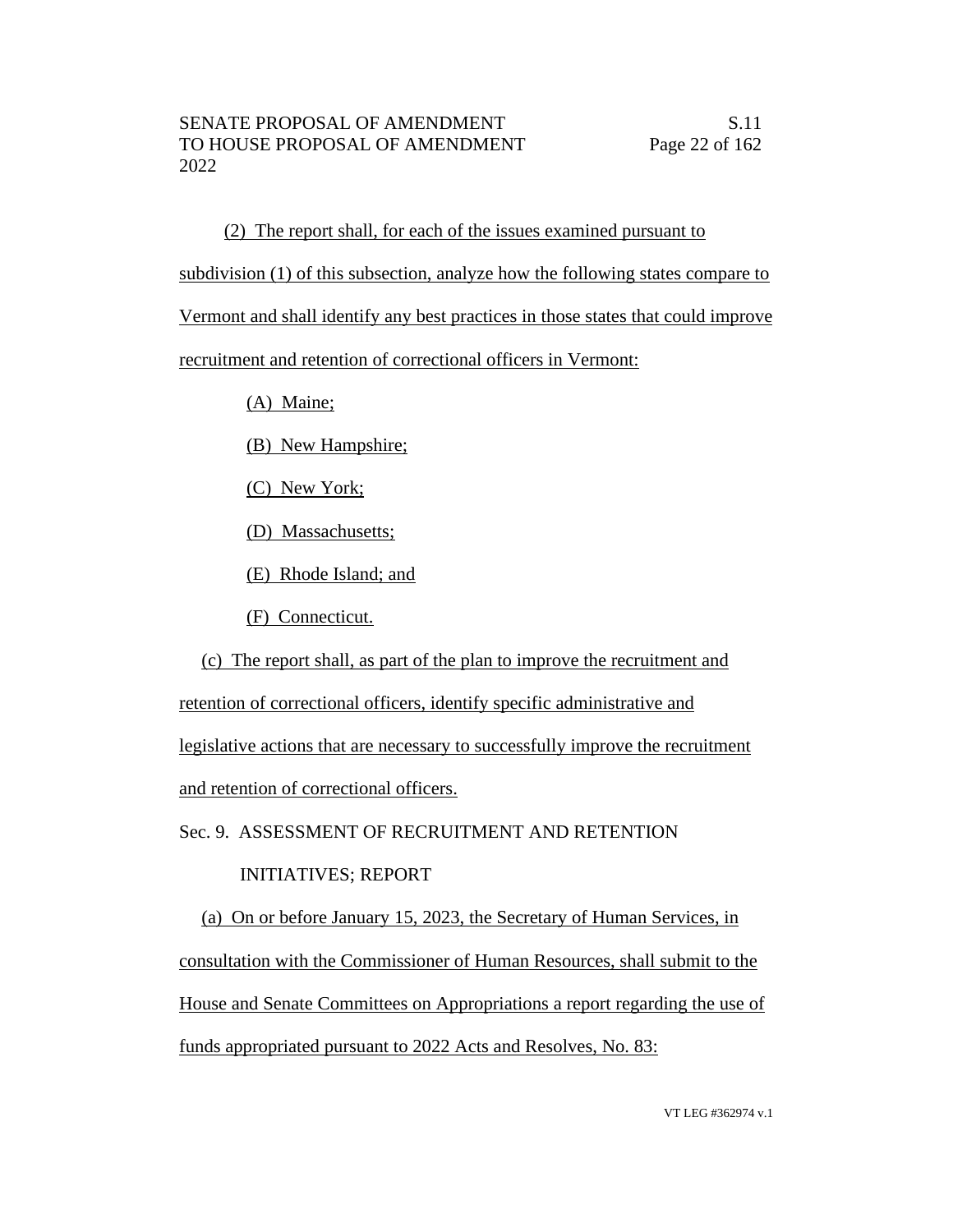(1) Sec. 14 for employee recruitment and retention at:

(A) the secure residential recovery facility; and

(B) the Vermont Psychiatric Care Hospital;

(2) Sec. 68 for employee retention with respect to:

(A) the Department of Corrections; and

(B) the Vermont Veteran's Home; and

(3) Sec. 72 for workforce recruitment and retention incentives with

respect to designated and specialized service agencies, including shared living providers.

(b) The report shall assess how effective the appropriations identified pursuant to subsection (a) of this section were in addressing issues related to employee recruitment and retention; identify any ongoing or remaining employee recruitment and retention challenges that the recipients have; and identify any potential legislative, administrative, or programmatic changes that can address those ongoing or remaining employee retention issues.

(c) The report shall also include a recommendation as to whether and how to appropriate additional funds in the 2023 Budget Adjustment Act to address ongoing recruitment and retention challenges at:

(1) the Vermont Veteran's Home;

(2) the Vermont Psychiatric Care Hospital;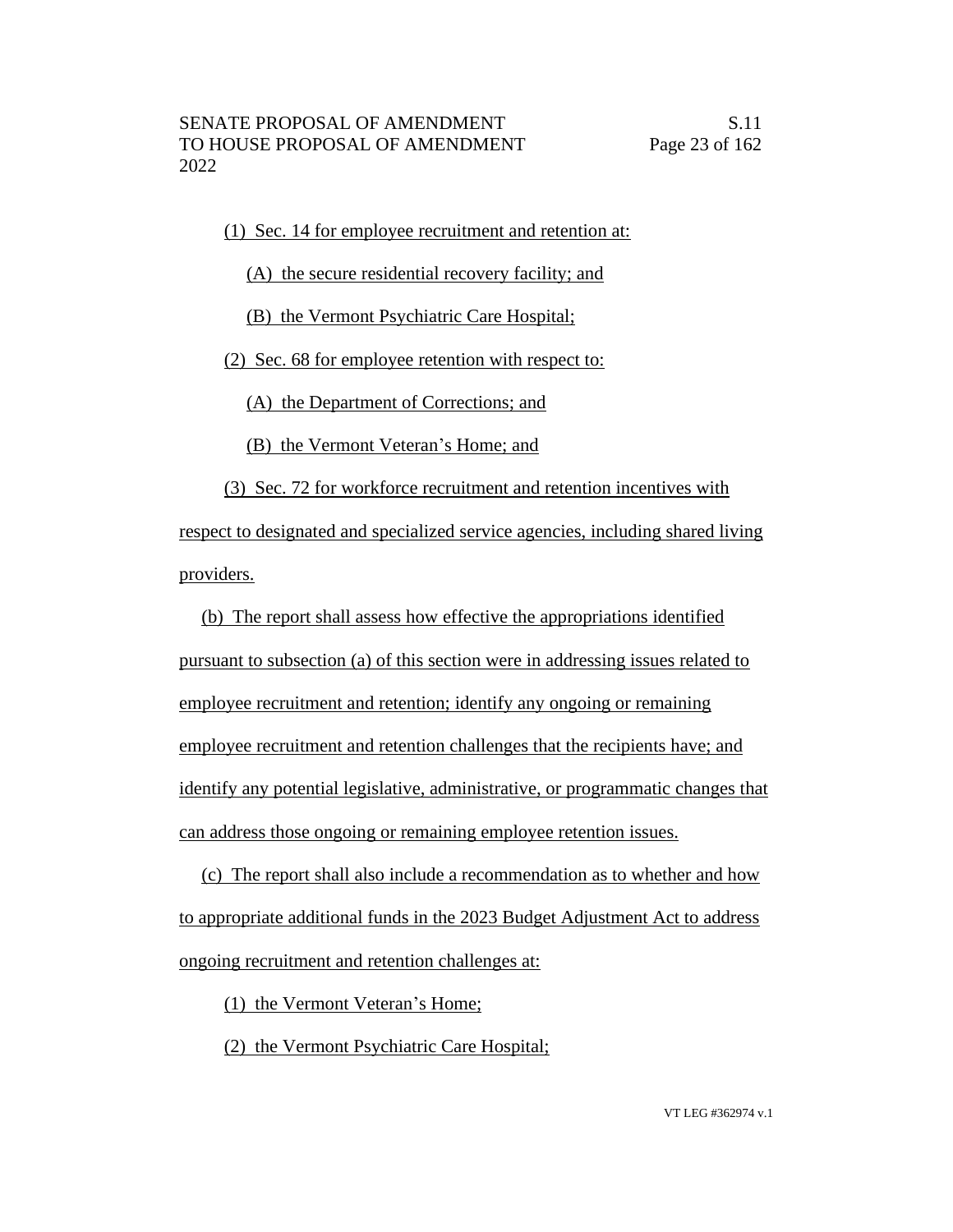(3) the secure residential recovery facility;

(4) designated and specialized service agencies; and

(5) the Department of Corrections' facilities with respect to individuals

employed as a Correctional Officer I or a Correctional Officer II.

Sec. 10. REPEALS

10 V.S.A. §§ 544 and 545 are repealed.

Sec. 11. 10 V.S.A. § 547 is added to read:

## § 547. WORK-BASED LEARNING AND TRAINING PROGRAM

(a) Vermont Work-Based Learning and Training Program. The

Department of Labor shall develop the statewide Work-Based Learning and

Training Program that serves transitioning secondary and postsecondary

students and Vermonters seeking work-based experience as part of a career

experience or change and is designed to:

(1) support Vermonters who are graduating from postsecondary education or a secondary CTE program or who are pursuing a career change with a paid on-the-job work experience lasting 12 weeks or fewer;

(2) establish a statewide platform available to all employers to list their internships, returnships, pre-apprenticeships, and registered apprenticeship opportunities and for jobseekers to view and access information about specific opportunities; and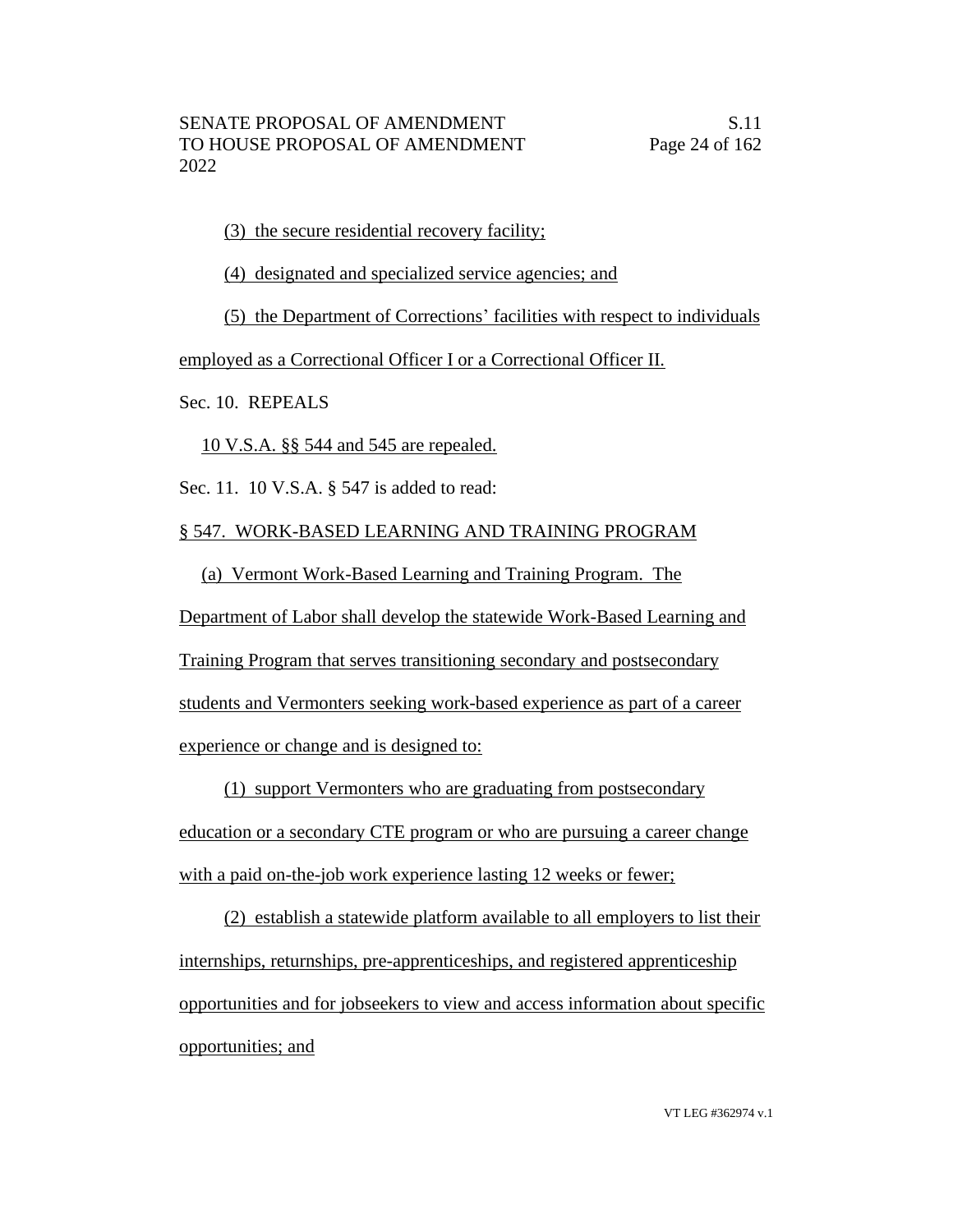(3) support employers by providing them with assistance in developing and implementing meaningful work-based learning and training opportunities.

(b) Definitions. As used in this section:

(1) "Internship" means a work-based learning experience with an employer where the participant may, but does not necessarily, receive academic credit.

(2) "Returnship" means an on-the-job learning experience for an individual who is returning to the workforce after an extended absence or is seeking a limited-duration on-the-job work experience in a different occupation or occupational setting as part of a career change.

(c) Activities. The Department may use funds appropriated to it for the Program to:

(1) build and administer the Program;

(2) develop an online platform that will connect students and jobseekers with work-based learning and training opportunities within Vermont;

(3) support work-based learning and training opportunities with public and private employers available to prospective workers located in or relocating to Vermont;

(4) promote work-based learning and training as a valuable component of a talent pipeline; and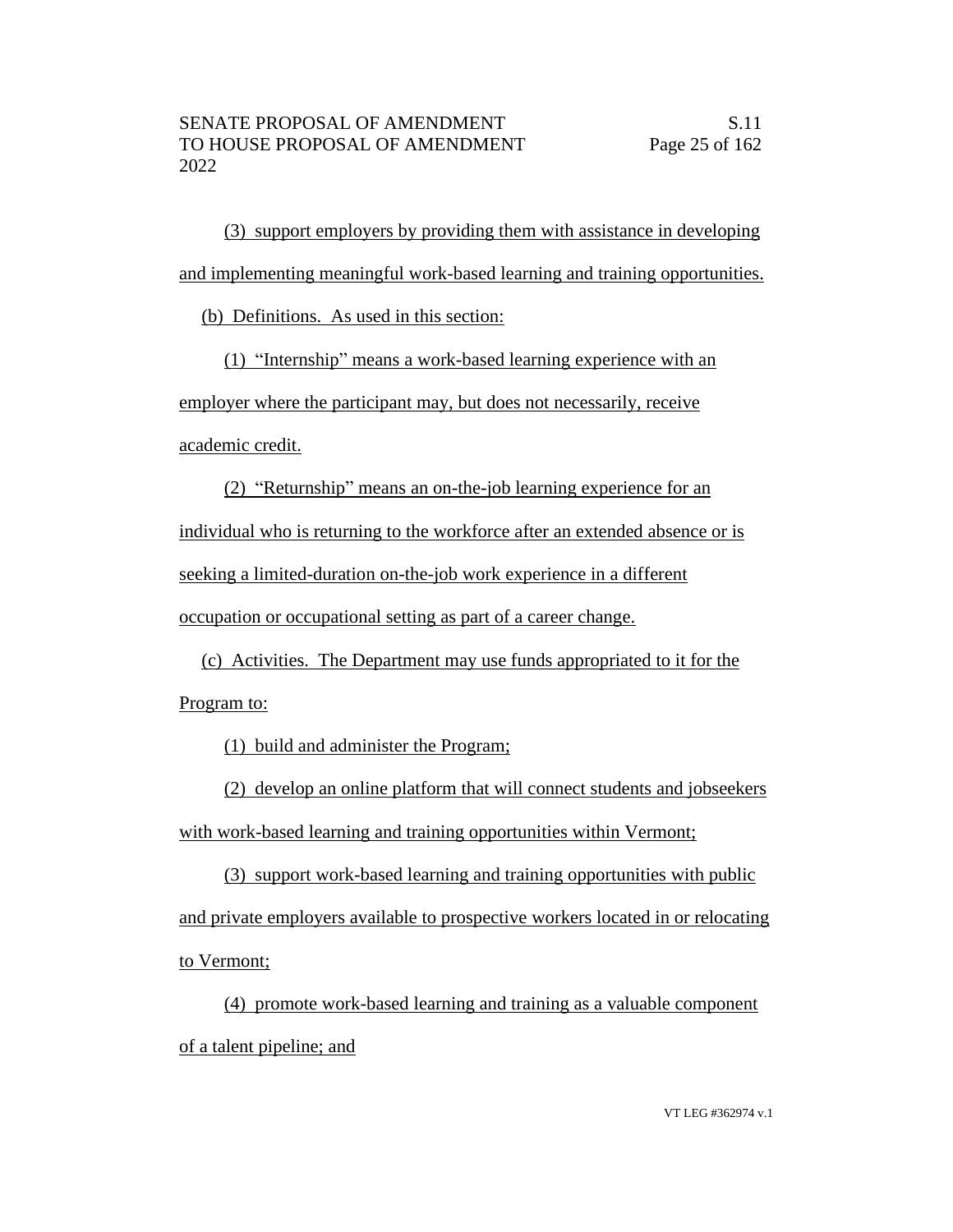(5) assist employers in developing meaningful work-based learning and training opportunities.

(d) Data. The Department shall collect the following data:

(1) the total number of participants served;

(2) the number of participants who received wage assistance or other

financial assistance as part of this Program and their employment status one

year after completion;

(3) the average wage of participants in subdivision (2) of this subsection at the start of the Program and the average wage of participants one year after completion;

(4) the number of work-based learning or training opportunities listed on the platform; and

(5) the number of employers who offered a work-based learning or training opportunity.

(e) State participation. The Department shall engage appropriate State agencies and departments to expand Program opportunities with State government and with entities awarded State contracts.

(f) Reporting. On or before February 15, 2023, the Department shall report Program data to the relevant committees of jurisdiction.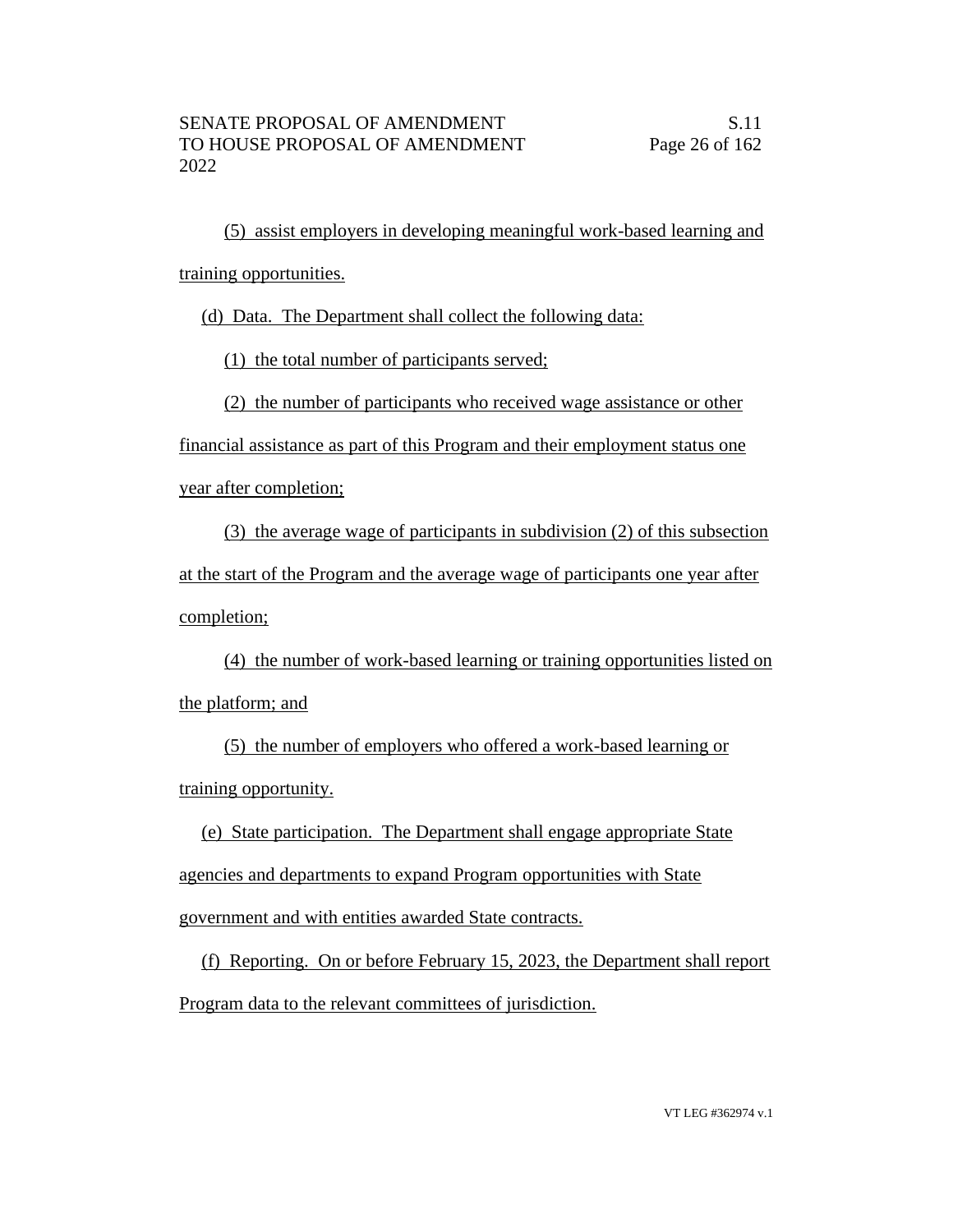#### Sec. 12. WORK-BASED LEARNING AND TRAINING PROGRAM;

#### APPROPRIATION

In fiscal year 2023, the amount of \$1,500,000.00 is appropriated from the General Fund to the Department of Labor to implement the Vermont Work-Based Learning and Training Program created in Sec. 11 of this act. Of this amount, the Department may use not more than \$100,000.00 for the cost of administration.

Sec. 13. [Reserved.]

Sec. 14. THE VERMONT TRADES SCHOLARSHIP PROGRAM

(a) The Vermont Trades Scholarship Program is created and shall be administered by the Vermont Student Assistance Corporation. The Vermont Student Assistance Corporation shall disburse initial licensing fees, exam fees, and tuition payments under the Program on behalf of eligible individuals, subject to the appropriation of funds by the General Assembly for this purpose.

(b) To be eligible for a scholarship under the Program, an individual, whether a resident or nonresident, shall:

(1) be enrolled in an industry-recognized training and certification program that leads to initial employment or career advancement in a building, mechanical, industrial, or medical trade; emergency services, including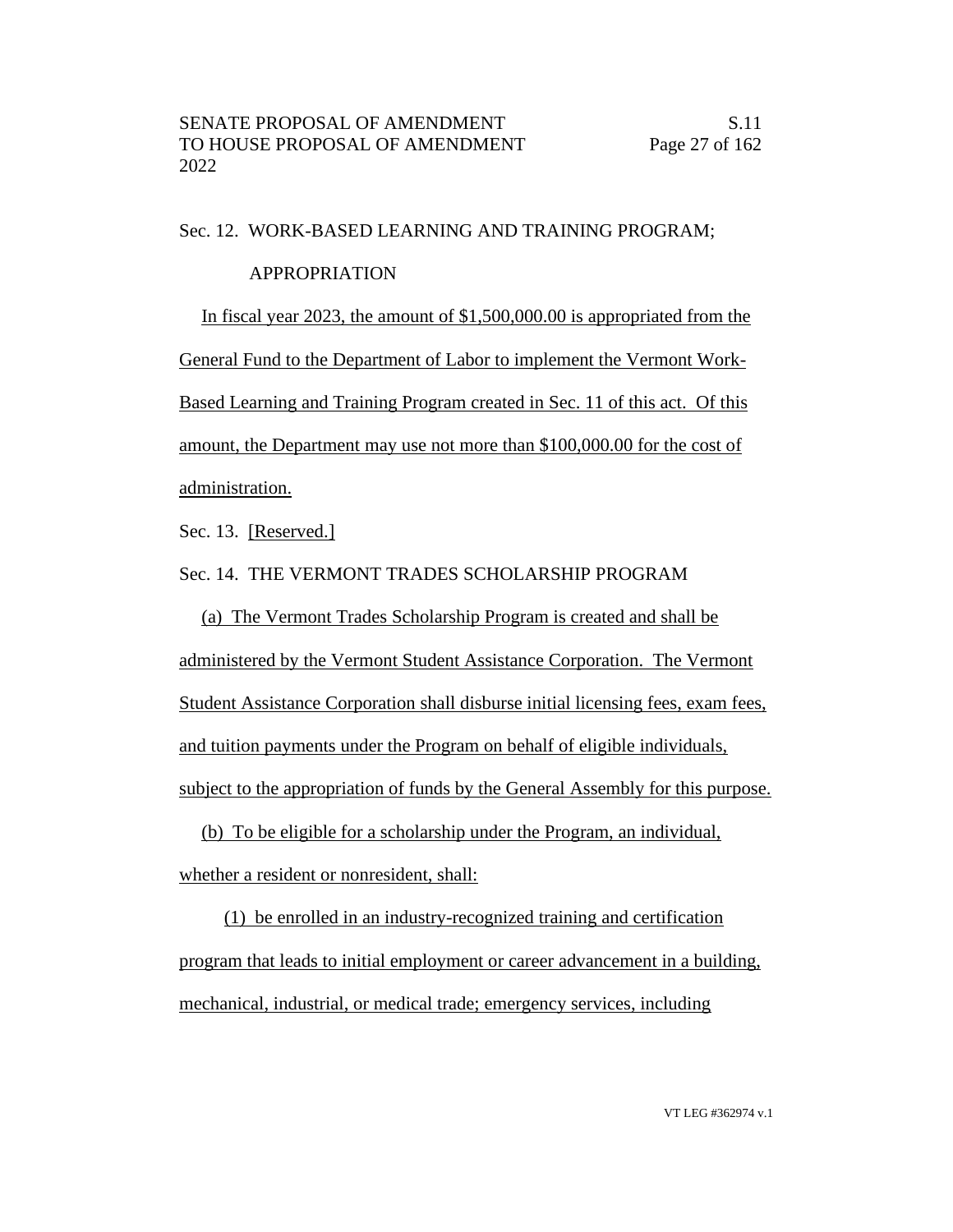paramedics; energy; transportation; broadband; or robotics; or other high demand sector;

(2) demonstrate financial need;

(3) register with the Vermont Department of Labor for the purpose of

receiving relevant job referrals, if unemployed; and

(4) agree to work in their profession in Vermont for a minimum of one

year following licensure or certification completion for each year of

scholarship awarded.

(c)(1) The Corporation shall give preference to students attending a

Vermont-based training program or, if one isn't available for their certification,

an offer of employment or promotion from a Vermont employer upon

completion.

(2) The Corporation shall give priority to applicants who have not received other assistance.

(d) There shall be no deadline to apply for a scholarship under this section. Scholarships shall be awarded on a rolling basis if funds are available, and any funds remaining at the end of a fiscal year shall roll over and shall be available to the Vermont Student Assistance Corporation in the following fiscal year to award additional scholarships as set forth in this section.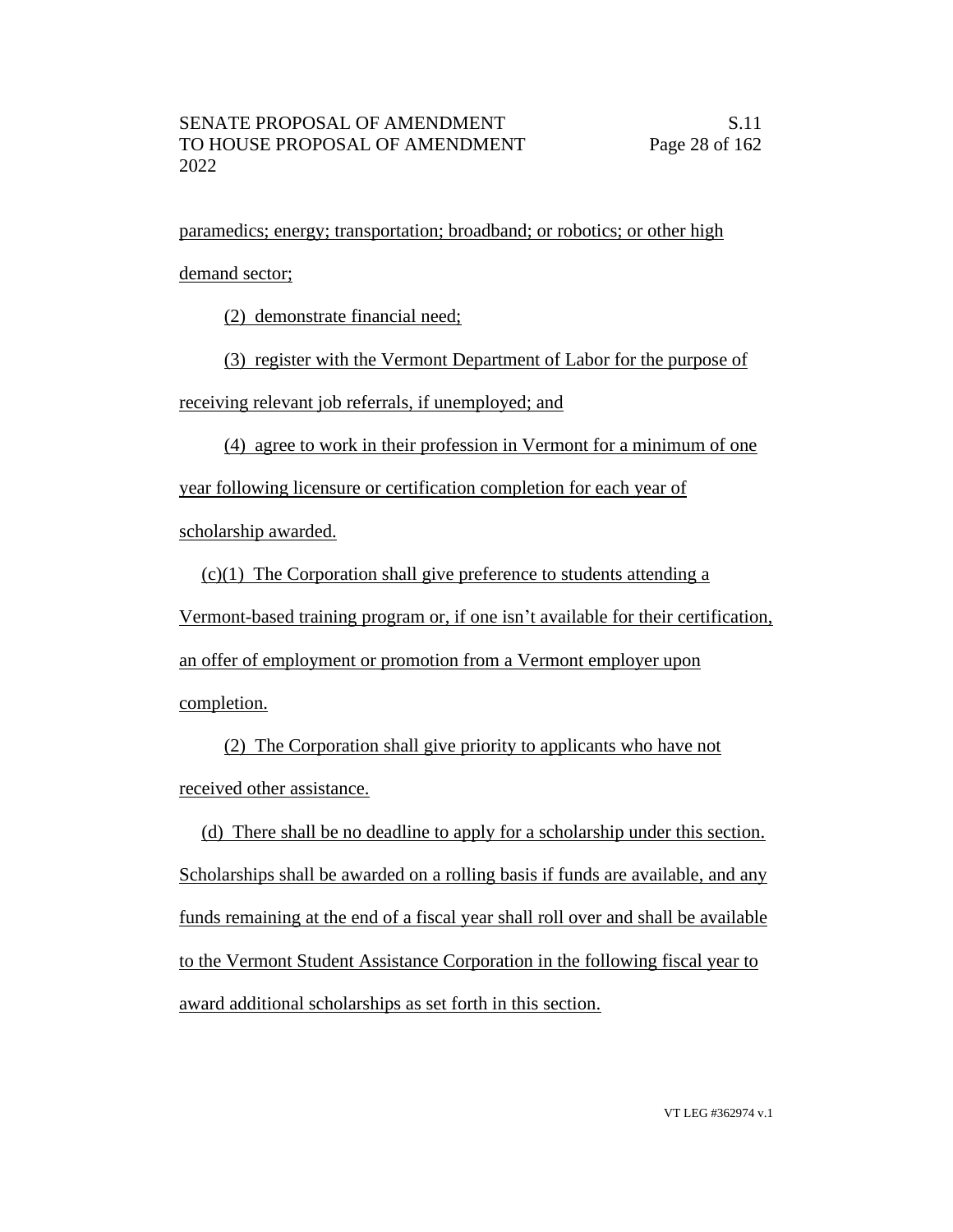(e) In fiscal year 2023 the amount of \$3,500,000.00 is appropriated from the General Fund to the Vermont Student Assistance Corporation for scholarships for trades students under the Vermont Trades Scholarship Program.

Sec. 15. EMERGENCY MEDICAL SERVICES; OUTREACH

The Department of Health, the Department of Labor, and the Vermont Student Assistance Corporation shall coordinate outreach efforts to ensure that emergency service personnel are aware of, and able to access, the opportunities for professional development available through programs in this act.

Sec. 16. CTE CONSTRUCTION AND REHABILITATION

 EXPERIENTIAL LEARNING PROGRAM; REVOLVING LOAN FUND

(a) Purpose. This section authorizes and provides funding for the CTE Construction and Rehabilitation Experiential Learning Program and Revolving Loan Fund, the purposes of which are to:

(1) expand the experiential and educational opportunities for high school and adult CTE students to work directly on construction projects;

(2) build community partnerships among CTE centers, housing organizations, government, and private businesses;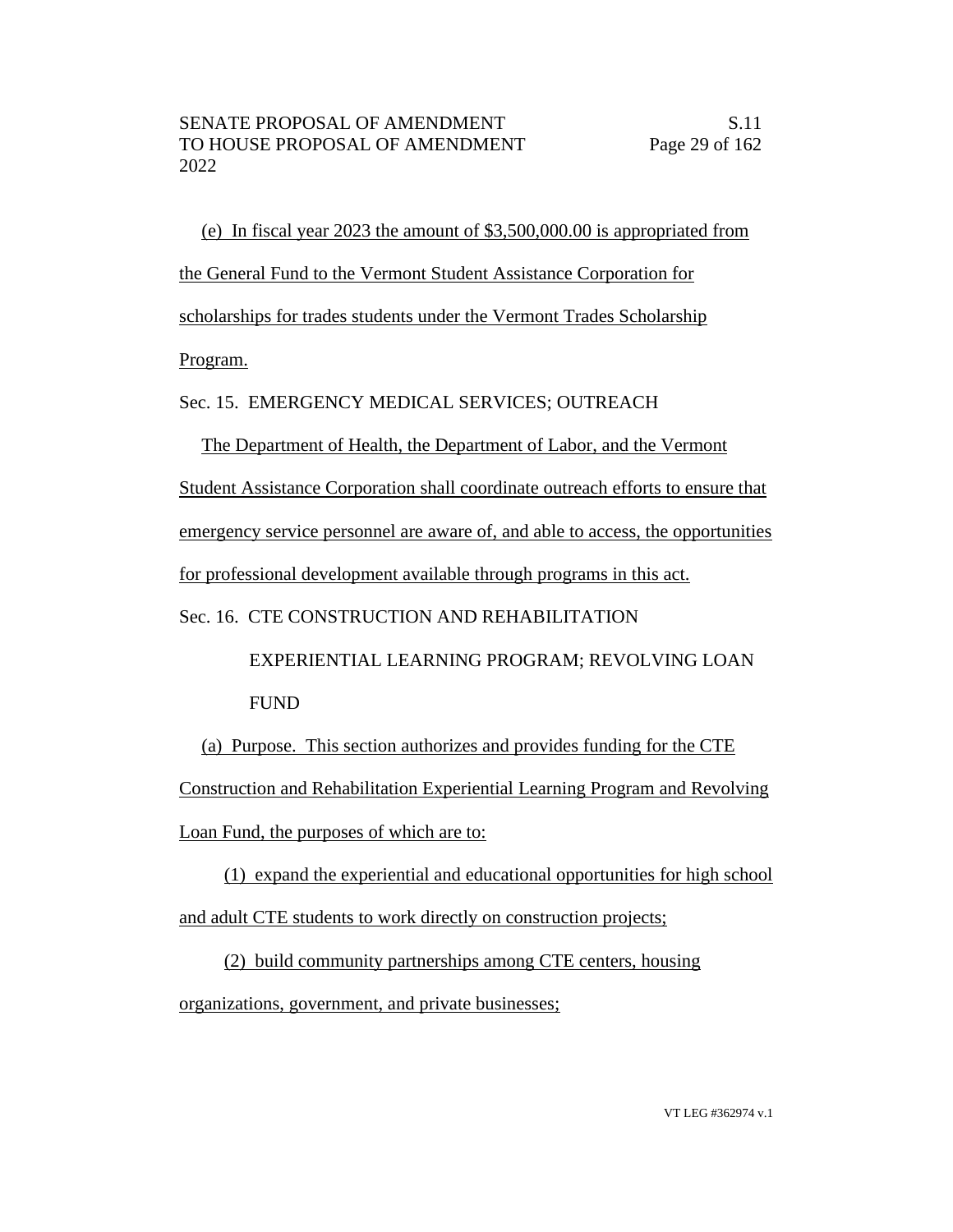(3) beautify communities and rehabilitate buildings that are underperforming assets;

(4) expand housing access to Vermonters in communities throughout the State; and

(5) improve property values while teaching high school and adult

students trade skills.

(b) Appropriation; creation of fund; administration. Notwithstanding 16 V.S.A. § 4025(d):

(1) In fiscal year 2023, the amount of \$10,000,000.00 is appropriated from the Education Fund to the Vermont Housing and Conservation Board to create and administer the CTE Construction and Rehabilitation Experiential Learning Program and Revolving Loan Fund pursuant to this section.

(2) The Board may use not more than five percent of the Fund for its costs of administration.

(c) Proposals; applications; funding.

(1) A regional CTE center, working in collaboration with one or more housing and community partners, private businesses, nonprofit organizations, or municipalities, shall identify construction projects that would be relevant and appropriate for CTE students enrolled in construction, electrical, plumbing, design, business management, or other CTE programs.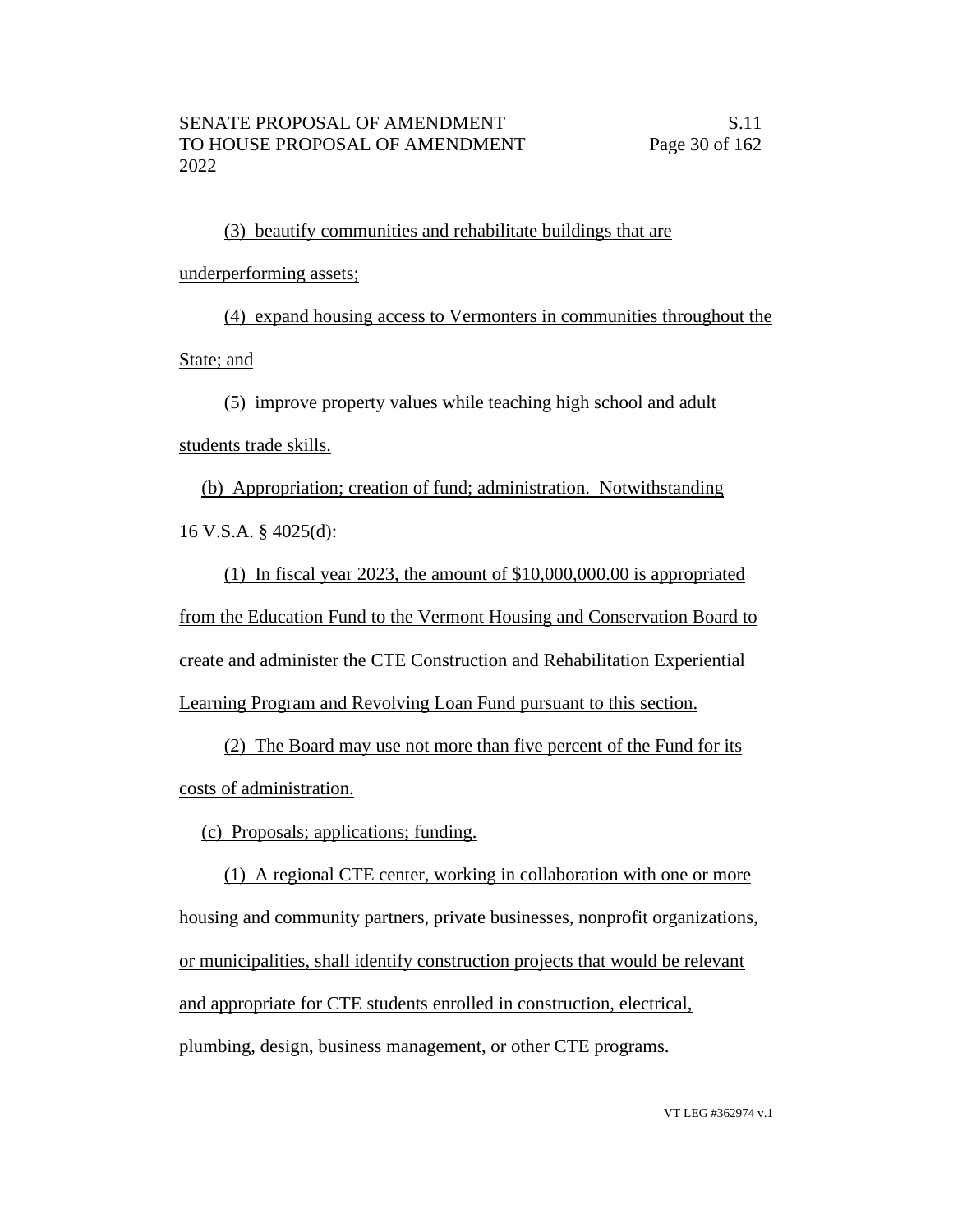(2) Prior to or during the application process, a CTE center and its partners shall consult with the Board and other organizations to identify and consider potential funding partners to leverage amounts available through the Fund.

(3) A CTE center and its partners shall apply to the Board for funding by submitting a project application that includes the information required by the Board and addresses the following:

(A) the educational benefits for students and fit with the CTE curriculum;

(B) the community benefits for the neighborhood, municipality, or

region in which the project is located; and

(C) the partners with whom the CTE center is collaborating and the

respective responsibility for the aspects of a project, including:

(i) educational instruction and academic credit;

(ii) project management;

(iii) insurance coverage for students and the property;

(iv) compensation and benefits, including compliance with labor

laws, standards, and practices; and

(v) property acquisition, ownership, and transfer.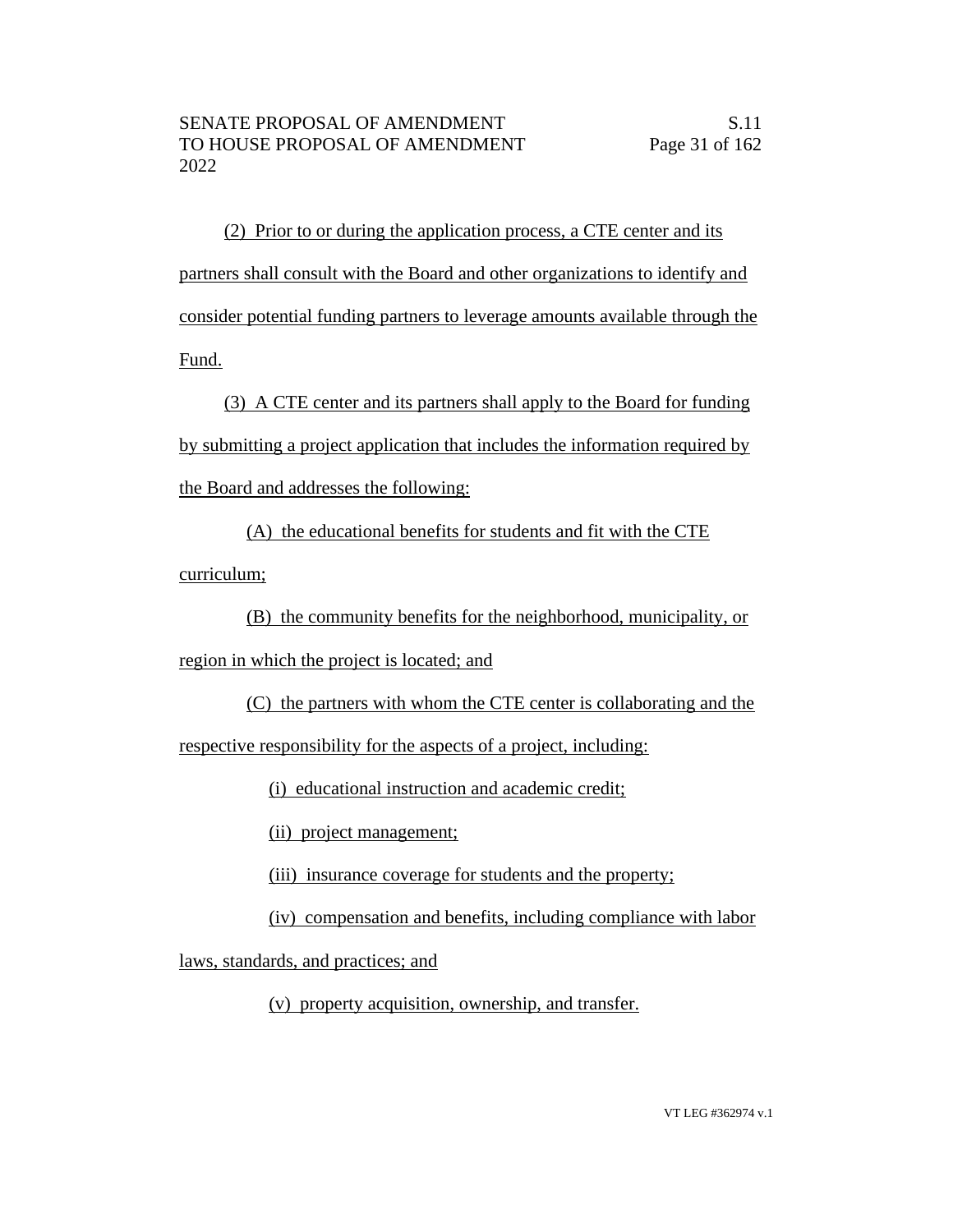(4) A CTE center may use funding for, and shall specify in its application the allocation of costs associated with:

(A) acquisition, design, permitting, construction, marketing, and other building-related expenses; and

(B) costs for labor, including for student wages and for instructor

compensation during the academic year as well as for summer or other work that is not otherwise budgeted during the academic year.

(d) Eligibility; review; approval. The Board may approve an application that includes the information required by subsection (c) of this section and provide funding for a project that meets the following eligibility criteria:

(1) The project involves the rehabilitation of one of the following types of property that require repair and improvement:

(A) blighted or otherwise non-code-compliant residential property that results in a building with not more than four dwelling units that are affordable to seniors, households with lower income, or other communities that need access to affordable housing;

(B) municipal facilities;

(C) school buildings or related educational facilities; or

(D) commercial construction projects that have substantial

community benefit.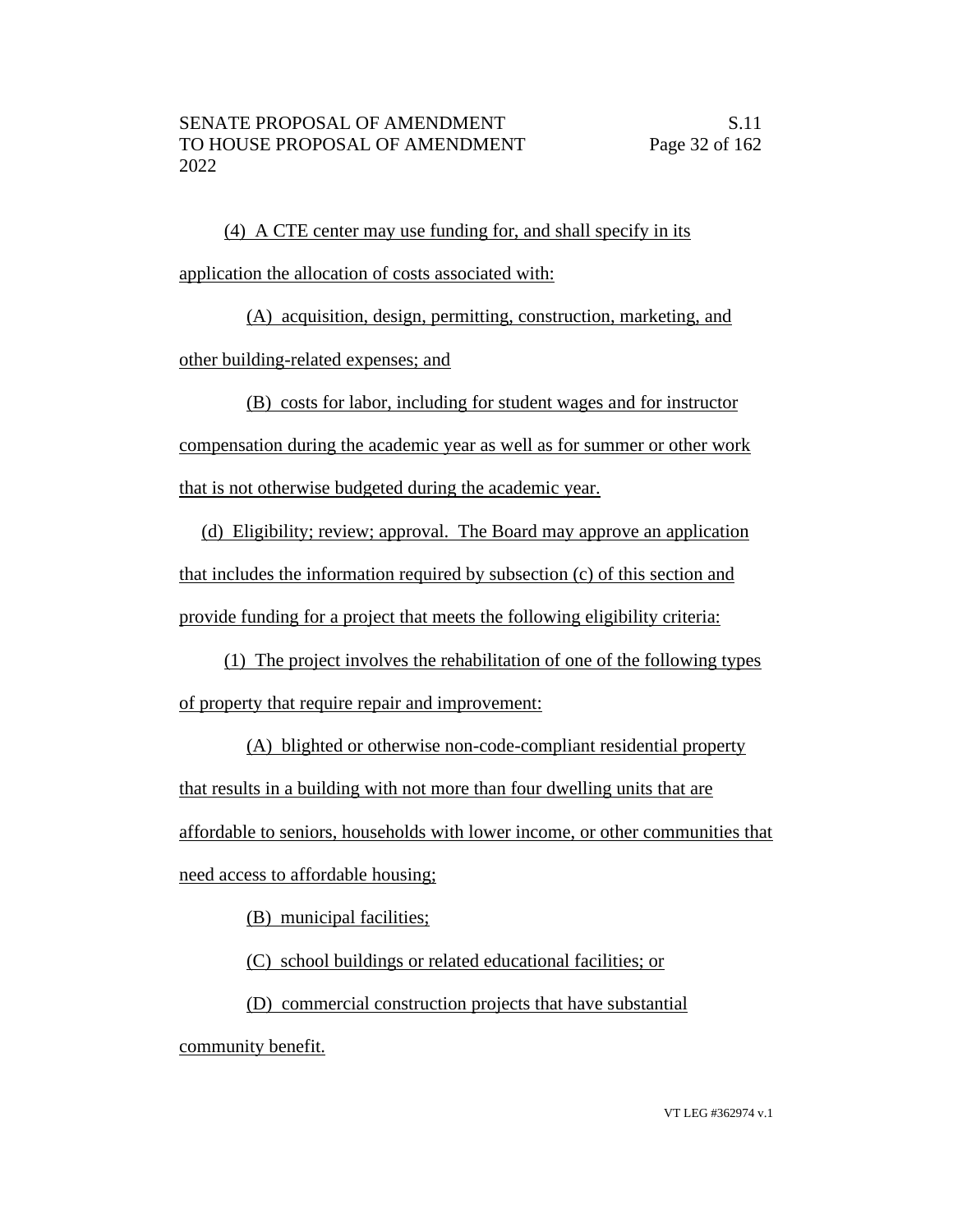(2) The project includes a weatherization component.

(3) Students working on the project receive academic credit, a competitive wage, or both.

(e) Affordability; flexibility. If appropriate in the circumstances, the Board shall condition funding for a project on the inclusion of one or mechanisms addressing the affordability of the property upon rent or sale.

(f) Funding; proceeds; revolving loans.

(1) The Board shall provide funding for projects from the amounts available in the Fund in the form of zero-interest loans, in an amount, for a period, and upon terms specified by the Board.

(2) If a completed project results in a gain for a CTE center, upon the sale or transfer of a completed project, or upon completion of any rehabilitation work, the CTE center shall return any loan proceeds and any profits realized to the Board to provide funding for future projects through the Fund.

(3) If a completed project results in a loss for the CTE center, upon the sale or transfer of a completed project, or upon completion of any rehabilitation work, the Board shall hold the CTE center harmless for the amount of the loss and the CTE center shall return any remaining loan funds to the Board to provide funding for future projects through the Fund.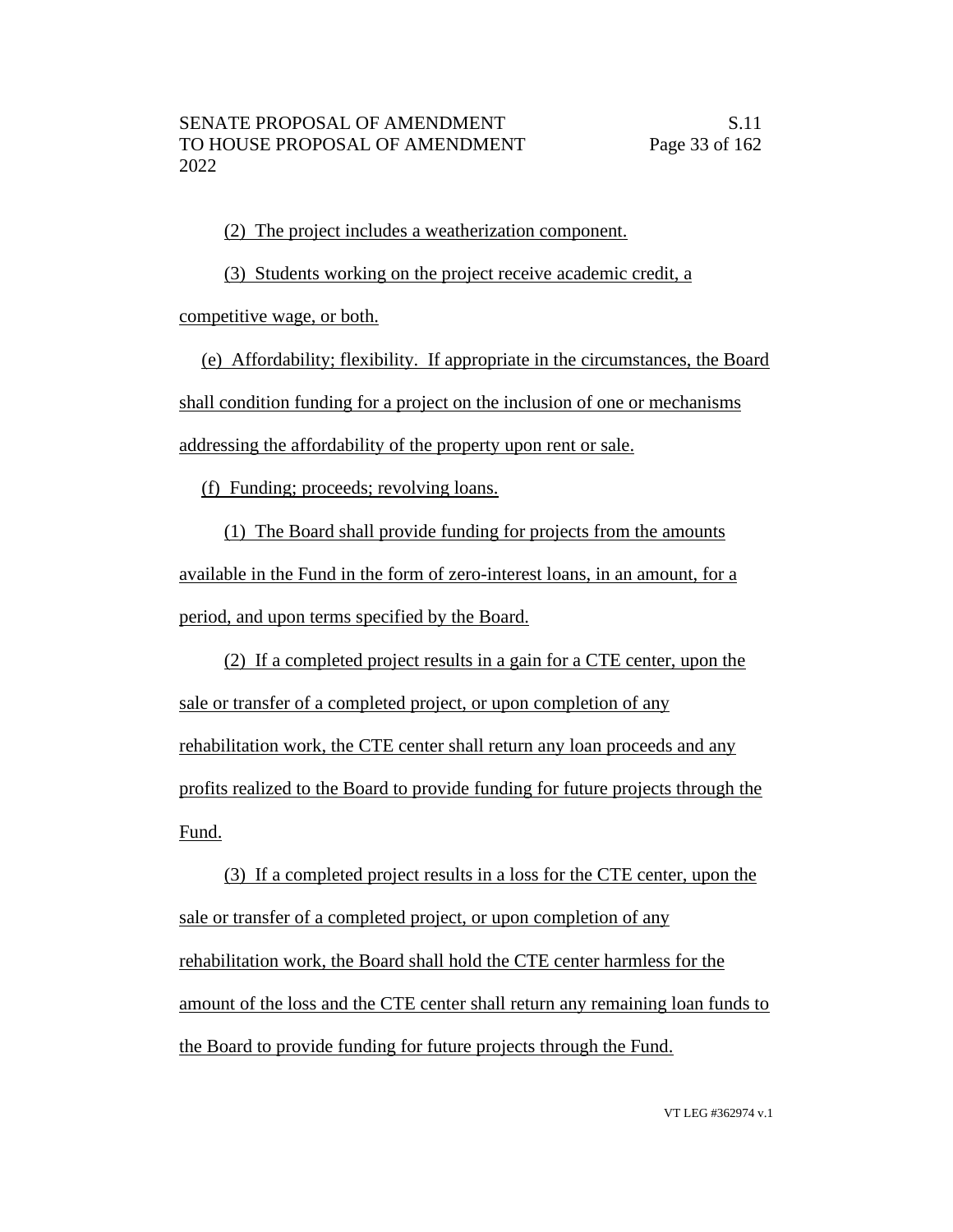(g) Eligible CTE Center. For purposes of the Program, an existing alternative technical education provider that receives funding from the Education Fund may participate in the Program if:

(1) the regional CTE Center for a region chooses not to participate in the Program; and

(2) the alternative technical education provider can offer a comparable educational opportunity through the Program for technical students in that region.

(h) Report. The Board shall address the implementation of this section in its annual report to the General Assembly.

Sec. 17. [Reserved.]

Sec. 18. AGENCY OF HUMAN SERVICES; EMPLOYEE EDUCATION PROGRAMS

On or before January 15, 2023, the Agency of Human Services shall catalogue all educational programs and opportunities it makes available to its employees, including identifying which programs and opportunities are offered to which employees, and report those findings to the House Committees on Health Care and on Human Services and the Senate Committee on Health and Welfare.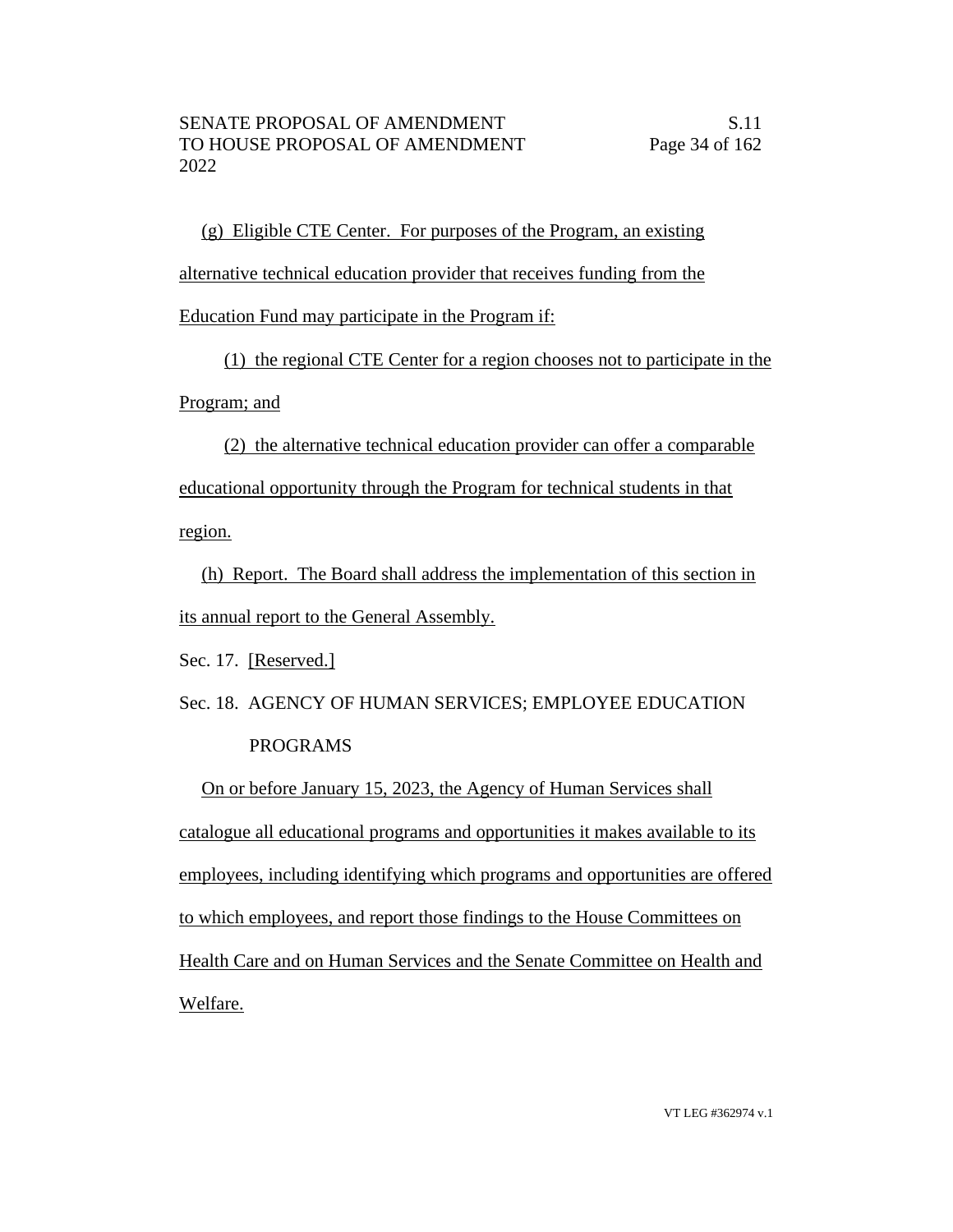#### Sec. 19. HEALTH CARE WORKFORCE; LEGISLATIVE INTENT

(a) The General Assembly values all health care workers, at every level and in each component of the health care system. The General Assembly also acknowledges the many struggles faced by health care workers and that the pandemic has placed further strain on an already taxed system. Many health care workers have not had their pay adjusted over time to address increases in the cost of living, essentially amounting to pay cuts from year to year. Health care workers have experienced burnout, trauma, and moral injuries due to a history of underfunding and the present stress of the pandemic. In addition, the combination of the pandemic and continued health care workforce shortages has created an unsustainable reliance on traveling nurses that must be addressed.

(b) In order to retain and recruit health care workers in Vermont, it is the intent of the General Assembly to invest in multiple solutions aimed at reinforcing our health care workforce in the present and sustaining our health care workers into the future.

Sec. 20. EMERGENCY GRANTS TO SUPPORT NURSE FACULTY AND **STAFF** 

(a) In fiscal year 2023 the amount of \$1,000,000.00 is appropriated from the American Rescue Plan Act (ARPA) – Coronavirus State Fiscal Recovery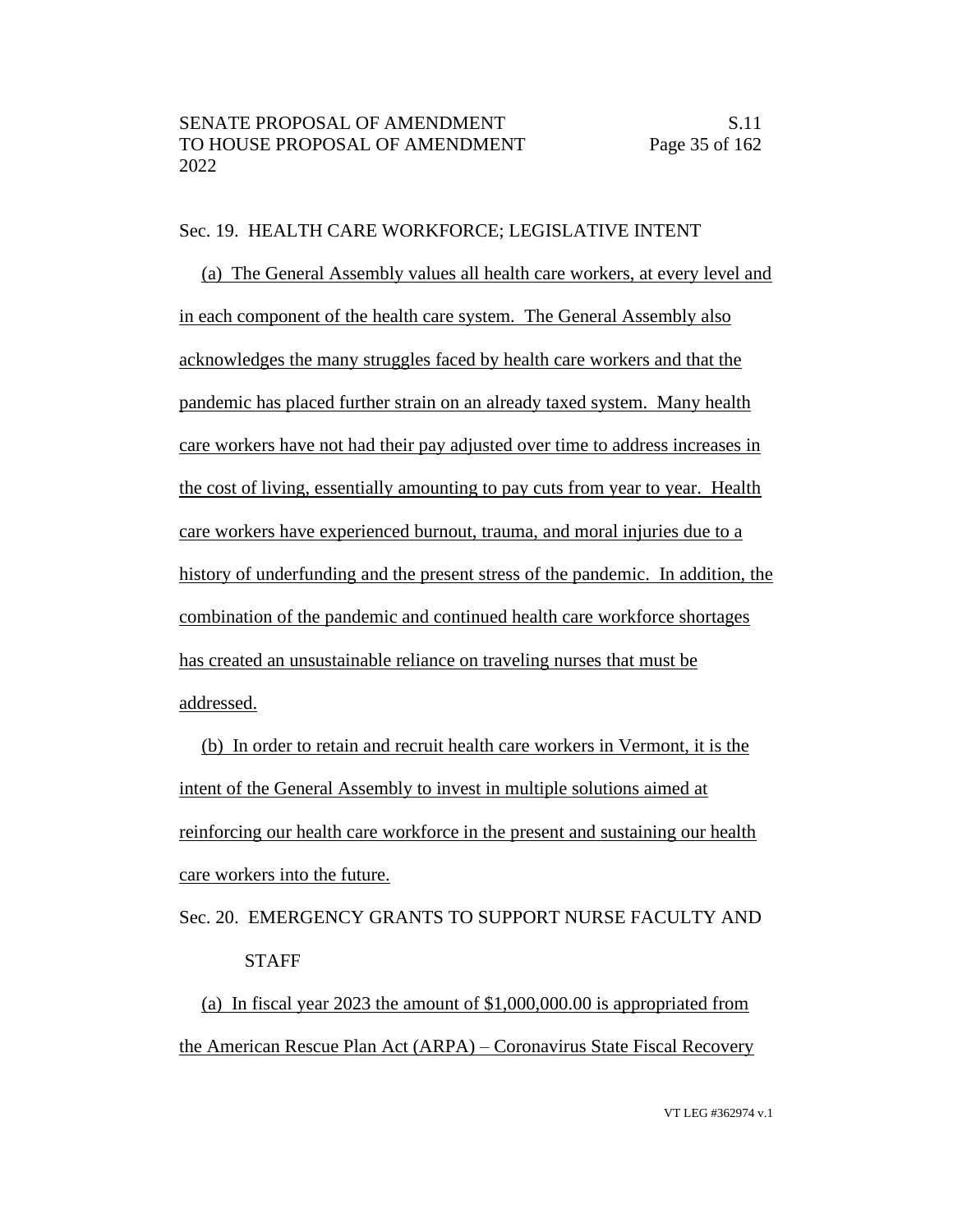Funds to the Department of Health and shall carry forward for the purpose of providing emergency interim grants to Vermont's nursing schools over two years to increase the compensation for their nurse faculty and staff, with \$500,000.00 to be distributed in each of fiscal years 2023 and 2024 to increase the compensation for each full-time-equivalent (FTE) member of the clinical and didactic nurse faculty and staff. The Department shall distribute the funds among the nursing schools in Vermont equitably based on each school's proportion of nursing faculty and staff to the total number of FTE nursing faculty and staff across all nursing schools statewide.

(b) If the nurse faculty or staff, or both, of a nursing school receiving a grant under this section are subject to a collective bargaining agreement, the use of the grant funds provided to the nursing school for those faculty or staff, or both, shall be subject to impact bargaining between the nursing school and the collective bargaining representative of the nurse faculty or staff, or both, to the extent required by the applicable collective bargaining agreement. Sec. 21. NURSE PRECEPTOR INCENTIVE GRANTS; HOSPITALS;

# WORKING GROUP; REPORT

 $(a)(1)$  In fiscal year 2023 the amount of \$1,400,000.00 is appropriated from the General Fund to the Agency of Human Services to provide incentive grants to hospital-employed nurses in Vermont to serve as preceptors for nursing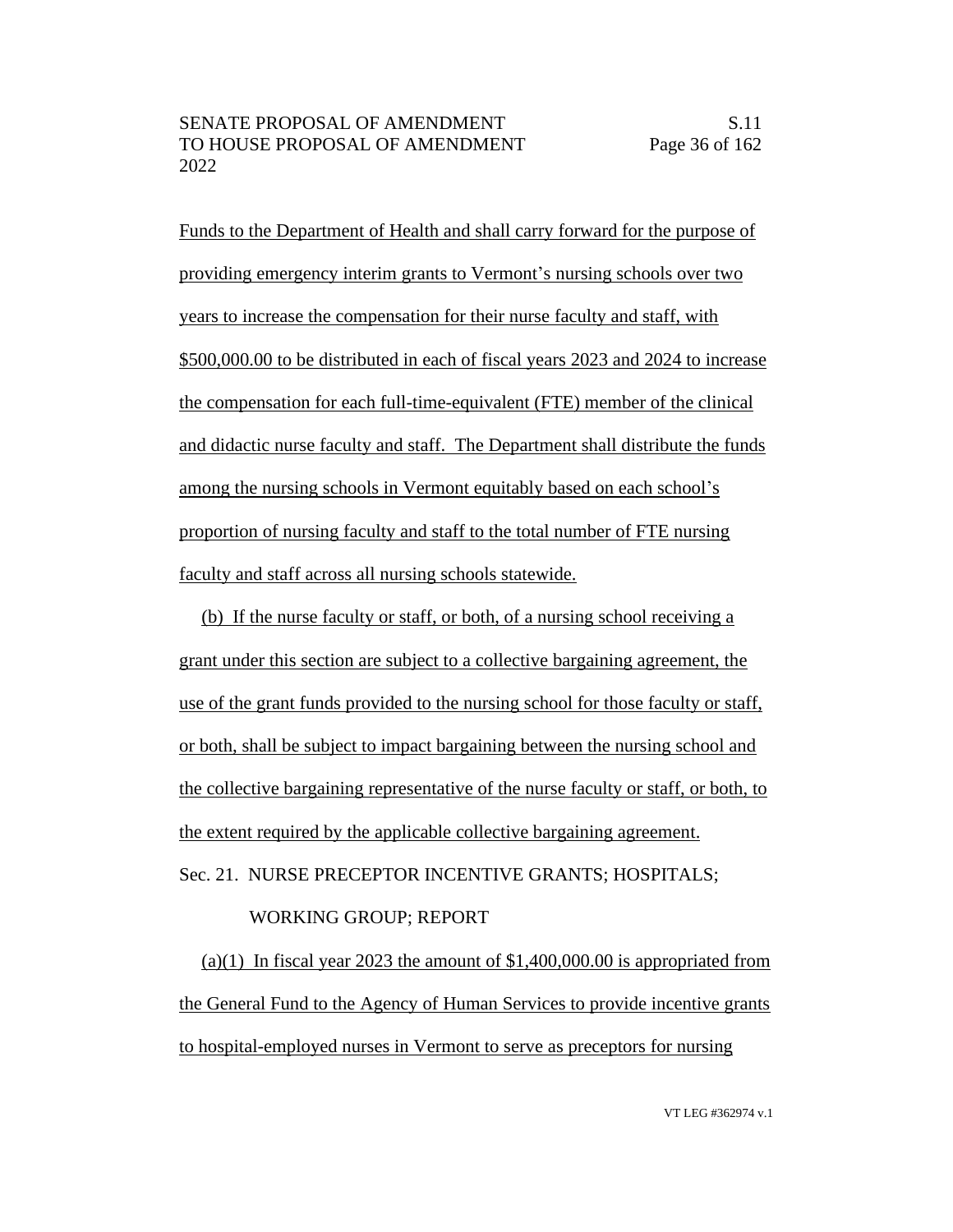students enrolled in Vermont nursing school programs. The Agency shall distribute the funds to hospitals employing nurses who provide student preceptor supervision based on the number of preceptor hours to be provided, at a rate of \$5.00 per preceptor hour, or a lesser hourly rate if the need exceeds the available funds. The Agency shall prioritize funding for hospitals that provide matching funds for additional preceptor compensation or that commit to providing future compensation and support to expanding the number of preceptors.

(2) If nurse preceptors receiving compensation pursuant to a grant awarded to a hospital under this section are subject to a collective bargaining agreement, the use of the grant funds provided to the hospital for the nurse preceptors shall be subject to impact bargaining between the hospital and the collective bargaining representative of the nurses to the extent required by the collective bargaining agreement.

(b)(1) The Director of Health Care Reform or designee in the Agency of Human Services shall convene a working group of stakeholders representing nursing schools, the Vermont Area Health Education Centers, long-term care facilities, designated and specialized service agencies, federally qualified health centers, home health agencies, primary care practices, and other health care facilities to: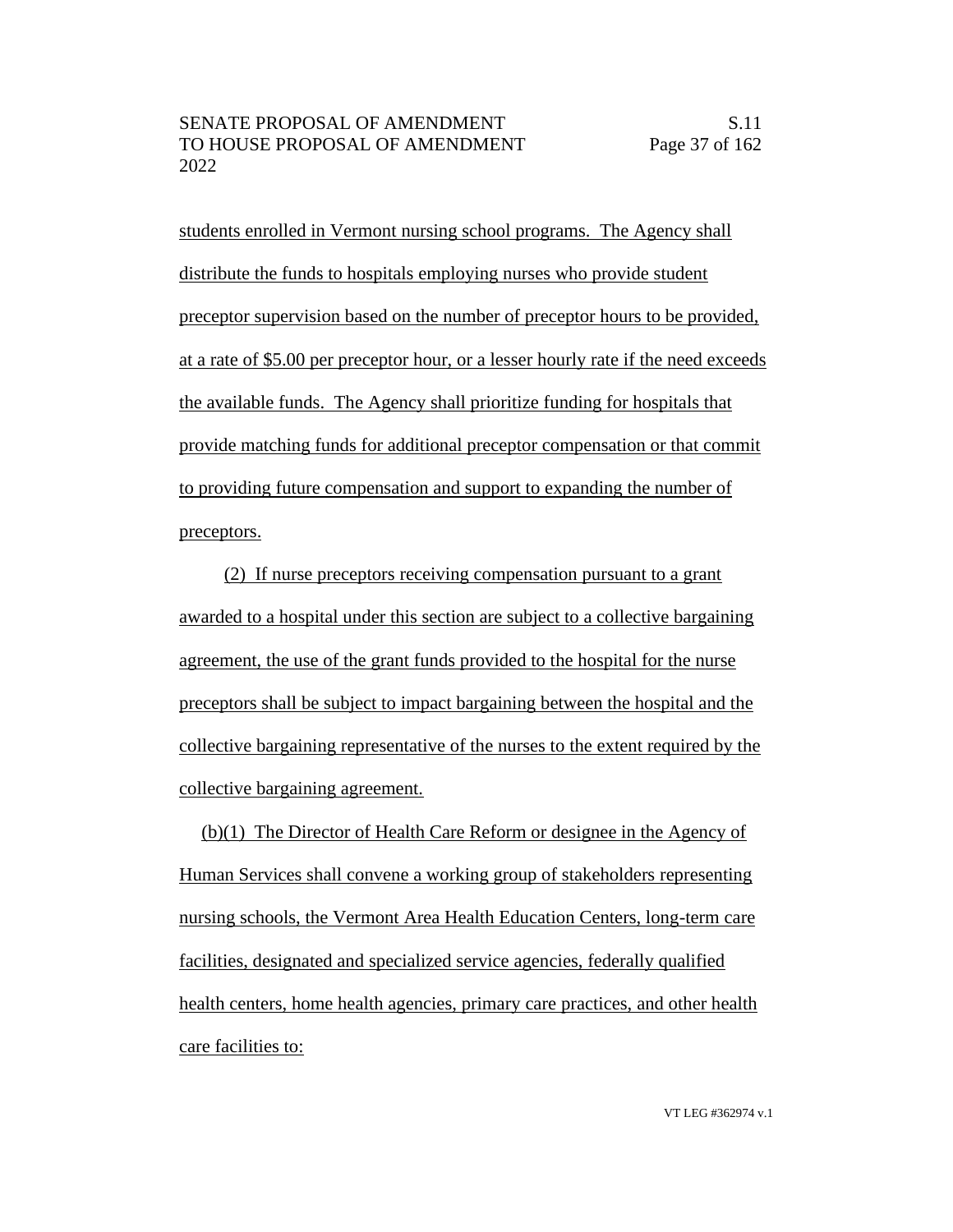(A) identify ways to increase clinical placement opportunities across a variety of health care settings for nursing students enrolled in Vermont nursing school programs, including exploring opportunities for participation through remote means;

(B) establish sustainable funding models for compensating nurses serving as preceptors or for supporting the hiring of additional nurses to alleviate the pressures on nurse preceptors, or both; and

(C) develop an action plan for implementing the clinical placement expansion and sustainable funding models identified and established pursuant to subdivisions (A) and (B) of this subdivision (1), including addressing the need for student housing opportunities.

(2) On or before January 15, 2023, the Director of Health Care Reform shall provide the working group's action plan and any recommendations for legislative action to the House Committees on Health Care, on Commerce and Economic Development, and on Appropriations and the Senate Committees on Health and Welfare, on Economic Development, Housing and General Affairs, and on Appropriations.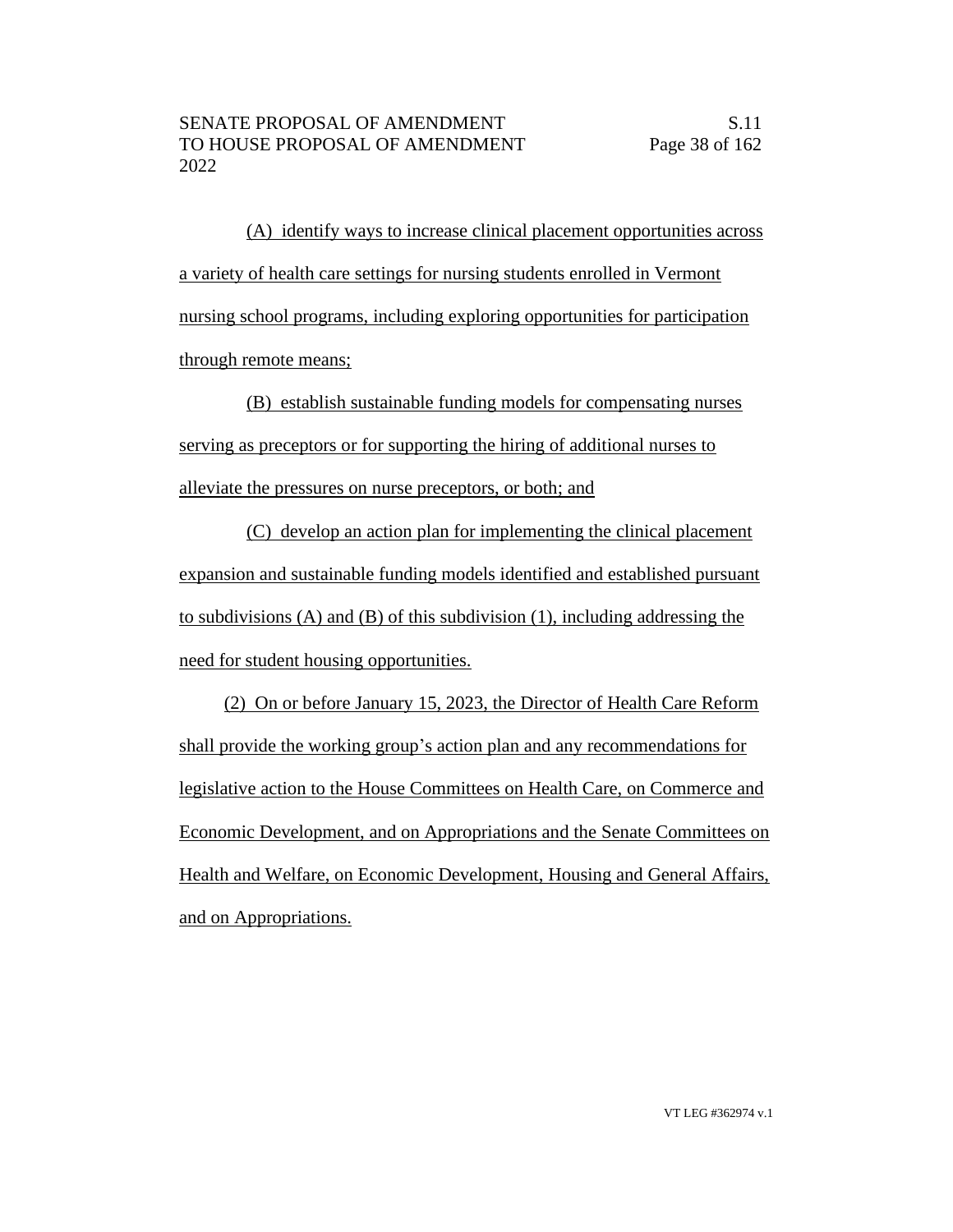#### Sec. 22. HEALTH CARE EMPLOYER NURSING PIPELINE AND

# APPRENTICESHIP PROGRAM

(a) In fiscal year 2023 the amount of \$2,000,000.00 is appropriated from the American Rescue Plan Act (ARPA) – Coronavirus State Fiscal Recovery Funds to the Vermont State College System and shall carry forward for the purpose of providing grants to health care employers, including hospitals, long-term care facilities, designated and specialized service agencies, federally qualified health centers, and other health care providers, to establish or expand partnerships with Vermont nursing schools to create nursing pipeline or apprenticeship programs, or both, that will train members of the health care employers' existing staff, including personal care attendants, licensed nursing assistants, and licensed practical nurses, to become higher-level nursing professionals. Through a combination of scholarship awards, grants awarded to health care employers pursuant to this section, and the health care employer's contributions, the trainees' tuition and fees shall be covered in full, and trainees shall be provided with assistance in meeting their living costs, such as housing and child care, while attending the program.

(b) In awarding grants pursuant to this section, the Vermont State College System shall give priority to health care employer proposals based on the following criteria: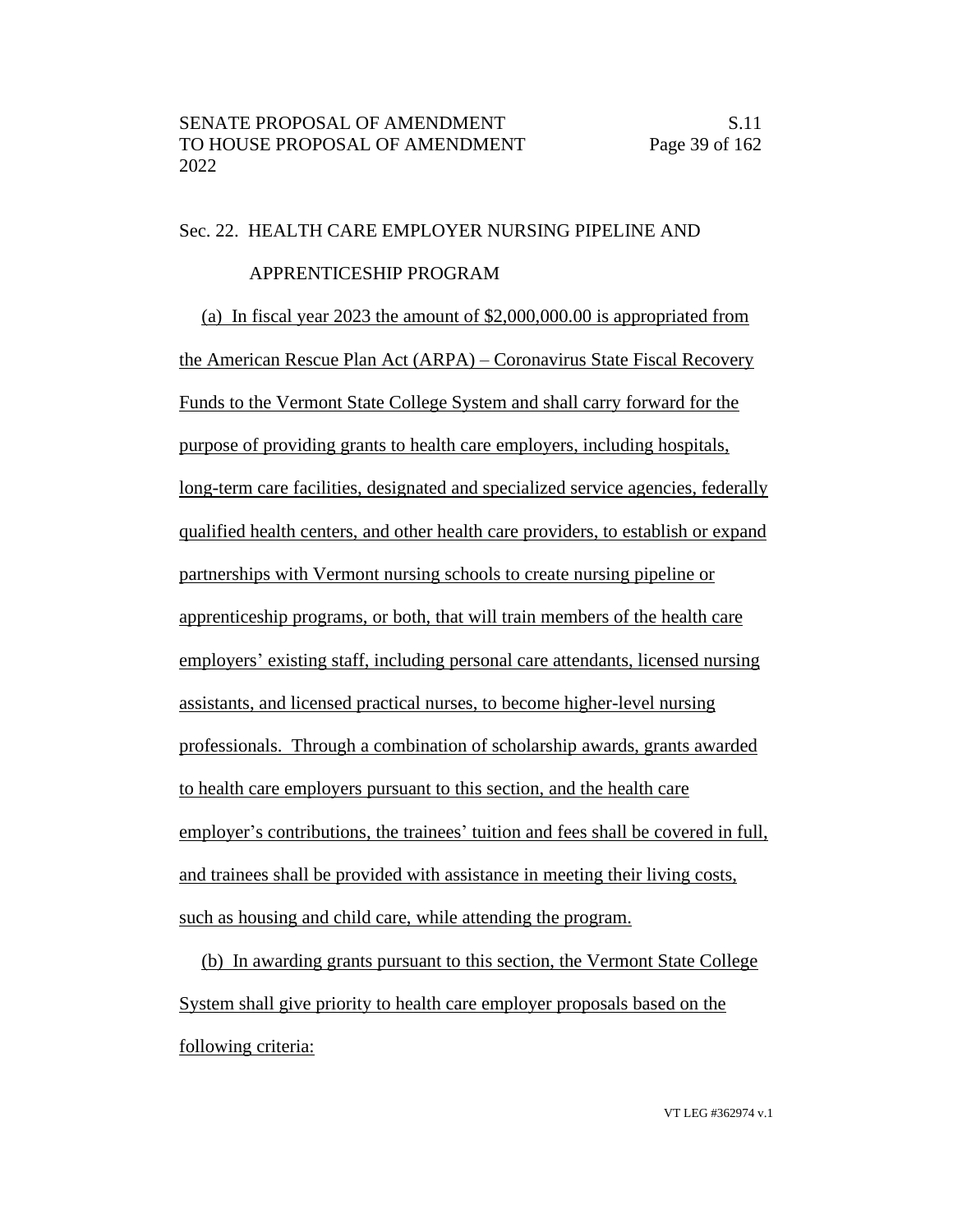(1) the extent to which the health care employer proposes to participate financially in the program;

(2) the extent of the health care employer's commitment to sustaining the program financially, including providing financial support for nurse preceptors, to create ongoing opportunities for educational advancement in nursing;

(3) the ability of the health care employer's staff to leverage nursing scholarship opportunities to maximize the reach of the grant funds;

(4) the employer's demonstrated ability to retain nursing students in the Vermont nursing workforce;

(5) the employer's geographic location, in order to ensure access to

pipeline and apprenticeship programs for nursing staff across Vermont; and

(6) the employer's commitment to advancing the professional development of individuals from marginalized communities, especially those that have been historically disadvantaged in accessing educational opportunities and career advancement in the health care professions.

(c)(1) The Vermont State College System shall begin awarding grants under this section expeditiously in order to enable health care employer staff to begin enrolling in nursing school programs that commence in the fall of 2022.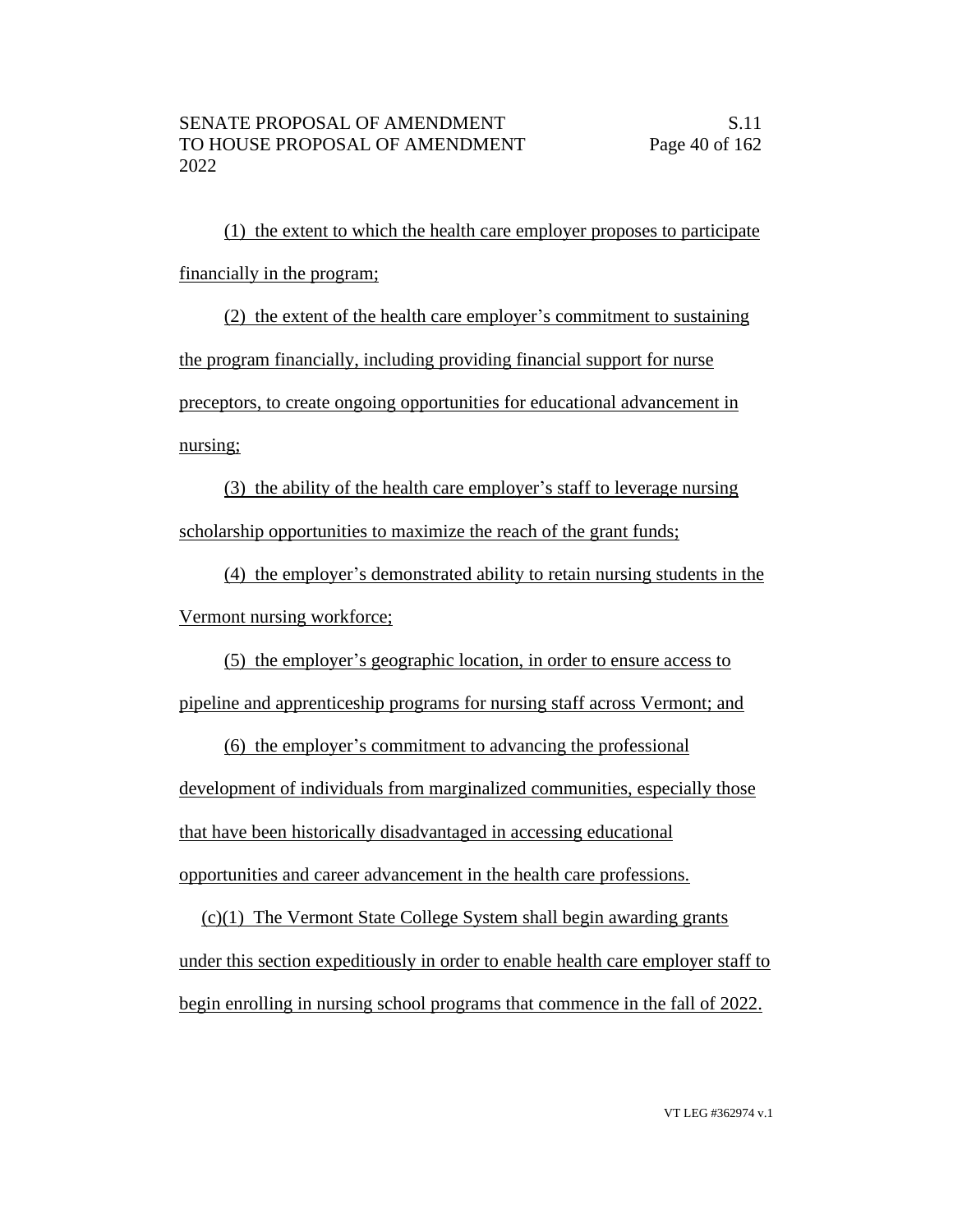(2) On or before September 15, 2022, the Vermont State College System

shall provide an update to the Health Reform Oversight Committee on the

status of program implementation.

Sec. 23. 18 V.S.A. § 34 is added to read:

#### § 34. VERMONT NURSING FORGIVABLE LOAN INCENTIVE

#### PROGRAM

(a) As used in this section:

(1) "Corporation" means the Vermont Student Assistance Corporation established in 16 V.S.A. § 2821.

(2) "Eligible individual" means an individual who satisfies the eligibility

requirements under this section for a forgivable loan.

(3) "Eligible school" means an approved postsecondary education

institution, as defined under 16 V.S.A. § 2822.

(4) "Forgivable loan" means a loan awarded under this section covering tuition, which may also include room, board, and the cost of required books and supplies for up to full-time attendance at an eligible school.

(5) "Gift aid" means grant or scholarship financial aid received from the federal government or from the State.

(6) "Program" means the Vermont Nursing Forgivable Loan Incentive Program created under this section.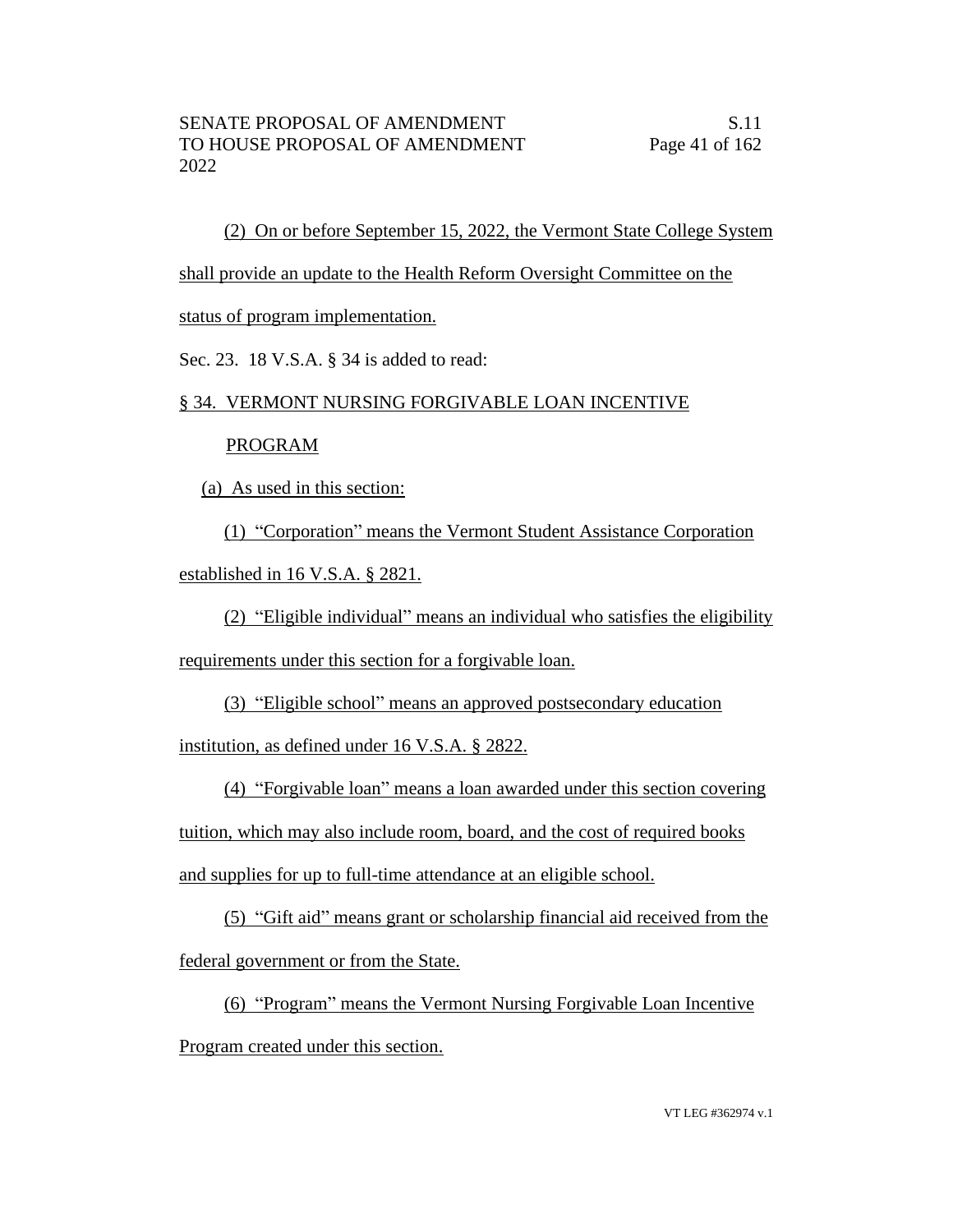(b) The Vermont Nursing Forgivable Loan Incentive Program is created and shall be administered by the Department of Health in collaboration with the Corporation. The Program provides forgivable loans to students enrolled in an eligible school who commit to working as a nurse in this State and who meet the eligibility requirements in subsection (d) of this section.

(c) The Corporation shall disburse forgivable loan funds under the Program on behalf of eligible individuals, subject to the appropriation of funds by the General Assembly for this purpose.

(d) To be eligible for a forgivable loan under the Program, an individual, whether a resident or nonresident, shall satisfy all of the following requirements:

(1) be enrolled at a nursing program at an eligible school;

(2) demonstrate financial need;

(3) maintain good standing at the eligible school at which the individual is enrolled;

(4) agree to work as a nurse in Vermont directly for a Vermont health care provider for a minimum of one year following licensure for each year of forgivable loan awarded.

(5) have executed a credit agreement or promissory note that will reduce the individual's forgivable loan benefit, in whole or in part, pursuant to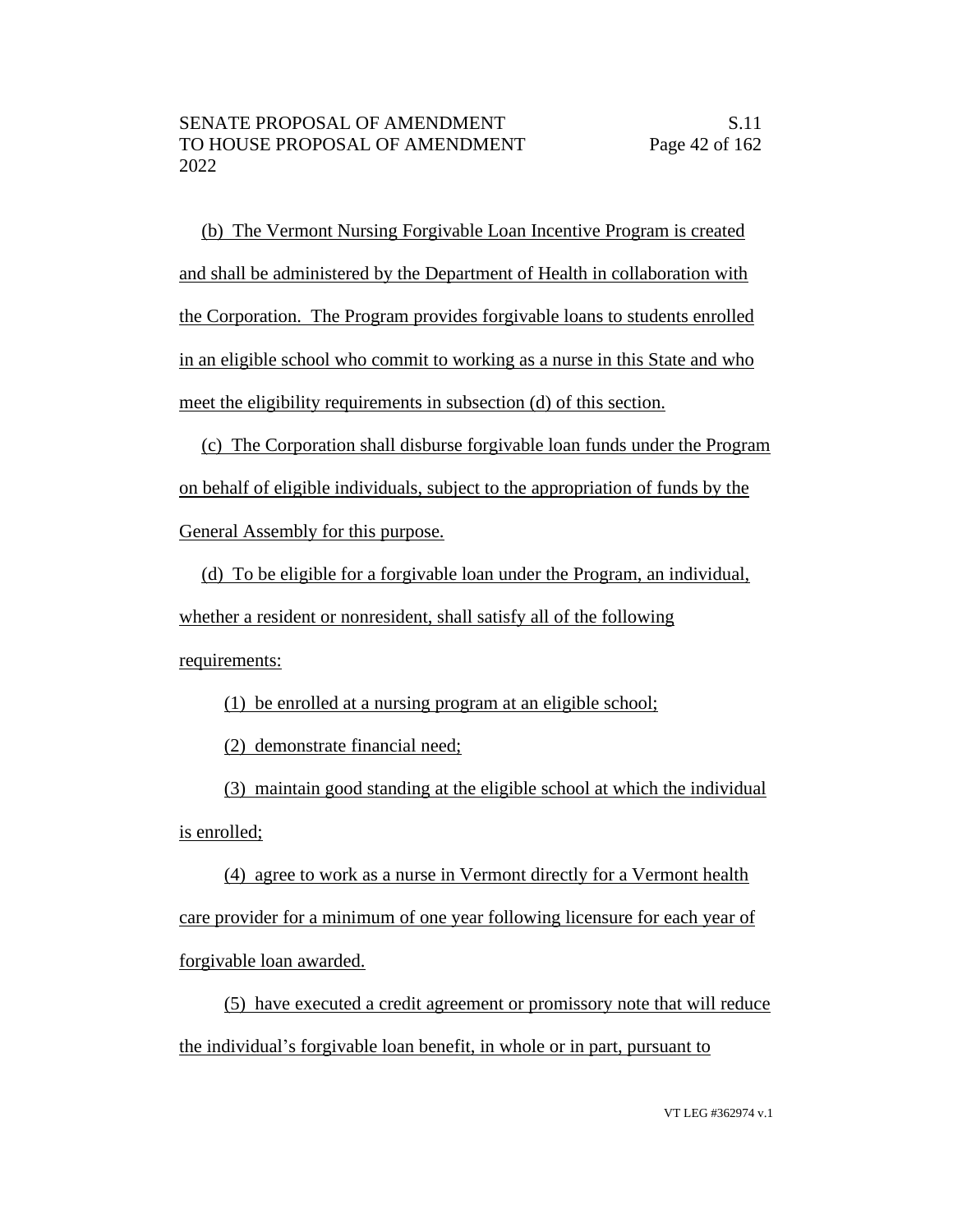subsection (g) of this section, if the individual fails to complete the period of service required in this subsection;

(6) have provided such other documentation as the Corporation may require; and

(7) have completed the Program's application form, the free application for federal student aid (FAFSA), and the Vermont grant application each academic year of enrollment in accordance with a schedule determined by the Corporation.

(e)(1) First priority for forgivable loan funds shall be given to students pursuing a practical nursing certificate who will be eligible to sit for the

NCLEX-PN examination upon completion of the certificate.

(2) Second priority for forgivable loan funds shall be given to students pursuing an associate's degree in nursing who will be eligible to sit for the NCLEX-RN examination upon graduation.

(3) Third priority for forgivable loan funds shall be given to students pursuing a bachelor of science degree in nursing.

(4) Fourth priority shall be given to students pursuing graduate nursing education.

(f) In addition to the priorities established in subsection (e) of this section: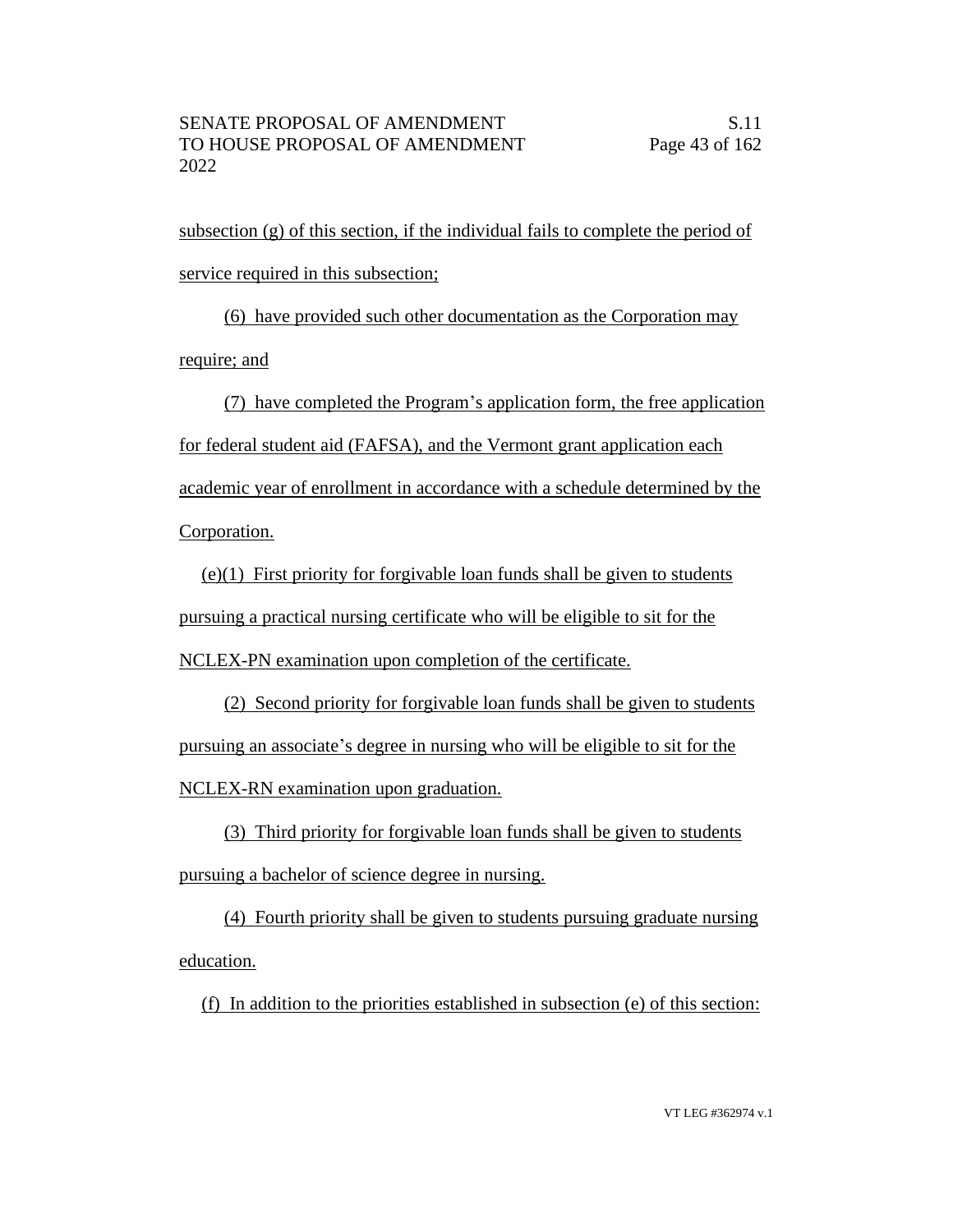(1) Vermont residents attending an eligible school in Vermont shall receive first priority for forgivable loans;

(2) Vermont residents attending an eligible school in another state shall receive second priority for forgivable loans;

(3) Nonresidents attending an eligible school in Vermont shall receive

third priority for forgivable loans; and

(4) Nonresidents attending an eligible school in another state shall receive fourth priority for forgivable loans.

(g) If an eligible individual fails to serve as a nurse in this State for a period that would entitle the individual to the full forgivable loan benefit received by the individual, other than for good cause as determined by the Corporation in consultation with the Vermont Department of Health, then the individual shall receive only partial loan forgiveness for a pro rata portion of the loan pursuant to the terms of the interest-free credit agreement or promissory note signed by the individual at the time of entering the Program.

(h) There shall be no deadline to apply for a forgivable loan under this section. Forgivable loans shall be awarded on a rolling basis as long as funds are available, and any funds remaining at the end of a fiscal year shall roll over and shall be available to the Department of Health and the Corporation in the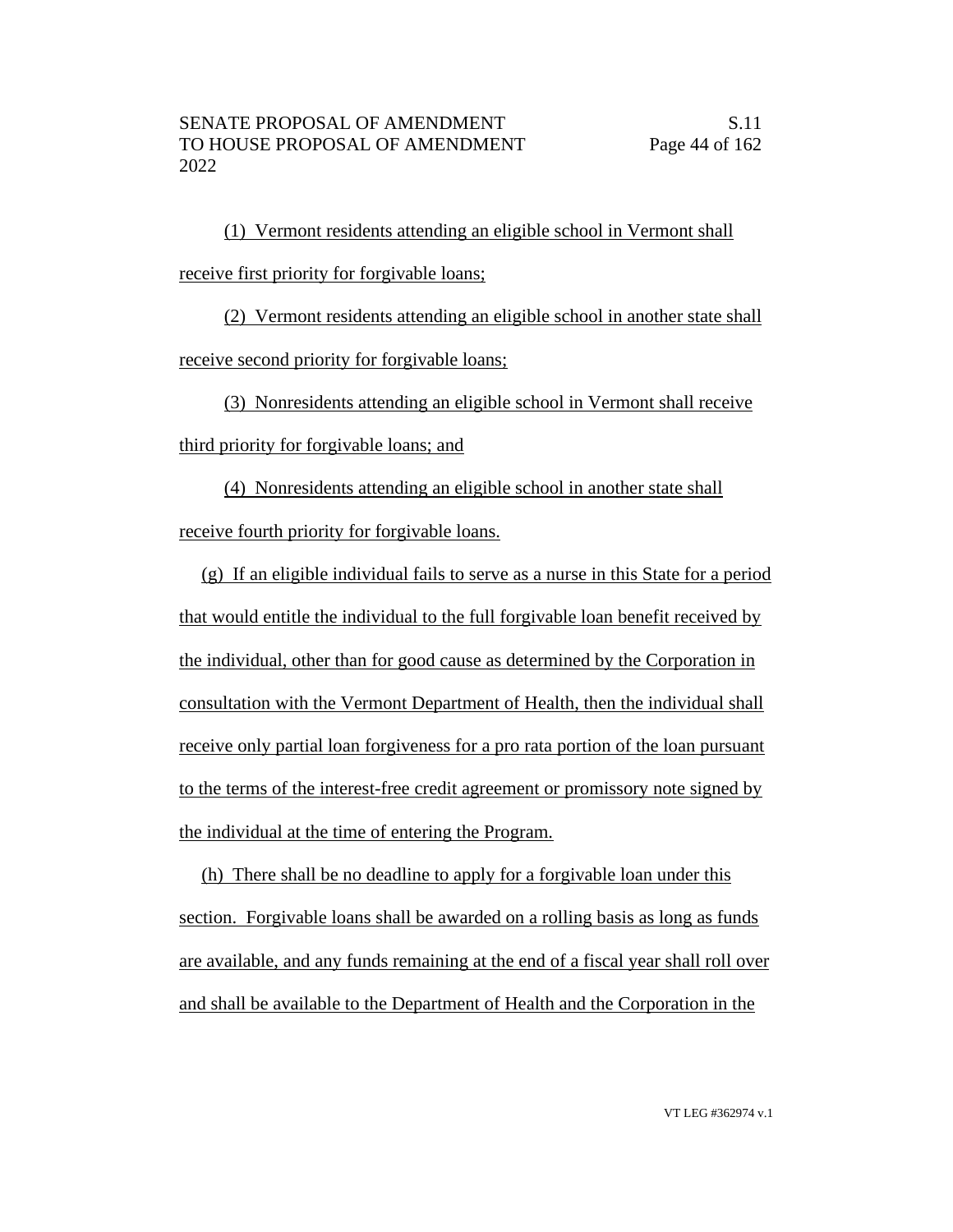following fiscal year to award additional forgivable loans as set forth in this section.

(i) The Corporation shall adopt policies, procedures, and guidelines necessary to implement the provisions of this section, including maximum forgivable loan amounts.

Sec. 24. REPEAL

18 V.S.A. § 31 (educational assistance; incentives; nurses) is repealed.

Sec. 25. VERMONT NURSING FORGIVABLE LOAN INCENTIVE

# PROGRAM; APPROPRIATION

In fiscal year 2023, the amount of \$100,000.00 in General Fund investment

funds is appropriated to the Department of Health for forgivable loans for

nursing students under the Vermont Nursing Forgivable Loan Incentive

Program established in Sec. 23 of this act.

Sec. 26. 18 V.S.A. § 35 is added to read:

# § 35. VERMONT CARE PROFESSIONAL LOAN REPAYMENT

# PROGRAM

(a) As used in this section:

(1) "AHEC" means the Vermont Area Health Education Centers program.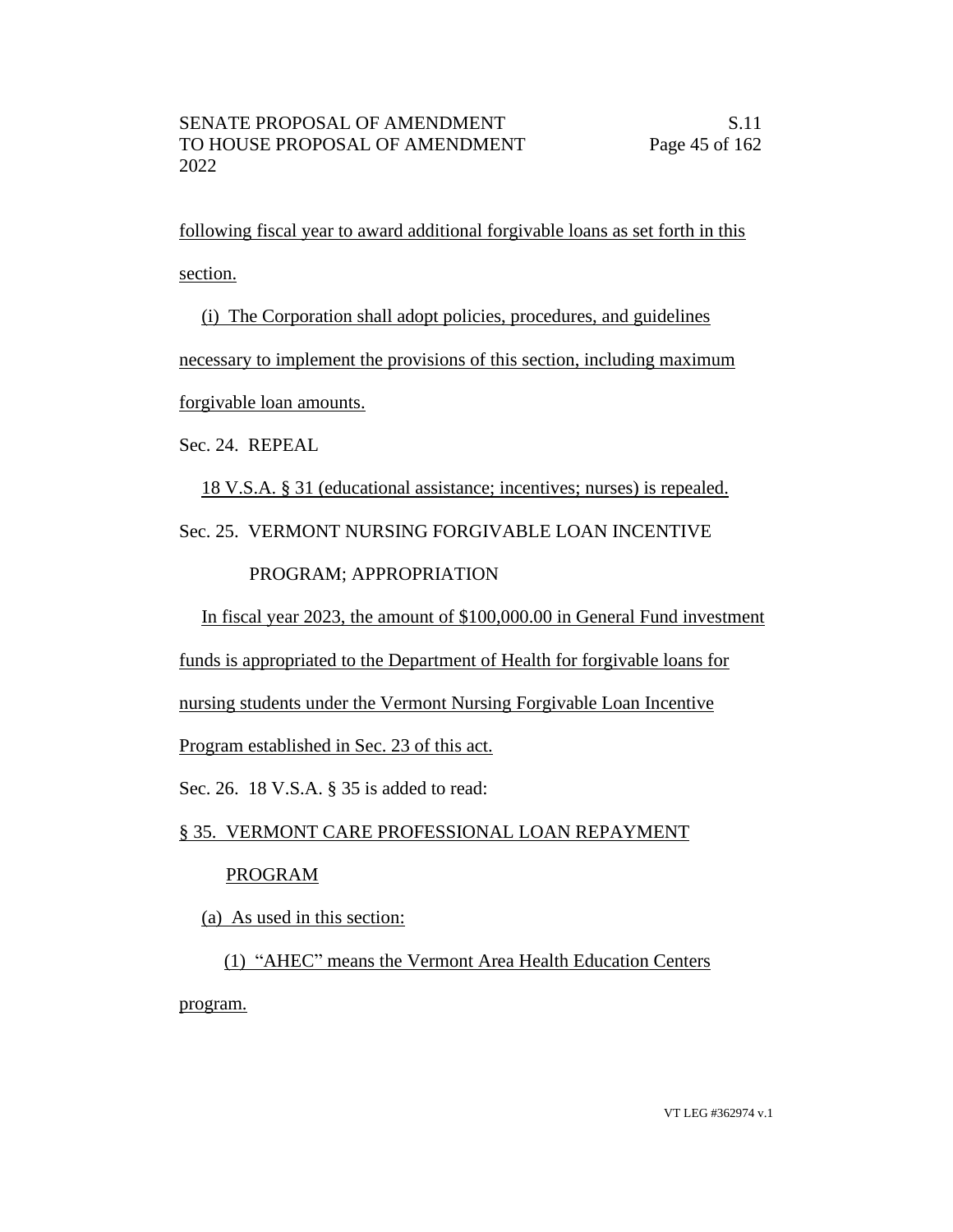(2) "Eligible individual" means an individual who satisfies the eligibility requirements for loan repayment under this section.

(3) "Eligible school" means an approved postsecondary education

institution, as defined under 16 V.S.A. § 2822.

(4) "Loan repayment" means the cancellation and repayment of loans under this section.

(5) "Loans" means education loans guaranteed, made, financed, serviced, or otherwise administered by an accredited educational lender for attendance at an eligible school.

(6) "Program" means the Vermont Health Care Professional Loan

Repayment Program created under this section.

(b) The Vermont Health Care Professional Loan Repayment Program is created and shall be administered by the Department of Health in collaboration with AHEC. The Program provides loan repayment on behalf of individuals who live and work in this State as a health care professional, including as a nurse, physician assistant, dental hygienist, medical technician, primary care provider, child psychiatrist, general surgeon, emergency medical service professional, paramedic, or in another field experiencing a health care workforce shortage and who meet the eligibility requirements in subsection (d) of this section.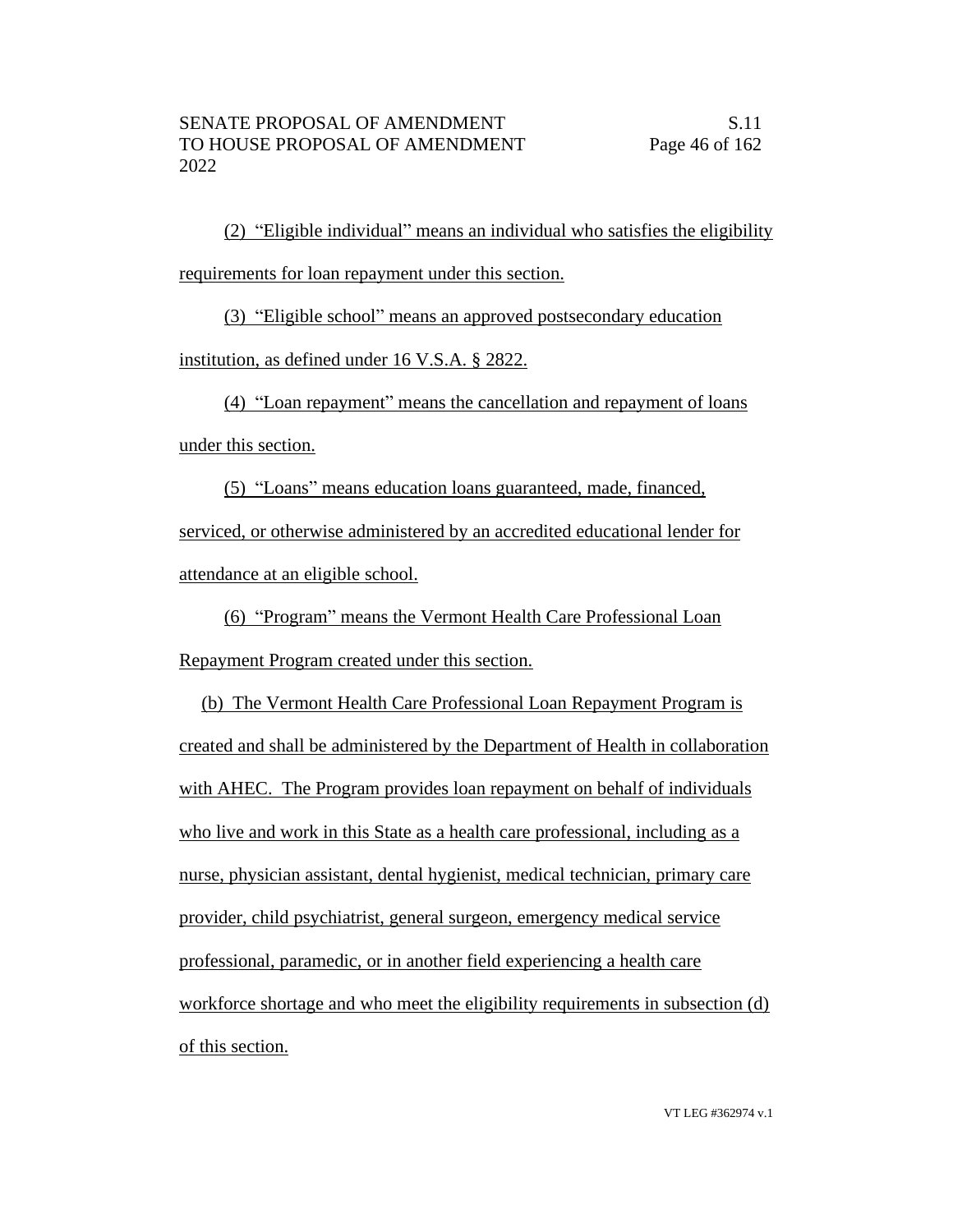(c) The loan repayment benefits provided under the Program shall be paid on behalf of the eligible individual by AHEC, subject to the appropriation of funds by the General Assembly specifically for this purpose.

(d) To be eligible for loan repayment under the Program, an individual shall satisfy all of the following requirements:

(1) have graduated from an eligible school where the individual was awarded a degree in a field experiencing a health care workforce shortage in this State;

(2) work in this State as a nurse, physician assistant, dental hygienist, medical technician, primary care provider, child psychiatrist, general surgeon, emergency medical service professional, paramedic, or in another field experiencing a health care workforce shortage; and

(3) be a resident of Vermont.

(e)(1) An eligible individual shall be entitled to an amount of loan cancellation and repayment under this section equal to one year of loans for each year of service as a health care professional in this State.

(2) AHEC shall award loan repayments in amounts that are sufficient to attract high-quality candidates while also making a meaningful increase in Vermont's health care professional workforce. AHEC shall prioritize awards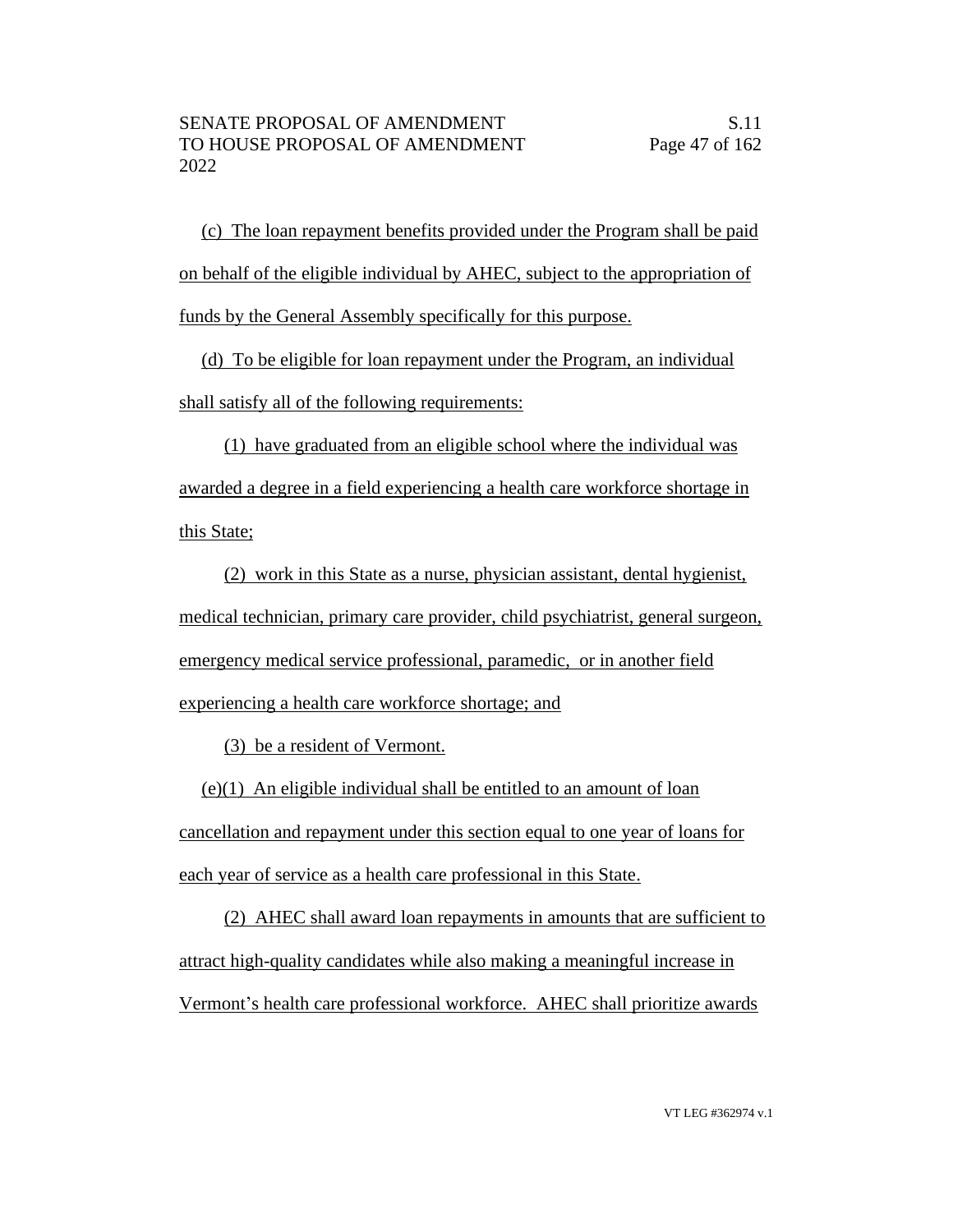to candidates working in fields in which Vermont is experiencing the greatest health care workforce shortages.

# Sec. 27. VERMONT HEALTH CARE PROFESSIONAL LOAN

# REPAYMENT PROGRAM; APPROPRIATION

In fiscal year 2023 the amount of \$3,000,000.00 is appropriated from the

General Fund to the Department of Health for loan repayment for health care

professionals under the Vermont Health Care Professional Loan Repayment

Program established in Sec. 26 of this act.

Sec. 28. 18 V.S.A. § 36 is added to read:

# § 36. NURSE FACULTY FORGIVABLE LOAN INCENTIVE PROGRAM

(a) As used in this section:

(1) "Corporation" means the Vermont Student Assistance Corporation

established in 16 V.S.A. § 2821.

(2) "Eligible individual" means an individual who satisfies the eligibility requirements under this section for a forgivable loan.

(3) "Eligible school" means an approved postsecondary education

institution, as defined under 16 V.S.A. § 2822.

(4) "Forgivable loan" means a loan awarded under this section covering tuition, which may also cover room, board, and the cost of required books and supplies for up to full-time attendance at an eligible school.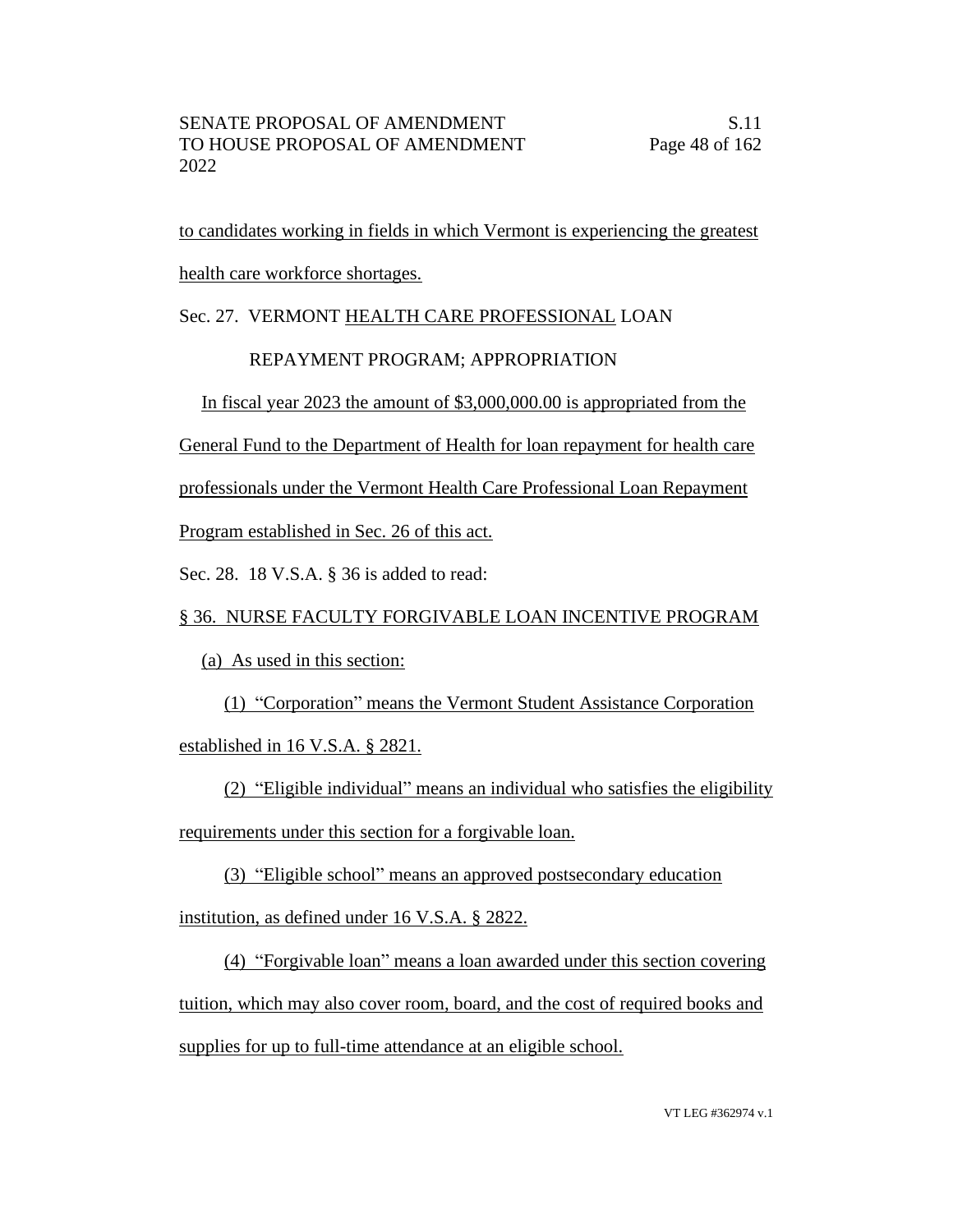(5) "Gift aid" means grant or scholarship financial aid received from the federal government or from the State.

(6) "Nurse faculty member" or "member of the nurse faculty" means an individual with a master's or doctoral degree that qualifies the individual to teach at a nursing school in this State.

(7) "Program" means the Nurse Faculty Forgivable Loan Program created under this section.

(b) The Nurse Faculty Forgivable Loan Program is created and shall be administered by the Department of Health in collaboration with the Corporation. The Program provides forgivable loans to students enrolled in an eligible school who commit to working as a member of the nurse faculty at a nursing school in this State and who meet the eligibility requirements in subsection (d) of this section.

(c) The Corporation shall disburse forgivable loan funds under the Program on behalf of eligible individuals, subject to the appropriation of funds by the General Assembly specifically for this purpose.

(d) To be eligible for a forgivable loan under the Program, an individual, whether a resident or nonresident, shall satisfy all of the following requirements: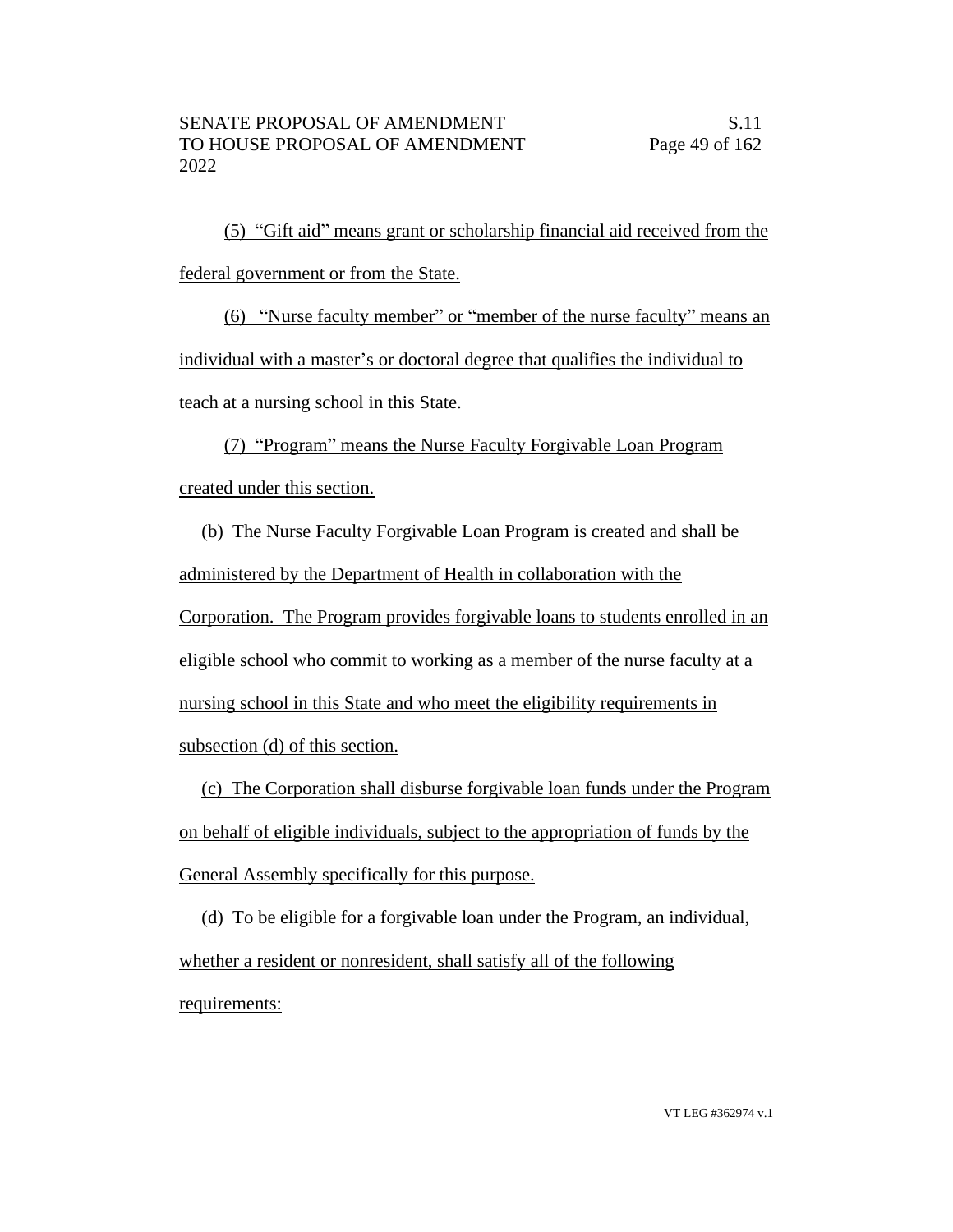(1) be enrolled at an eligible school in a program that leads to a graduate degree in nursing;

(2) maintain good standing at the eligible school at which the individual is enrolled;

(3) agree to work as member of the nurse faculty at a nursing school in

Vermont for a minimum of one year following licensure for each year of

forgivable loan awarded.

(4) have executed a credit agreement or promissory note that will reduce the individual's forgivable loan benefit, in whole or in part, pursuant to subsection (e) of this section if the individual fails to complete the period of service required in subdivision (3) of this subsection;

(5) have completed the Program's application form and the free application for federal student aid (FAFSA) in accordance with a schedule determined by the Corporation; and

(6) have provided such other documentation as the Corporation may require.

(e) If an eligible individual fails to serve as a nurse faculty member at a nursing school in this State for a period that would entitle the individual to the full forgivable loan benefit received by the individual, other than for good cause as determined by the Corporation in consultation with the Vermont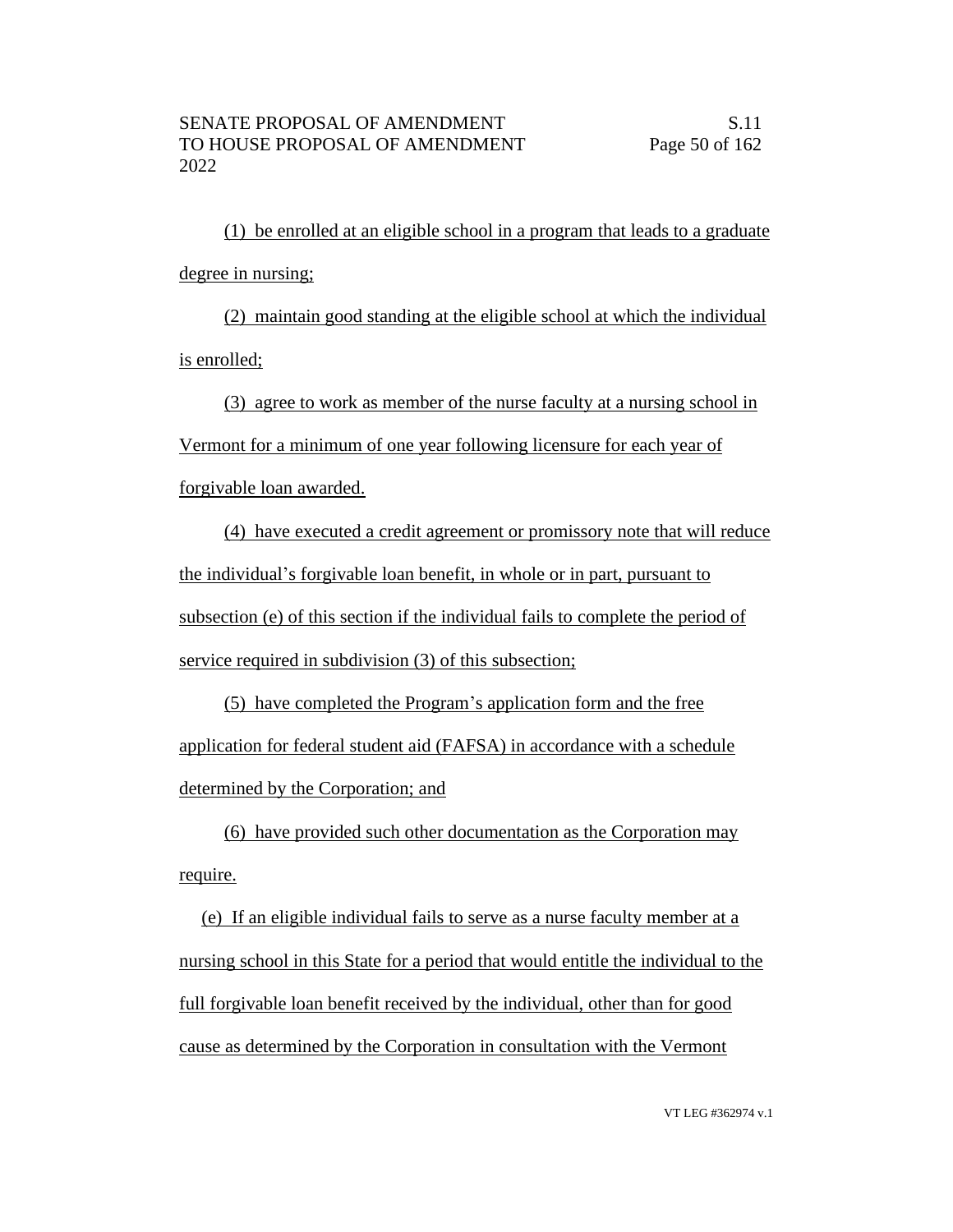Department of Health, then the individual shall receive only partial loan forgiveness for a pro rata portion of the loan pursuant to the terms of the interest-free reimbursement promissory note signed by the individual at the time of entering the Program.

(f) The Corporation shall adopt policies, procedures, and guidelines

necessary to implement the provisions of this section, including maximum forgivable loan amounts.

Sec. 29. NURSE FACULTY FORGIVABLE LOAN

PROGRAM; APPROPRIATION

In fiscal year 2023, the amount of \$500,000.00 is appropriated from the

American Rescue Plan Act (ARPA) – Coronavirus State Fiscal Recovery

Funds to the Department of Health for forgivable loans for nurse faculty

members under the Nurse Faculty Forgivable Loan Program established in Sec.

28 of this act.

Sec. 29a. 18 V.S.A. § 37 is added to read:

# § 37. NURSE FACULTY LOAN REPAYMENT PROGRAM

(a) As used in this section:

(1) "AHEC" means the Vermont Area Health Education Centers program.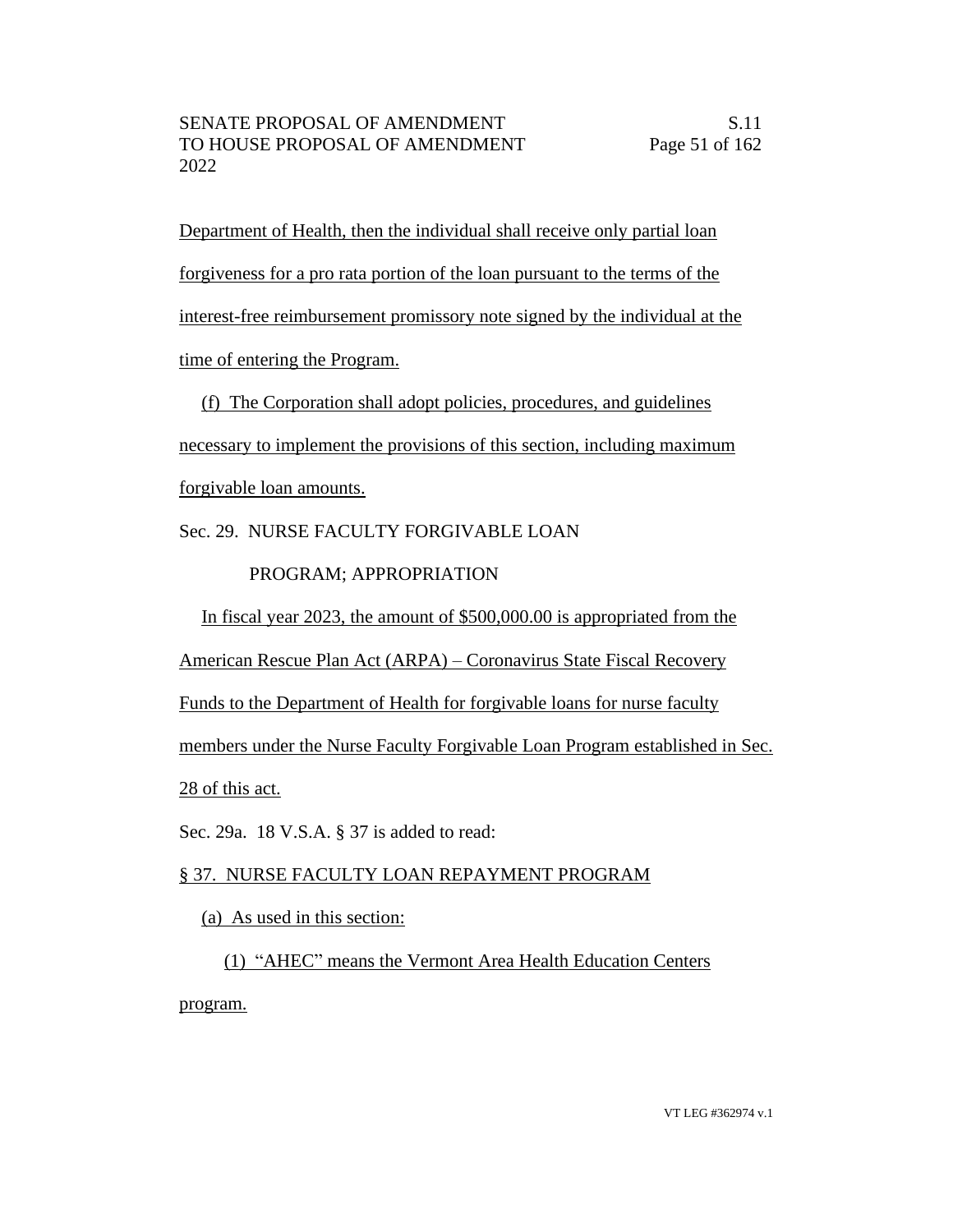(2) "Eligible individual" means an individual who satisfies the eligibility requirements under this section for loan repayment.

(3) "Eligible school" means an approved postsecondary education

institution, as defined under 16 V.S.A. § 2822.

(4) "Gift aid" means grant or scholarship financial aid received from the

federal government or from the State.

(5) "Loan repayment" means the cancellation and repayment of loans under this section.

(6) "Loans" means education loans guaranteed, made, financed, serviced, or otherwise administered by an accredited educational lender for attendance at an eligible school.

(7) "Nurse faculty member" or "member of the nurse faculty" means a nurse with a master's or doctoral degree that qualifies the individual to teach at a nursing school in this State.

(8) "Program" means the Nurse Faculty Loan Repayment Program created under this section.

(b) The Nurse Faculty Loan Repayment Program is created and shall be administered by the Department of Health in collaboration with AHEC. The Program provides loan repayment on behalf of individuals who work as nurse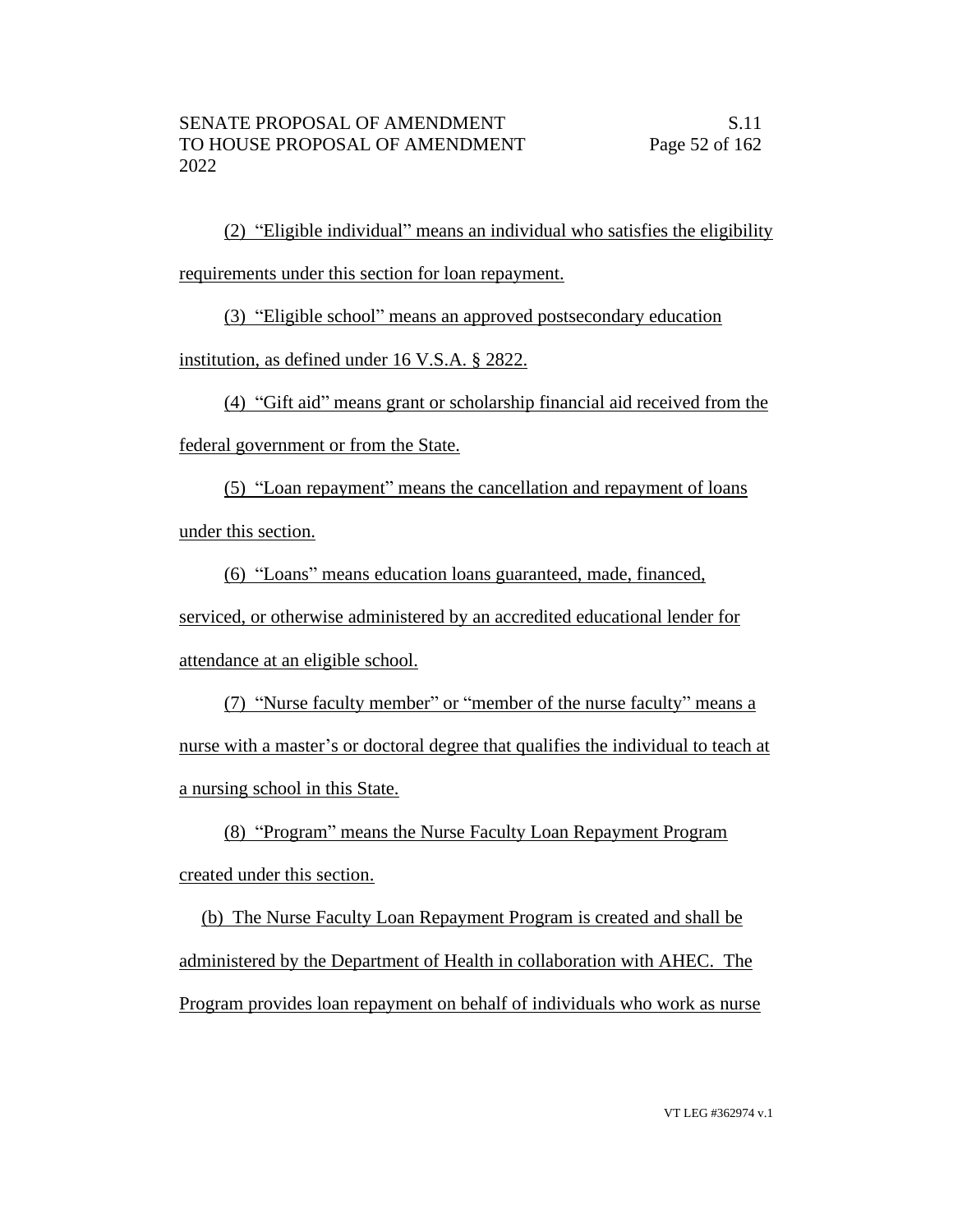faculty members at a nursing school in this State and who meet the eligibility requirements in subsection (d) of this section.

(c) The loan repayment benefits provided under the Program shall be paid on behalf of the eligible individual by AHEC, subject to the appropriation of funds by the General Assembly specifically for this purpose.

(d) To be eligible for loan repayment under the Program, an individual shall satisfy all of the following requirements:

(1) graduated from an eligible school where the individual was awarded a graduate degree in nursing;

(2) work as a member of the nurse faculty at a nursing school in this State; and

(3) be a resident of Vermont.

(e) An eligible individual shall be entitled to an amount of loan cancellation and repayment under this section equal to one year of loans for each year of service as a member of the nurse faculty at a nursing school in this State. Sec. 29b. NURSE FACULTY LOAN REPAYMENT PROGRAM;

# APPROPRIATION

In fiscal year 2023, the amount of \$500,000.00 is appropriated from the American Rescue Plan Act (ARPA) – Coronavirus State Fiscal Recovery Funds to the Department of Health for loan repayment for nurse faculty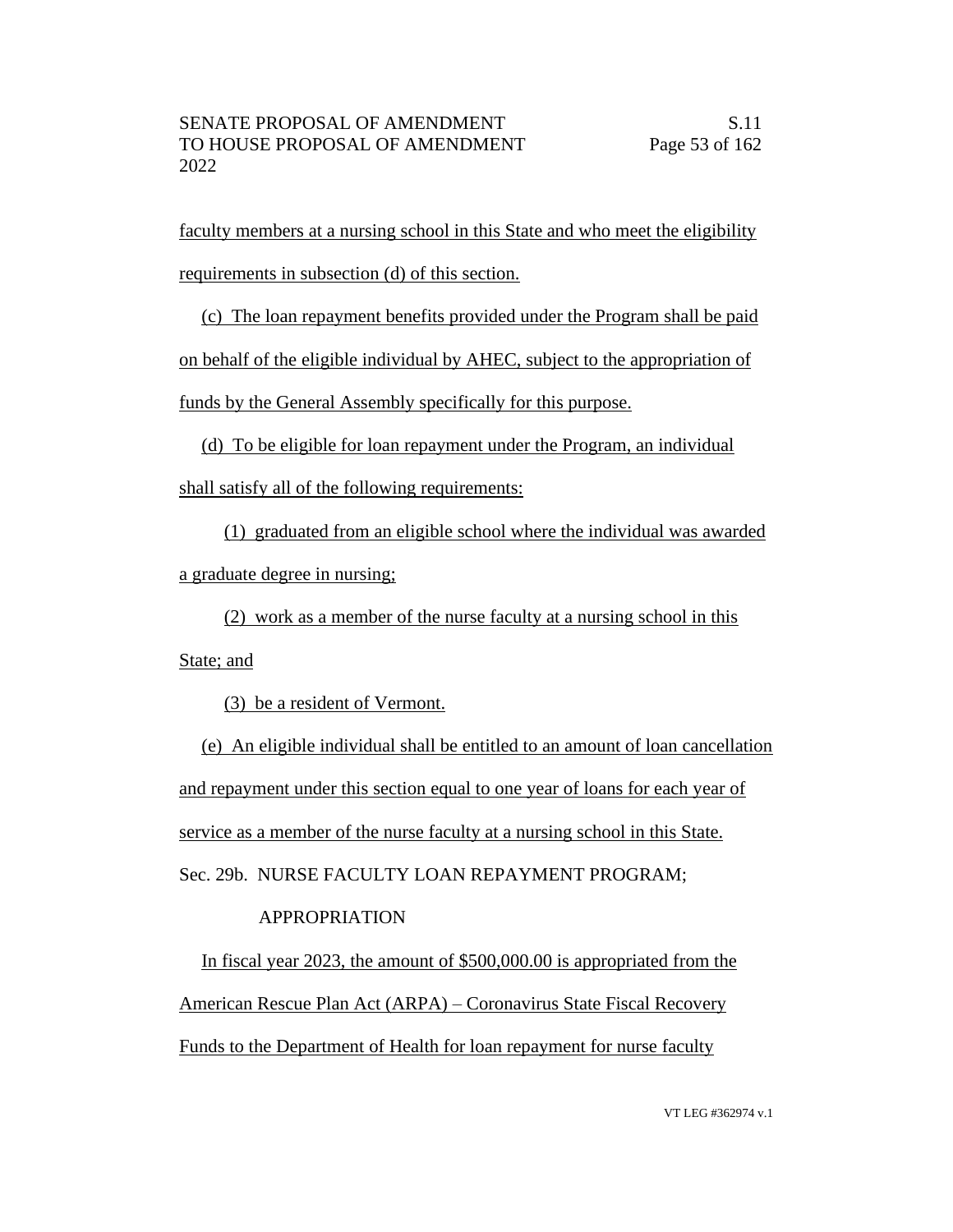members under the Nurse Faculty Loan Repayment Program established in

Sec. 29a of this act.

Sec. 29c. 18 V.S.A. § 38 is added to read:

# § 38. VERMONT MENTAL HEALTH PROFESSIONAL FORGIVABLE

#### LOAN INCENTIVE PROGRAM

(a) As used in this section:

(1) "Corporation" means the Vermont Student Assistance Corporation

established in 16 V.S.A. § 2821.

(2) "Eligible individual" means an individual who satisfies the eligibility requirements under this section for a forgivable loan.

(3) "Eligible school" means a school in the Vermont State College

System.

(4) "Forgivable loan" means a loan awarded under this section covering tuition, which may also cover room, board, and the cost of required books and supplies for up to full-time attendance at an eligible school.

(5) "Gift aid" means grant or scholarship financial aid received from the

federal government or from the State.

(6) "Program" means the Vermont Mental Health Professional

Forgivable Loan Incentive Program created under this section.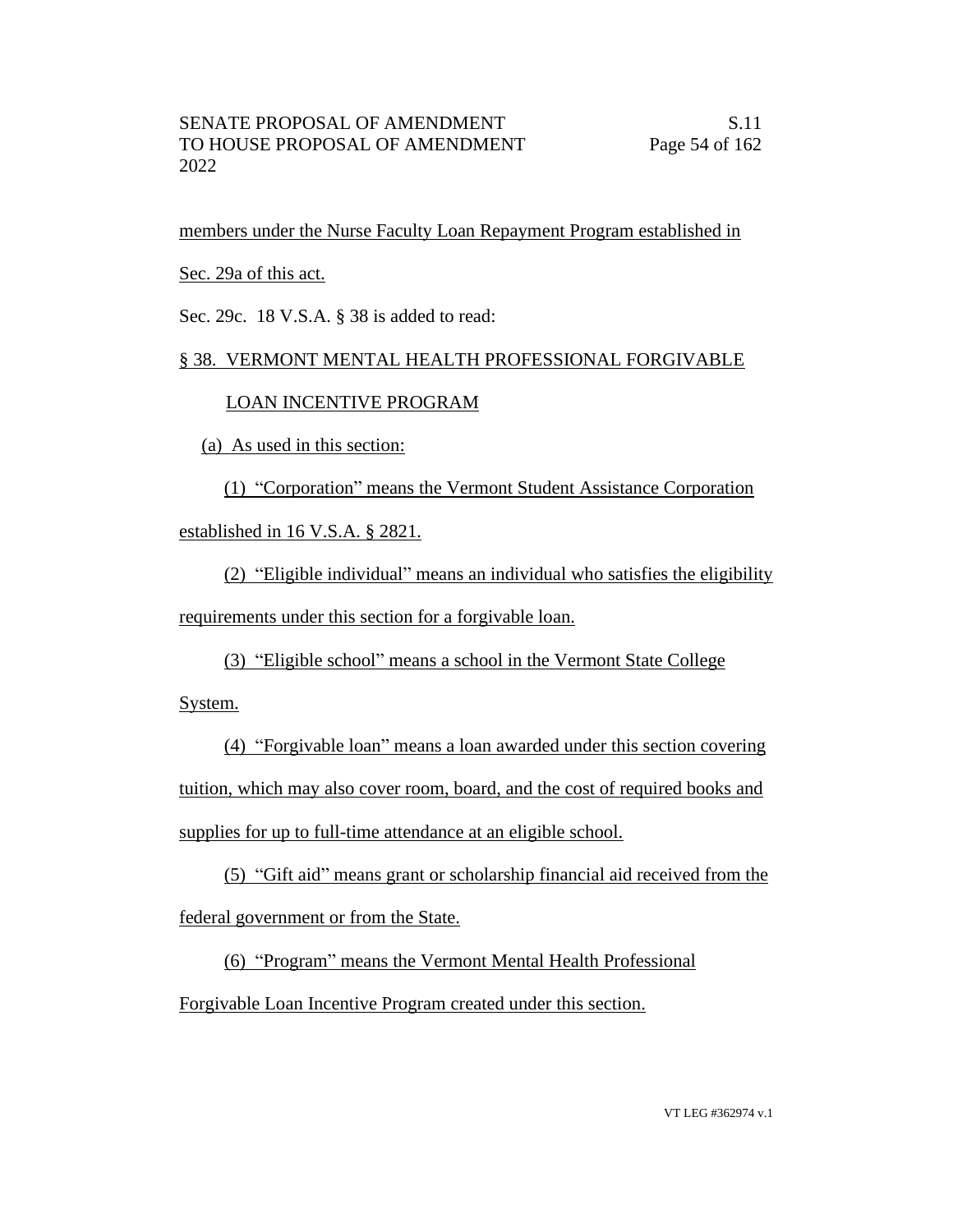(b) The Vermont Mental Health Professional Forgivable Loan Incentive Program is created and shall be administered by the Department of Health in collaboration with the Corporation. The Program provides forgivable loans to students enrolled in a master's program at an eligible school who commit to working as a mental health professional in this State and who meet the eligibility requirements in subsection (d) of this section.

(c) The Vermont Student Assistance Corporation shall disburse forgivable loan funds under the Program on behalf of eligible individuals, subject to the appropriation of funds by the General Assembly for this purpose.

(d) To be eligible for a forgivable loan under the Program, an individual, whether a resident or nonresident, shall satisfy all of the following requirements:

(1) be enrolled at a school in this State in a program, whether through in-person or remote instruction, that leads to a master's degree in a mental health field;

(2) maintain good standing at the eligible school at which the individual is enrolled;

(3) have used any available gift aid;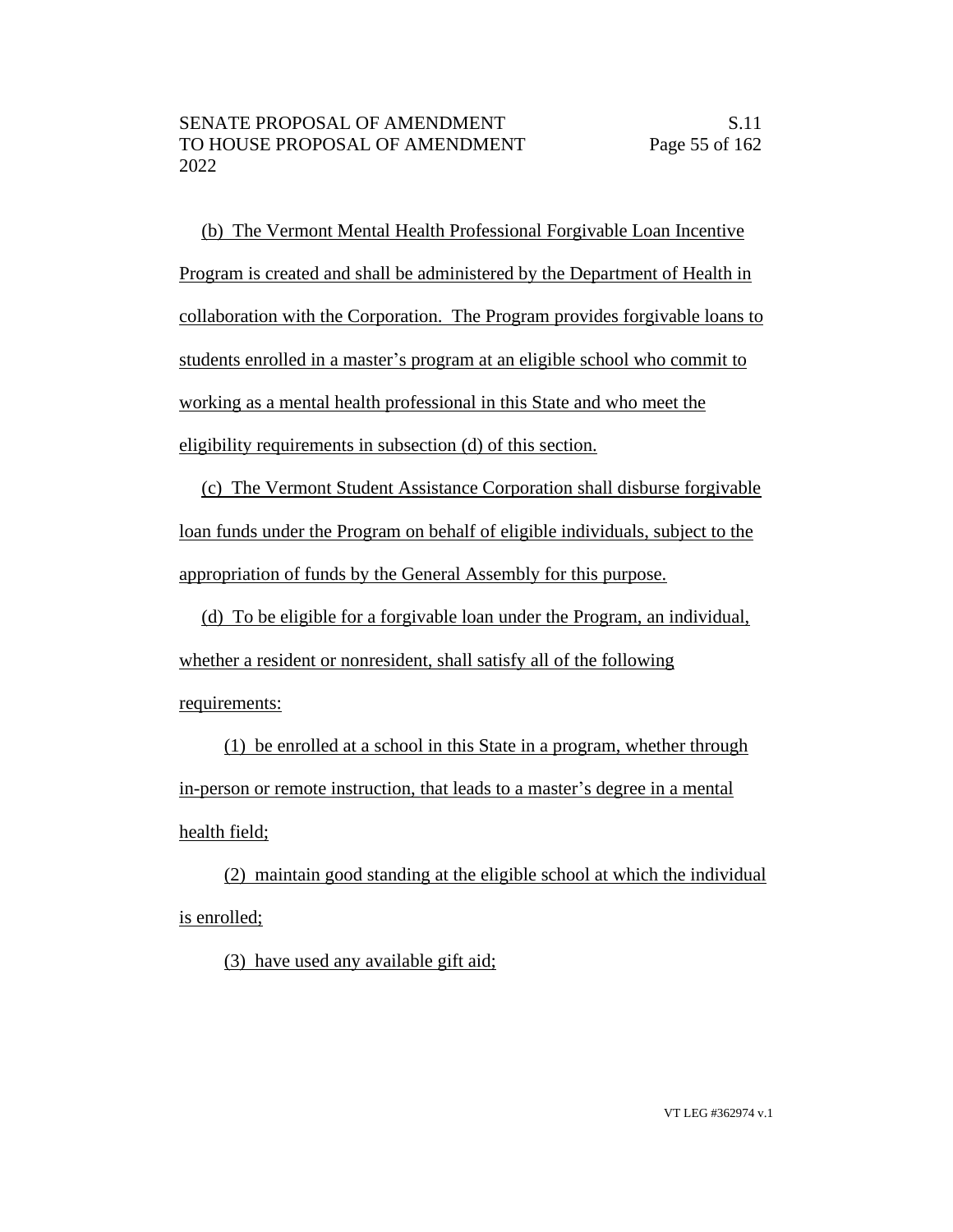(4) agree to work as a mental health professional in Vermont for a minimum of one year following licensure for each year of forgivable loan awarded;

(5) have executed a credit agreement or promissory note that will reduce the individual's forgivable loan benefit, in whole or in part, pursuant to subsection (e) of this section if the individual fails to complete the period of service required in subdivision (4) of this subsection;

(6) have completed the Program's application form and the free application for federal student aid (FAFSA) in accordance with a schedule determined by the Corporation; and

(7) have provided such other documentation as the Corporation may require.

(e) If an eligible individual fails to serve as a mental health professional in this State in compliance with the Program for a period that would entitle the individual to the full forgivable loan benefit received by the individual, other than for good cause as determined by the Corporation in consultation with the Vermont Department of Health, then the individual shall receive only partial loan forgiveness for a pro rata portion of the loan pursuant to the terms of the interest-free reimbursement promissory note signed by the individual at the time of entering the Program.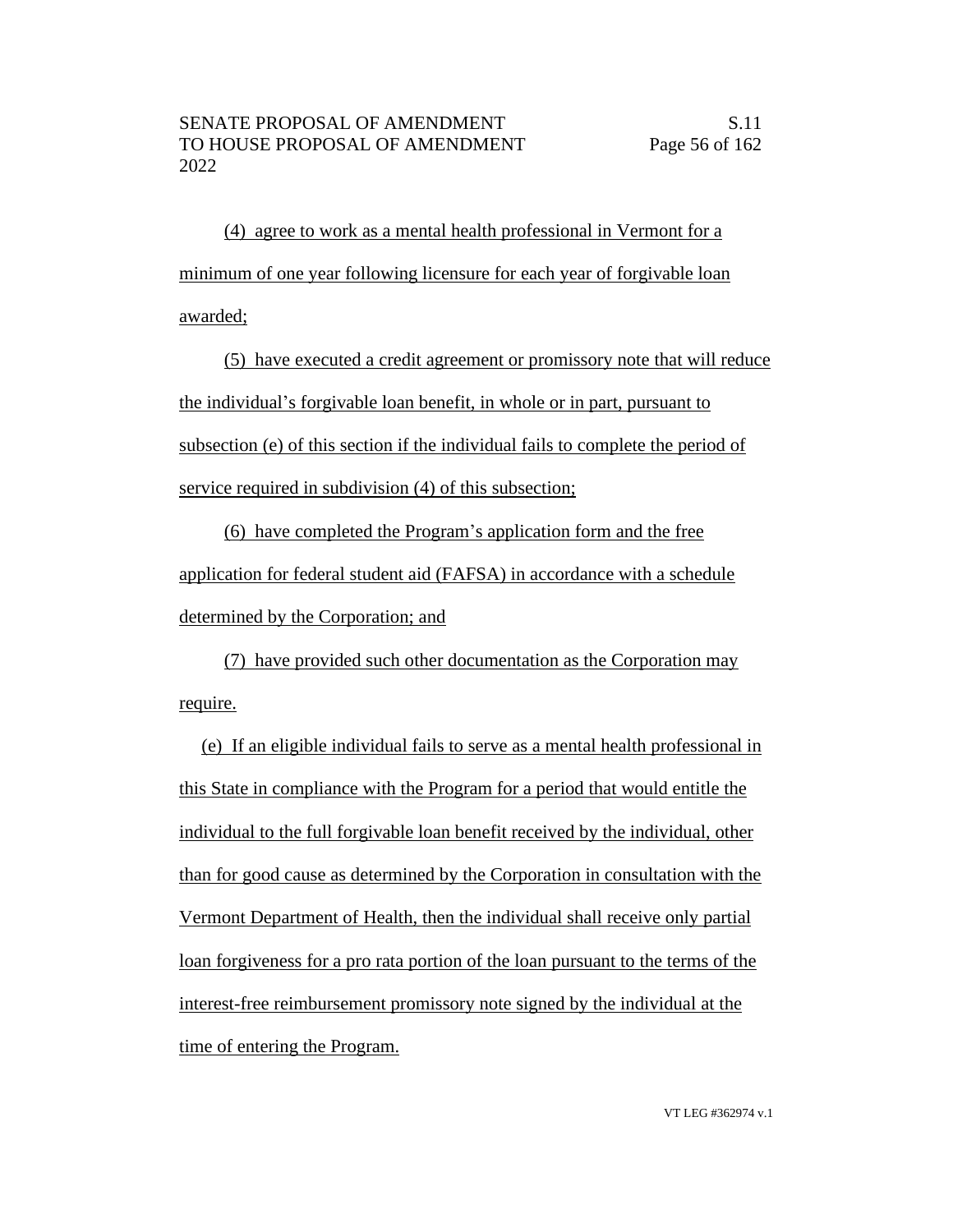Sec. 29d. VERMONT MENTAL HEALTH PROFESSIONAL

# FORGIVABLE LOAN INCENTIVE PROGRAM;

#### APPROPRIATION

In fiscal year 2023, the amount of \$1,500,000.00 is appropriated from the American Rescue Plan Act (ARPA) – Coronavirus State Fiscal Recovery Funds to the Department of Health for forgivable loans under the Vermont Mental Health Professional Forgivable Loan Incentive Program established in Sec. 29c of this act.

# Sec. 29e. AGENCY OF HUMAN SERVICES; DESIGNATED AND SPECIALIZED SERVICE AGENCIES; WORKFORCE DEVELOPMENT

(a) In fiscal year 2023, the amount of \$1,250,000.00 is appropriated to the Agency of Human Services, of which \$1,000,000 is from the American Rescue Plan Act (ARPA) – Coronavirus State Fiscal Recovery Funds and \$250,000.00 is from the General Fund, to be distributed to the designated and specialized service agencies equitably based on each agency's proportion of full-time equivalent (FTE) mental health and substance use disorder treatment staff to the total number of FTE mental health and substance use disorder treatment staff across all designated and specialized service agencies statewide. The designated and specialized service agencies shall use these funds for loan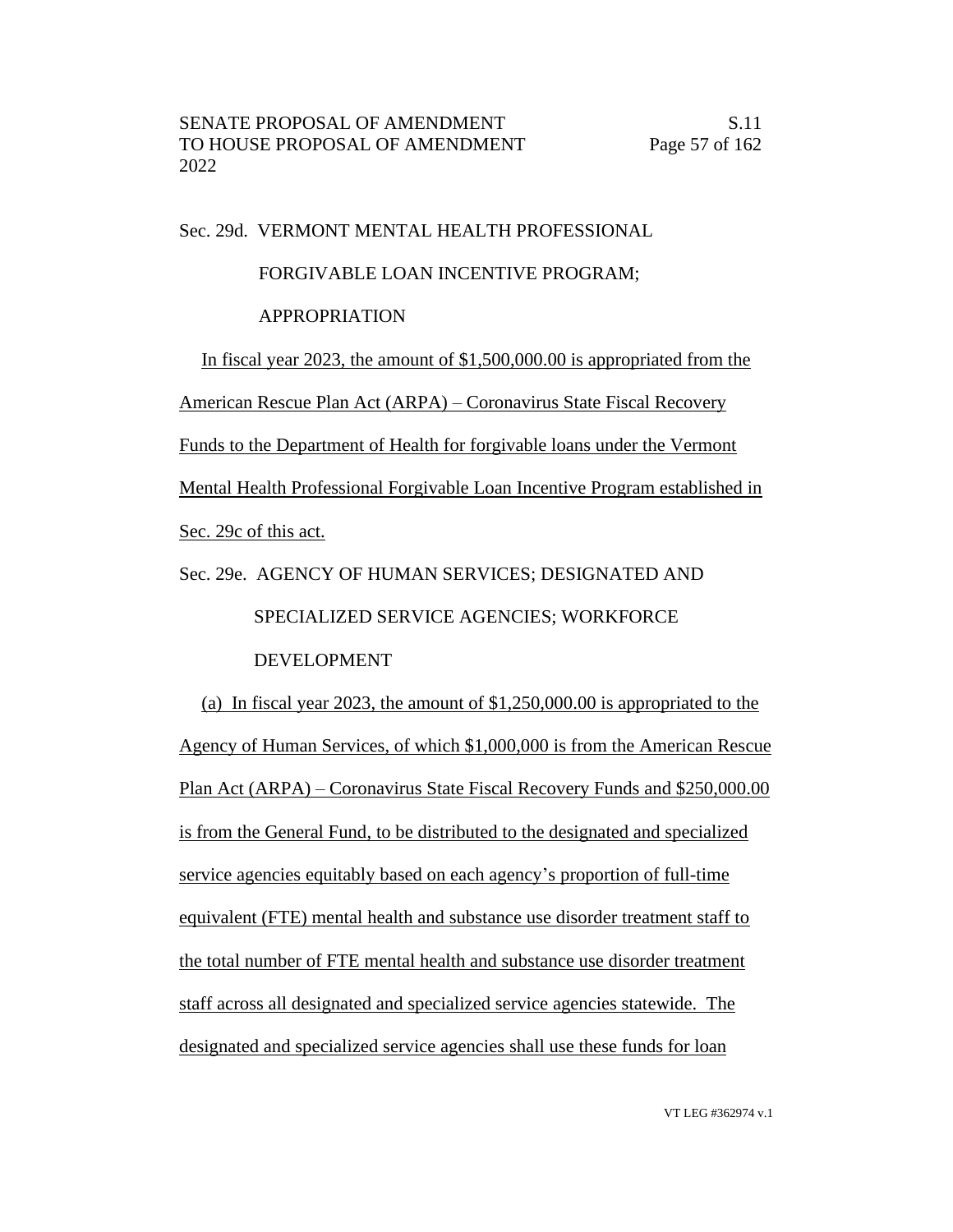repayment and tuition assistance to promote the recruitment and retention of high-quality mental health and substance use disorder treatment professionals available to Vermont residents in need of their services, as set forth in subsection (b) of this section.

(b)(1) Each designated and specialized service agency shall make the funds received pursuant to subsection (a) of this section available to its current and prospective employees as set forth in subdivisions (A) and (B) of this subdivision (1) on a rolling basis in exchange for a one-year service obligation to provide mental health services or substance use disorder treatment services, or both, at a designated or specialized service agency in this State. The funds may be used for the following purposes:

(A) loan repayment for master's-level clinicians, bachelor's-level direct service staff, and nurses; and

(B) tuition assistance for individuals pursuing degrees to become master's-level clinicians, bachelor's-level direct service staff, and nurses.

(2) Loan repayment and tuition assistance funds shall be available to the current and prospective employees of designated and specialized service agencies in the form of forgivable loans, with the debt forgiven upon the employee's completion of the required service obligation.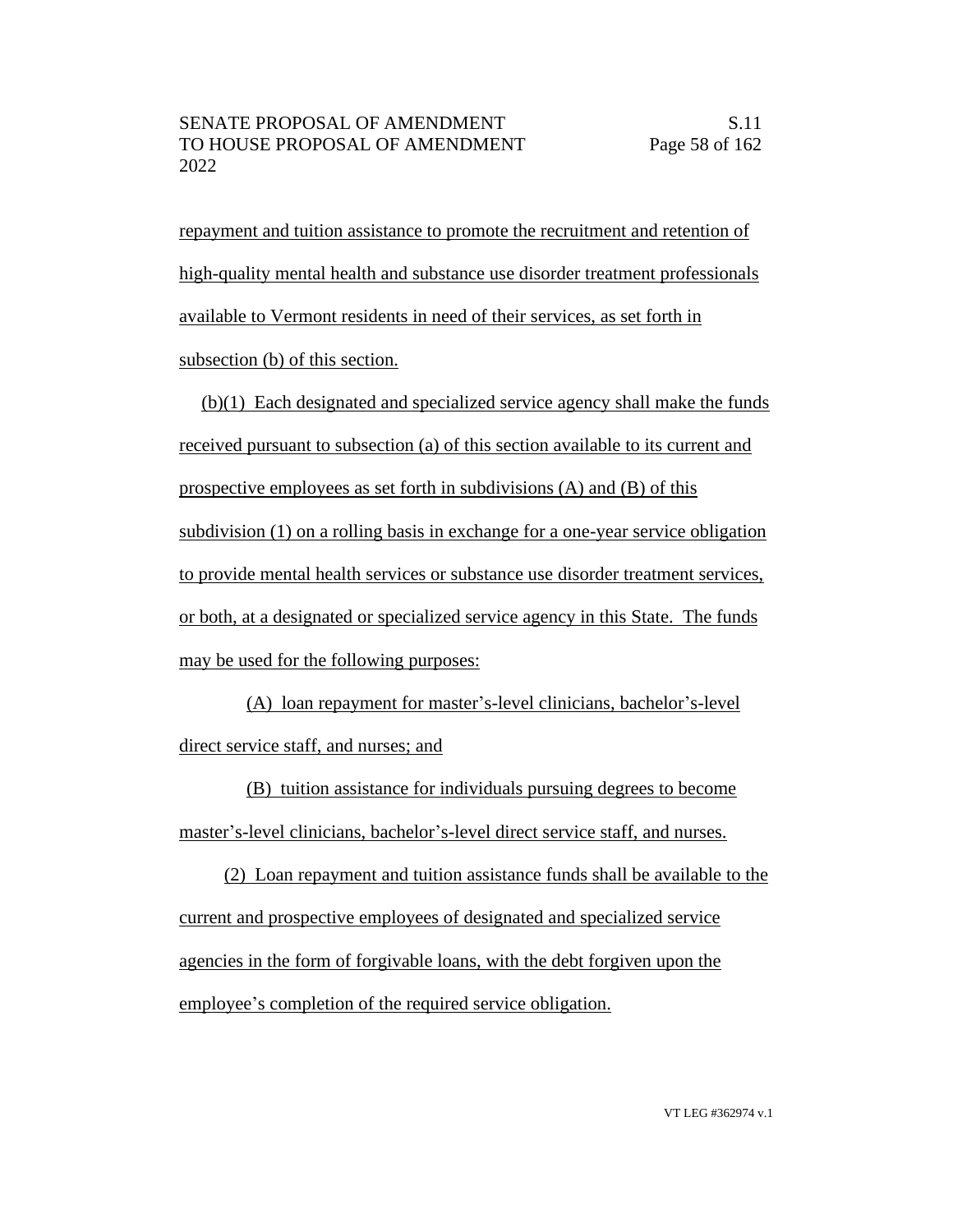(c) On or before March 1, 2023, the Agency of Human Services shall make a presentation available to the House Committees on Appropriations, on Health Care, and on Human Services; the Senate Committees on Appropriations and on Health and Welfare on the use of the funds appropriated in this section. Sec. 30. 18 V.S.A. § 9456 is amended to read:

#### § 9456. BUDGET REVIEW

(a) The Board shall conduct reviews of each hospital's proposed budget based on the information provided pursuant to this subchapter and in accordance with a schedule established by the Board.

(b) In conjunction with budget reviews, the Board shall:

\* \* \*

(10) require each hospital to provide information on administrative costs, as defined by the Board, including specific information on the amounts spent on marketing and advertising costs; and

(11) require each hospital to create or maintain connectivity to the State's Health Information Exchange Network in accordance with the criteria established by the Vermont Information Technology Leaders, Inc., pursuant to subsection 9352(i) of this title, provided that the Board shall not require a hospital to create a level of connectivity that the State's Exchange is unable to support;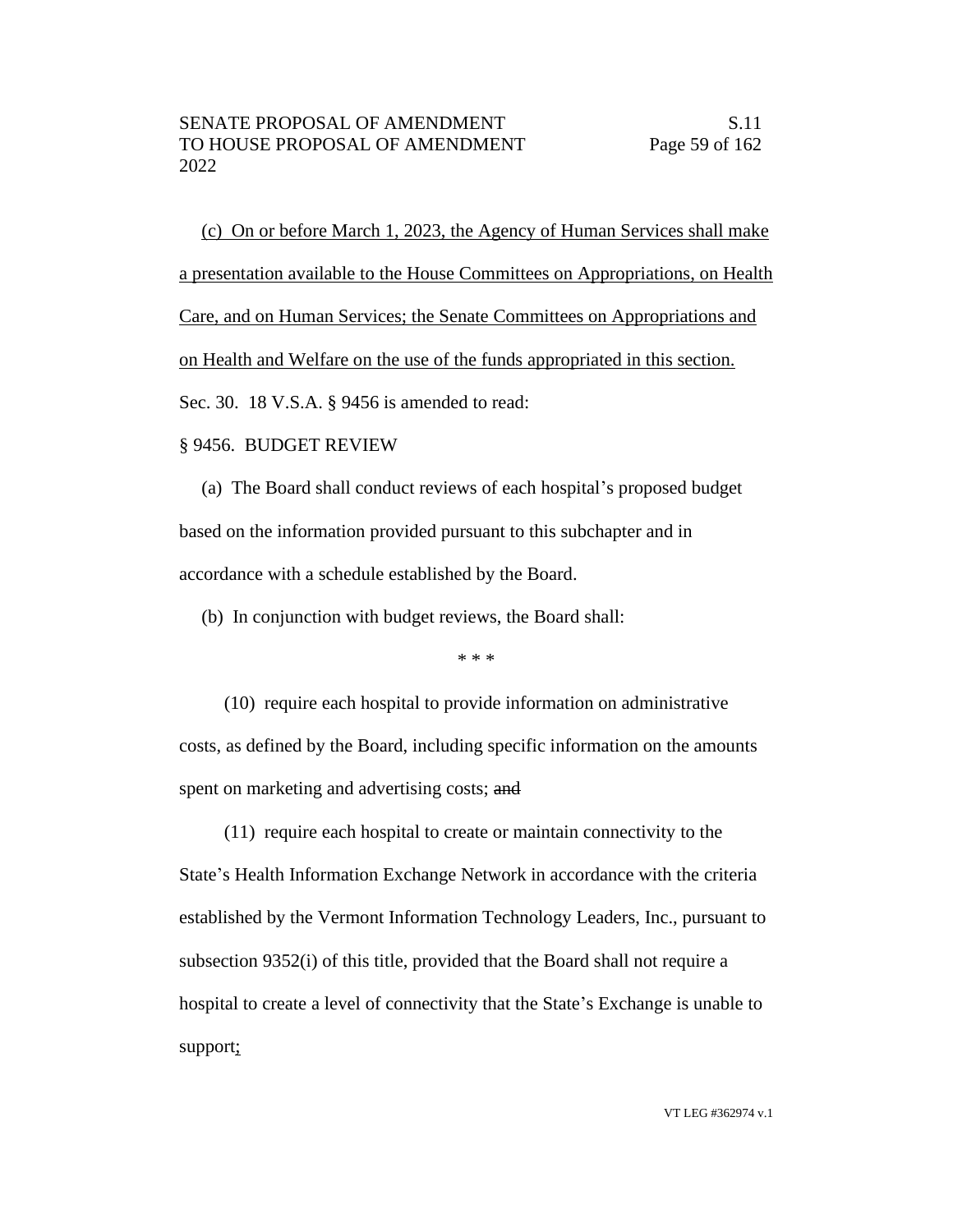(12) review the hospital's investments in workforce development initiatives, including nursing workforce pipeline collaborations with nursing schools and compensation and other support for nurse preceptors; and

(13) consider the salaries for the hospital's executive and clinical leadership and the hospital's salary spread, including a comparison of median salaries to the medians of northern New England states.

\* \* \*

# Sec. 31. GREEN MOUNTAIN CARE BOARD; FISCAL YEAR 2023 HOSPITAL BUDGET REVIEW; NURSING WORKFORCE DEVELOPMENT INITIATIVES

For hospital fiscal year 2023, the Green Mountain Care Board may exclude all or a portion of a hospital's investments in nursing workforce development initiatives from any otherwise applicable financial limitations on the hospital's budget or budget growth. Notwithstanding any provision of GMCB Rule 3.202, the Board may modify its hospital budget guidance for hospital fiscal year 2023 as needed to comply with this section.

Sec. 32. AGENCY OF HUMAN SERVICES; HEALTH CARE

# WORKFORCE DATA CENTER

(a) In fiscal year 2023, the amount of \$750,000.00 is appropriated from the American Rescue Plan Act (ARPA) – Coronavirus State Fiscal Recovery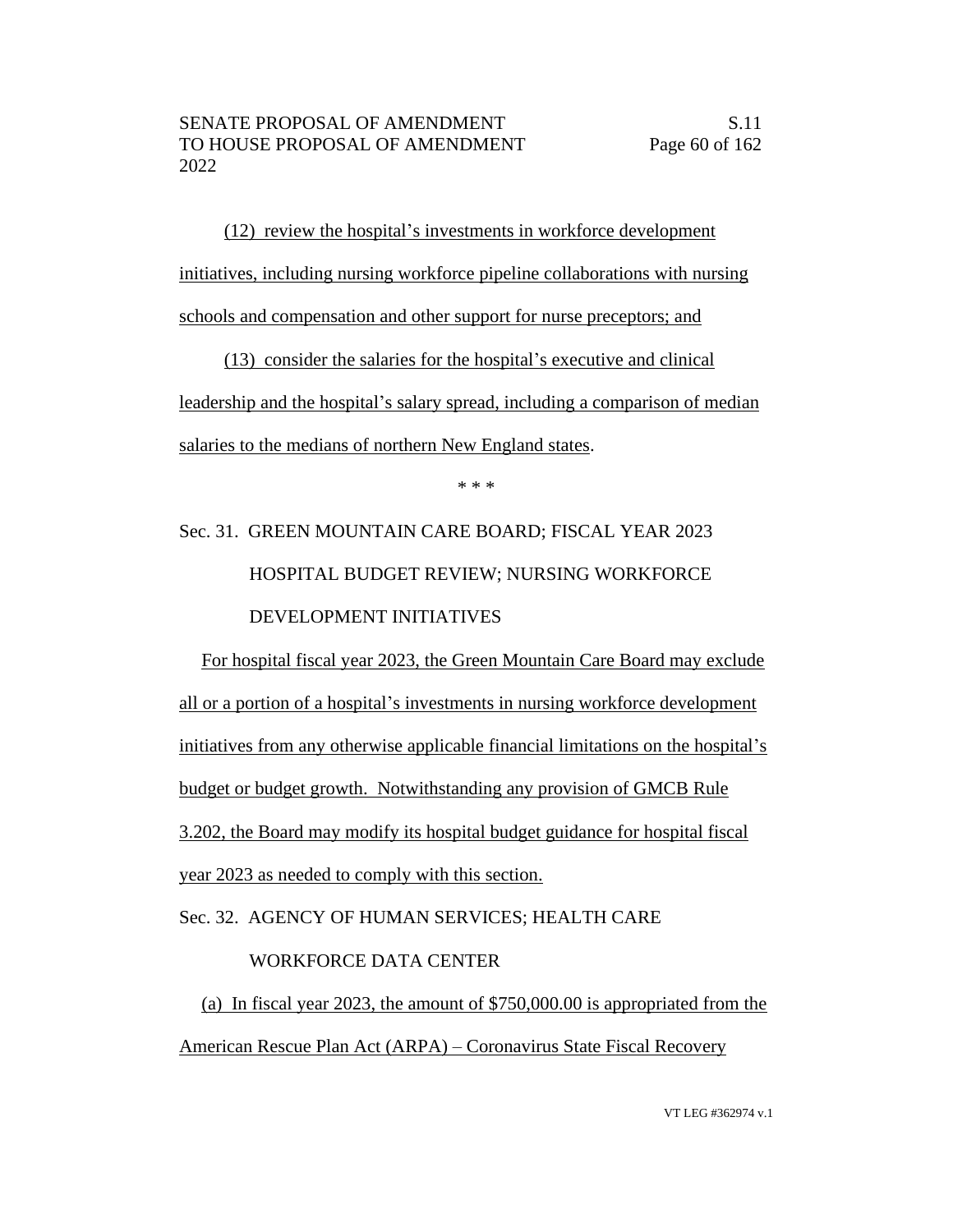Funds to the Office of Health Care Reform in the Agency of Human Services to enable the Agency to establish and operate the statewide Health Care Workforce Data Center. In order to enhance the State's public health data systems, respond to the COVID-19 public health emergency, and improve the State's COVID-19 mitigation and prevention efforts, the Center shall collect health care workforce data, shall collaborate with the Director of Health Care Reform to identify and propose solutions to address data gaps, and shall share the data with the Green Mountain Care Board as appropriate to inform the Board's Health Resource Allocation Plan responsibilities pursuant to 18 V.S.A. § 9405.

(b) The Center shall use existing statewide information to the extent practicable to avoid imposing administrative burdens on health care providers and to avoid duplication of efforts underway elsewhere in Vermont. The Center shall expand its data collection practices over two years to include all levels of the health care workforce, beginning with the highest-level licensed health care professionals.

(c) In order to ensure the Center has access to accurate and timely health care workforce data, the Center:

(1) shall have the cooperation of other State agencies and departments in responding to the Center's requests for information;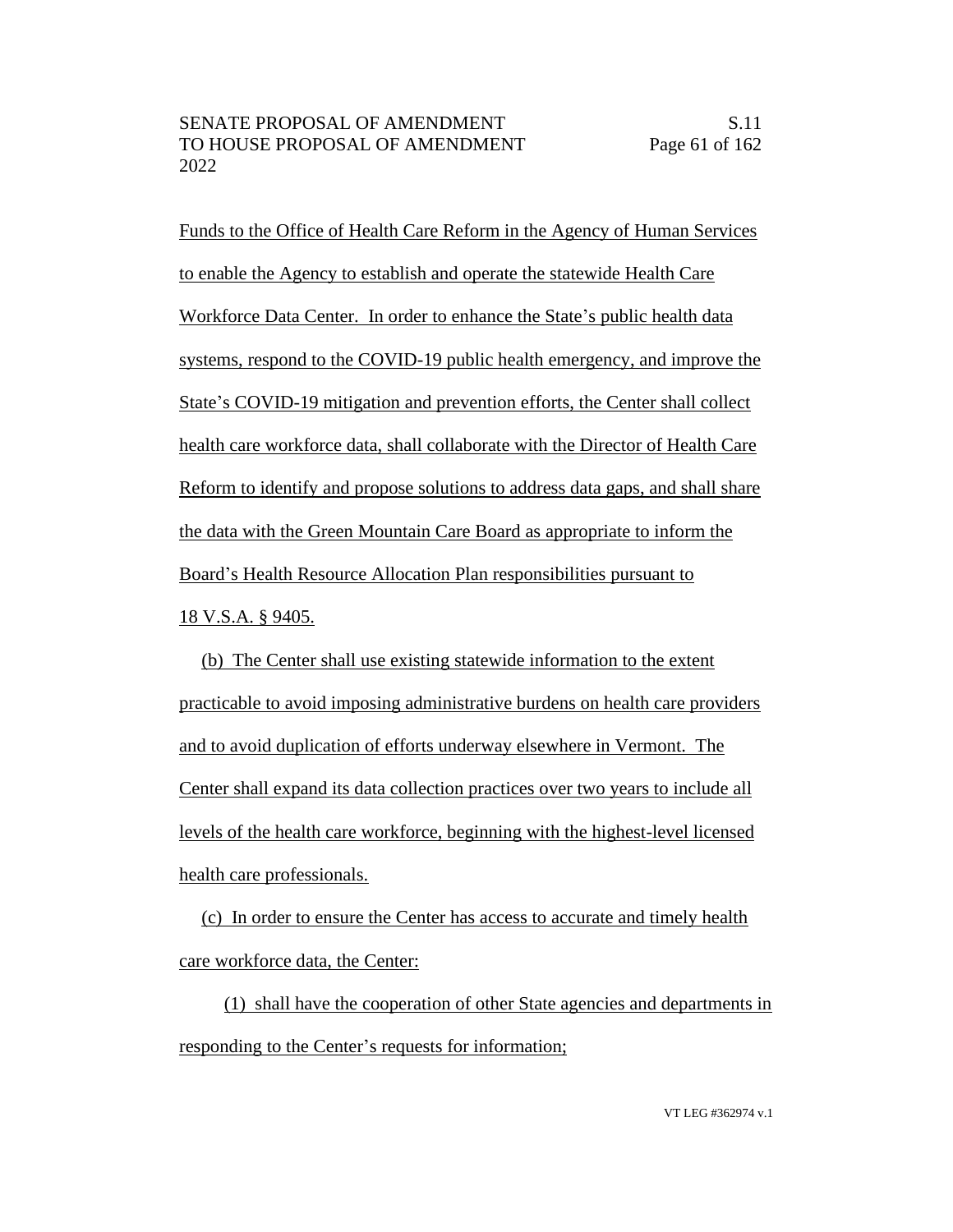(2) may enter into data use agreements with institutions of higher education and other public and private entities, to the extent permitted under State and federal law; and

(3) may collect vacancy and turnover information from health care employers.

(d) One permanent classified Health Care Workforce Data Center Manager position is created in the Agency of Human Services, Office of Health Care Reform in fiscal year 2023 to manage the Health Care Workforce Data Center created pursuant to this section.

(e) The Agency of Human Services may include proposals for additional funding or data access, or both, for the Center as part of the Agency's fiscal year 2024 budget request.

Sec. 33. [Reserved.]

Sec. 34. AGENCY OF HUMAN SERVICES; POSITION;

# APPROPRIATION

(a) One classified, three-year limited-service Health Care Workforce Coordinator position is created in the Agency of Human Services, Office of Health Care Reform in fiscal year 2023 to support the health care workforce initiatives set forth in this act and in the Health Care Workforce Development Strategic Plan. The Coordinator shall focus on building educational, clinical,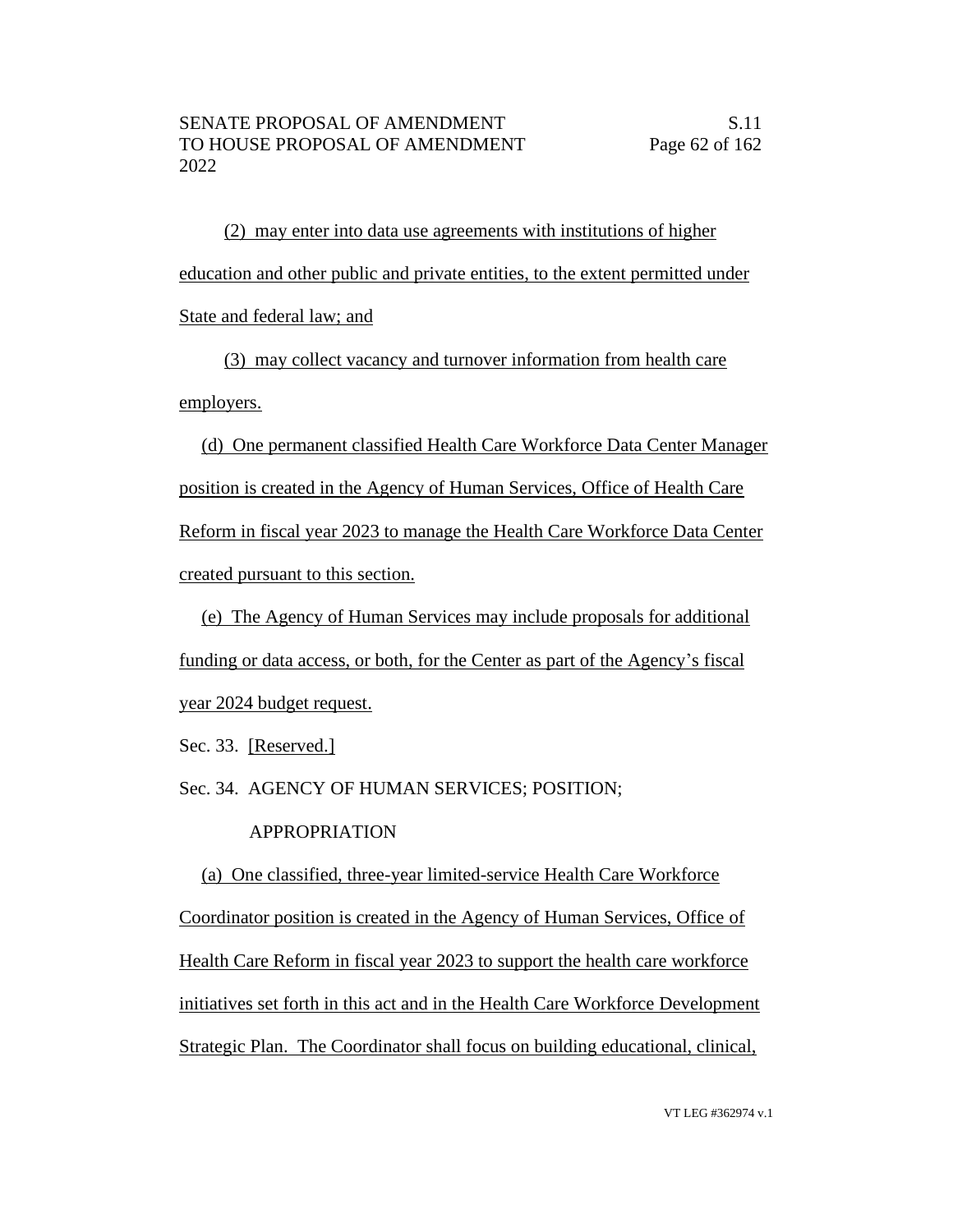and housing partnerships and support structures to increase and improve health care workforce training, recruitment, and retention.

(b) In fiscal year 2023 the amount of \$170,000.00 is appropriated from the General Fund to the Agency of Human Services, Office of Health Care Reform for the Health Care Workforce Coordinator position, of which \$120,000.00 is for personal services and \$50,000.00 is for operating expenses.

Sec. 35. DEPARTMENT OF LABOR; GREEN MOUNTAIN CARE

BOARD; SUPPLY AND DEMAND MODELING

On or before January 15, 2023, the Department of Labor, in collaboration with the Green Mountain Care Board, shall explore and recommend to the House Committees on Health Care, on Human Services, and on Commerce and Economic Development and the Senate Committees on Health and Welfare and on Economic Development, Housing and General Affairs a process, methodology, and necessary funding amounts to establish and maintain the capacity to perform health care supply and demand modeling based on information in the Health Care Workforce Data Center, for use by health care employers, health care educators, and policymakers.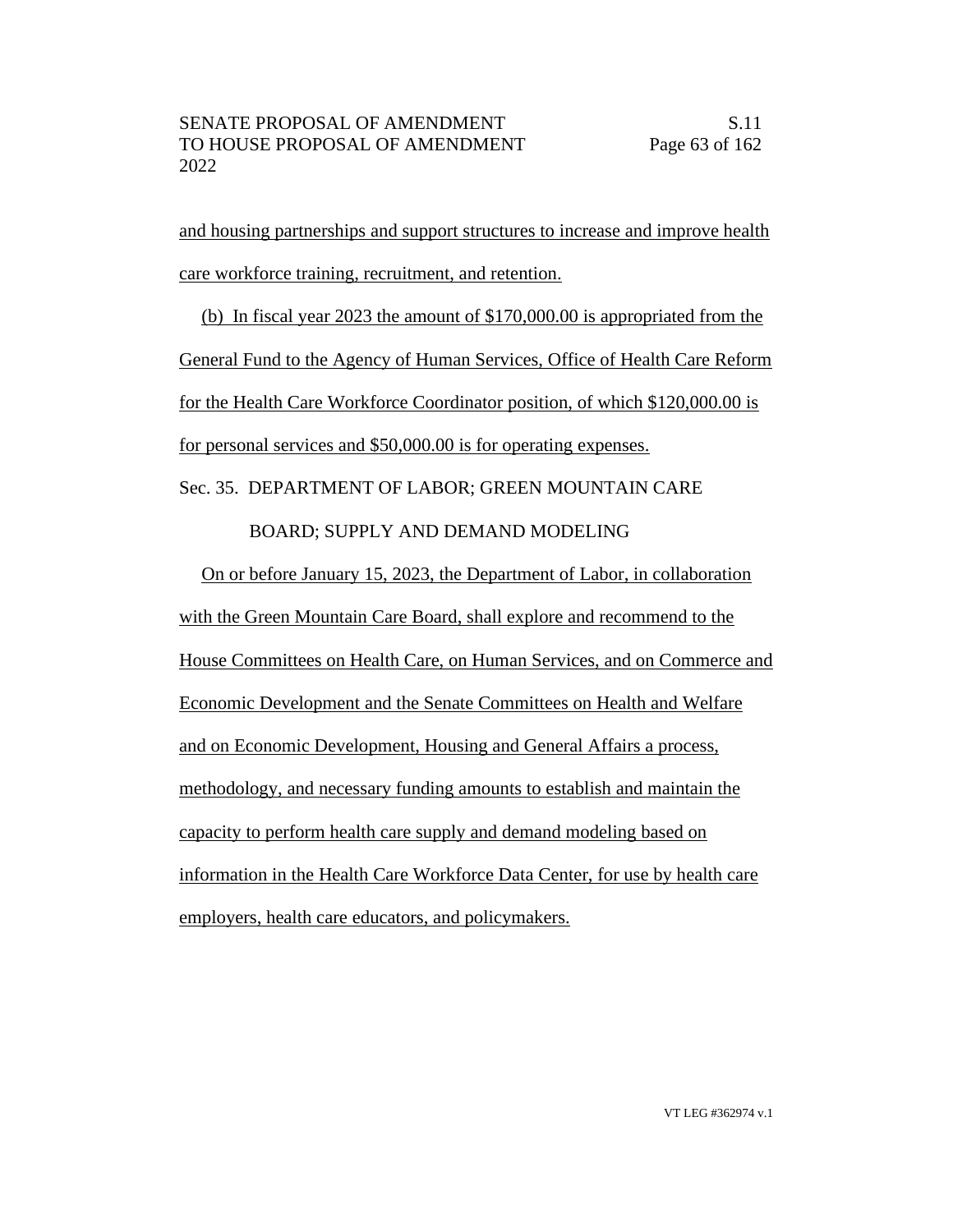# Sec. 36. DEPARTMENT OF FINANCIAL REGULATION; GREEN MOUNTAIN CARE BOARD; PRIOR AUTHORIZATIONS; ADMINISTRATIVE COST REDUCTION; REPORT

(a) The Department of Financial Regulation shall explore the feasibility of requiring health insurers and their prior authorization vendors to access clinical data from the Vermont Health Information Exchange whenever possible to support prior authorization requests in situations in which a request cannot be automatically approved.

(b) The Department of Financial Regulation shall direct health insurers to provide prior authorization information to the Department in a format required by the Department in order to enable the Department to analyze opportunities to align and streamline prior authorization request processes. The Department shall share its findings and recommendations with the Green Mountain Care Board, and the Department and the Board shall collaborate to provide recommendations to the House Committee on Health Care and the Senate Committees on Health and Welfare and on Finance on or before January 15, 2023 regarding the statutory changes necessary to align and streamline prior authorization processes and requirements across health insurers.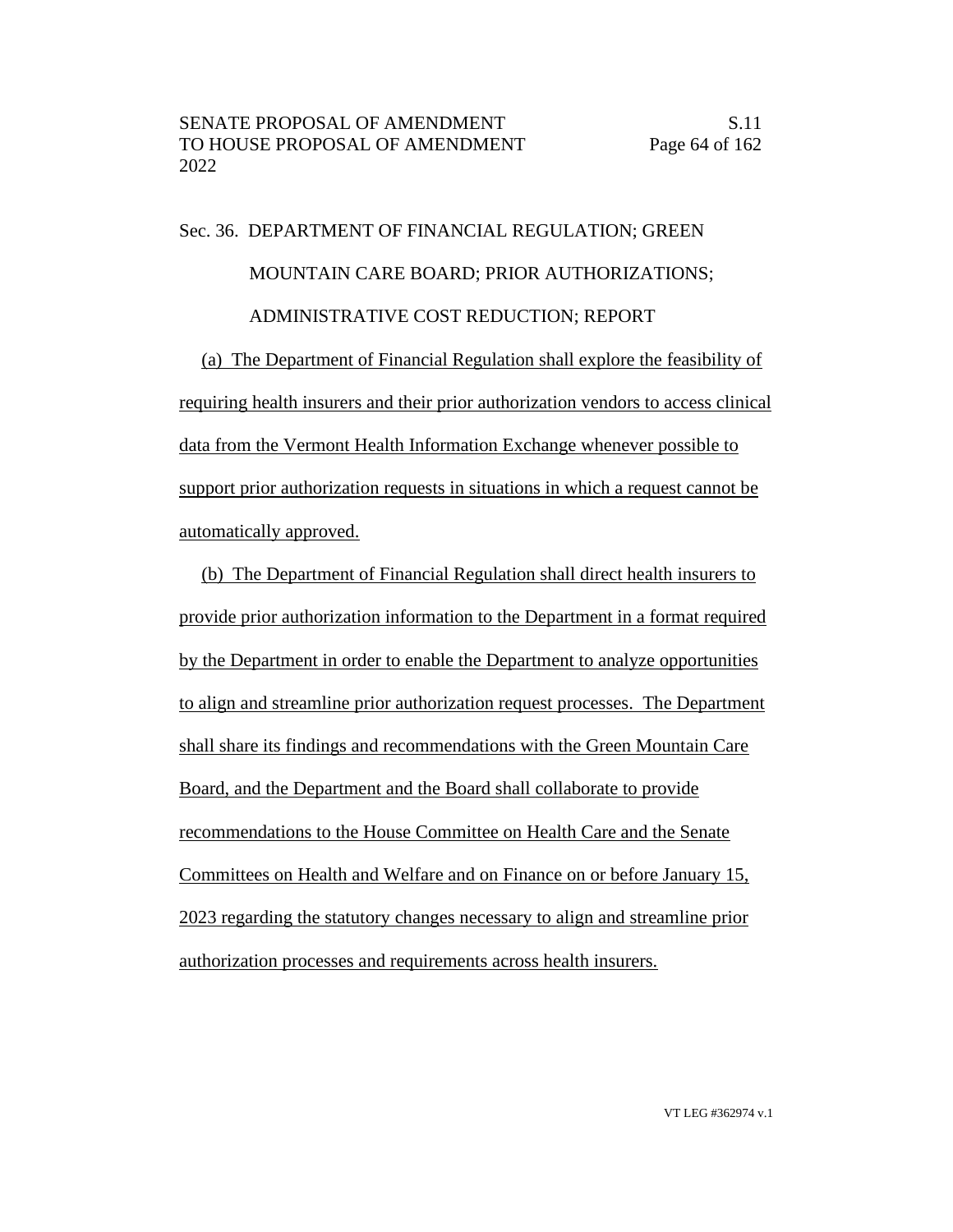Sec. 37. 33 V.S.A. § 3543 is amended to read:

# § 3543. STUDENT LOAN REPAYMENT ASSISTANCE

(a)(1) There is established a need-based student loan repayment assistance program for the purpose of providing student loan repayment assistance to any individual employed by a regulated, privately operated center-based child care program or family child care home.

(2) An eligible individual shall:

(A)(i) work in a privately operated center-based child care program or in a family child care home that is regulated by the Division for at least an average of 30 hours per week for 48 weeks of the year; or

(ii) if the individual is an employee of a Vermont Head Start program that operates fewer than 48 weeks per year, work a minimum of nine months of the year, inclusive of any employer-approved time off;

(B) receive an annual salary of not more than \$50,000.00 through the individual's work in regulated childcare; and

(C) have earned an associates or bachelor's degree with a major concentration in early childhood, child and human development, elementary education, special education with a birth to age eight focus, or child and family services within the preceding five years.

\* \* \*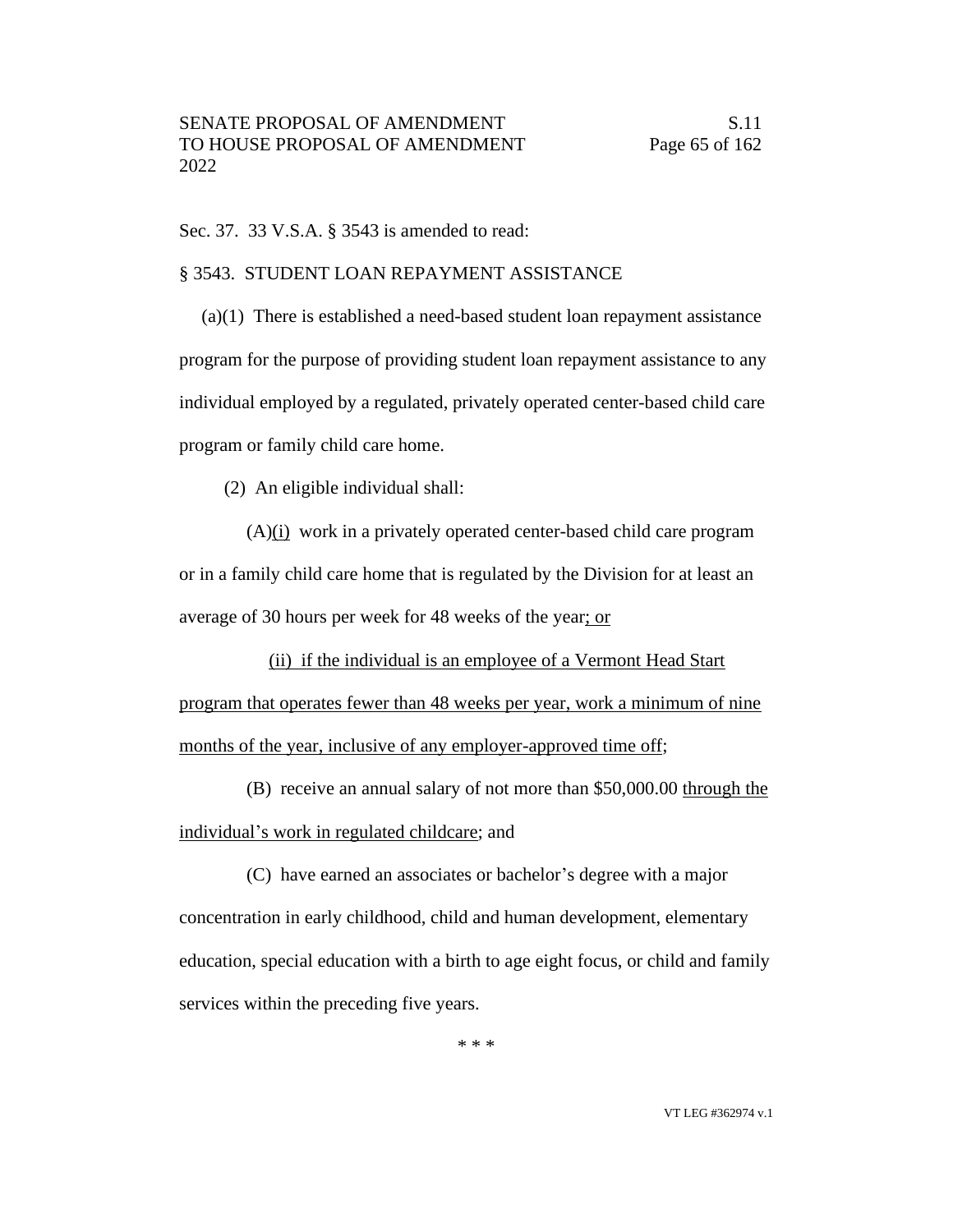#### Sec. 38. PILOT PROGRAM; POSITIONS EMBEDDED WITHIN

# RECOVERY CENTERS

(a)(1) In fiscal year 2023 the amount of  $$1,290,000.00$  is appropriated from

the General Fund to the Department for Disabilities, Aging, and Independent

Living's Division of Vocation Rehabilitation for the purpose of developing and

implementing a two-year pilot program that authorizes 15 FTE new limited-

service positions embedded within 12 recovery centers across the State.

(2) The 15 FTE limited-service positions shall be allocated as follows:

(A) Of the total appropriation, not more than \$540,000.00 total may be allocated in equal amounts to fund the following 2.5 FTE at each of two

geographically diverse recovery centers:

(i) one FTE to serve as an employment counselor within the

Division of Vocation Rehabilitation;

(ii) one FTE to serve as an employment consultant within the Vermont Association of Business Industry and Rehabilitation; and

(iii) 0.5 FTE to serve as Employment Assistance Program staff within the Division of Vocation Rehabilitation.

(B) Of the total appropriation, \$75,000.00 may be allocated in equal amounts to fund a minimum of one-half FTE position, who shall serve as an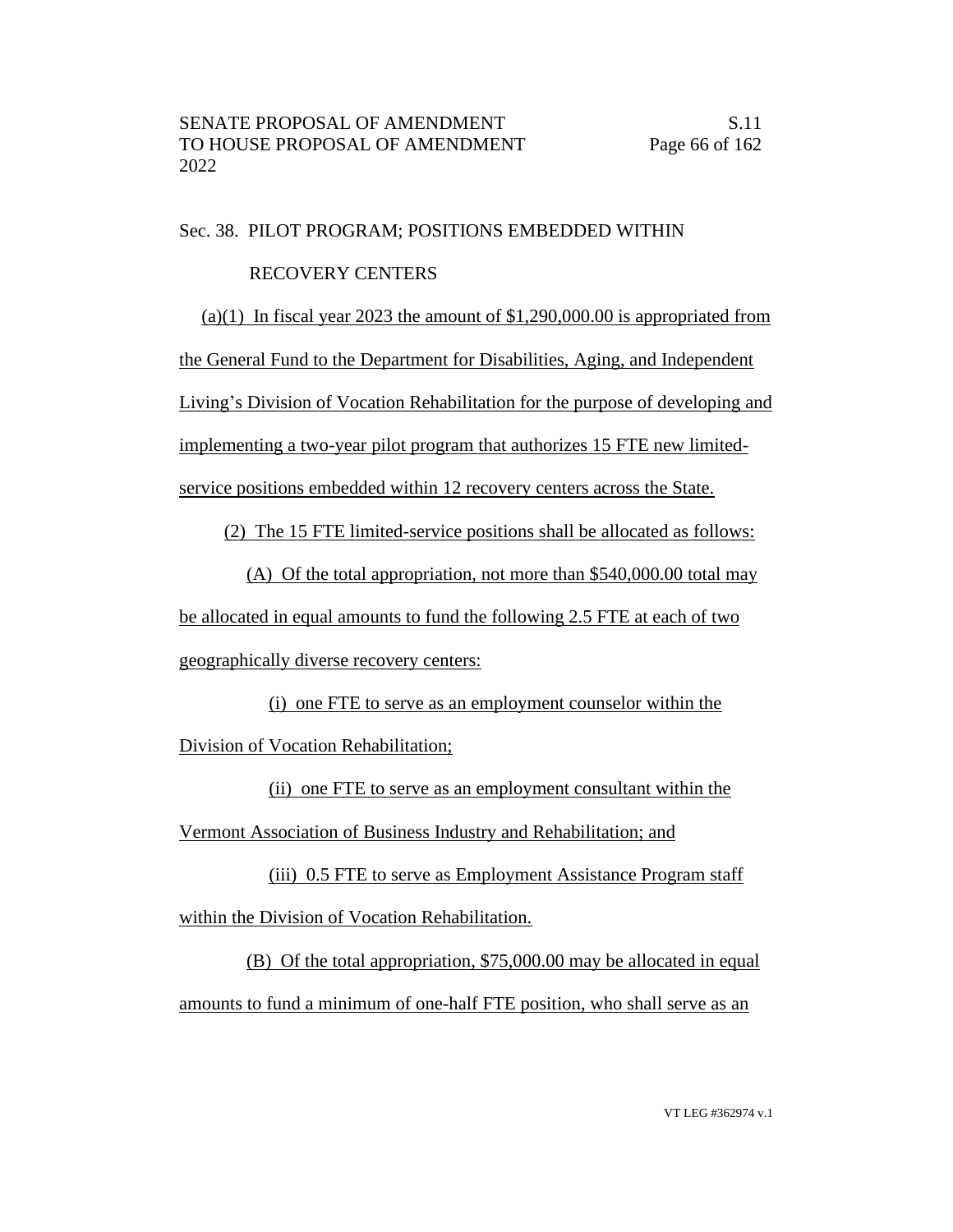employment support counselor, at each of the 10 remaining recovery centers in the State.

(C) Any amounts not appropriated for positions may be used to provide stipends for transportation, child care, or other costs necessary to enable clients to work.

(b) On or before January 1, 2024, the Division of Vocational

Rehabilitation, in collaboration with the Vermont Association of Business

Industry and Rehabilitation and the Division of Alcohol and Drug Abuse

Programs, shall submit a report to the House Committees on Commerce and

Economic Development and on Human Services and to the Senate Committees

on Economic Development, Housing and General Affairs and on Health and

Welfare summarizing the effectiveness of the pilot program, including:

(1) educational attainment and achievement of program recipients;

(2) acquisition of a credential of value pursuant to 10 V.S.A. § 546;

(3) number of job placements; and

(4) job retention rates.

# Sec. 39. CREDENTIAL OF VALUE GOAL; PUBLIC-PRIVATE

# PARTNERSHIP; APPROPRIATION

(a) Duties. In fiscal year 2023, the amount of \$150,000.00 is appropriated from the General Fund to the Vermont Student Assistance Corporation for a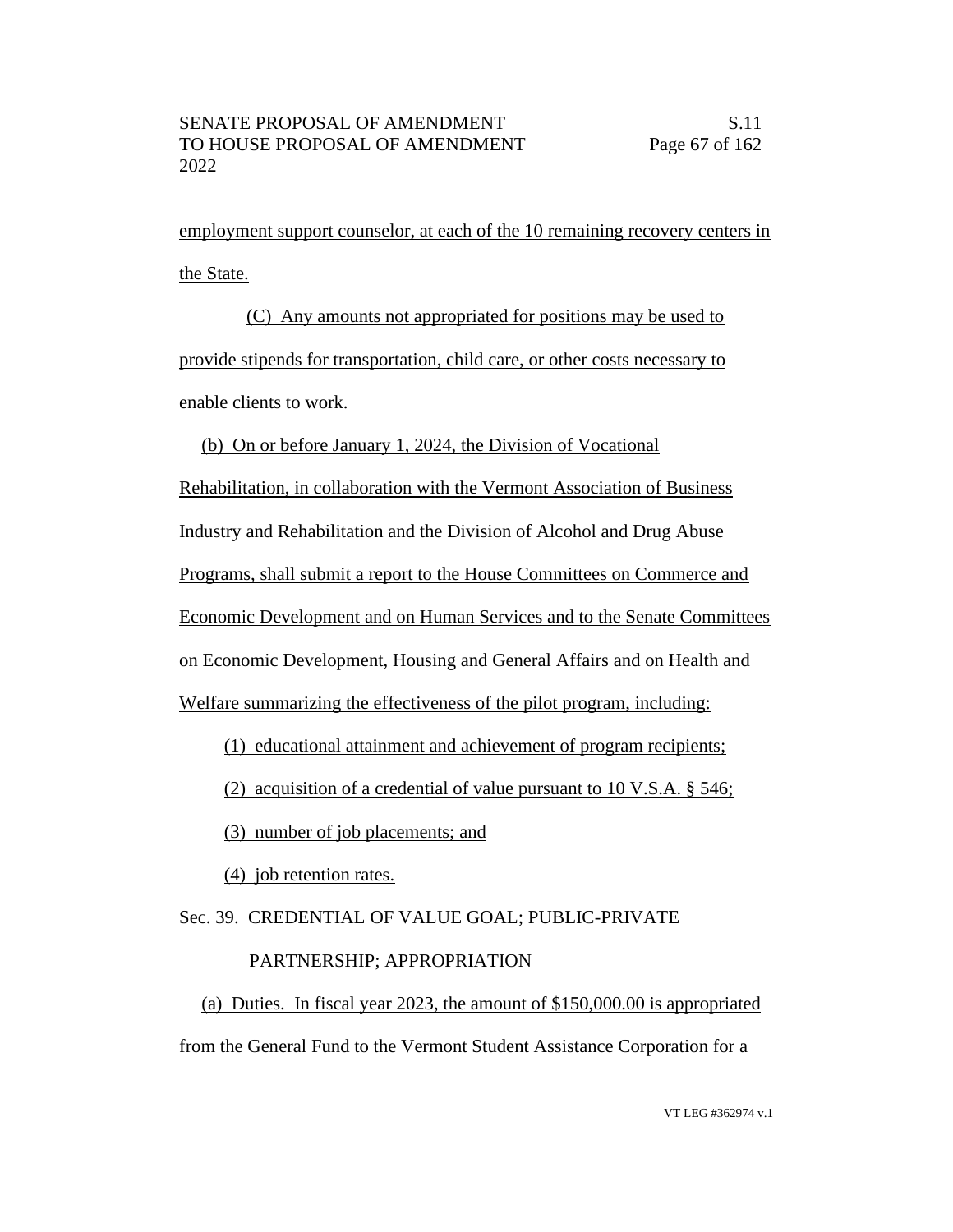performance-based contract to perform the following duties, in coordination and alignment with State partners, in support of the State's goal articulated in 10 V.S.A. § 546 that 70 percent of working-age Vermonters hold a credential of value by 2025 (Goal):

(1) increase public awareness of the value of postsecondary education and training to help persons of any age make informed decisions about the value of education and training that would further their advancement in educational pathways and pursuit of career goals, through targeted outreach as outlined in subsection (b) of this section;

(2) promote a broad understanding of the public good and value in achieving the State's Goal and of actions stakeholders can take to increase attainment;

(3) assist or coordinate with stakeholders, such as educational, business, governmental, nonprofit, and philanthropic organizations, in activities that seek to align the delivery of high-quality education and training opportunities with career advancement and support the policy priorities outlined in 10 V.S.A. § 546;

(4) collect and display publicly available, nonconfidential information about postsecondary credentials available to Vermonters;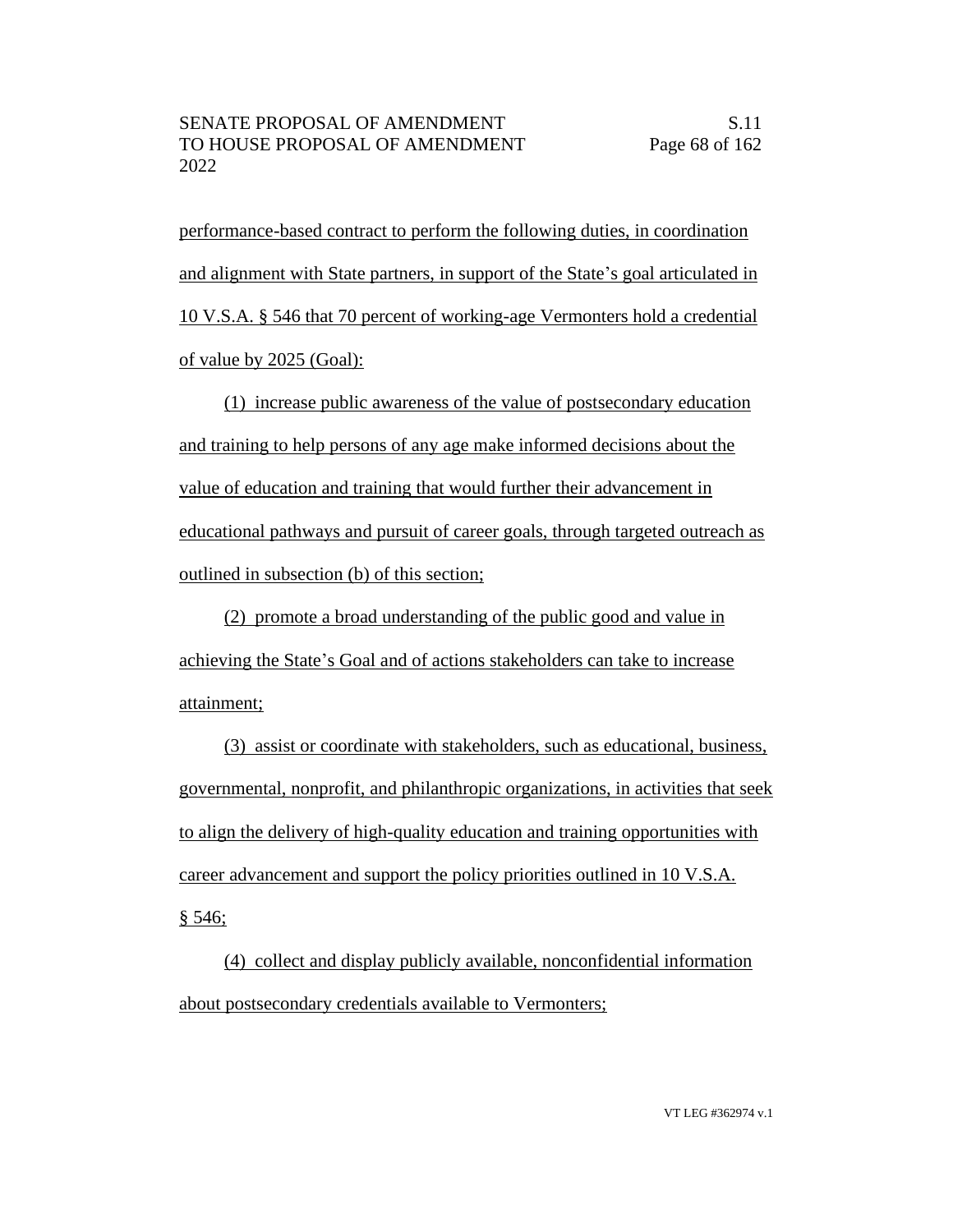(5) facilitate conversations or provide information about the national best practices in aligning, recognizing, measuring, tracking, and promoting postsecondary credentials of value to the Vermont Department of Labor, the Department of Economic Development, the State Workforce Development Board, and the Agency of Education when requested;

(6) maintain web-based resources that provide information about opportunities to obtain a postsecondary credential of value, in coordination with State partners;

(7) support the Vermont Department of Labor and Agency of Education transition or integration of Advance Vermont's web-based resources and collected information referenced in subdivisions (4) and (6) of this subsection into a State-supported system in a coordinated way; and

(8) meet on a quarterly basis with the Vermont Department of Labor and Agency of Education about activities described in this subsection.

(b) Outreach. The contractor may use funds awarded by the State to:

(1) create and distribute public-facing communications and resources related to the duties described in this section; and

(2) offer support to career and education counselors, employment and training counselors, jobseekers and their families, and other stakeholders,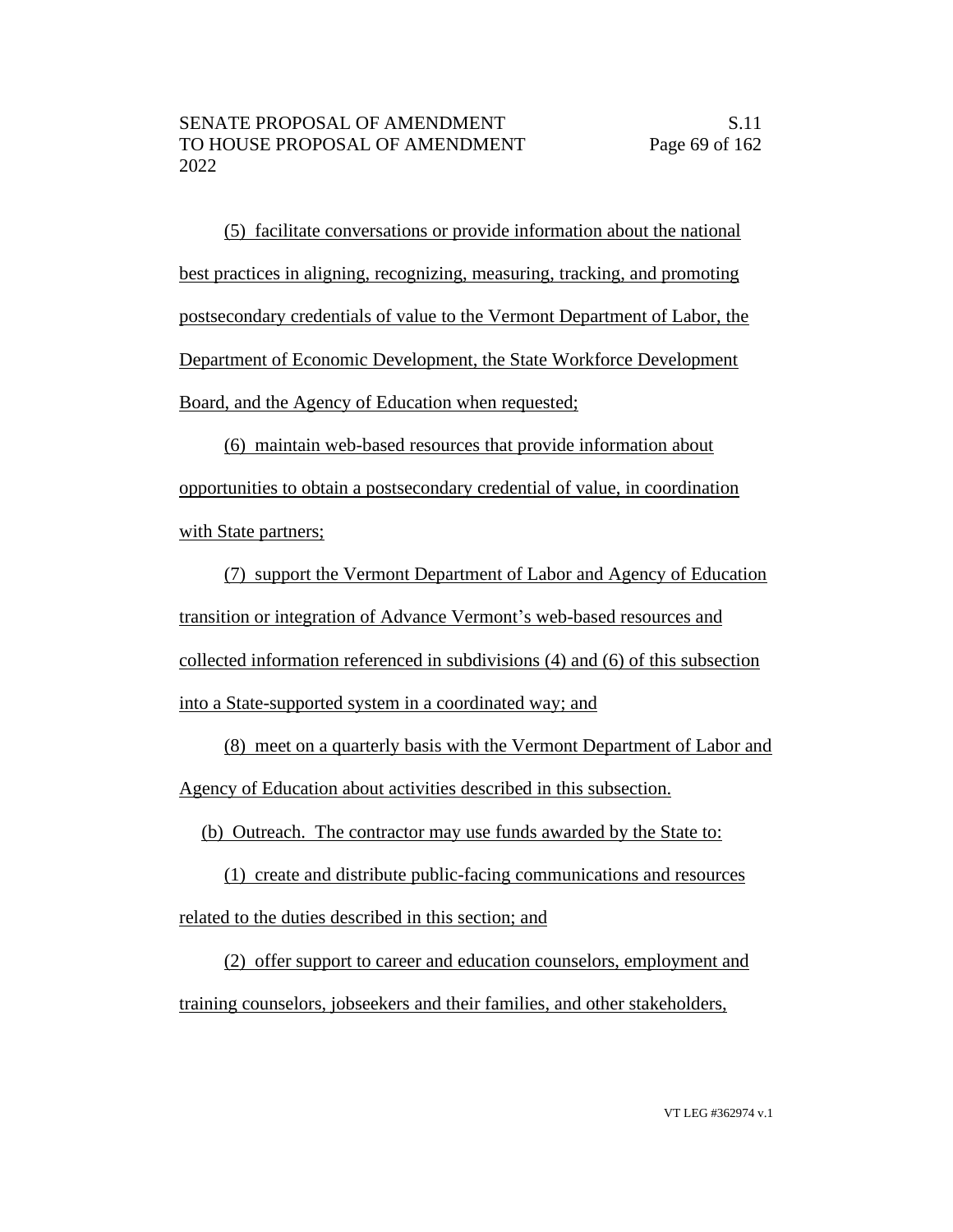consistent with best practice and State policy and programs, to help them better understand the postsecondary education and training landscape.

(c) Reports. The contractor shall provide written reports to:

(1) the Vermont Department of Labor and Agency of Education about anticipated work and activities using a simplified reporting template jointly developed by the contractor and the State entities on a quarterly basis; and

(2) on or before December 15, 2022, the House and Senate committees of jurisdiction regarding the use of funds, activities performed, and outcomes achieved pursuant to this section.

Sec. 40. VERMONT SERVE, LEARN, AND EARN PROGRAM;

# APPROPRIATION

(a) In fiscal year 2023, the amount of \$2,000,000.00 is appropriated from the General Fund to the Department of Forests, Parks and Recreation to continue funding through the pilot project Vermont Serve, Learn, and Earn Program, which supports workforce development goals through creating meaningful paid service and learning opportunities for young adults, and which has a goal to serve 1,700 participants and complete 13,000 service weeks over the next three years, through the Vermont Youth Conservation Corps, Vermont Audubon, Vermont Works for Women, and Resource VT.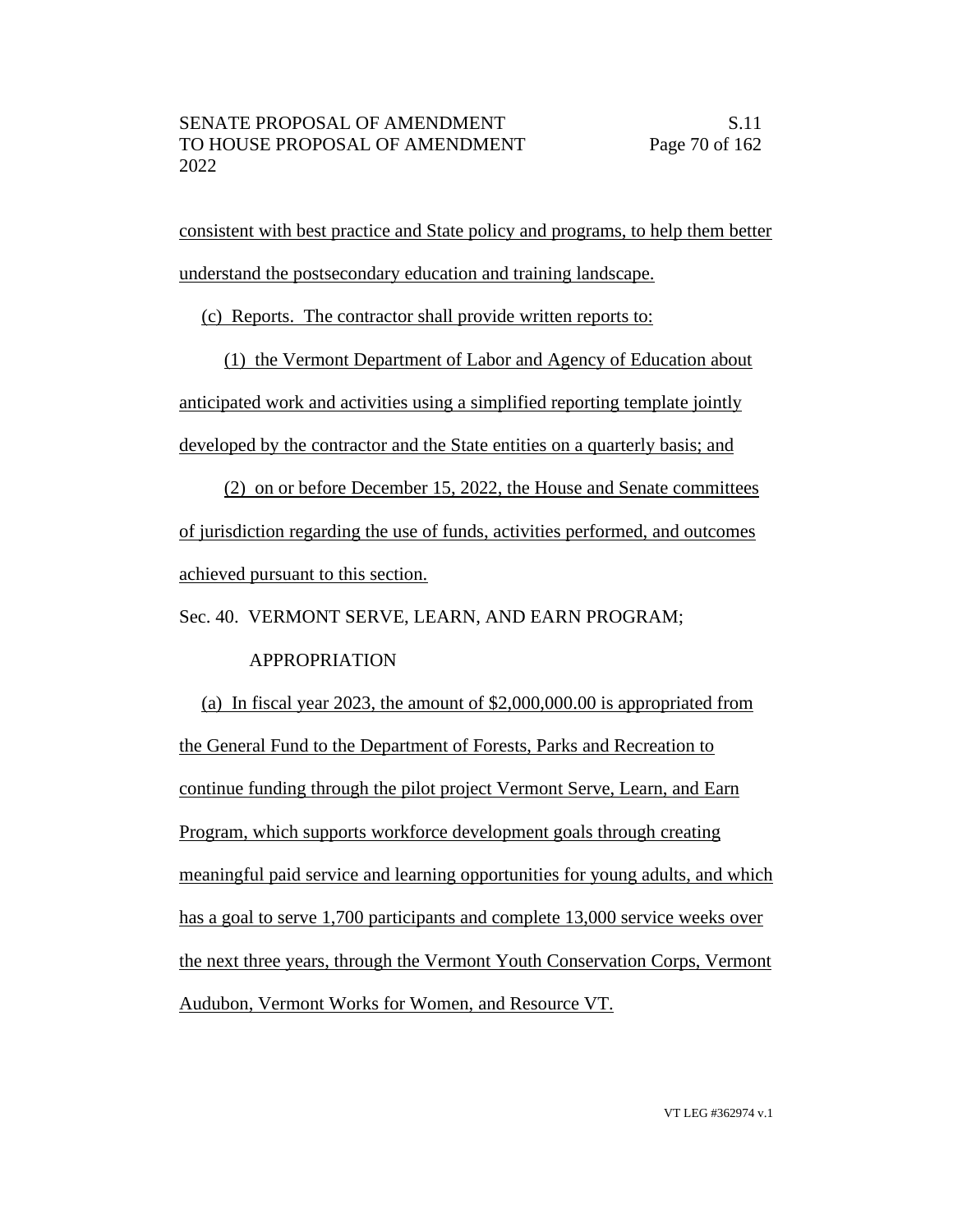(b) The Department shall provide the legislative committees of jurisdiction an interim Program reports on or before January 15, 2023 and 2024 and a final Program report on or before January 15, 2025.

Sec. 41. ADULT EDUCATION AND LITERACY; FINDINGS

The General Assembly finds:

(1) Adult education and literacy services are a key piece of the workforce development system and serve as the entryway into career readiness and workforce development for tens of thousands of our most vulnerable Vermonters, those with low literacy, under-education, or those simply in need of increased skills so that they can succeed.

(2) 36,000 adults in Vermont do not have a high school credential, and tens of thousands more lack the skills to matriculate into and be successful in college, in career training programs, or both. Adult education and literacy providers are the first stop on the path to the transformative opportunities that Vermont is offering for these individuals.

(3) Adult education and literacy services help people build the assets they need to move out of poverty successfully, as well as the confidence to continue to move toward success throughout their lives. Students are supported to identify concrete goals and then break those goals down into steps. Students set goals in the domains of: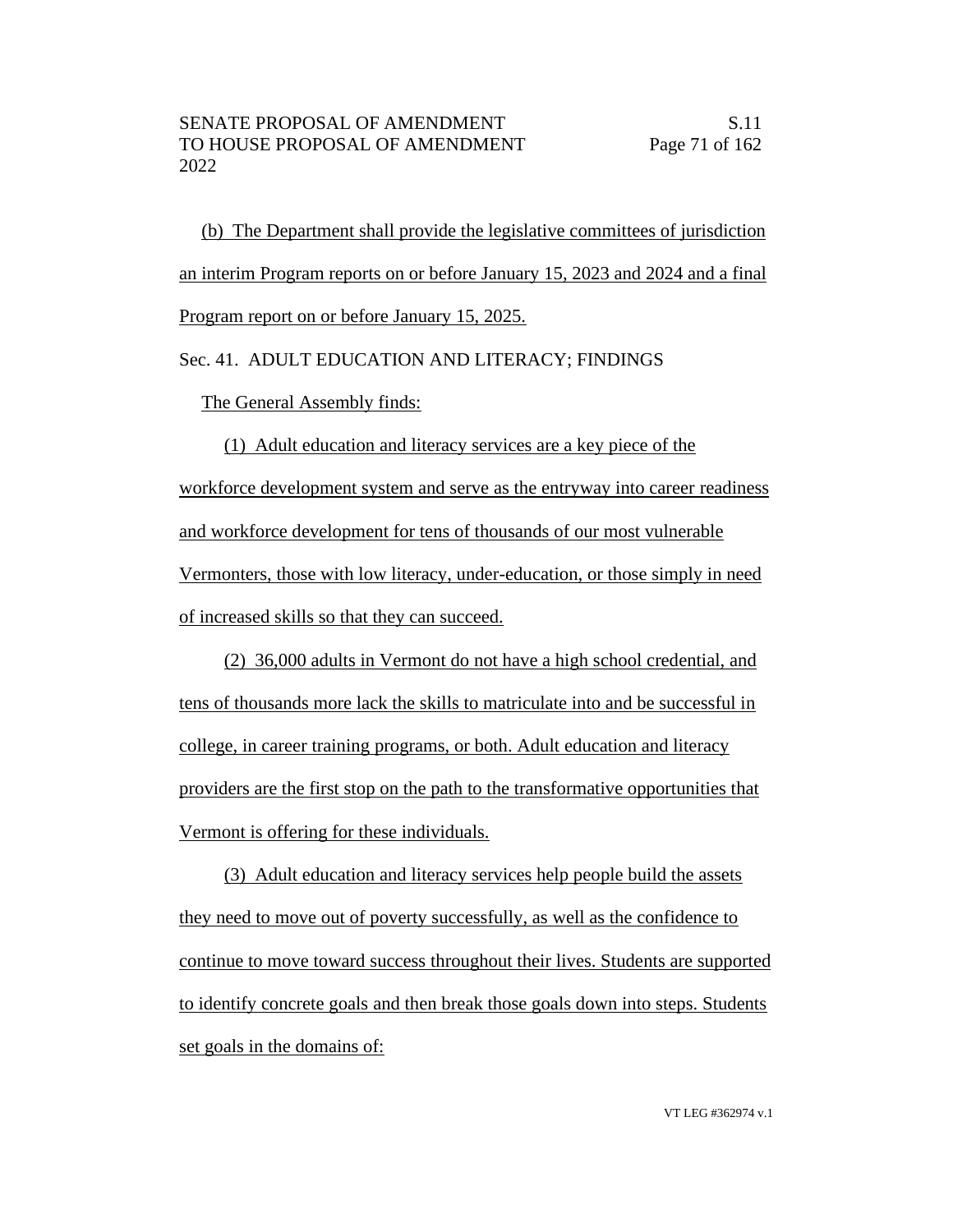(A) family and life;

(B) academics; and

(C) career and college readiness.

# Sec. 42. FINDINGS; FOREST FUTURE STRATEGIC ROADMAP

The General Assembly finds for the purposes of this section and Secs. 43 to

45 of this act:

(1) Private and public forestlands:

(A) constitute unique and irreplaceable resources, benefits, and

values of statewide importance;

(B) contribute to the protection and conservation of wildlife habitat,

air, water, and soil resources of the State;

(C) mitigate the effects of climate change; and

(D) benefit the general health and welfare of the persons of the State.

(2) The forest products sector, including maple sap collection:

(A) is a major contributor to and is valuable to the State's economy

by providing nearly 14,000 jobs for Vermonters, generating \$2.1 billion in

annual sales, and supporting \$30.8 million in additional economic activity

from trail uses and seasonal tourism;

(B) is essential to the manufacture of forest products that are used

and enjoyed by the persons of the State; and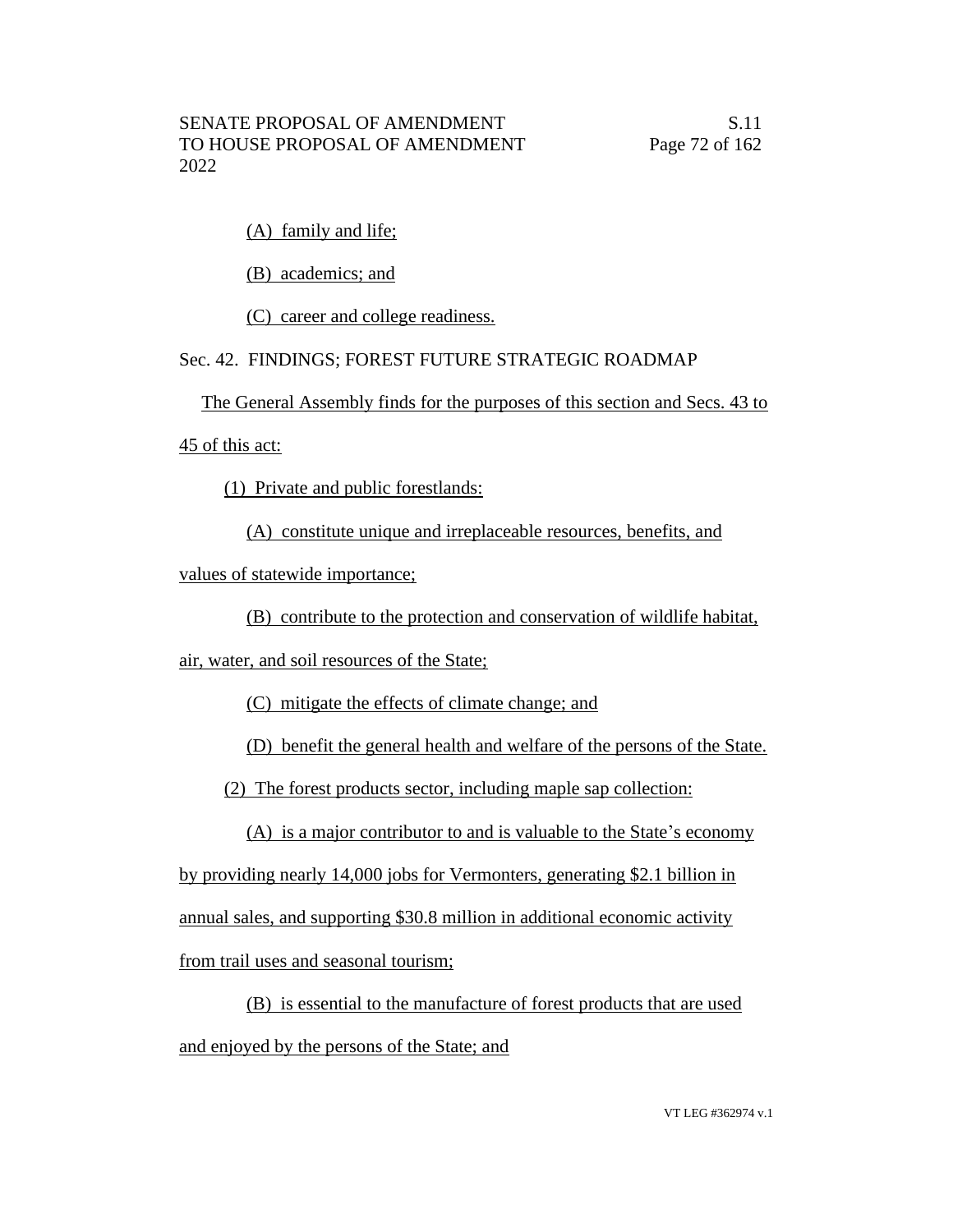(C) benefits the general welfare of the persons of the State.

(3) Private and public forestlands are critical for and contribute significantly to the State's outdoor recreation and tourism economies.

(4) Eighty percent of Vermont's forestland is held in private ownership, of which 56 percent of private lands are enrolled in the forestland category of Vermont's Use Value Appraisal Program (UVA). UVA is Vermont's most important conservation program and contains the largest foundation of supply to support a vibrant forest-based rural economy.

(5) Economic realities and demand pressures for urban, commercial, and residential land uses throughout the State continue to challenge forest landowners trying to maintain intact forests. Forest fragmentation can adversely affect the natural environment and viable forest management. Addressing the economic and social needs of the forest products sector is paramount to keeping forests intact, viable, and healthy.

(6) The encouragement, development, improvement, and preservation of forestry operations will result in extant, intact, and functioning forests that will provide a general benefit to the health and welfare of the persons of the State and the State's economy.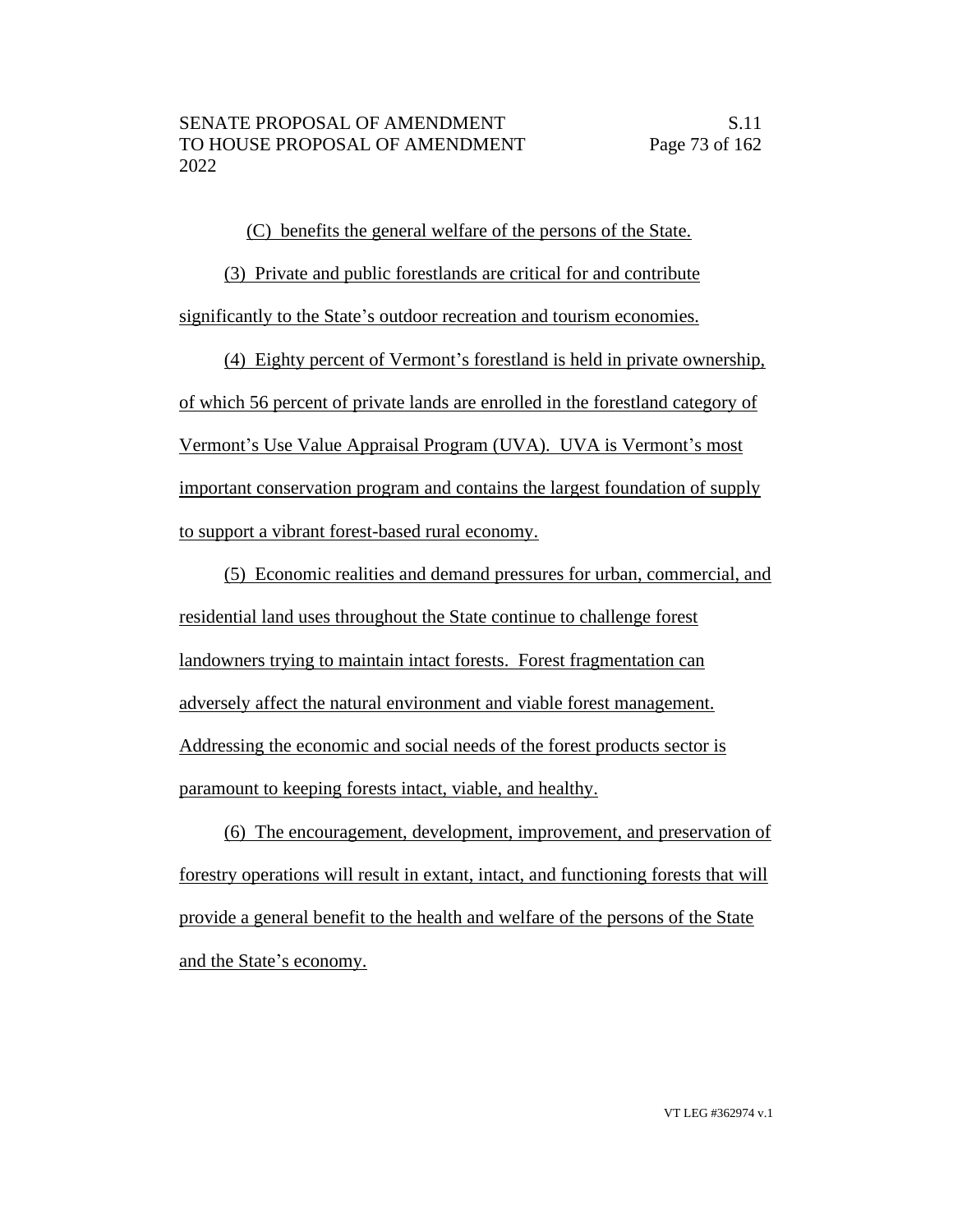(7) To strengthen, promote, and protect the Vermont forest products sector, the State should establish the Vermont Forest Future Strategic Roadmap.

Sec. 43. 10 V.S.A. chapter 82 is added to read:

## CHAPTER 82. VERMONT FOREST FUTURE STRATEGIC ROADMAP § 2531. VERMONT FOREST FUTURE STRATEGIC ROADMAP

(a) Creation. The Commissioner of Forests, Parks and Recreation shall create the Vermont Forest Future Strategic Roadmap to strengthen, modernize, promote, and protect the forest products sector in Vermont. The Commissioner of Forests, Parks and Recreation may contract with a qualified contractor for the creation of the Vermont Forest Future Strategic Roadmap. During the contract proposal process, the Commissioner of Forests, Parks and Recreation shall seek a proposal to complete the Vermont Forest Future Strategic Roadmap from the Vermont Sustainable Jobs Fund.

(b) Intended outcomes. The intended outcomes of the Vermont Forest Future Strategic Roadmap are to:

(1) increase sustainable economic development and jobs in Vermont's forest economy;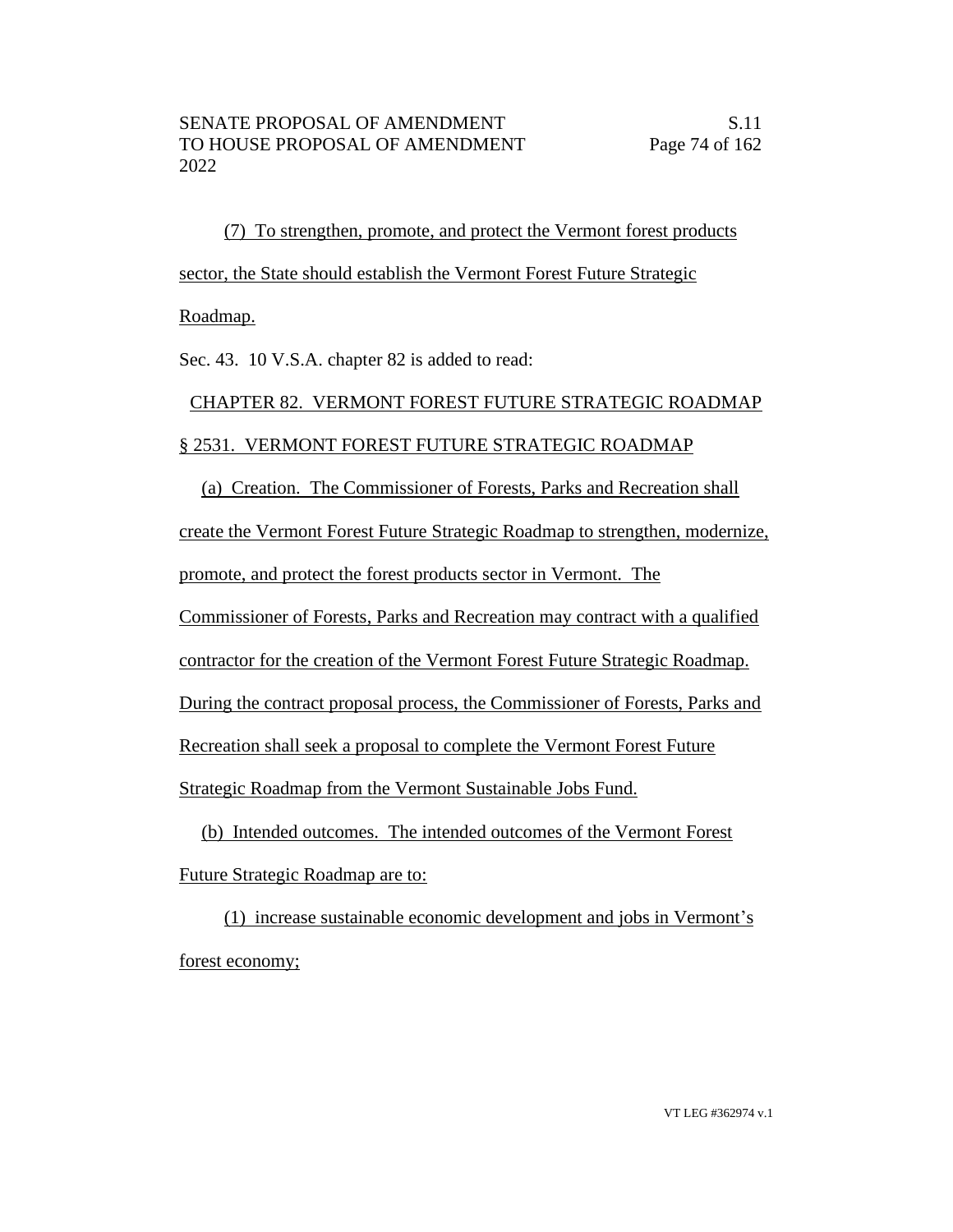(2) promote ways to expand the workforce and strengthen forest product enterprises in order to strengthen, modernize, promote, and protect the Vermont forest economy into the future;

(3) promote the importance of healthy, resilient, and sustainably managed working forests that provide a diverse array of high-quality products now and in the future; and

(4) identify actionable strategies designed to strengthen, modernize, promote, and protect the forest products sector in Vermont, including opportunities for new product development, opening new markets for Vermont forest products, adopting modern manufacturing processes, and utilizing new ways to market Vermont forest products.

(c) Strategic Roadmap content. In developing the Vermont Forest Future Strategic Roadmap, the Commissioner of Forests, Parks and Recreation or the relevant contractor shall:

(1) review all existing data, plans, and industry-level research completed over the past 10 years, including the Working Lands Enterprise Fund's Forest Sector Systems Analysis, and identify any recommendations in those reports in order to build upon previous efforts;

(2) identify infrastructure investment and funding to support and promote Vermont forest products enterprises;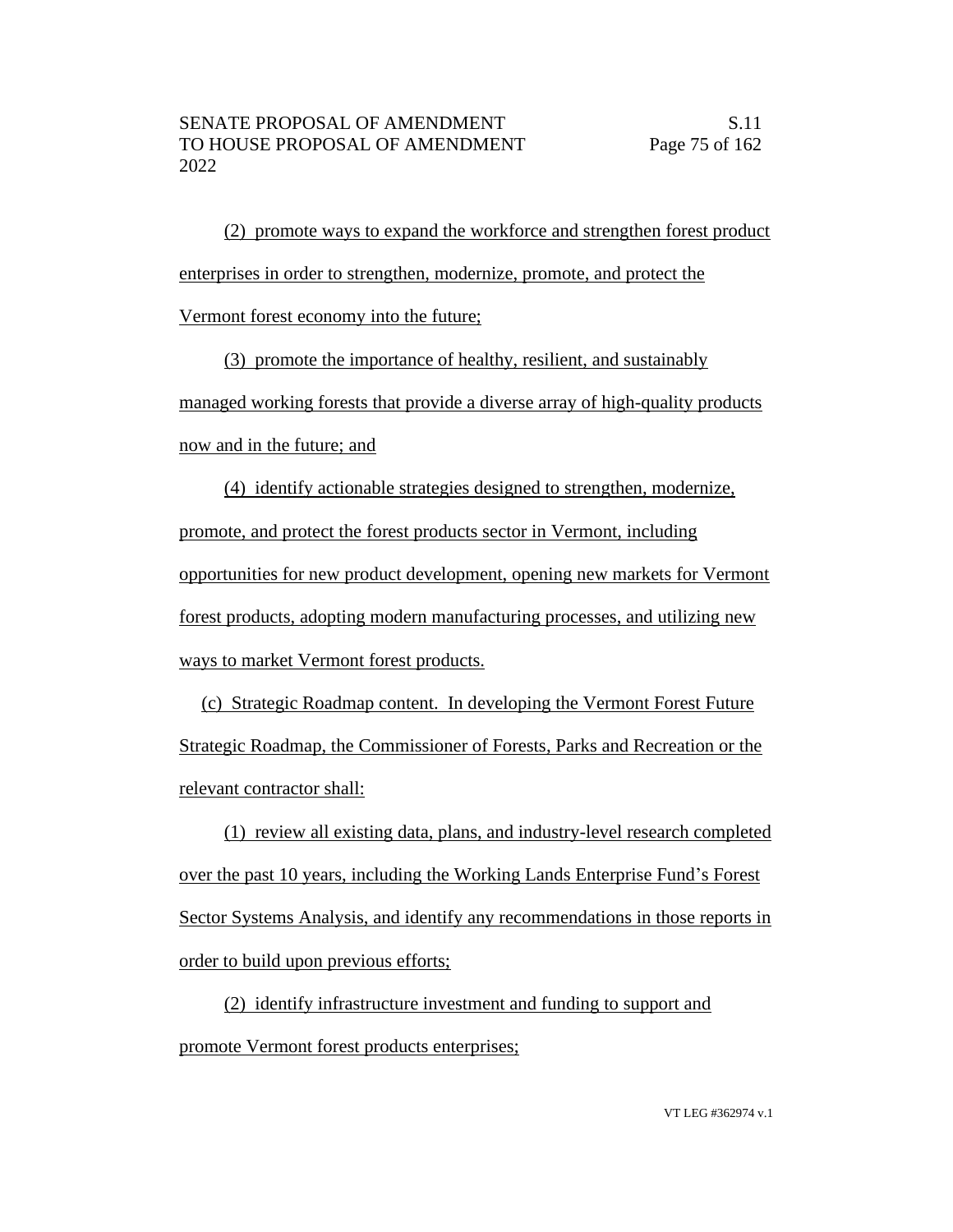(3) identify regulatory barriers and propose policy recommendations to support and strengthen the Vermont forest economy;

(4) identify opportunities for all State agencies to engage with and enhance the Vermont forest products sector, including the Department of Buildings and General Services, the Agency of Commerce and Community Development, the Department of Tourism and Marketing, the Agency of Education, the Agency of Transportation, the Department of Public Service, the Agency of Natural Resources, the Department of Financial Regulation, and the Department of Labor;

(5) develop recommendations to support education and training of the current and future workforce of the Vermont forest products sector;

(6) propose alternatives for the modernization of transportation and regulation of Vermont forest products enterprises, including modernization of local and State permits;

(7) identify methods or programs that Vermont forest enterprises can utilize to access business assistance services;

(8) recommend how to maintain access by Vermont forest products enterprises to forestland and how to maintain the stewardship and conservation of Vermont forests as a whole;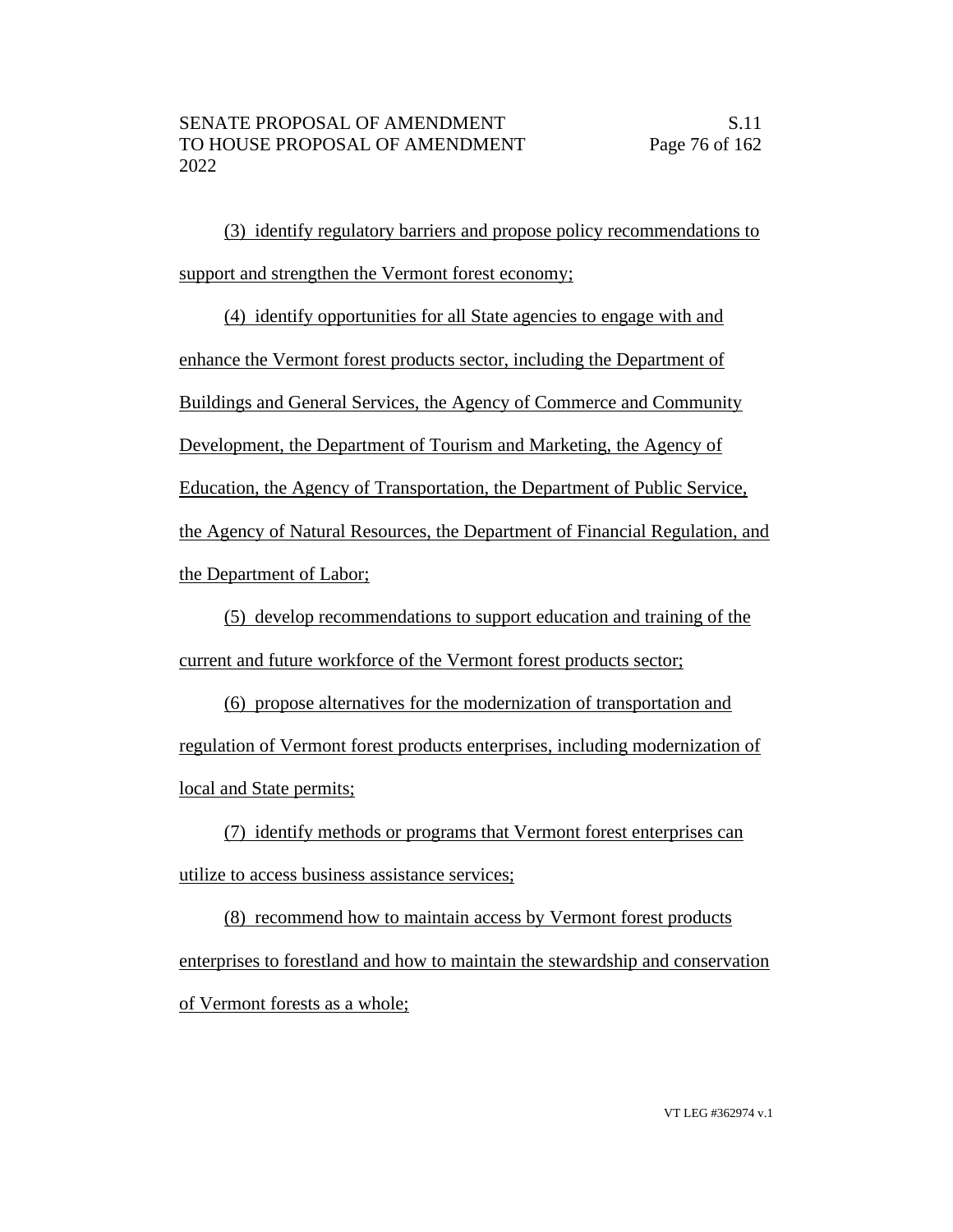(9) propose methods to enhance market development and manufacturing by Vermont forest products enterprises, including value chain coordination and regional partnerships;

(10) recommend consumer education and marketing initiatives; and

(11) recommend how to clarify the roles of various public entities and nongovernmental organizations that provide certain services to the forestry sector and to ensure coordination and alignment of those functions in order to advance and maximize the strength of the forest products industry.

(d) Process for development of Vermont Forest Future Strategic Roadmap.

(1) The Commissioner of Forests, Parks and Recreation or relevant contractor shall develop the Vermont Forest Future Strategic Roadmap and all subsequent revisions through the use of a public stakeholder process that includes and invites participation by interested parties representing all users of Vermont's forests, including representatives of forest products enterprises, State agencies, investors, forestland owners, recreational interests, loggers, foresters, truckers, sawmills, firewood processors, wood products manufacturers, education representatives, and others.

(2) The Commissioner of Forests, Parks and Recreation, in collaboration with forest products sector stakeholders, shall review the Strategic Roadmap periodically and shall update the Strategic Roadmap at least every 10 years.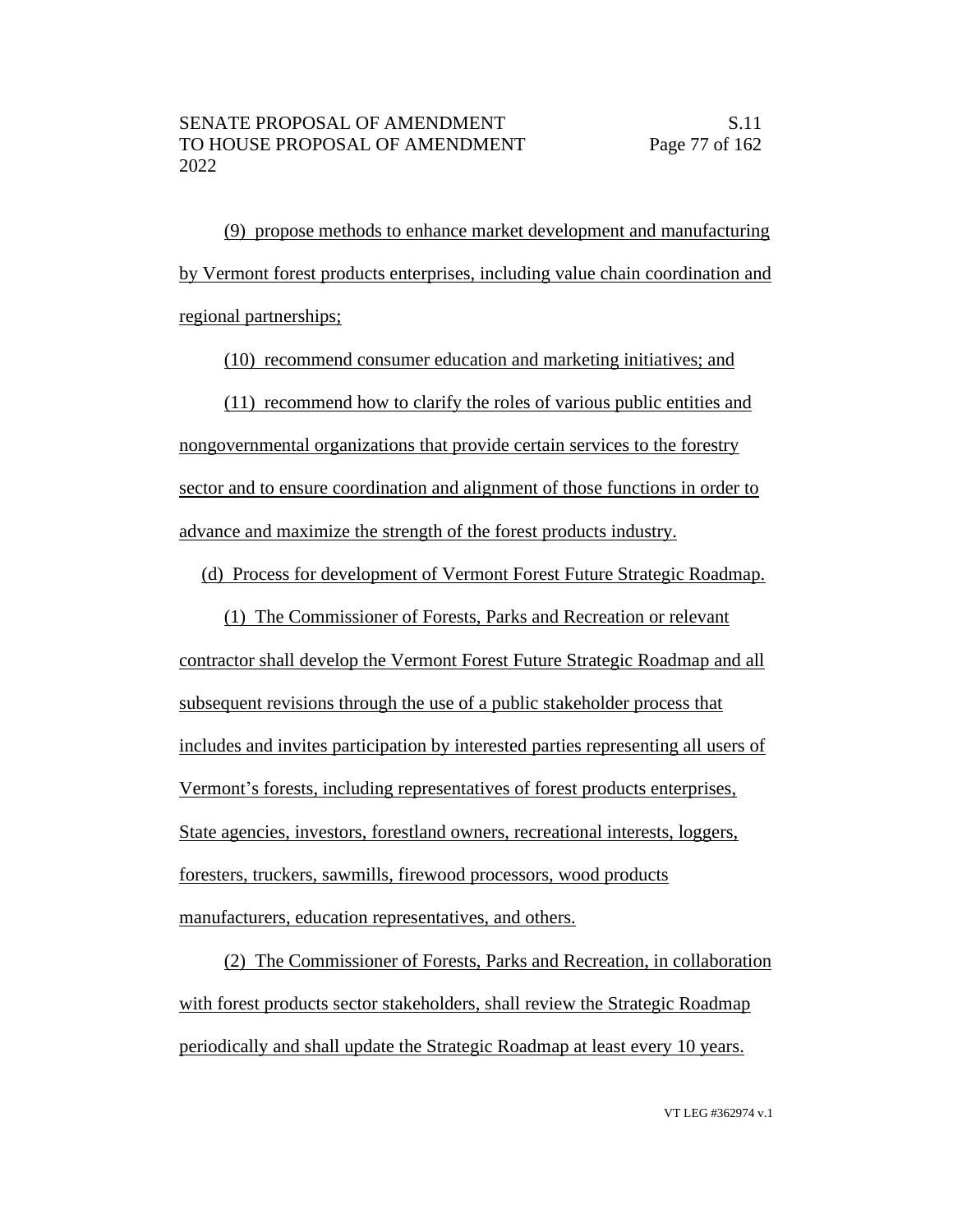#### (e) Advisory panel; administration.

(1) The Commissioner of Forests, Parks and Recreation or relevant contractor shall convene a Vermont Forest Future Strategic Roadmap advisory panel to review and counsel in the development and implementation of the Vermont Forest Future Strategic Roadmap. The advisory panel shall include representatives of forest products enterprises, State agencies, investors, forestland owners, foresters, loggers, truckers, wood products manufacturers, recreational specialists, education representatives, trade organizations, and other partners as deemed appropriate. The Commissioner of Forests, Parks and Recreation shall select representatives to the advisory panel.

(2) The Commissioner of Forests, Parks and Recreation or relevant contractor may seek grants or other means of assistance to support the development and implementation of the Vermont Forest Future Strategic Roadmap.

Sec. 44. IMPLEMENTATION

(a) The Commissioner of Forests, Parks and Recreation or relevant contractor shall submit to the General Assembly:

(1) draft recommendations for the Vermont Forest Future Strategic Roadmap on or before July 1, 2023; and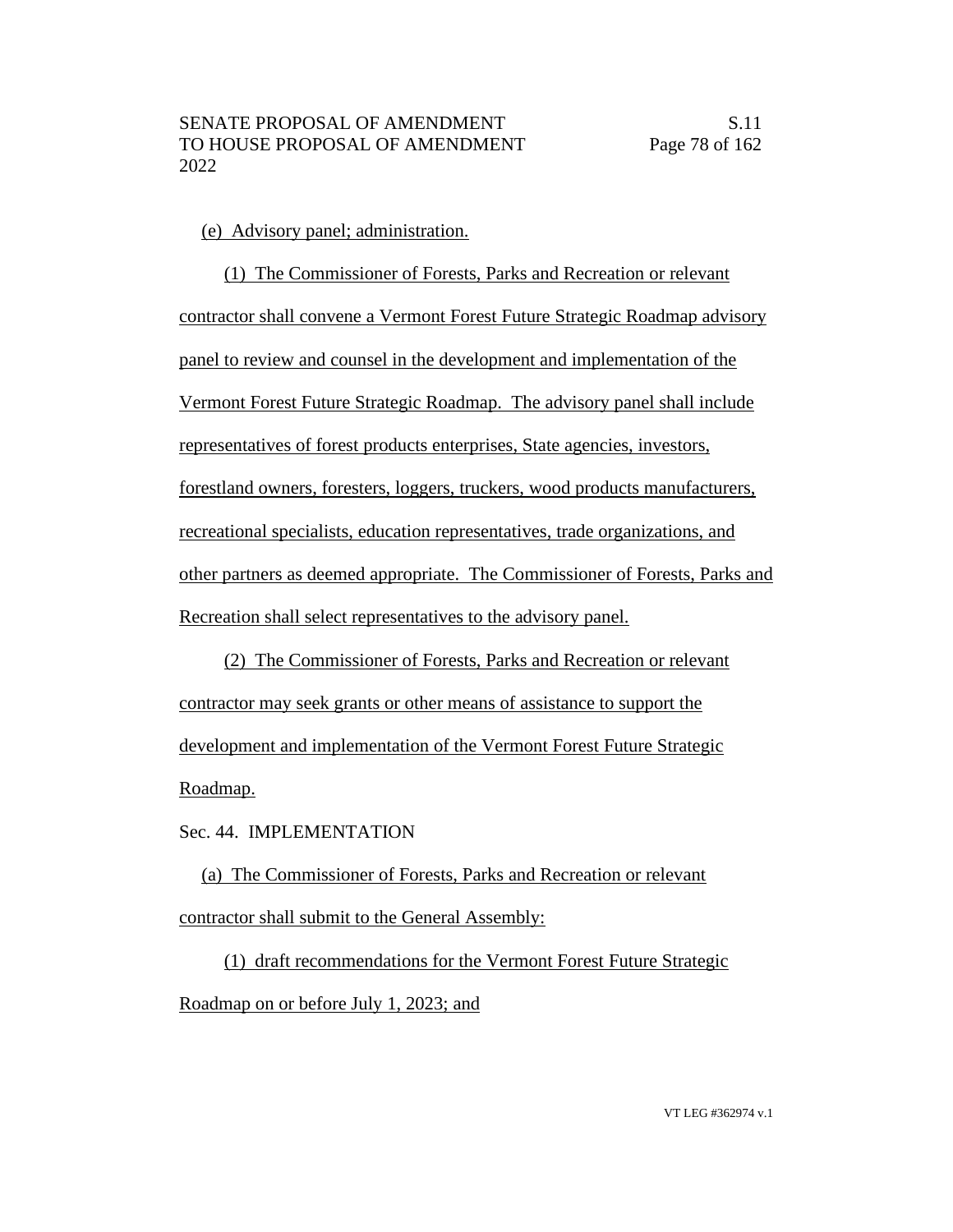(2) a final report and recommendations for the Vermont Forest Future Strategic Roadmap on or before January 1, 2024.

(b) Any recommendation submitted under this section shall include

recommended appropriations sufficient to implement the recommendation or

the Vermont Forest Future Strategic Roadmap as a whole.

#### Sec. 45. APPROPRIATIONS

In addition to any other funds appropriated to the Department of Forests,

Parks and Recreation, in fiscal year 2023 the amount of \$250,000.00 is

appropriated from the General Fund to the Department to enter a two-year

contract in fiscal year 2023 for the purpose of contracting for the development

of the Vermont Forest Future Strategic Roadmap required by 10 V.S.A.

§ 2531.

#### \* \* \* Purpose \* \* \*

Sec. 46. PURPOSE

The purpose of Secs. 47–59b of this act is to address the negative economic impacts of COVID-19 on Vermont's economy, employers, workers, and families while simultaneously leveraging opportunities to grow Vermont's economy.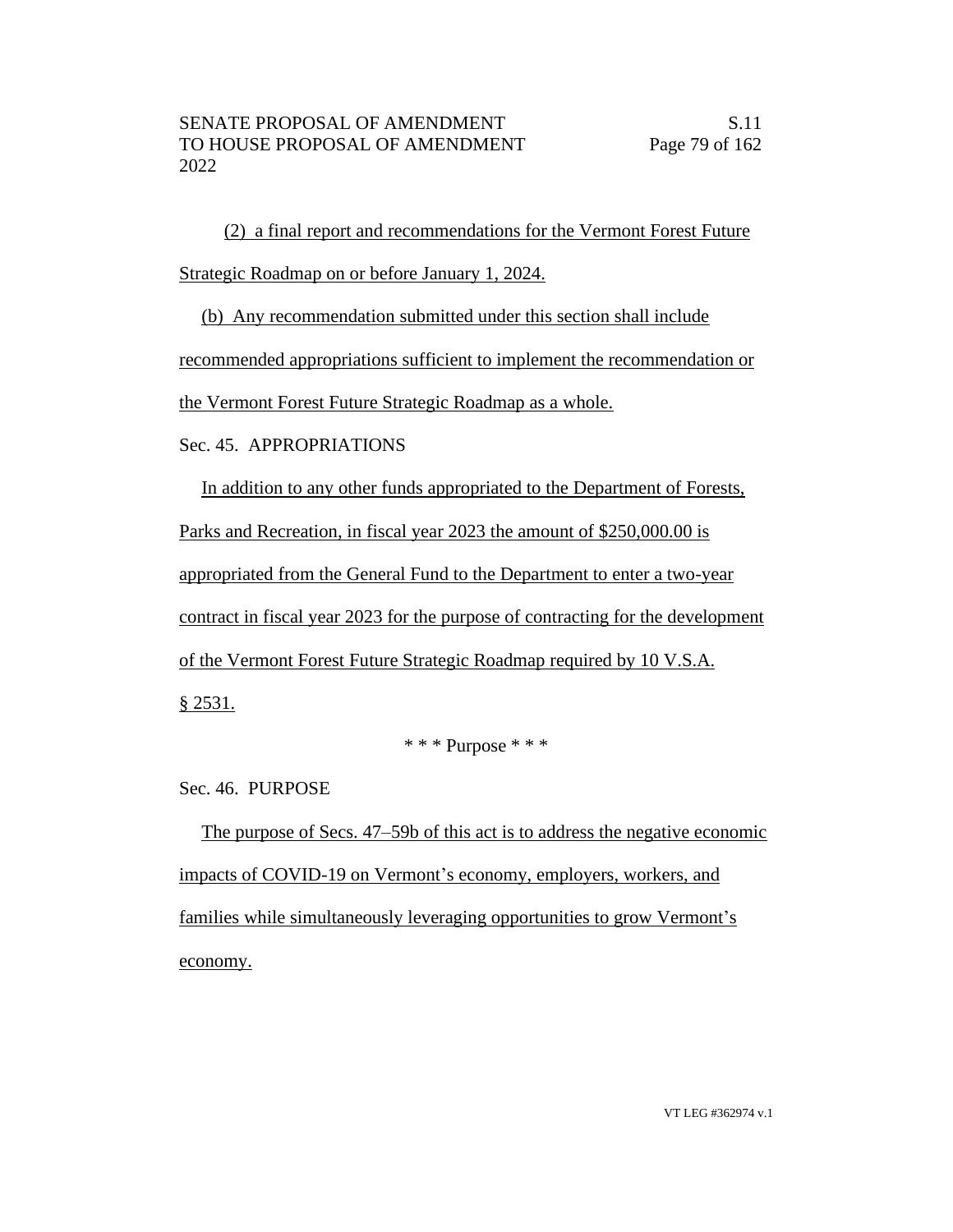\* \* \* Relocating Employee Incentives \* \* \*

Sec. 47. 10 V.S.A. § 4 is amended to read:

#### § 4. NEW RELOCATING EMPLOYEE INCENTIVES

(a) The Agency of Commerce and Community Development shall design and implement a program to award incentive grants to relocating employees as provided in this section and subject to the policies and procedures the Agency adopts to implement the program.

(b) A relocating employee may be eligible for a grant under the program for qualifying expenses, subject to the following:

(1) A base grant shall not exceed \$5,000.00.

(2) The Agency may award an enhanced grant, which shall not exceed

\$7,500.00, for a relocating employee who becomes a resident in a labor market area in this State in which:

(A) the average annual unemployment rate in the labor market area exceeds the average annual unemployment rate in the State; or

(B) the average annual wage in the State exceeds the annual average wage in the labor market area.

(c) The Agency shall: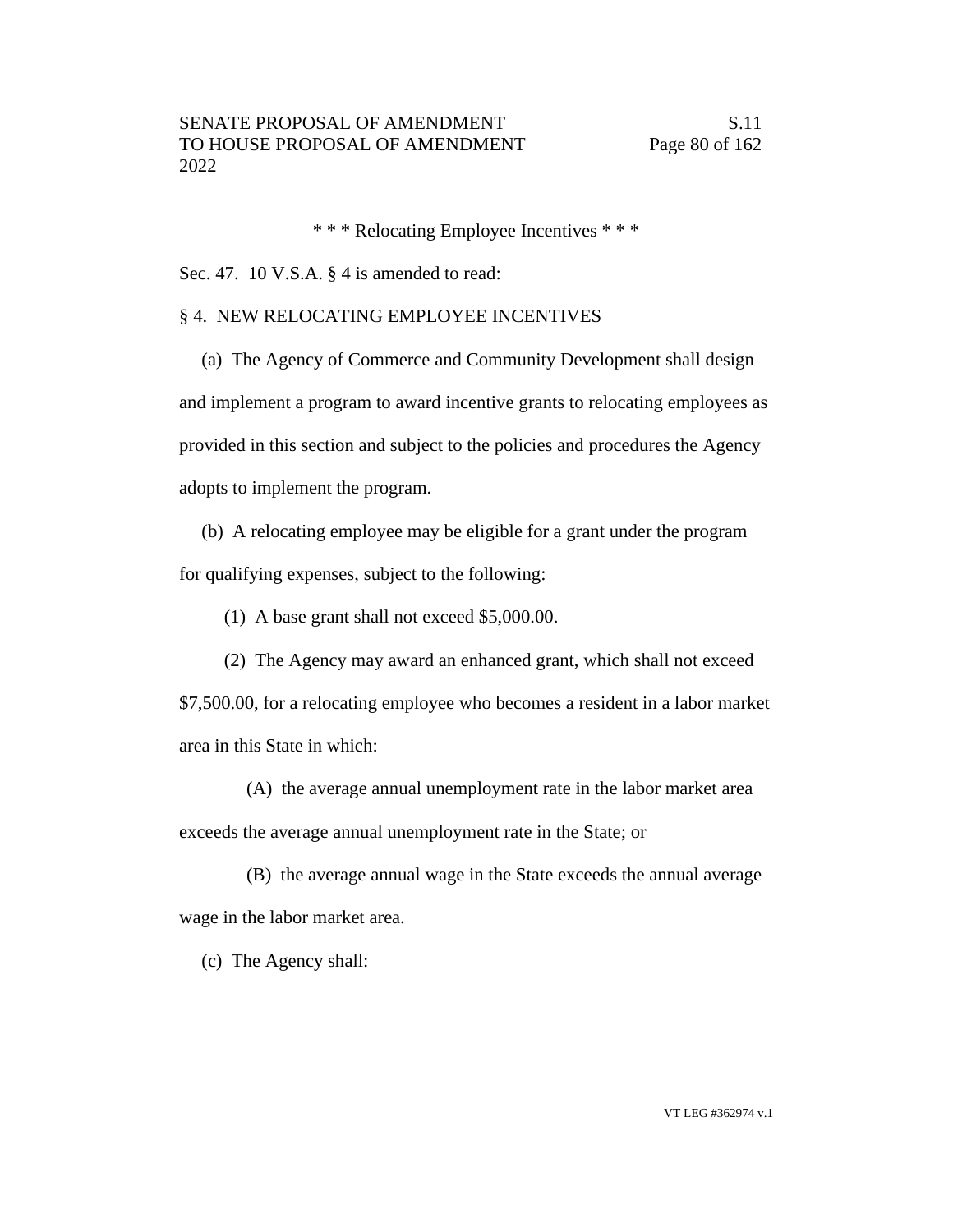(1) adopt procedures for implementing the program, which shall include a simple certification process to certify relocating employees and qualifying expenses;

(2) promote awareness of the program, including through coordination with relevant trade groups and by integration into the Agency's economic development marketing campaigns;

(3) award grants to relocating employees on a first-come, first-served basis beginning on July 1, 2021, subject to available funding adopt procedures to initially approve an applicant for a grant after verifying a relocating employee's eligibility and to make final payment of a grant after verifying that the relocating employee has completed relocation to this State; and

(4) adopt measurable goals, performance measures, and an audit strategy to assess the utilization and performance of the program.

(d)  $\Theta$ n Annually, on or before January 15, 2022, the Agency shall submit a report to the House Committee on Commerce and Economic Development and the Senate Committee on Economic Development, Housing and General Affairs concerning the implementation of this section, including:

(1) a description of the policies and procedures adopted to implement the program;

(2) the promotion and marketing of the program; and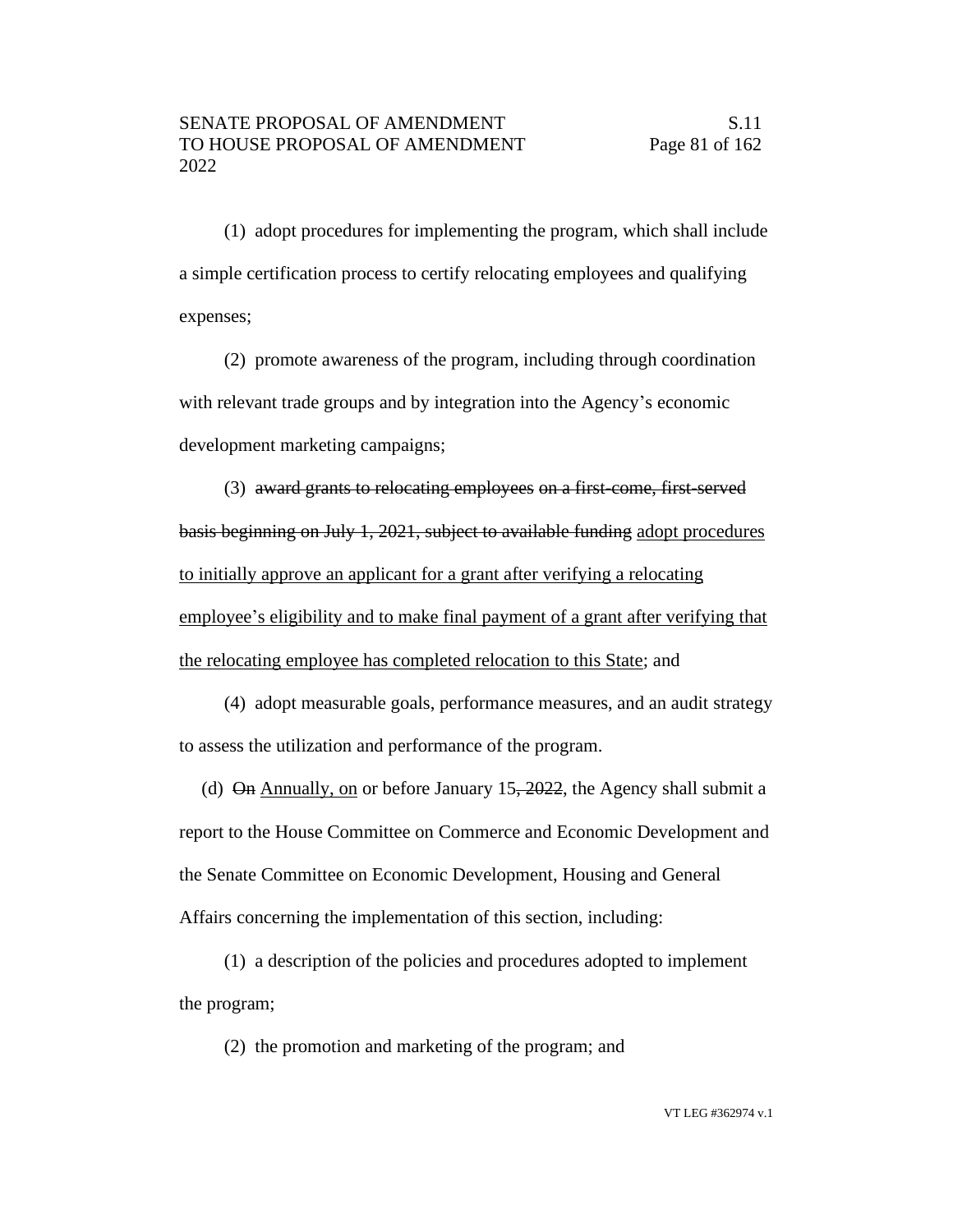(3) an analysis of the utilization and performance of the program, including the projected revenue impacts and other qualitative and quantitative returns on investment in the program based on available data and modeling.

(e) As used in this section:

(1) "Qualifying expenses" means the actual costs a relocating employee incurs for relocation expenses, which may include moving costs, closing costs for a primary residence, rental security deposit, one month's rent payment, and other relocation expenses established in Agency guidelines.

(2) "Relocating employee" means an individual who meets the following criteria:

(A)(i) On or after July 1, 2021:

(I) the individual becomes a full-time resident of this State;

(II) the individual becomes a full-time employee at a Vermont location of a for-profit or nonprofit business organization domiciled or authorized to do business in this State, or of a State, municipal, or other public sector employer; and

(III) the individual becomes employed in one of the "Occupations with the Most Openings" identified by the Vermont Department of Labor in its "Short Term Employment Projections 2020-2022"; and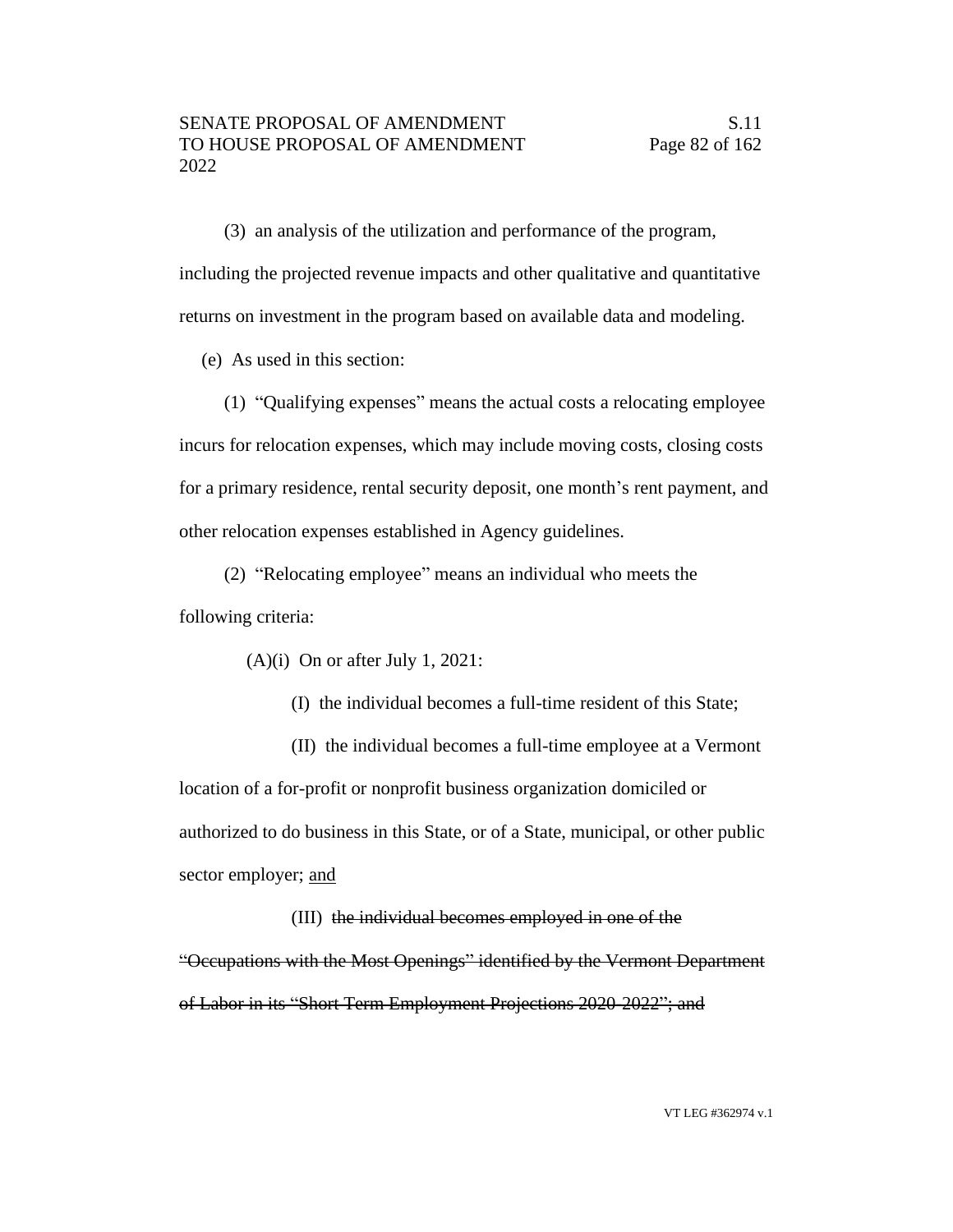(IV) the employer attests to the Agency that, after reasonable time and effort, the employer was unable to fill the employee's position from among Vermont applicants; or

- (ii) on or after February 1, 2022:
	- (I) the individual becomes a full-time resident of this State; and
	- (II) the individual is a full-time employee of an out-of-state

business and performs the majority of his or her employment duties remotely from a home office or a co-working space located in this State.

(B) The individual receives gross salary or wages that equal or

exceed the Vermont livable wage rate calculated pursuant to 2 V.S.A. § 526.

(C) The individual is subject to Vermont income tax.

Sec. 48. THINK VERMONT REGIONAL RECRUITMENT AND

#### RELOCATION NETWORK

(a) Regional recruitment and relocation network. The Department of Tourism and Marketing shall launch and lead a coordinated regional relocation network to facilitate the successful recruitment and relocation of individuals to Vermont. The Department of Tourism and Marketing shall build capacity to facilitate lead generation and support a network of regional and local entities embedded in their communities who will act as resource coordinators to transform leads into permanent residents. These network partners shall be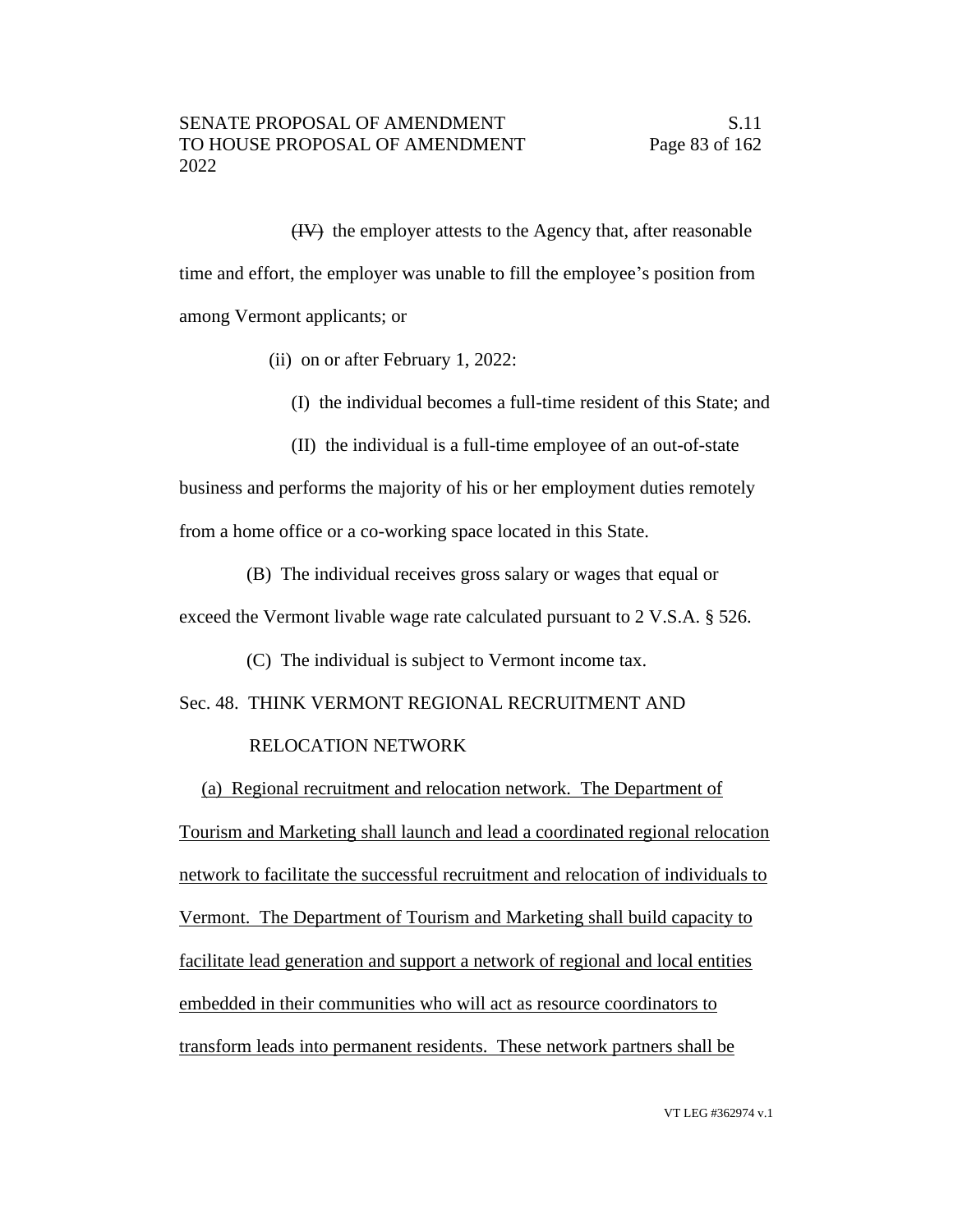responsible for providing quick, customized information, resources, and

referrals. The network shall be designed to:

(1) leverage all available State and federal resources;

(2) provide a regionally customized customer support pathway for

potential residents;

(3) receive, respond to, and track leads generated by State marketing

efforts;

(4) ensure that every inquiry is responded to in a timely, appropriate way in support of future employment and successful relocation;

(5) collaborate with regional employers on their recruitment efforts to

maximize the sharing of information about employment opportunities and

promote placements or matching of applicants;

(6) track, share, and report information between other regional contacts,

State agencies, and departments; and

(7) evolve and respond to new needs and resources.

(b) System infrastructure.

(1) The Department shall establish a competitive RFP process, with the goal of contracting with an entity, based on responses received, in each of 12 designated regions. The competitive process will help the Department ensure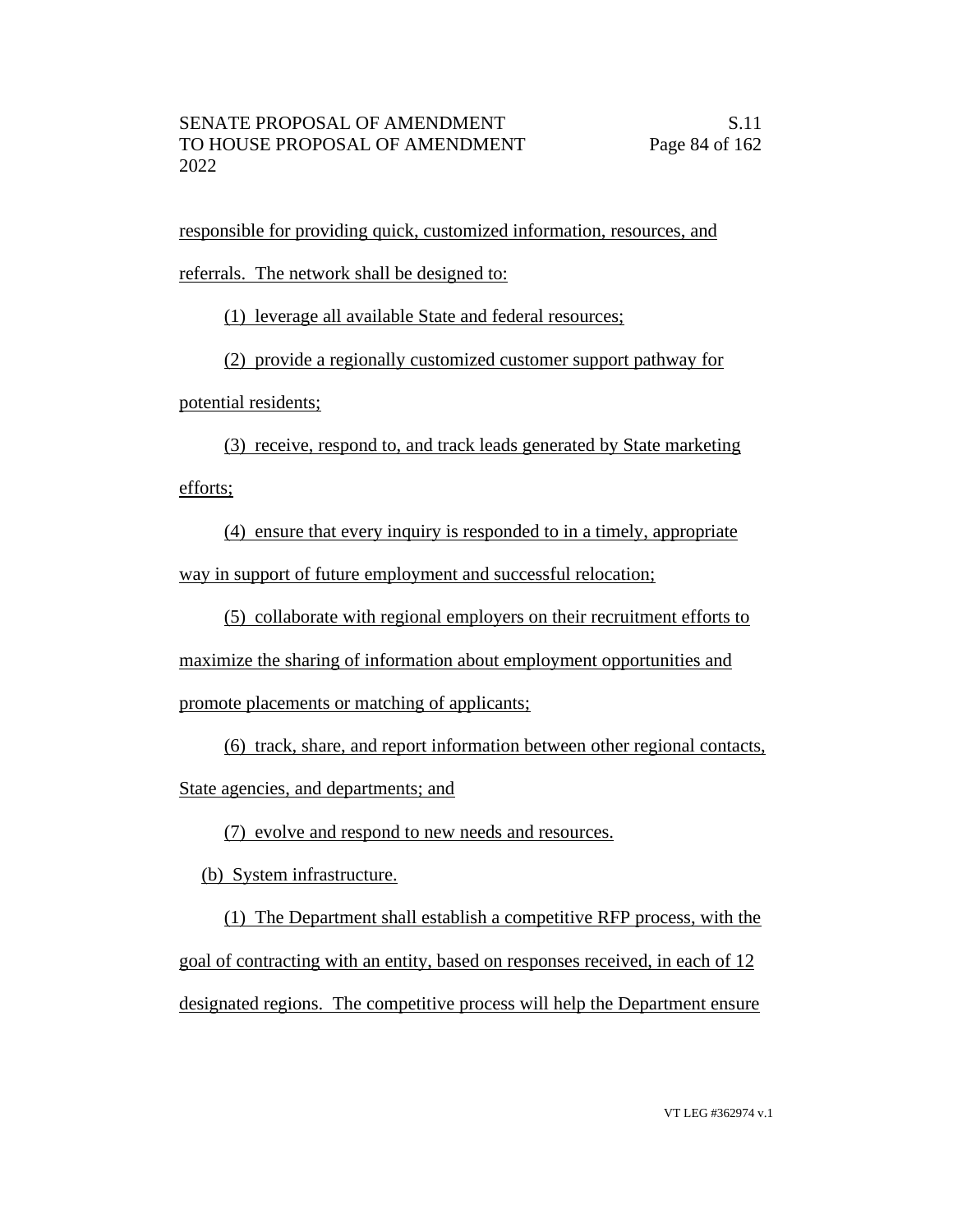that there is capacity within responding entities to perform the scope of work required.

(2) The Department shall score the RFP responses and utilize a scoring system to choose a partner entity in each region of the State.

(3) The Department shall create one full-time staff position to maintain oversight and management of the regional network and report on outcomes and relocation services delivered.

(4) The regional network shall be integrated into current recruitment efforts to maximize existing tools such as ThinkVermont.com.

(5) The Department shall leverage its existing programmatic footprint to ensure that relocation assistance is available in every region of the State.

(6) To the extent possible, the regional relocation network shall not duplicate or replace existing public or private recruitment programs.

(7) The Department shall work to coordinate and enhance these efforts to create a wraparound system of support, information, and recordkeeping.

(c) Coordination. The Department shall coordinate with statewide and community-based organizations, as well as Agencies and Departments in State government, including the Department of Labor, the Agency of Human Services, Vocational Rehabilitation, Regional Development Corporations and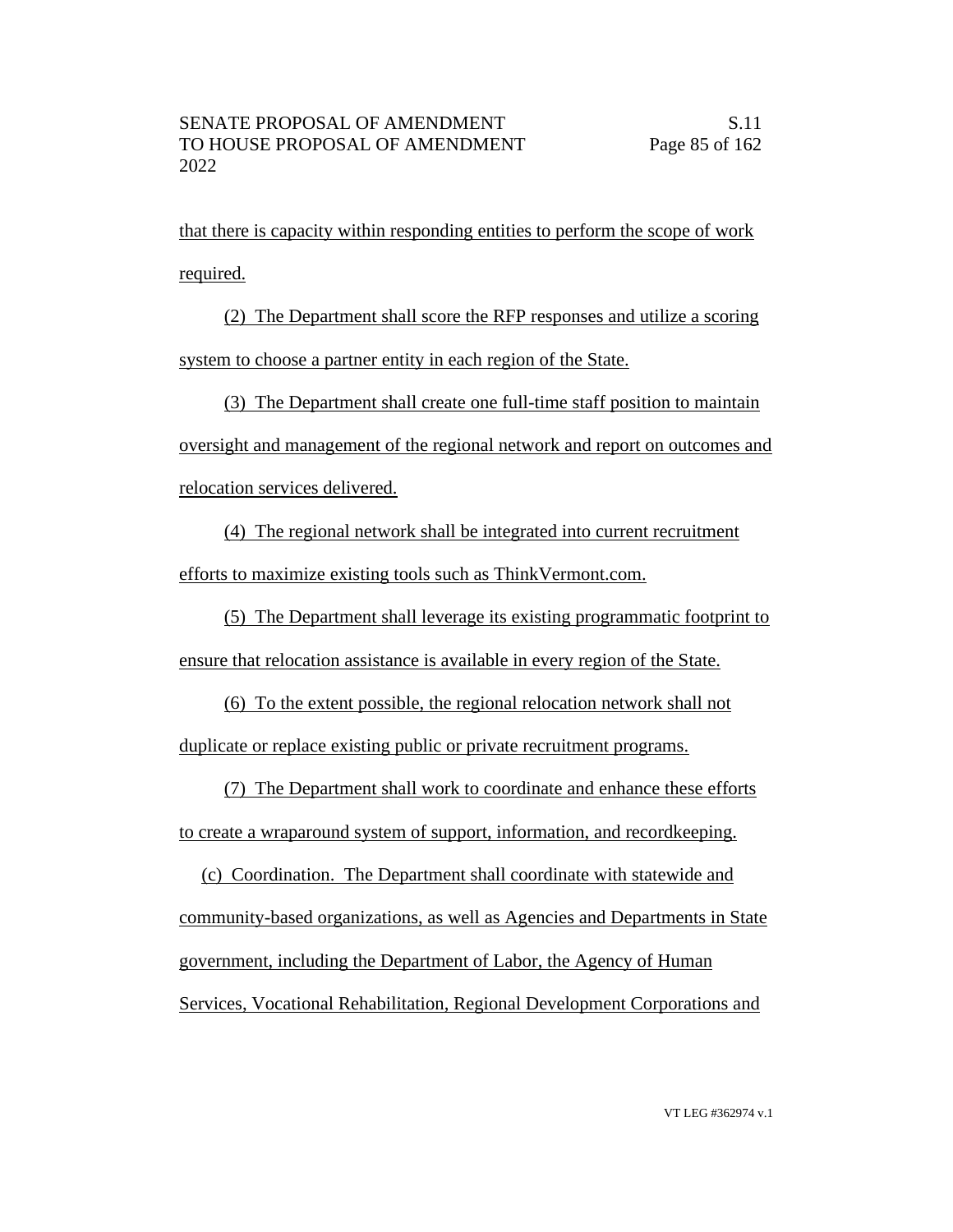Regional Planning Commissions, and statewide and local chambers of commerce.

(d) Promotion and marketing.

(1) The Department shall promote Vermont as a relocation destination

to attract new residents to the State and generate leads for the regional

relocation network.

(2) The Department shall use a mix of marketing tactics, each with

specific benchmarks to define success, including:

(A) secure and maintain positive earned media coverage in national, regional, and other news media;

(B) extend the reach of positive news coverage through owned media channels;

(C) utilize paid media opportunities to advertise Vermont as a place to live, work, visit, and do business; and

(D) utilize targeting techniques to reach key populations in high

demand occupations in sectors facing workforce shortages in Vermont as well as individuals of diverse backgrounds.

(e) Report. The Department shall include the following metrics in addition to a progress update and any recommendations annually to the General Assembly: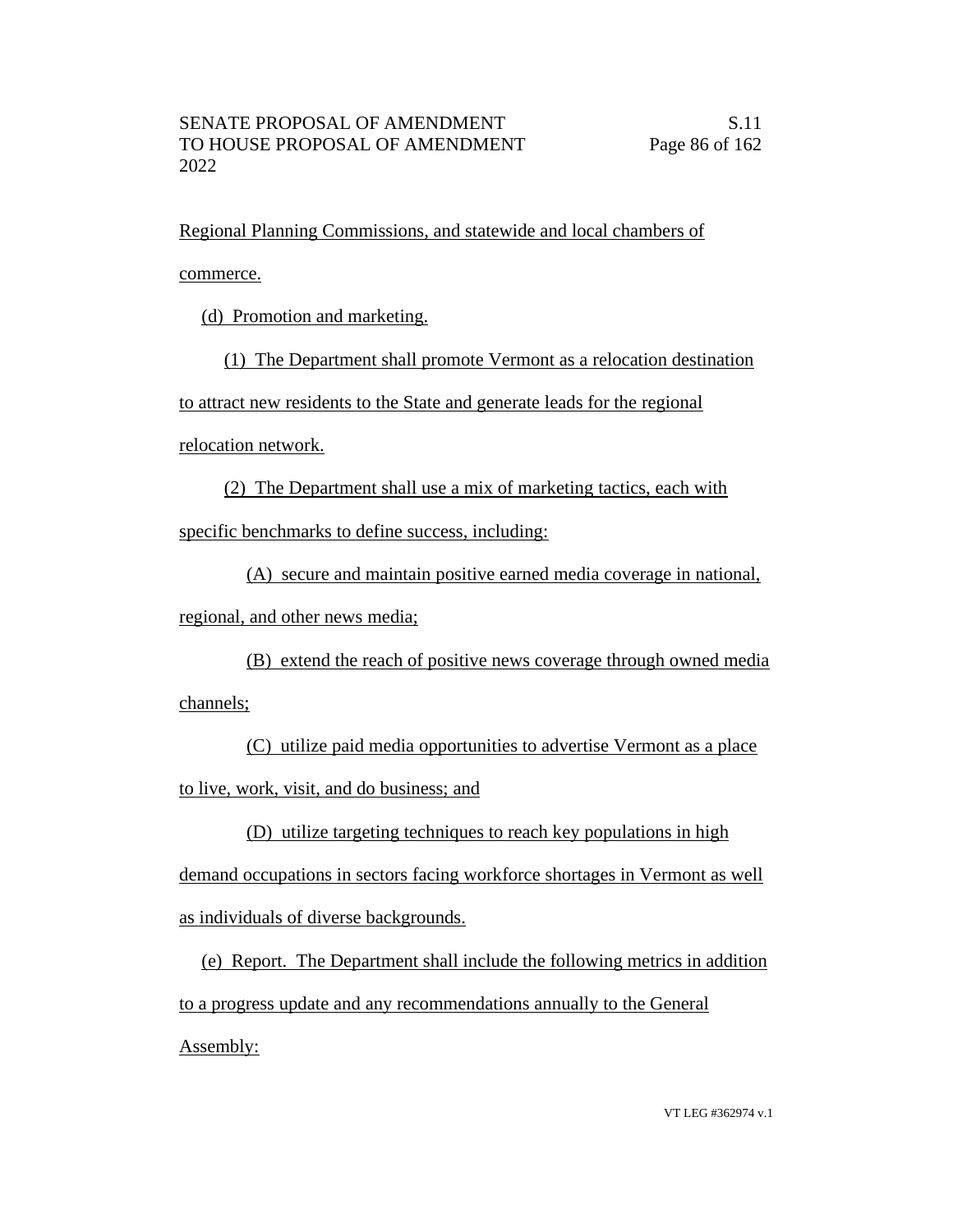(1) the number of inquiries received and individuals served in each region, by region; and

(2) employment and relocation status data on all individuals served.

(f) Implementation. The Department of Tourism and Marketing shall

launch the RFP and select regional network partners based on the responses on or before November 15, 2022.

\* \* \* Capital Investment Grant Program \* \* \*

Sec. 49. 2021 Acts and Resolves No. 74, Sec. H.18 is amended to read:

Sec. H.18 CAPITAL INVESTMENT GRANT PROGRAM

(a) Creation; purpose; regional outreach.

(1) The Agency of Commerce and Community Development shall use the \$10,580,000 appropriated to the Department of Economic Development in Sec. G.300(a)(12) of this act to design and implement a capital investment grant program consistent with this section.

(2) The purpose of the program is to make funding available for transformational projects that will provide each region of the State with the opportunity to attract businesses, retain existing businesses, create jobs, and invest in their communities by encouraging capital investments and economic growth.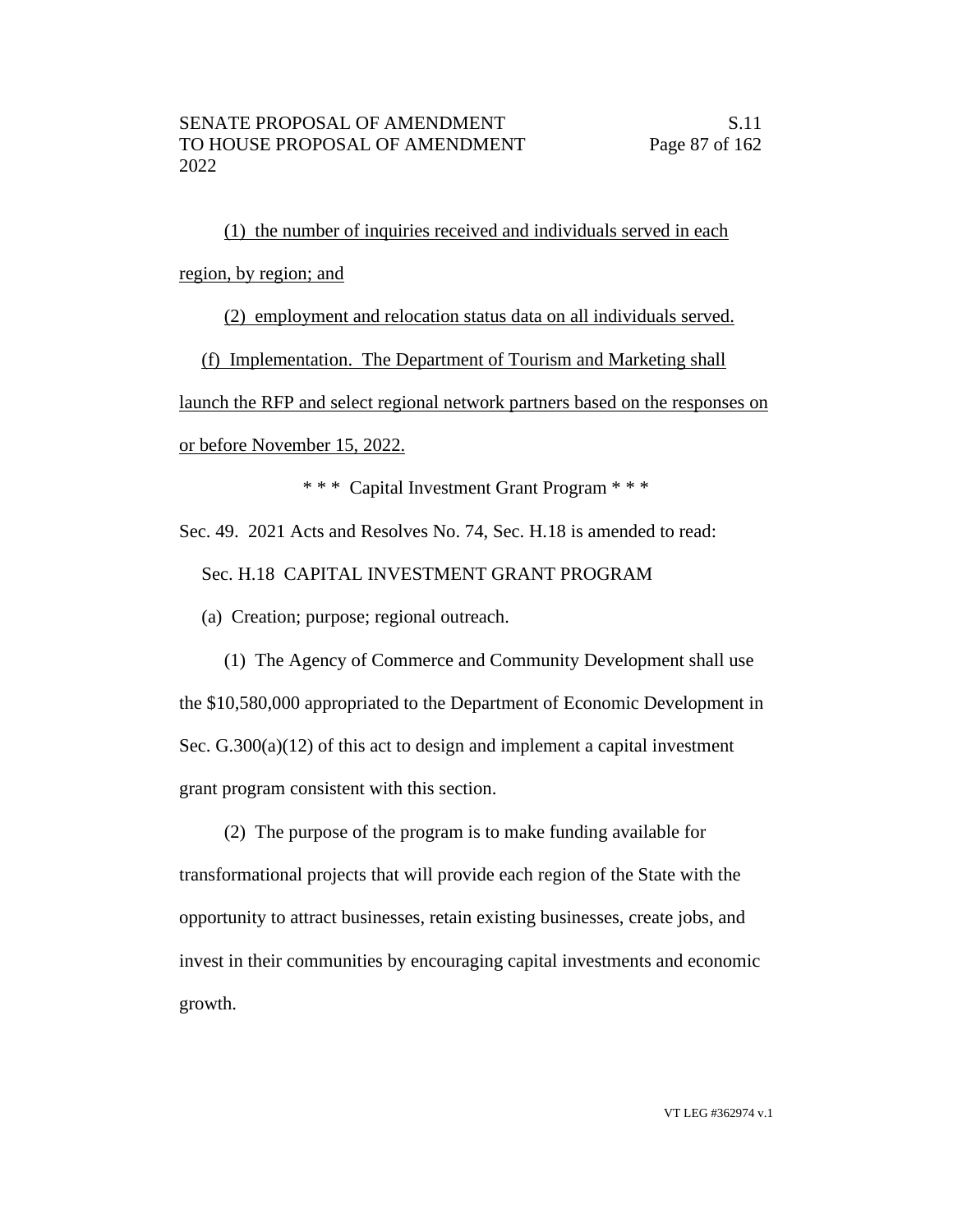(3) The Agency shall collaborate with other State agencies, regional development corporations, regional planning commissions, and other community partners to identify potential regional applicants and projects to ensure the distribution of grants throughout the regions of the State.

- (b) Eligible applicants.
	- (1) To be eligible for a grant, an applicant shall comply with the

Department of Treasury Final Rule implementing the Coronavirus State and Local Fiscal Recovery Funds established under the American Rescue Plan Act and meet the following criteria:

- (A) The applicant is located within this State.
- (B) The applicant is:
	- $(i)(I)$  a for-profit entity with not less than a 10 percent equity

interest in the project; or

- (II) a nonprofit entity; and
- (ii) grant funding from the Program represents not more than  $50$

20 percent of the total project cost.

(C) The applicant demonstrates:

- (i) community and regional support for the project;
- (ii) that grant funding is needed to complete the project;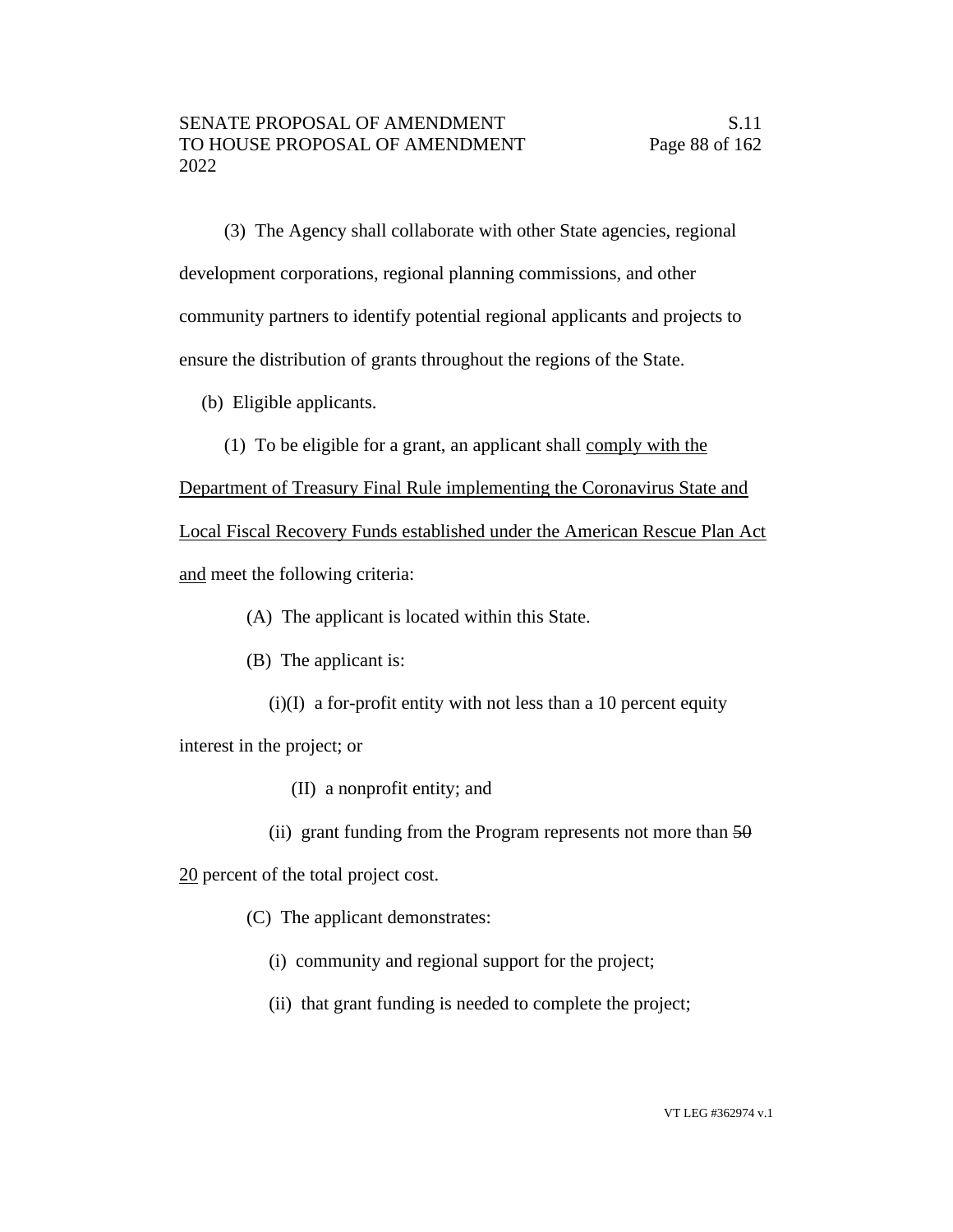(iii) leveraging of additional sources of funding from local, State, or federal economic development programs; and

(iv) an ability to manage the project, with requisite experience and a plan for fiscal viability.

(2) The following are ineligible to apply for a grant:

(A) a State or local government-operated business;

(B) a municipality;

(C) a business that, together with any affiliated business, owns or

operates more than 20 locations, regardless of whether those locations do business under the same name or within the same industry; and

(D) a publicly-traded publicly traded company.

(c) Awards; amount; eligible uses.

(1) An award shall not exceed the lesser of \$1,500,000.00 \$1,000,000 or the estimated net State fiscal impact of the project based on Agency modeling 20 percent of the total project cost.

(2) A recipient may use grant funds for the acquisition of property and

equipment, construction, renovation, and related capital expenses.

(3) A recipient may combine grant funds with funding from other sources but shall not use grant funds from multiple sources for the same costs within the same project.

VT LEG #362974 v.1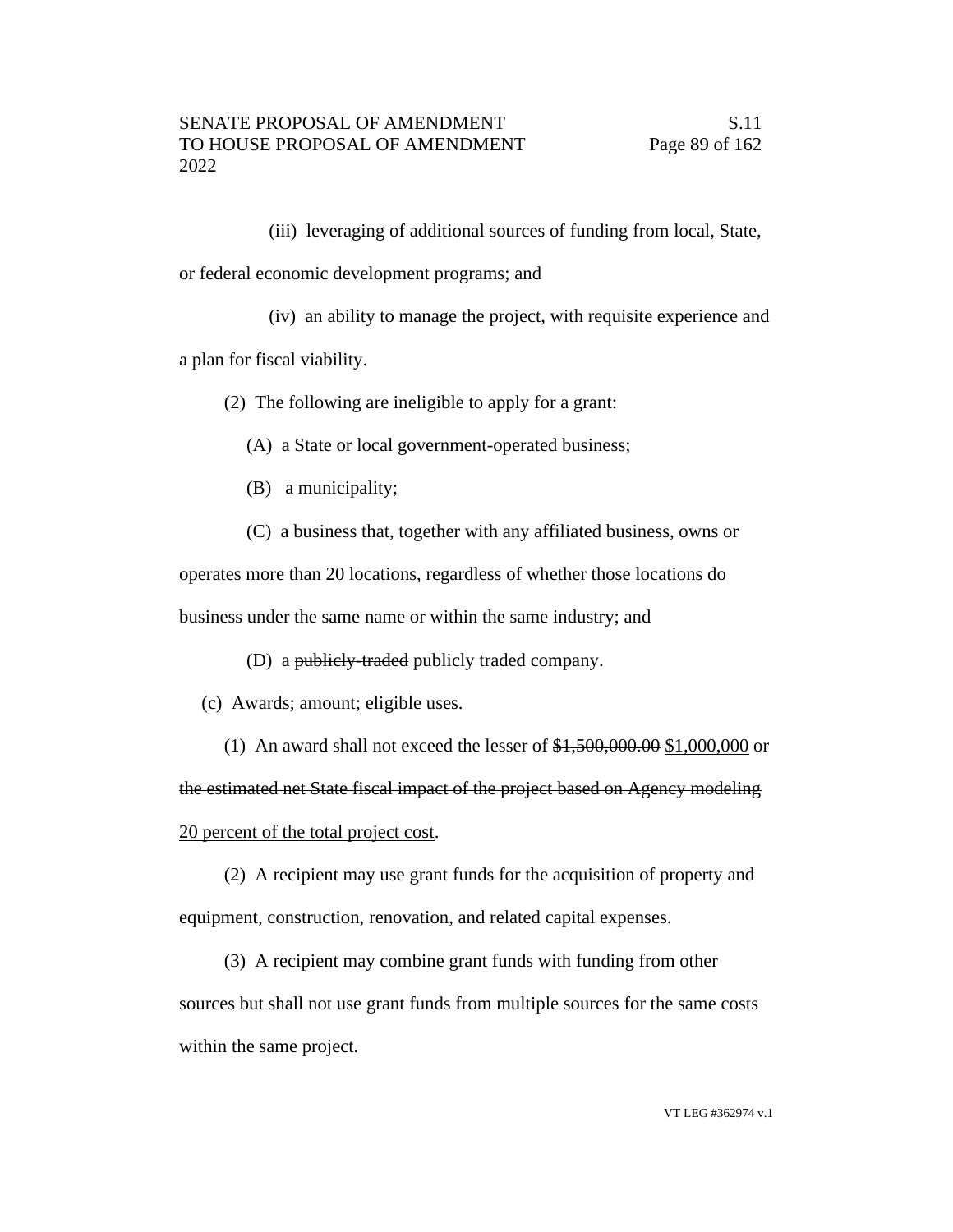(4) The Agency shall release grant funds upon determining that the applicant has met all Program conditions and requirements.

(5) Nothing in this section is intended to prevent a grant recipient from applying for additional grant funds if future amounts are appropriated for the program.

(d) Data model; approval.

(1) The Agency shall collaborate with the Legislative Economist to design a data model and related methodology to assess the fiscal, economic, and societal impacts of proposals and prioritize them based on the results.

(2) The Agency shall present the model and related methodology to the Joint Fiscal Committee for its approval not later than September 1, 2021.

(e) Application process; decisions; awards.

(1)(A) The Agency shall accept applications on a rolling basis for threemonth periods and shall review and consider for approval the group of applications it has received as of the conclusion of each three-month period.

(B) The Agency shall make application information available to the Legislative Economist and the Executive Economist in a timely manner.

(2) Using the data model and methodology approved by the Joint Fiscal Committee, the Agency shall analyze the information provided in an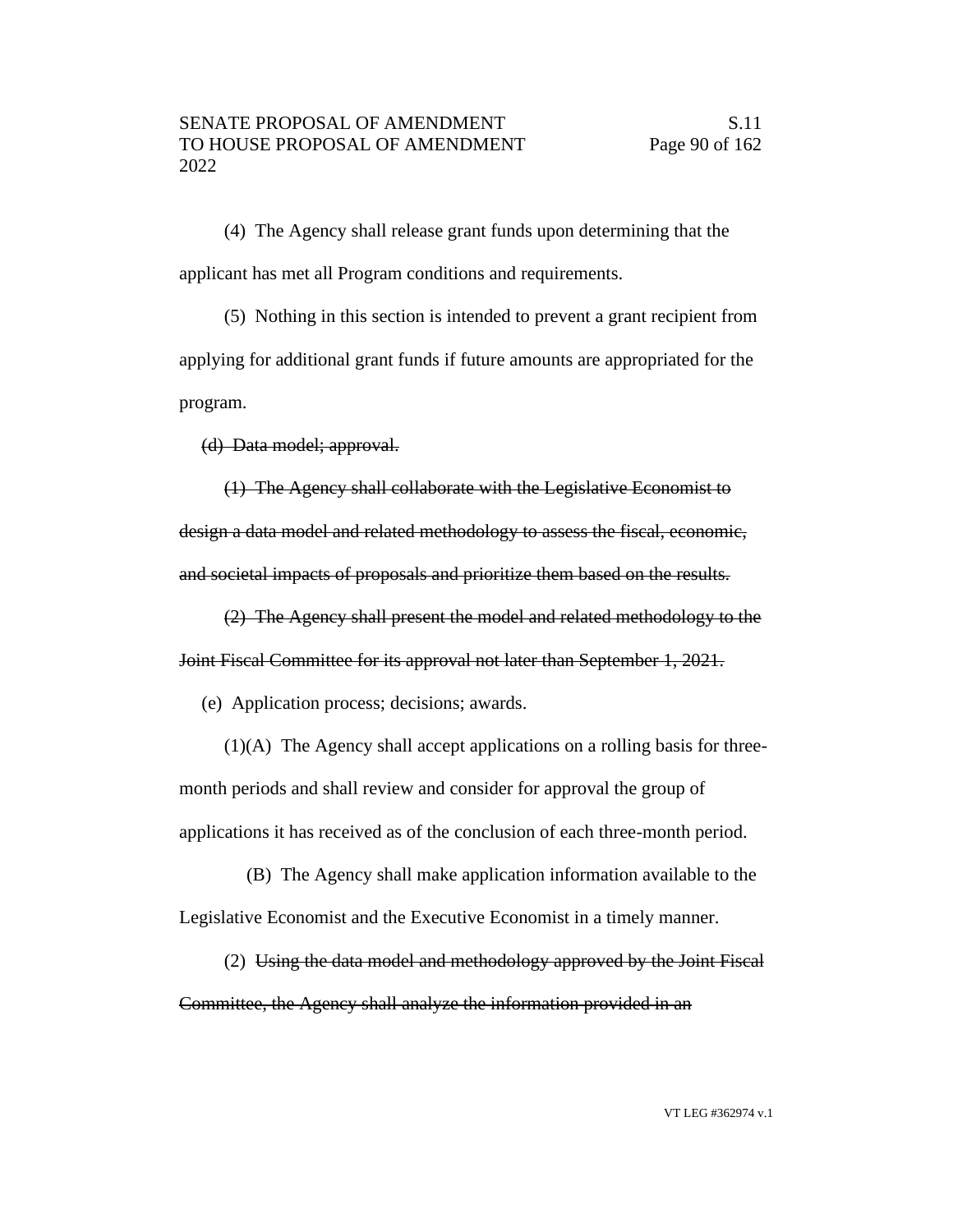application to estimate the net State fiscal impact of a project, including the following factors:

- (A) increase to grand list value;
- (B) improvements to supply chain;
- (C) jobs impact, including the number and quality of jobs; and
- (D) increase to State GDP. [Repealed.]

(3) The Secretary of Commerce and Community Development shall appoint an interagency team, which may include members from among the Department of Economic Development, the Department of Housing and Community Development, the Agency of Agriculture, Food and Markets, the Department of Public Service, the Agency of Natural Resources, or other State agencies and departments, which team shall review, analyze, and recommend projects for funding consistent with the guidelines the Agency develops in coordination with the Joint Fiscal Office and approved by the Joint Fiscal Committee and based on the estimated net State fiscal impact of a project and on other contributing factors, including the following:

(A) transformational nature of the project for the region;

(B) project readiness, quality, and demonstrated collaboration with stakeholders and other funding sources;

(C) alignment and consistency with regional plans and priorities; and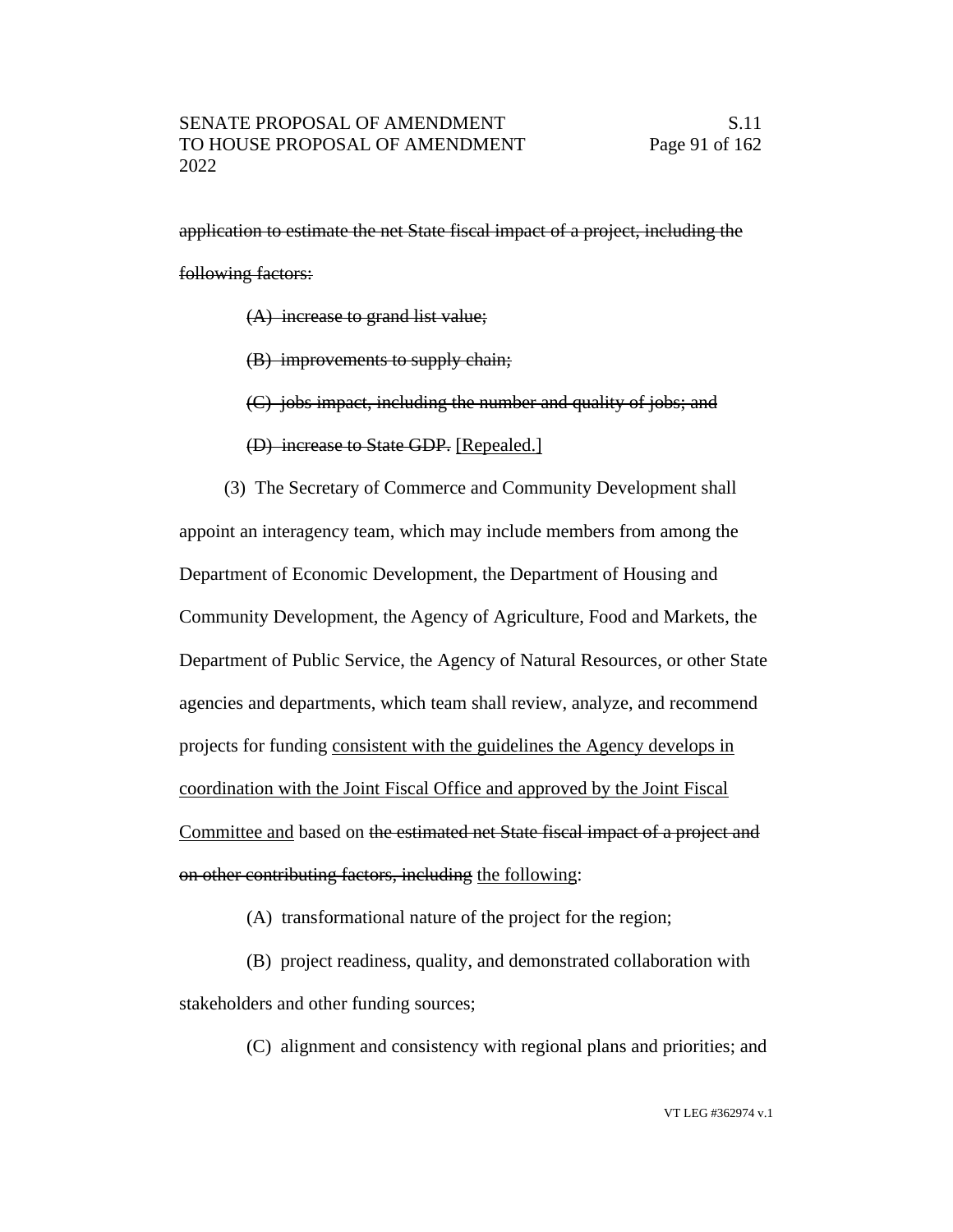(D) creation and retention of workforce opportunities.

(4) The Secretary of Commerce and Community Development shall consider the recommendations of the interagency team and shall give final approval to projects.

(f) Grant agreements; post award monitoring.

(1) If selected by the Secretary, the applicant and the Agency shall execute a grant agreement that includes audit provisions and minimum requirements for the maintenance and accessibility of records that ensures that the Agency and the Auditor of Accounts have access and authority to monitor awards.

(2) The Agency shall publish on its website not later than 30 days after approving an award a brief project description, the name of the grantee, and the amount of a grant.

(g) Report. On or before December 15, 2021 February 15, 2023, the Agency shall submit a report to the House Committee on Commerce and Economic Development and the Senate Committee on Economic Development, Housing and General Affairs concerning the implementation of this section, including:

(1) a description of the implementation of the program;

(2) the promotion and marketing of the program;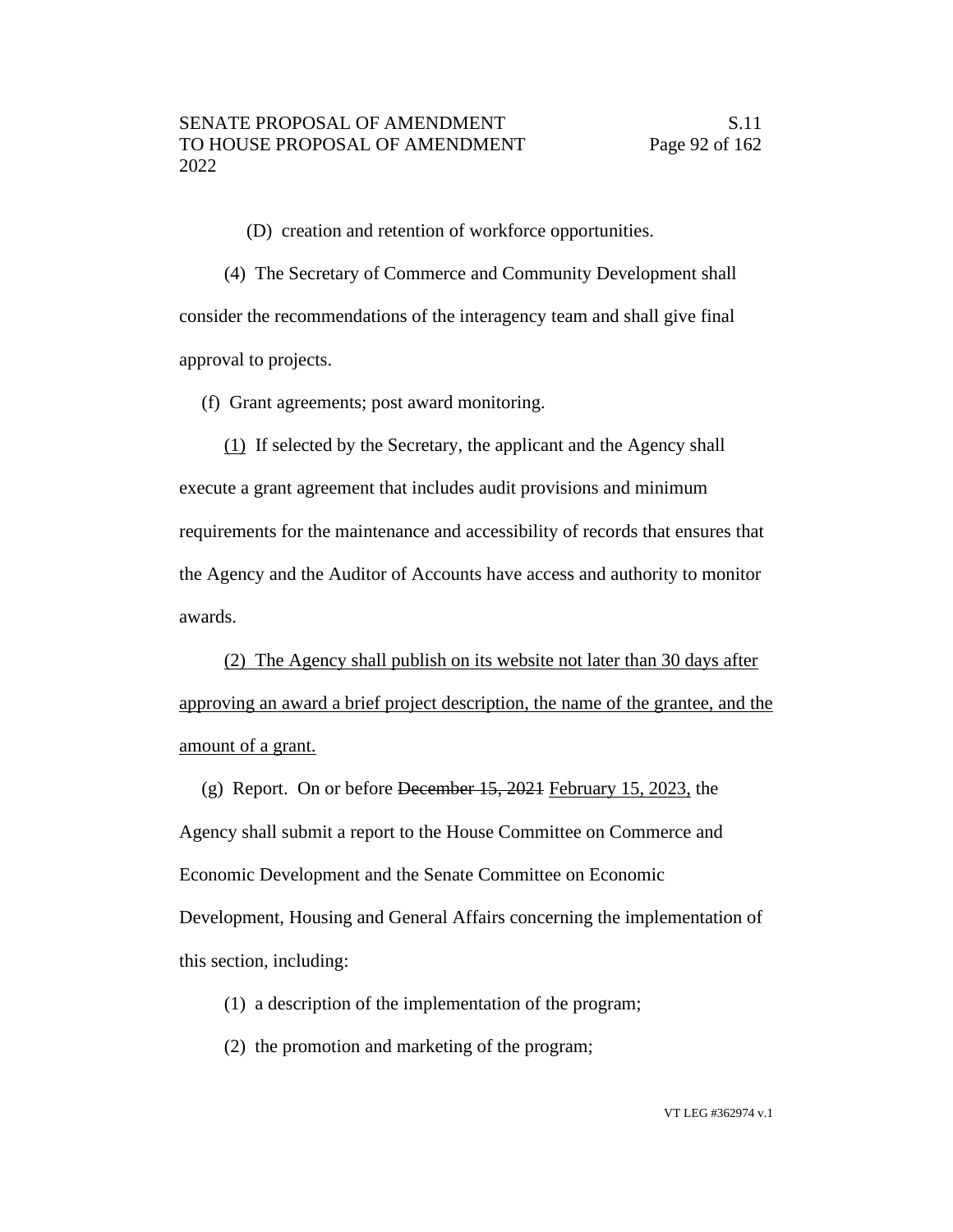(3) an analysis of the utilization and performance of the program, including the projected revenue impacts and other qualitative and quantitative returns on investment in the program based on available data and modeling.

(h) Implementation.

(1) The Agency of Commerce and Community Development shall consult with the Legislative Joint Fiscal Office to develop guidelines and approval processes for the Capital Investment Grant Program and shall submit the proposed guidelines and processes to the Joint Fiscal Committee for approval prior to accepting applications for grants through the Program.

(2) When considering whether and how to prioritize economic sectors that have suffered economic harm due to the COVID-19 pandemic, the Agency may designate one or more sectors for priority consideration through the Program, including the arts and culture, travel, lodging, tourism, agriculture, and child care sectors.

\* \* \* VEDA Short-Term Forgivable Loans \* \* \*

Sec. 50. VEDA SHORT-TERM FORGIVABLE LOANS

(a) Creation. The Vermont Economic Development Authority shall create a Short-Term Forgivable Loan Program to support Vermont businesses experiencing continued working capital shortfalls as a result of the COVID-19 public health emergency.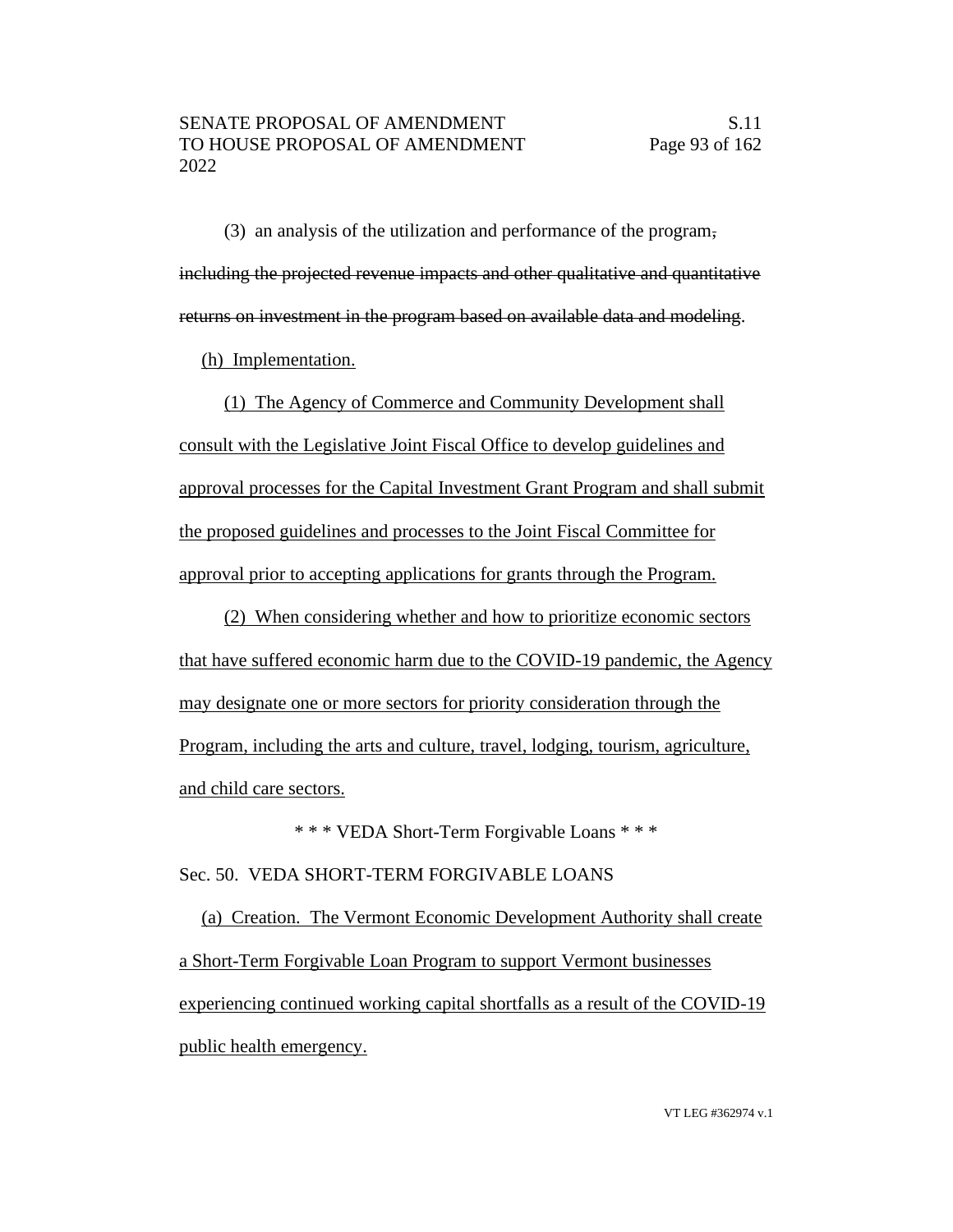(b) Eligible business. An eligible borrower is a for-profit or nonprofit

business:

(1) with fewer than 500 employees;

(2) located in Vermont;

(3) that was in operation or had taken substantial steps toward becoming

operational as of March 13, 2020; and

(4) that can identify economic harm caused by or exacerbated by the pandemic.

(c) Economic harm.

(1) An applicant shall demonstrate economic harm from lost revenue, increased costs, challenges covering payroll, rent or mortgage interest, or other operating costs that threaten the capacity of the business to weather financial hardships and result in general financial insecurity due to the COVID-19 public health emergency.

(2) The Authority shall measure economic harm by a material decline in the applicant's annual adjusted net operating income before the COVID-19 public health emergency relative to its annual adjusted net operating income during the COVID-19 public health emergency.

(3) When assessing an applicant's adjusted net operating income, the Authority shall consider previous COVID-19 State and federal subsidies,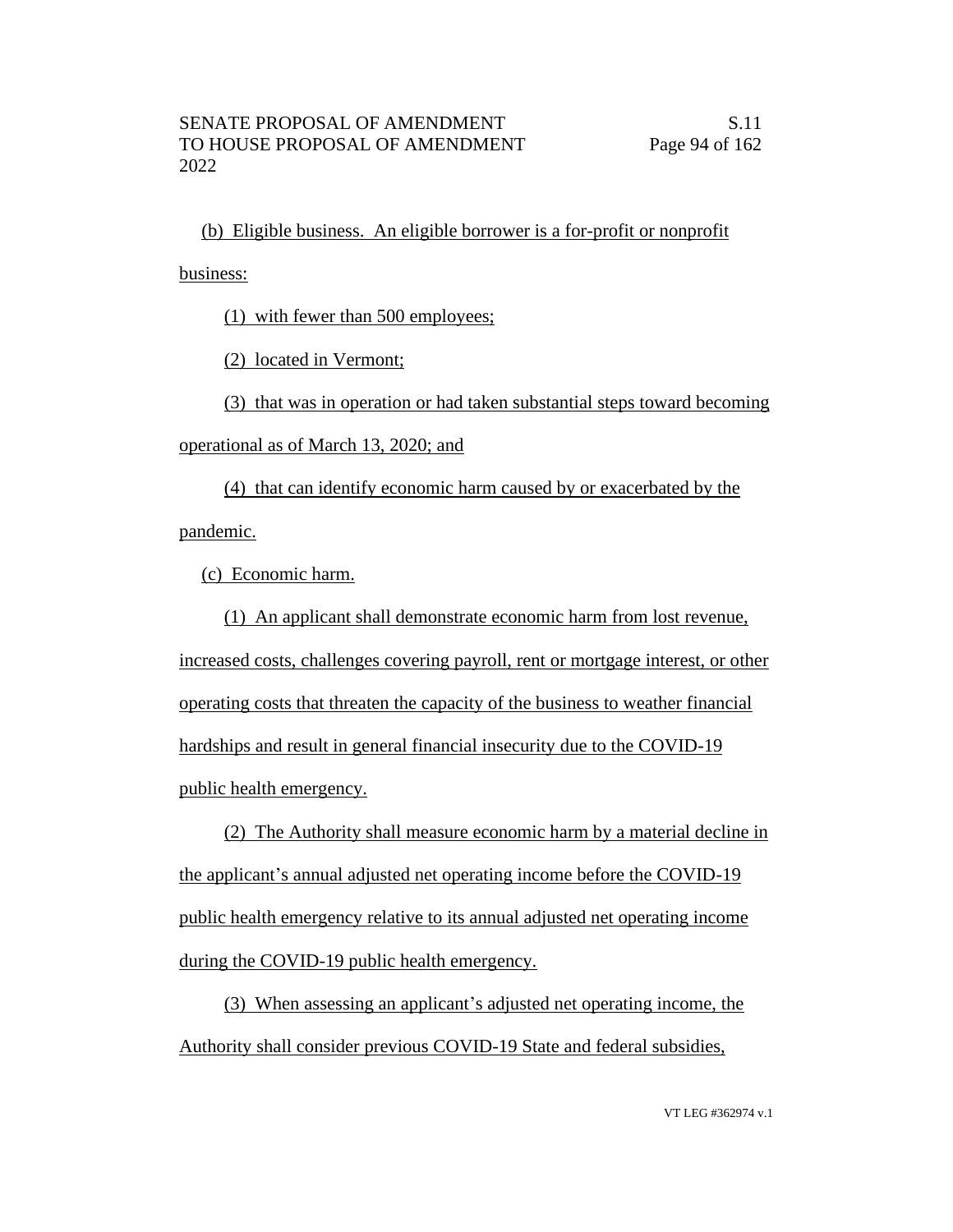reasonable owner's compensation, noncash expenses, extraordinary items, and other adjustments deemed appropriate.

(4) To be eligible for a loan, the Authority shall determine that a business has experienced at least a 25 percent reduction in its adjusted net operating income in calendar years 2020 and 2021 combined as compared to 2019, or other appropriate basis of comparison where necessary, and that 50 percent or more of the reduction occurred in 2021.

(d) Maximum loan. The Authority shall determine the amount of a loan award pursuant to guidelines adopted pursuant to subsection (f) of this section, provided that a loan shall not exceed the lesser of:

(1) \$200,000.00;

(2)(A) six months of eligible fixed costs; or

(B) if, due to the nature of the business and its historical experience fixed costs are not an accurate measure of ongoing operational need, another amount based on a comparable measure of cost; or

(3) the amount of the cumulative decline in adjusted net operating income during the COVID-19 public health emergency in 2020 and 2021.

(e) Eligible use of loan; loan forgiveness.

(1) A loan recipient may use loan proceeds to pay for eligible fixed costs or operating expenses but shall not use the proceeds for capital expenditures.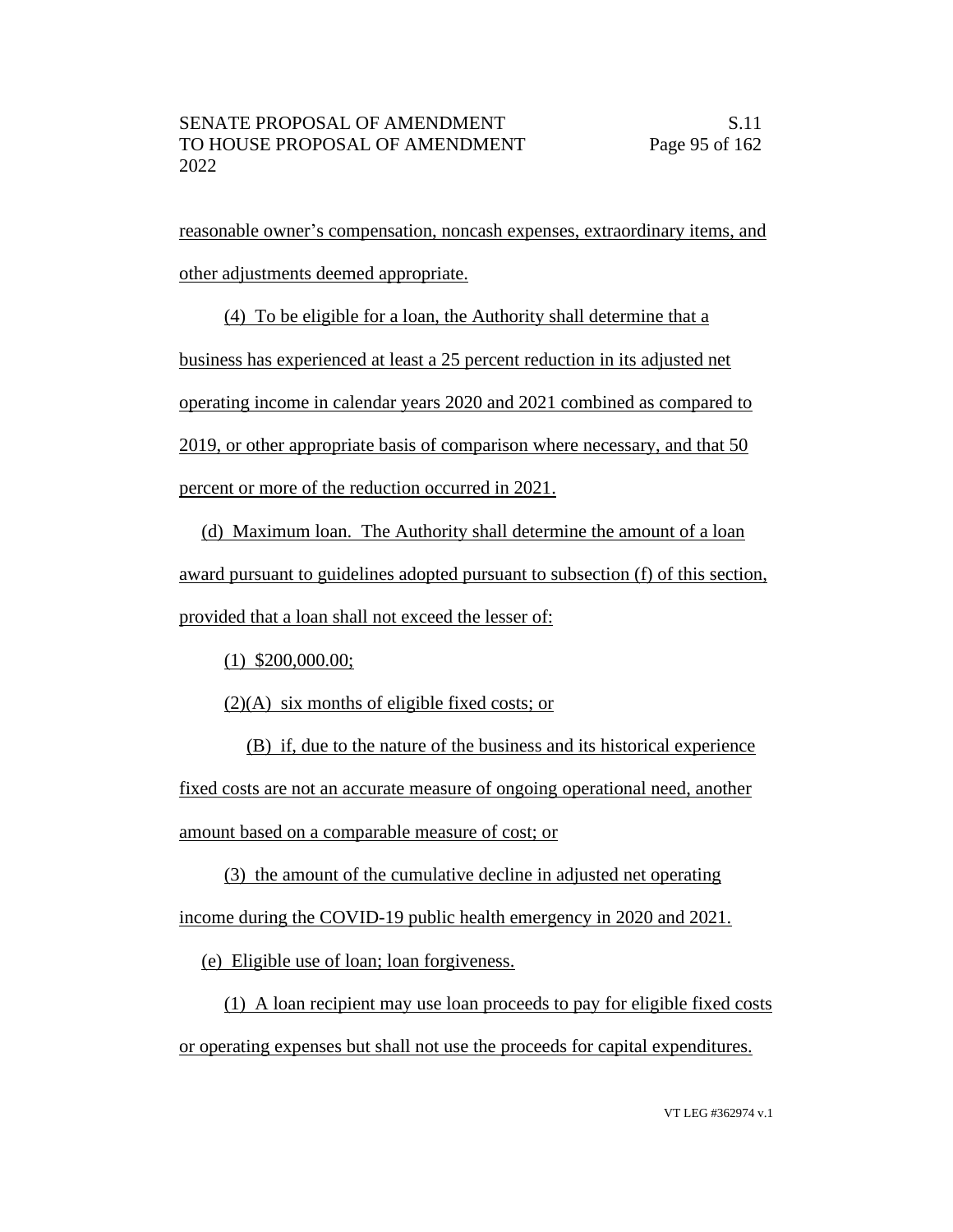(2) The Authority shall approve loan forgiveness based on documentation evidencing loan proceeds were used to pay for eligible fixed costs or operating expenses.

(f) Guidelines. The Vermont Economic Development Authority shall consult with the Legislative Joint Fiscal Office to develop guidelines and approval processes for the VEDA Short-Term Forgivable Loan Program and shall submit the proposed guidelines and processes to the Joint Fiscal Committee for approval prior to accepting applications for grants through the Program.

(g) Priority sectors. When considering whether and how to prioritize economic sectors that have suffered economic harm due to the COVID-19 pandemic, the Agency of Commerce and Community Development may designate one or more sectors for priority funding through the Program, including the arts and culture, travel, lodging, tourism, agriculture, and child care sectors.

Sec. 51. INTENT; WINDHAM COUNTY ECONOMIC DEVELOPMENT

It is the intent of the General Assembly to take any legislative action necessary:

(1) to transfer all unobligated Windham County Economic Development Program grant funds and Program special fund balances from the Agency of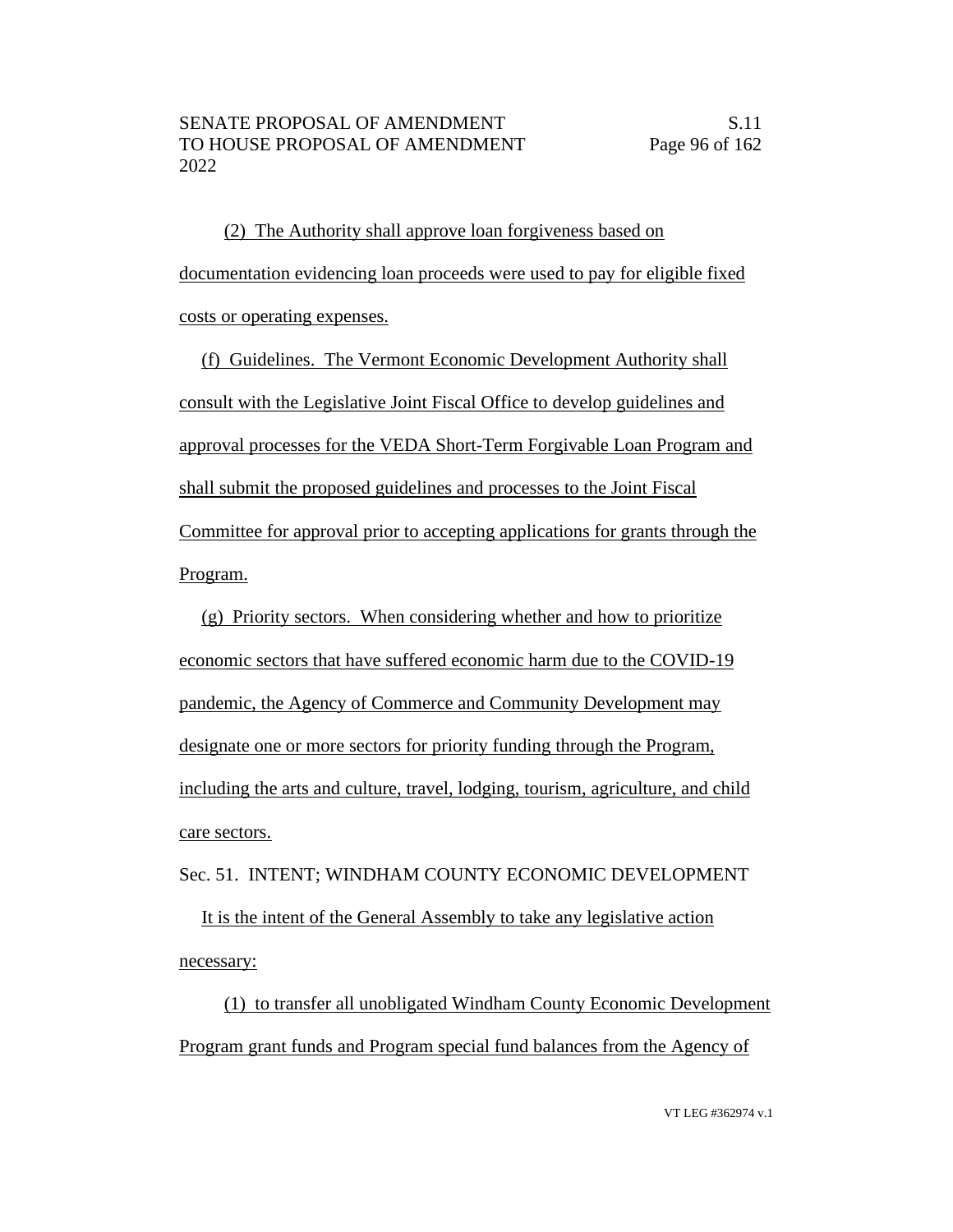Commerce and Community Development to the Brattleboro Development Credit Corporation not later than October 1, 2022;

(2) to move all Program-related loans and loan servicing functions from

the Vermont Economic Development Authority to the Corporation not later

than October 1, 2022; and

(3) to ensure that future payments of principal and interest on

outstanding loans originally issued by the Authority are paid to the

Corporation.

\* \* \* Project-Based Tax Increment Financing \* \* \*

Sec. 52. 24 V.S.A. 1892(d) is amended to read:

(d) The following municipalities have been authorized to use education tax

increment financing for a tax increment financing district:

- (1) the City of Burlington, Downtown;
- (2) the City of Burlington, Waterfront;
- (3) the Town of Milton, North and South Town of Bennington;
- (4) the City of Newport City of Montpelier;
- (5) the City of Winooski;
- (6) the Town of Colchester;

(7) the Town of Hartford;

(8)(7) the City of St. Albans;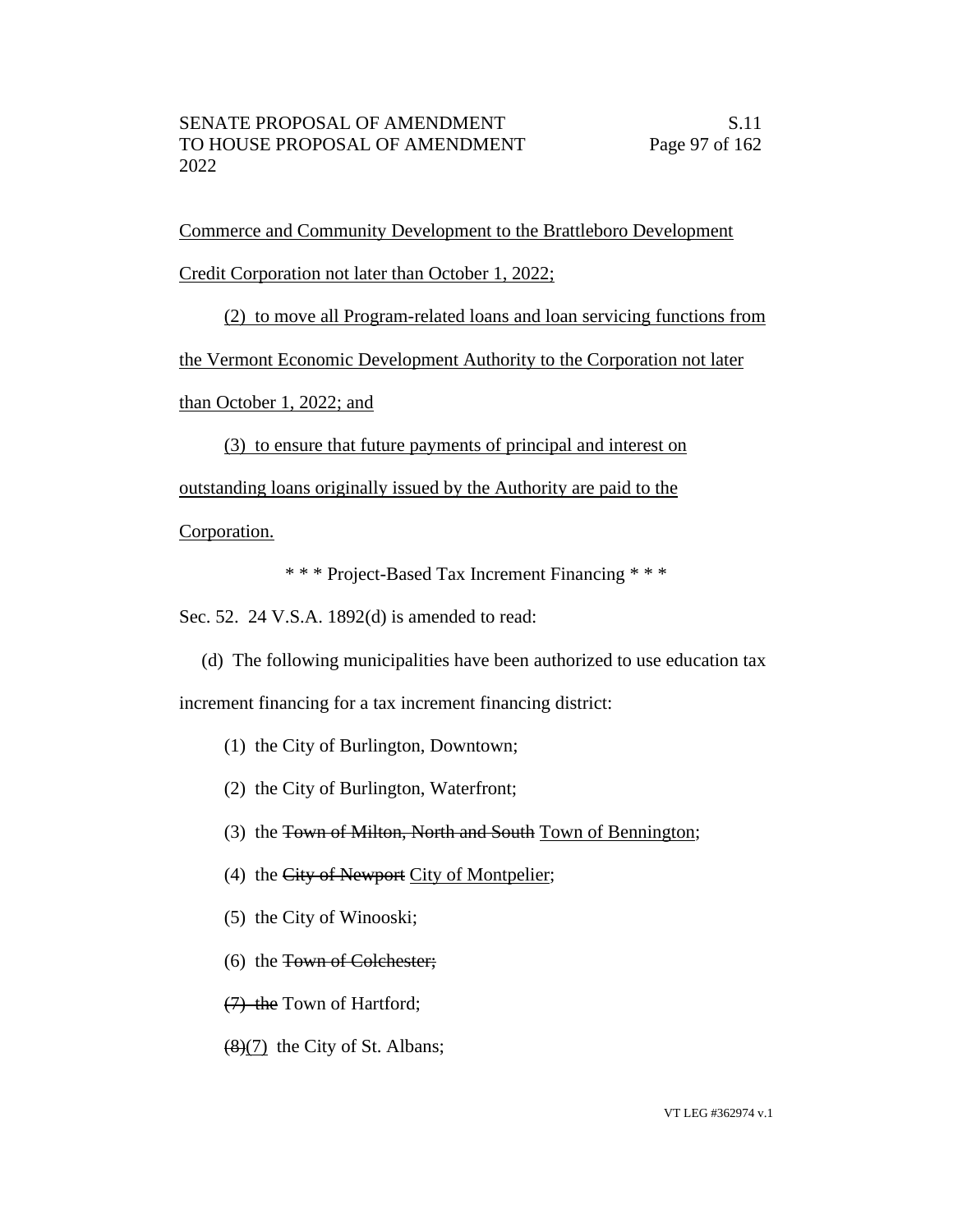$(9)(8)$  the City of Barre;

(10)(9) the Town of Milton, Town Core; and

 $(11)(10)$  the City of South Burlington.

Sec. 52a. 32 V.S.A. § 5404a is amended to read:

#### § 5404a. TAX STABILIZATION AGREEMENTS; TAX INCREMENT

#### FINANCING DISTRICTS

(a) A tax agreement or exemption shall affect the education property tax grand list of the municipality in which the property subject to the agreement is located if the agreement or exemption is:

\* \* \*

 $(b)(1)$  An agreement affecting the education property tax grand list defined under subsection (a) of this section shall reduce the municipality's education property tax liability under this chapter for the duration of the agreement or exemption without extension or renewal, and for a maximum of 10 years. A municipality's property tax liability under this chapter shall be reduced by any difference between the amount of the education property taxes collected on the subject property and the amount of education property taxes that would have been collected on such property if its fair market value were taxed at the equalized nonhomestead rate for the tax year.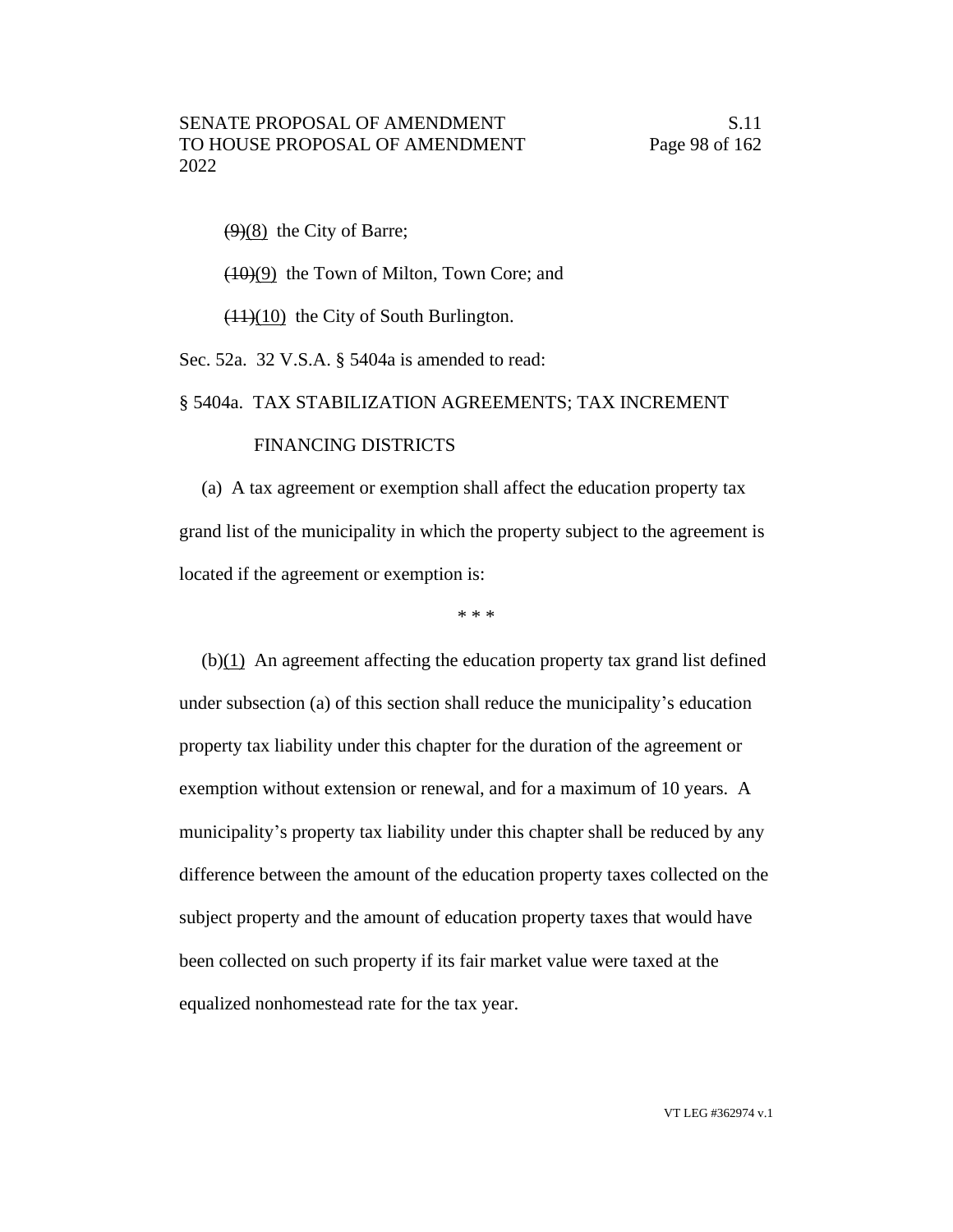(2) Notwithstanding any other provision of law, if a municipality has entered into an agreement that reduces the municipality's education property tax liability under this chapter and the municipality establishes a tax increment financing district under 24 V.S.A. chapter 53, subchapter 5, the municipality's municipal and education tax increment shall be calculated based on the assessed value of the properties in the municipality's grand list and not on the stabilized value.

\* \* \*

(f) A municipality that establishes a tax increment financing district under 24 V.S.A. chapter 53, subchapter 5 shall collect all property taxes on properties contained within the district and apply not more than 70 percent of the State education property tax increment, and not less than 85 percent of the municipal property tax increment, to repayment of financing of the improvements and related costs for up to 20 years pursuant to 24 V.S.A. § 1894, if approved by the Vermont Economic Progress Council pursuant to this section, subject to the following:

(1) In a municipality with one or more approved districts, the Council shall not approve an additional district until the municipality retires the debt incurred for all of the districts in the municipality.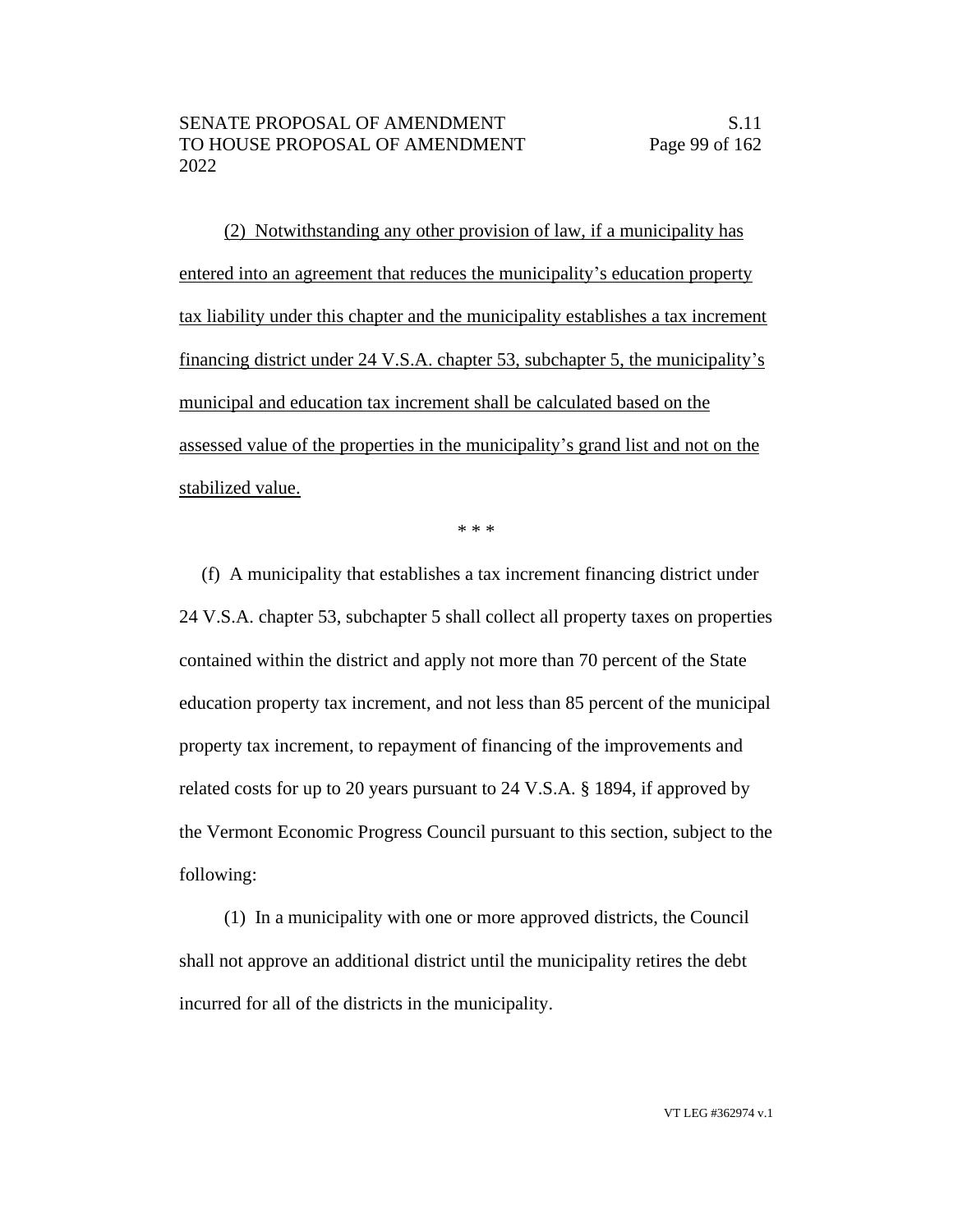(2) The Council shall not approve more than  $s\ddot{x}$  four districts in the State, and not more than two per county, provided:

(A) The districts listed in 24 V.S.A. § 1892(d) shall not be counted against the limits imposed in this subdivision (2).

(B) The Council shall consider complete applications in the order they are submitted, except that if during any calendar month the Council receives applications for more districts than are actually available in a county, the Council shall evaluate each application and shall approve the application that, in the Council's discretion, best meets the economic development needs of the county.

(C) If, while the General Assembly is not in session, the Council receives applications for districts that would otherwise qualify for approval but, if approved, would exceed the six-district four-district limit in the State, the Council shall make one or more presentations to the Emergency Board concerning the applications, and the Emergency Board may, in its discretion, increase the six-district limit.

(D) The Council shall not approve more than one district in Bennington County and one district in Washington County.

\* \* \*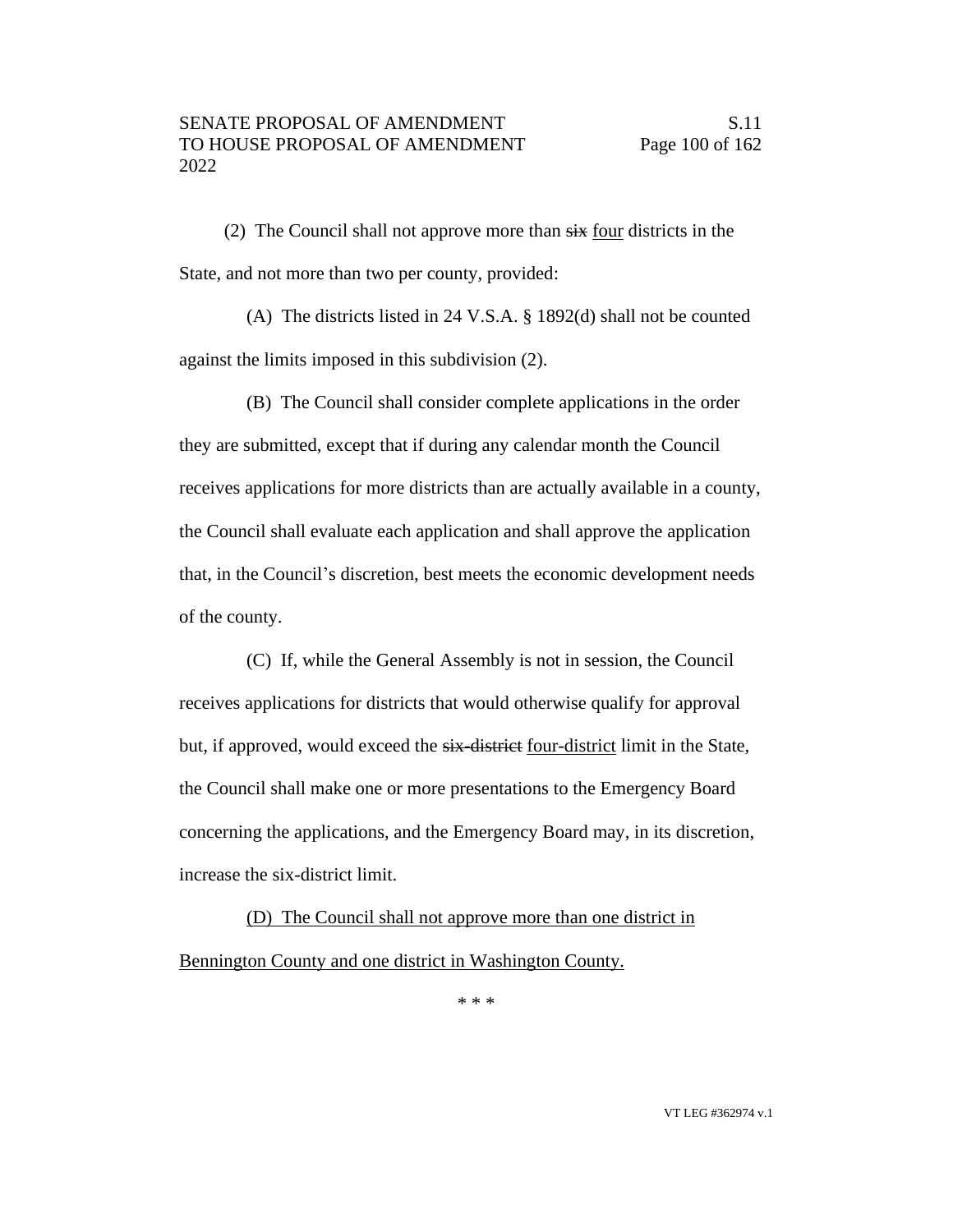(4) In any year that the assessed valuation of real property in a district decreases in comparison to the original taxable value of the real property in a district, a municipality shall pay the amount equal to the tax calculated based on the original taxable value to the Education Fund.

\* \* \*

(h) To approve utilization of incremental revenues pursuant to subsection (f) of this section:

\* \* \*

(4) Project criteria. Determine that the proposed development within a tax increment financing district will accomplish at least three of the following five criteria:

\* \* \*

(C) The project will affect the remediation and redevelopment of a brownfield located within the district. In the case of a brownfield, the Vermont Economic Progress Council is authorized to adopt rules pursuant to subsection (j) of this section to clarify what is a reasonable improvement, as defined in 24 V.S.A. § 1891, to remediate and stimulate the development or redevelopment in the district. As used in this section, "brownfield" means an area in which a hazardous substance, pollutant, or contaminant is or may be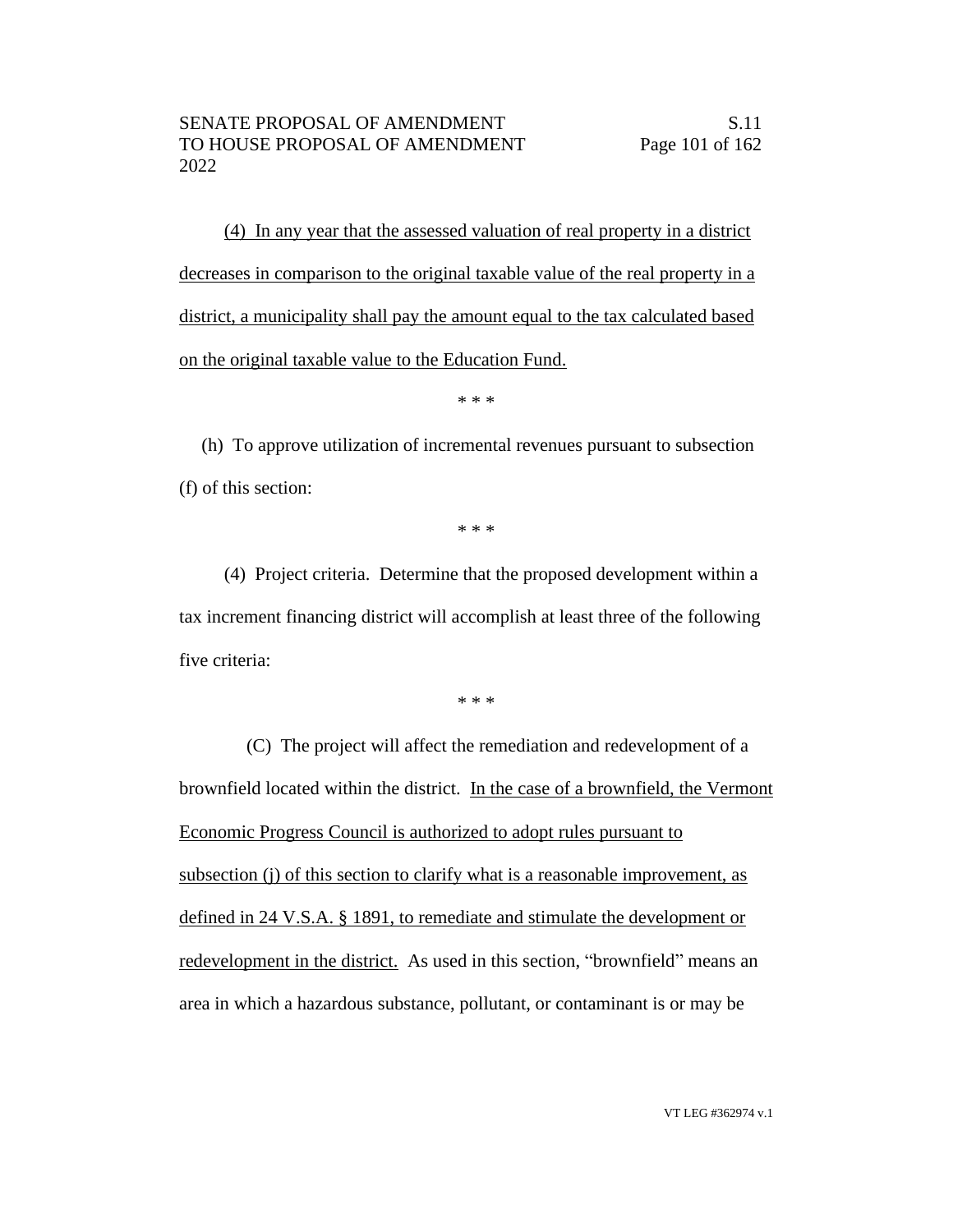present, and that situation is likely to complicate the expansion, development, redevelopment, or reuse of the property.

\* \* \*

### Sec. 52b. TAX INCREMENT FINANCING PROJECT DEVELOPMENT; PILOT PROGRAM

# (a) Definitions. As used in this section:

(1) "Committed" means pledged and appropriated for the purpose of the current and future payment of tax increment financing and related costs as defined in this section.

(2) "Coordinating agency" means any public or private entity from outside the municipality's departments or offices and not employing the municipality's staff, which has been designated by a municipality to administer and coordinate a project during creation, public hearing process, approval process, or administration and operation during the life of the project, including overseeing infrastructure development, real property development and redevelopment, assisting with reporting, and ensuring compliance with statute and rule.

(3) "Financing" means debt incurred, including principal, interest, and any fees or charges directly related to that debt, or other instruments or borrowing used by a municipality to pay for improvements and related costs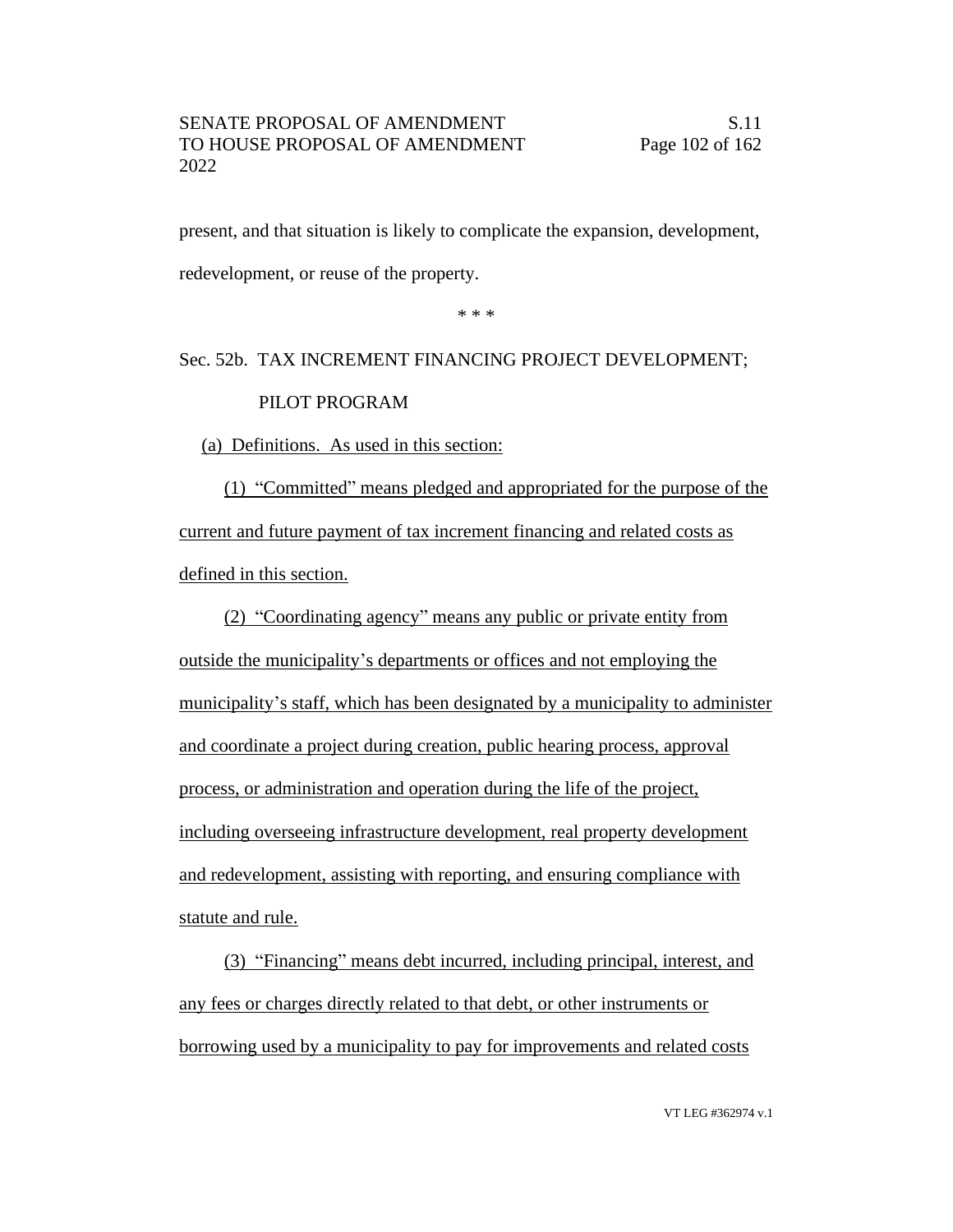for the approved project, only if authorized by the legal voters of the municipality in accordance with 24 V.S.A. § 1894. Payment for eligible related costs may also include direct payment by the municipality using the district increment. However, such anticipated payments shall be included in the vote by the legal voters of the municipality in accordance with subsection (f) of this section. If interfund loans within the municipality are used as the method of financing, no interest shall be charged. Bond anticipation notes may be used as a method of financing and may qualify as a municipality's first incurrence of debt. A municipality that uses a bond anticipation note during the third or sixth year that a municipality may incur debt pursuant to subsection (f) of this section shall incur all permanent financing not more than one year after issuing the bond anticipation note.

(4) "Improvements" means the installation, new construction, or reconstruction of infrastructure that will serve a public purpose, including utilities, transportation, public facilities and amenities, land and property acquisition and demolition, brownfield remediation, and site preparation. "Improvements" also means the funding of debt service interest payments for a period of up to five years, beginning on the date on which the first debt is incurred.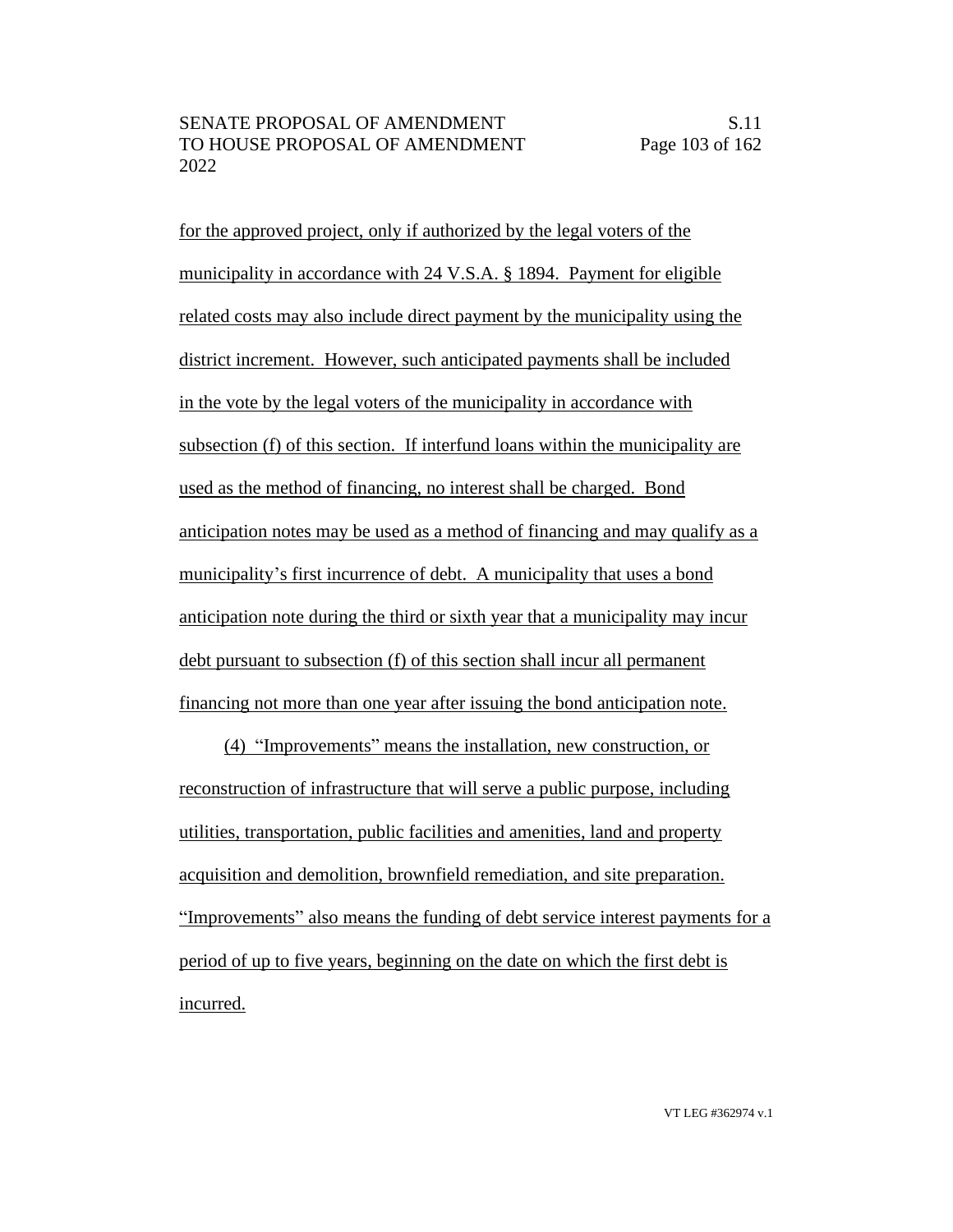(5) "Legislative body" means the mayor and alderboard, the city council, the selectboard, and the president and trustees of an incorporated village, as appropriate.

(6) "Municipality" means a city, town, or incorporated village.

(7) "Nexus" means the causal relationship that must exist between the

improvements and the expected development and redevelopment in the TIF

Project Zone or the expected outcomes in the TIF Project Zone.

(8) "Original taxable value" means the total valuation as determined in accordance with 32 V.S.A. chapter 129 of all taxable real property located within the project as of the creation date, provided that no parcel within the project shall be divided or bisected.

(9) "Project" means a public improvement, as defined in subdivision (4) of this subsection, with a total debt ceiling, including related costs, and principal and interest payments, of not more than \$5,000,000.00. A project must:

(A) Clearly require substantial public investment over and above the normal municipal operating or bonded debt expenditures.

(B) Only include public improvements that are integral to the expected private development.

(C) Meet one of the following four criteria: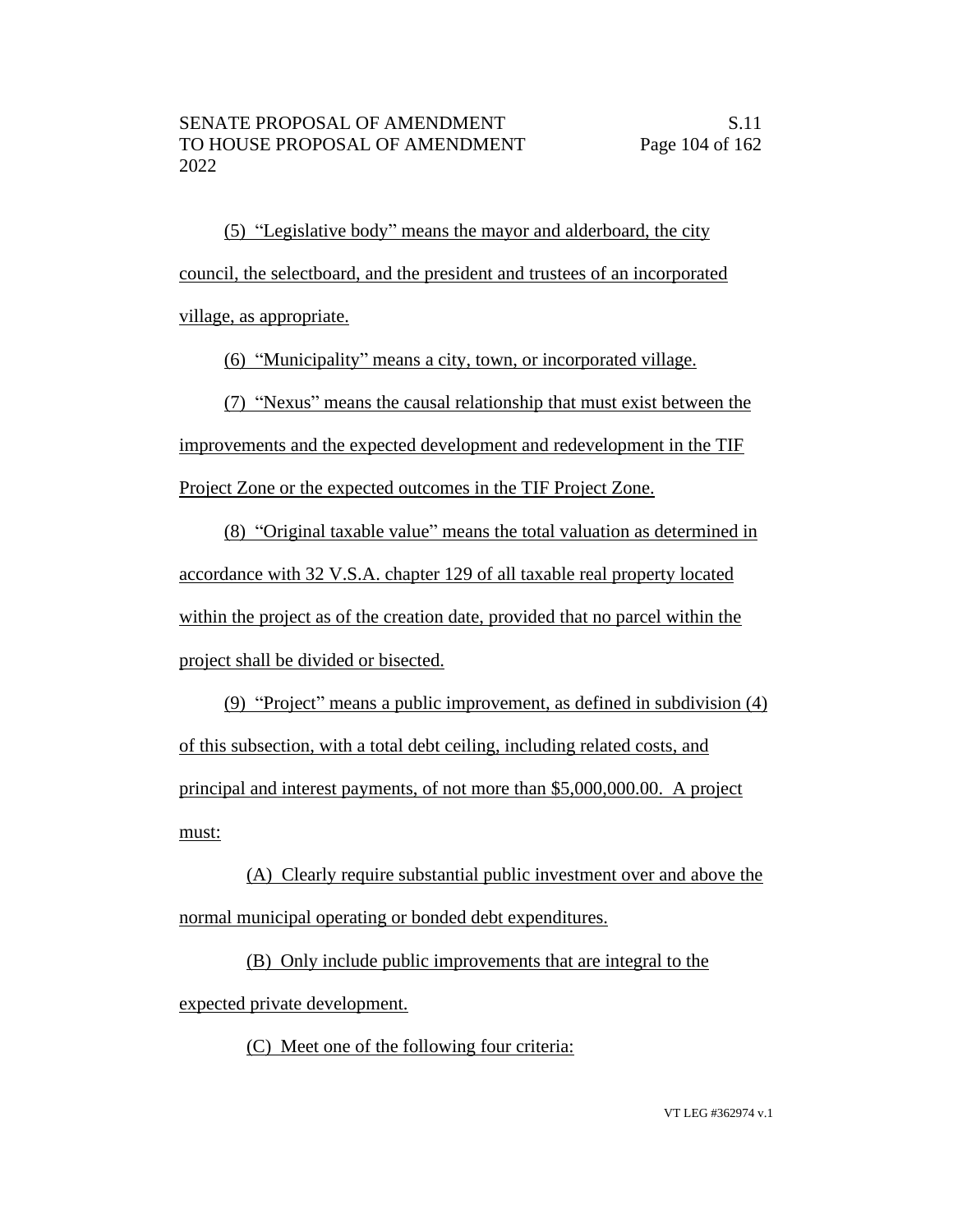(i) The development includes new or rehabilitated affordable housing, as defined in 24 V.S.A. § 4303.

(ii) The project will affect the remediation and redevelopment of a brownfield located within the district. As used in this section, "brownfield" means an area in which a hazardous substance, pollutant, or contaminant is or may be present, and that situation is likely to complicate the expansion,

development, redevelopment, or reuse of the property.

(iii) The development will include at least one entirely new business or business operation or expansion of an existing business within the project, and this business will provide new, quality, full-time jobs that meet or exceed the prevailing wage for the region as reported by the Department of Labor.

(iv) The development will enhance transportation by creating improved traffic patterns and flow or creating or improving public transportation systems.

(10) "Related costs" means expenses incurred and paid by the municipality, exclusive of the actual cost of constructing and financing improvements, that are directly related to the creation and implementation of the project, including reimbursement of sums previously advanced by the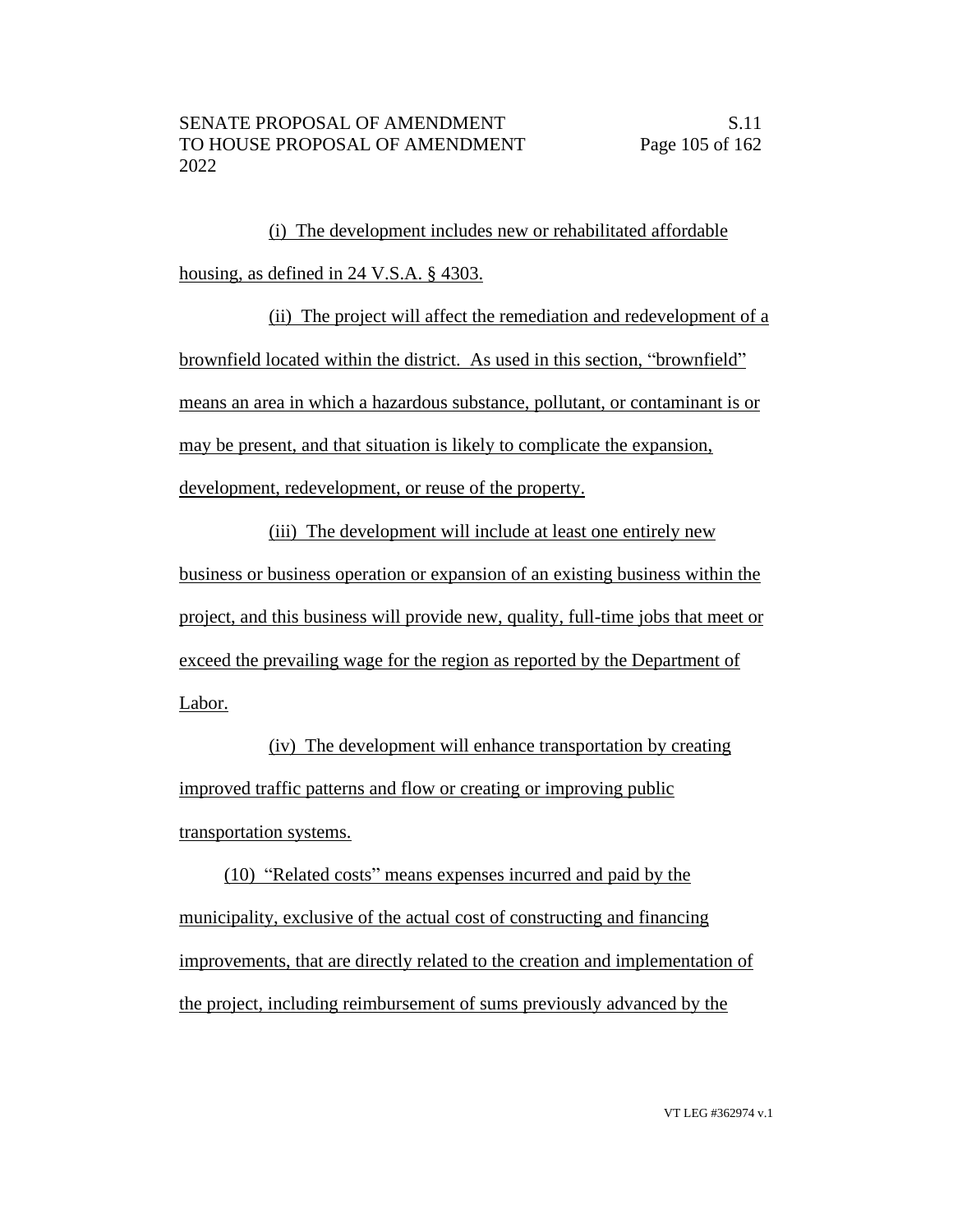municipality for those purposes. Related costs may not include direct municipal expenses such as departmental or personnel costs.

(11) "TIF project zone" means an area located within one or more active designations approved by the Vermont Downtown Development Board under 24 V.S.A. chapter 76A, or located within an industrial park as defined in 10 V.S.A. § 212(7), for the parcels in a municipality that have nexus to the project.

(b) Pilot program. Beginning on January 1, 2023 and ending on December 31, 2027, the Vermont Economic Progress Council is authorized to approve a total of not more than four tax increment financing projects, with not more than three projects per year; provided, however, that there shall not be more than one project per municipality.

(c) General authority. Under the pilot program established in subsection (b) of this section, a municipality, upon approval of its legislative body, may apply to the Vermont Economic Progress Council pursuant to the process set forth in subsection (e) of this section to use tax increment financing for a project.

(d) Eligibility.

(1) A municipality is only authorized to apply for a project under this section if: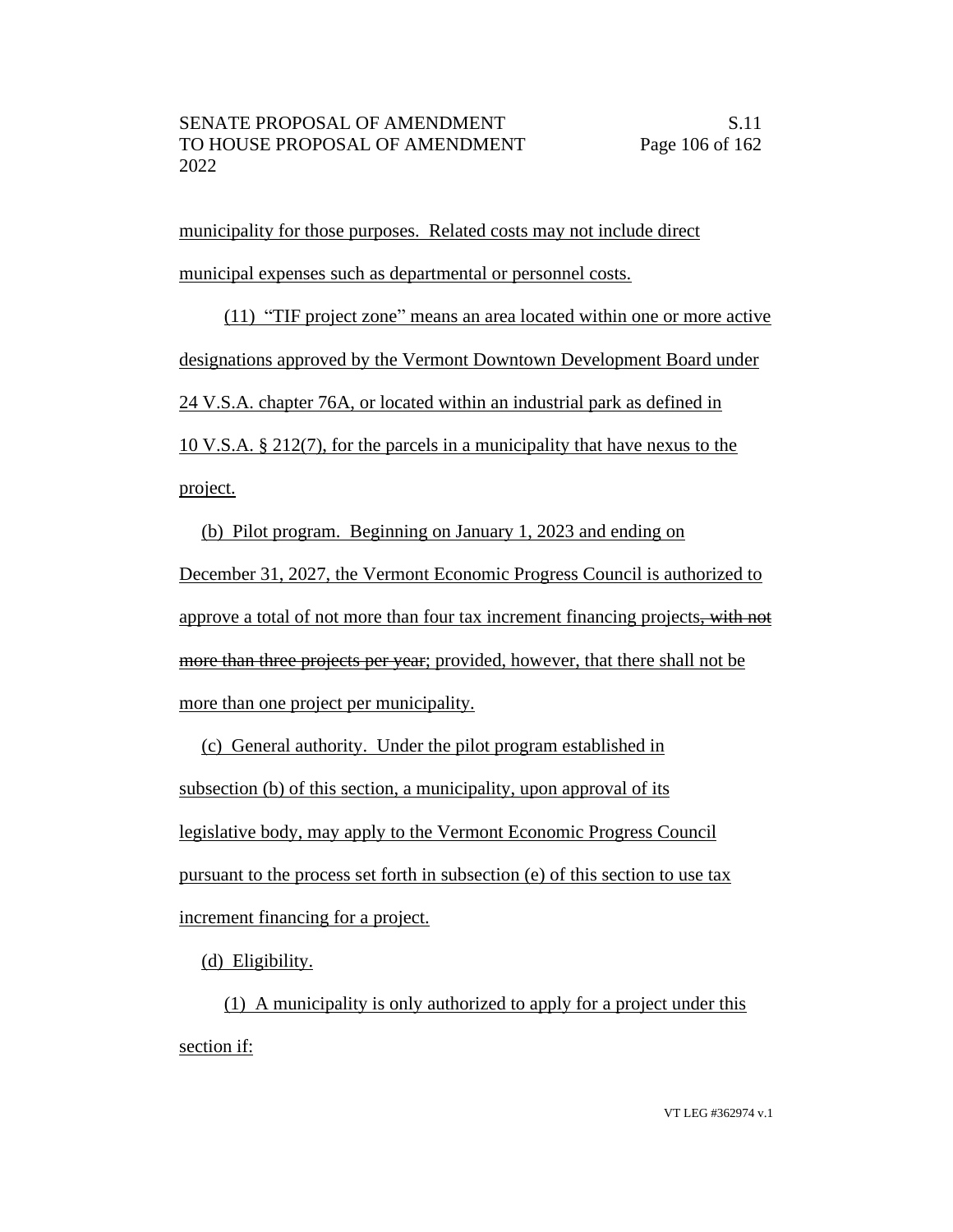(A) the project will serve one or more active designations approved by the Vermont Downtown Development Board under 24 V.S.A. chapter 76A, or is located within an industrial park as defined in 10 V.S.A. § 212(7); and

(B) the proposed infrastructure improvements and the projected development or redevelopment are compatible with confirmed municipal and regional development plans and the project has clear local and regional significance for employment, housing, brownfield remediation, or transportation improvements.

(2) A municipality with an approved tax increment financing district as set forth in 24 V.S.A. 1892(d) is not authorized to apply for a project under this section.

(e) Approval process. The Vermont Economic Progress Council shall do all of the following to approve an application submitted pursuant to subsection (c) of this section:

(1)(A) Review each application to determine that the infrastructure improvements proposed to serve the project and the proposed development in the project would not have occurred as proposed in the application, or would have occurred in a significantly different and less desirable manner than as proposed in the application, but for the proposed utilization of the incremental tax revenues.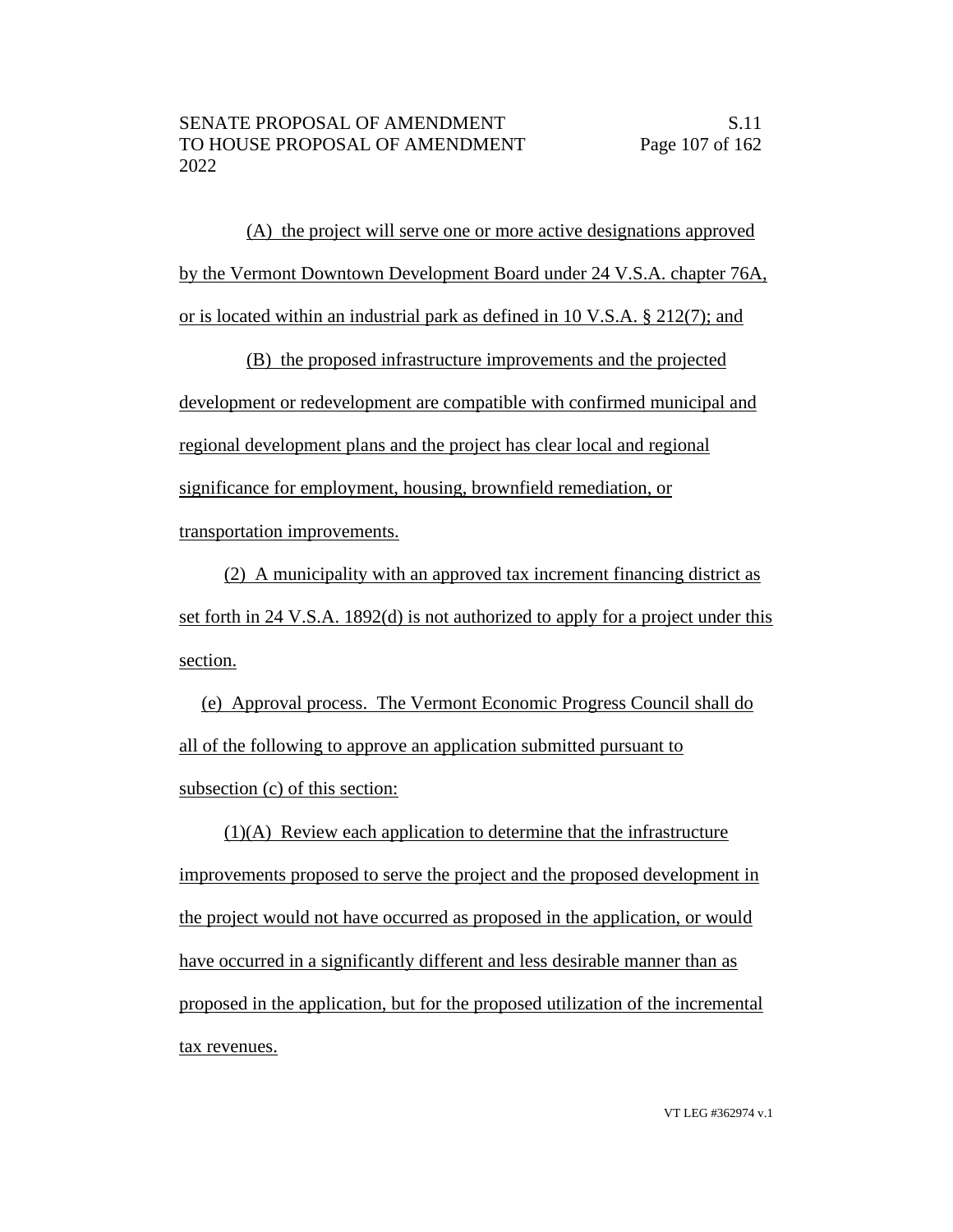(B) The review shall take into account:

(i) the amount of additional time, if any, needed to complete the proposed development for the project and the amount of additional cost that might be incurred if the project were to proceed without education property tax increment financing;

(ii) how the proposed project components and size would differ, if at all, including, if applicable to the project, in the number of units of affordable housing, as defined in 24 V.S.A. § 4303, without education property tax increment financing;

(iii)(I) the amount of additional revenue expected to be generated as a result of the proposed project;

(II) the percentage of that revenue that shall be paid to the Education Fund;

(III) the percentage that shall be paid to the municipality; and

(IV) the percentage of the revenue paid to the municipality that

shall be used to pay financing incurred for development of the project; and

(iv) the nexus between the improvement and the expected development and redevelopment for the project and expected outcomes in the TIF Project Zone.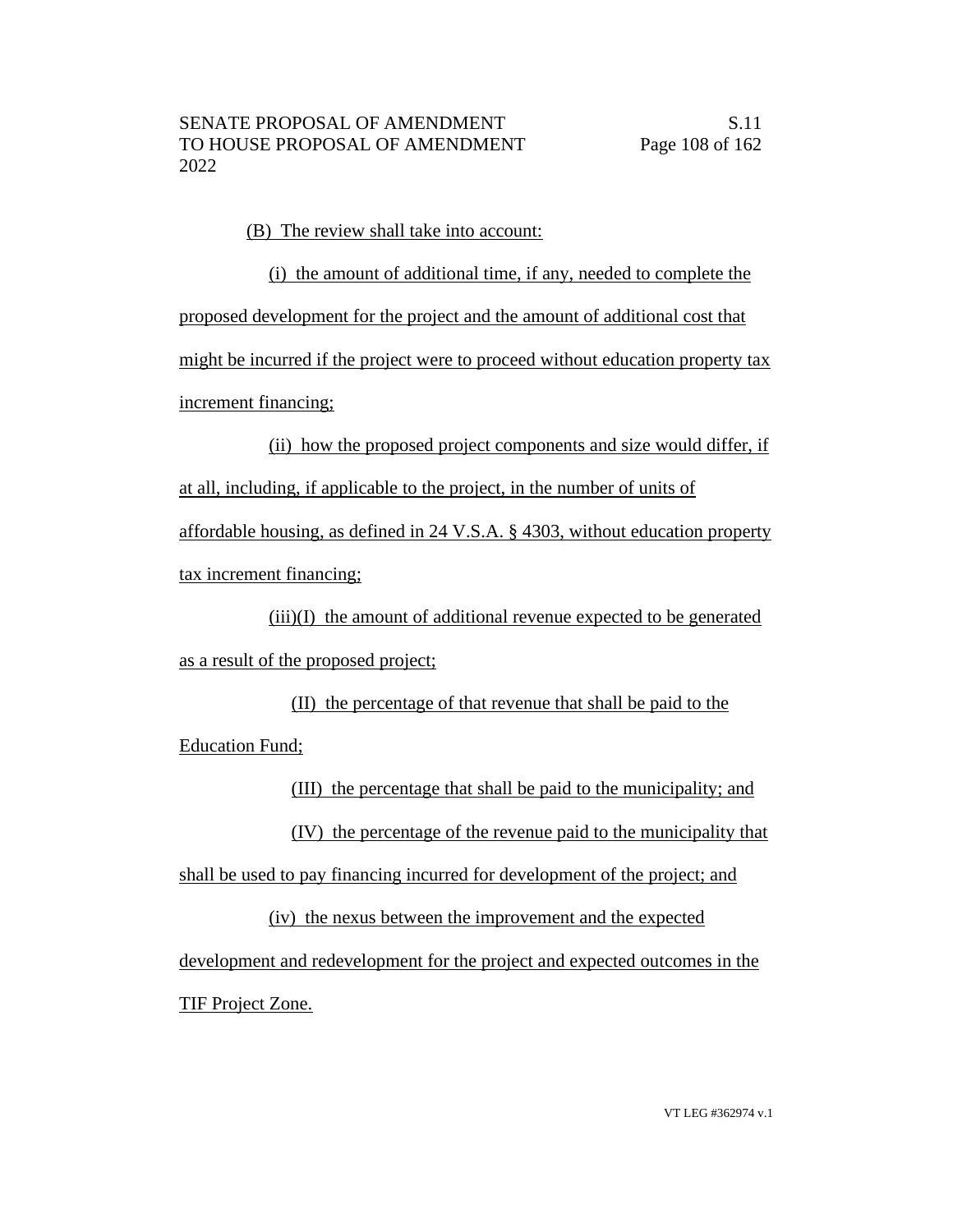(2) Process requirements. Determine that each application meets all of the following requirements:

(A) The municipality held public hearings and established a project.

(B) The municipality has developed a tax increment financing project plan, including a project description; a development financing plan; a pro forma projection of expected costs; a projection of revenues; a statement and demonstration that the project would not proceed without the allocation of a tax increment; evidence that the municipality is actively seeking or has obtained other sources of funding and investment; and a development schedule that includes a list, a cost estimate, and a schedule for public improvements and projected private development to occur as a result of the improvements. The creation of the project shall occur at 12:01 a.m. on April 1 of the calendar year the municipal legislative body votes to approve the tax increment financing project plan.

(C) the municipality has approved or pledged the utilization of incremental municipal tax revenues for the purposes of the project in the proportion set for in subdivision  $(i)(2)$  of this section.

(f) Incurring indebtedness.

(1) A municipality approved under the process set forth in subsection (e) of this section may incur indebtedness against revenues to provide funding to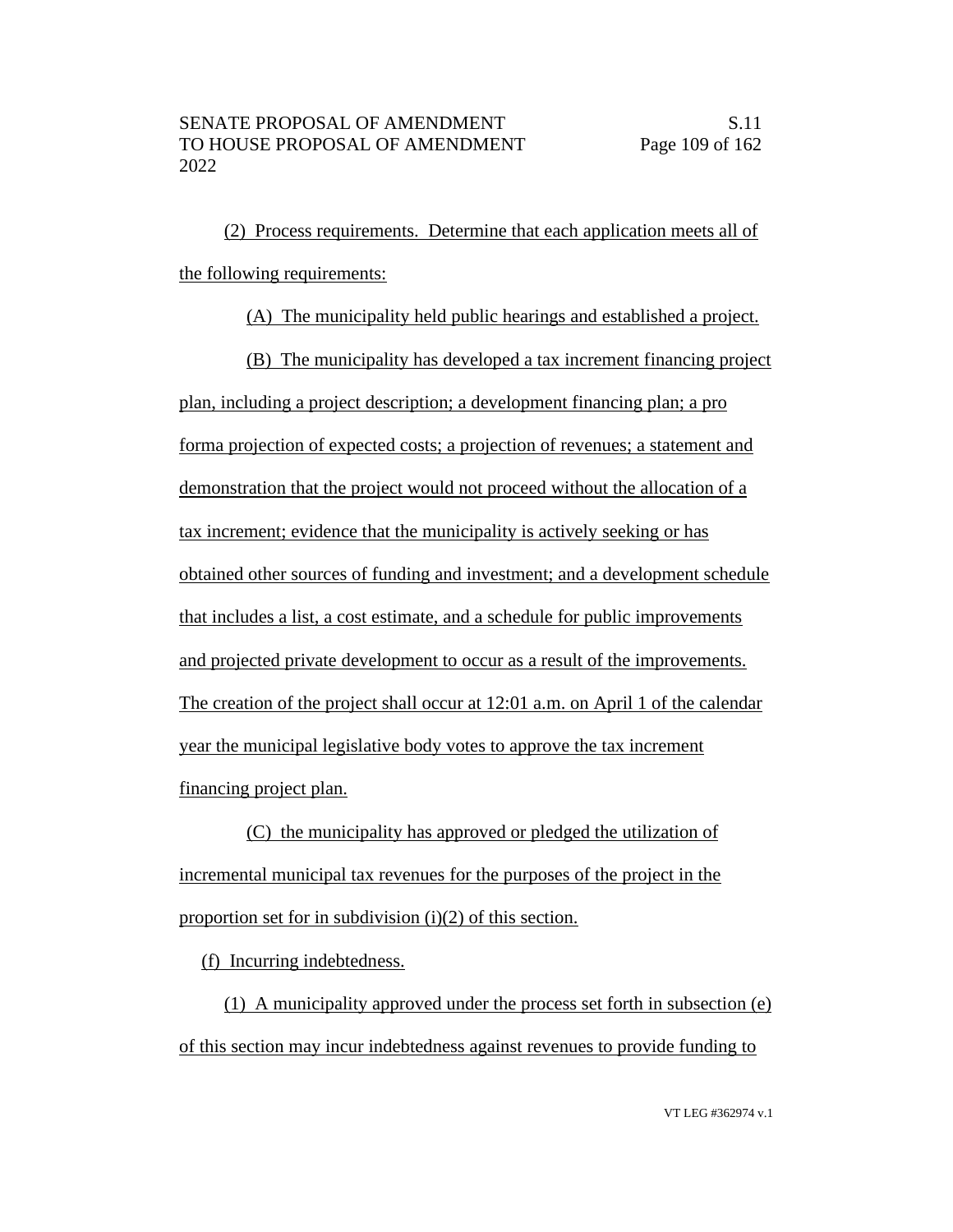pay for improvements and related costs for tax increment financing project development.

(2) Notwithstanding any provision of any municipal charter, the municipality shall only require one authorizing vote to incur debt through one instance of borrowing to finance or otherwise pay for the tax increment financing project improvements and related costs; provided, however, that a municipality may present one or more subsequent authorization votes in the event a vote fails. The municipality shall be authorized to incur indebtedness only after the legal voters of the municipality, by a majority vote of all voters present and voting on the question at a special or annual municipal meeting duly warned for the purpose, authorize the legislative body to pledge the credit of the municipality, borrow, or otherwise secure the debt for the specific purposes so warned.

(3) Any indebtedness shall be incurred within three years from the date of approval by the Vermont Economic Progress Council, unless the Vermont Economic Progress Council grants an extension of an additional three years pursuant to the substantial change process set forth in the 2015 TIF Rule; provided, however, that an updated plan is submitted prior to the three-year termination date of the project.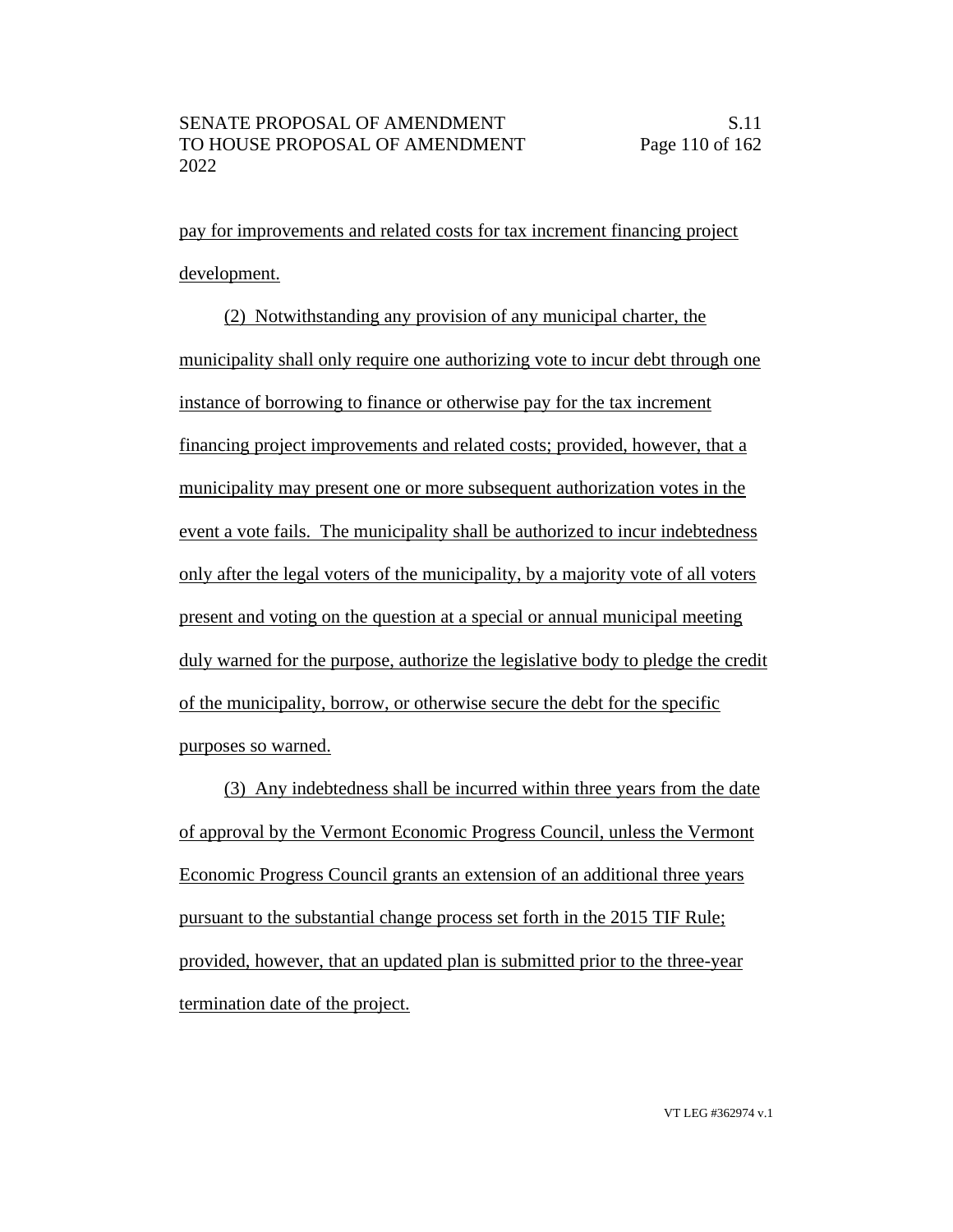(g) Original taxable value. As of the date the project is approved by the legislative body of the municipality, the lister or assessor for the municipality shall certify the original taxable value and shall certify to the legislative body in each year thereafter during the life of the project the amount by which the total valuation as determined in accordance with 32 V.S.A. chapter 129 of all taxable real property located within the project has increased or decreased relative to the original taxable value.

(h) Tax increments.

(1) In each year following the approval of the project, the lister or assessor shall include not more than the original taxable value of the real property in the assessed valuation upon which the treasurer computes the rates of all taxes levied by the municipality and every other taxing district in which the project is situated, but the treasurer shall extend all rates so determined against the entire assessed valuation of real property for that year. In each year, the municipality shall hold apart, rather than remit to the taxing districts, that proportion of all taxes paid that year on the real property within the project that the excess valuation bears to the total assessed valuation. The amount held apart each year is the "tax increment" for that year. Not more than the percentages established pursuant to subsection (i) of this section of the municipal and State education tax increments received with respect to the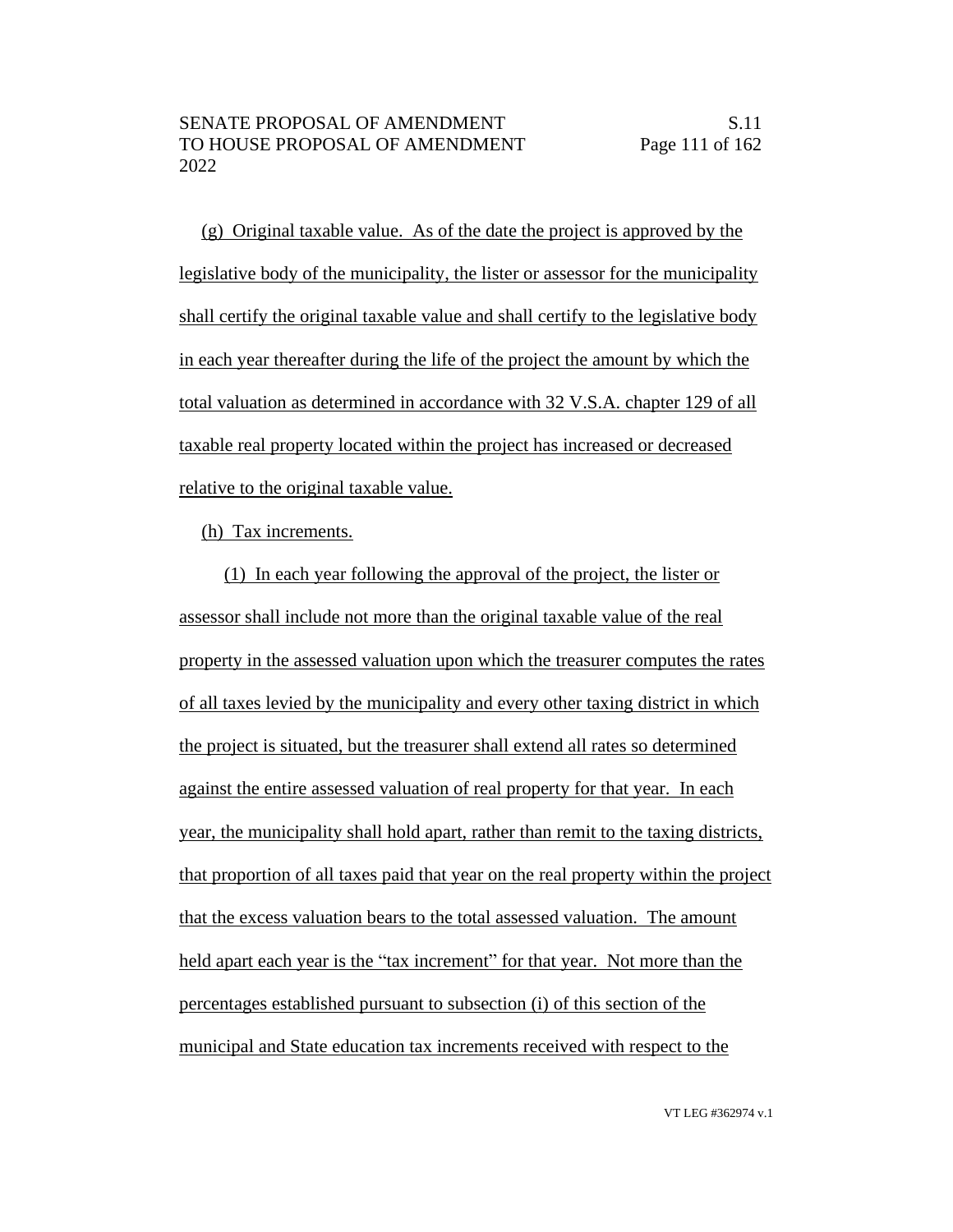project and committed for the payment for financing for improvements and related costs shall be segregated by the municipality in a special tax increment financing project account and in its official books and records until all capital indebtedness of the project has been fully paid. The final payment shall be reported to the treasurer, who shall thereafter include the entire assessed valuation of the project in the assessed valuations upon which municipal and other tax rates are computed and extended, and thereafter no taxes from the project shall be deposited in the project's tax increment financing account.

(2) In each year, a municipality shall remit not less than the aggregate original taxable value to the Education Fund.

(3) Notwithstanding any charter provision or other provision, all property taxes assessed within a project shall be subject to the provision of subdivision (1) of this subsection. Special assessments levied under 24 V.S.A. chapter 76A or 87 or under a municipal charter shall not be considered property taxes for the purpose of this section if the proceeds are used exclusively for operating expenses related to properties within the project and not for improvements as defined in subdivision (a)(3) of this section.

(4) Amounts held apart under subdivision (1) of this subsection shall only be used for financing and related costs as defined in subsection (a) of this section.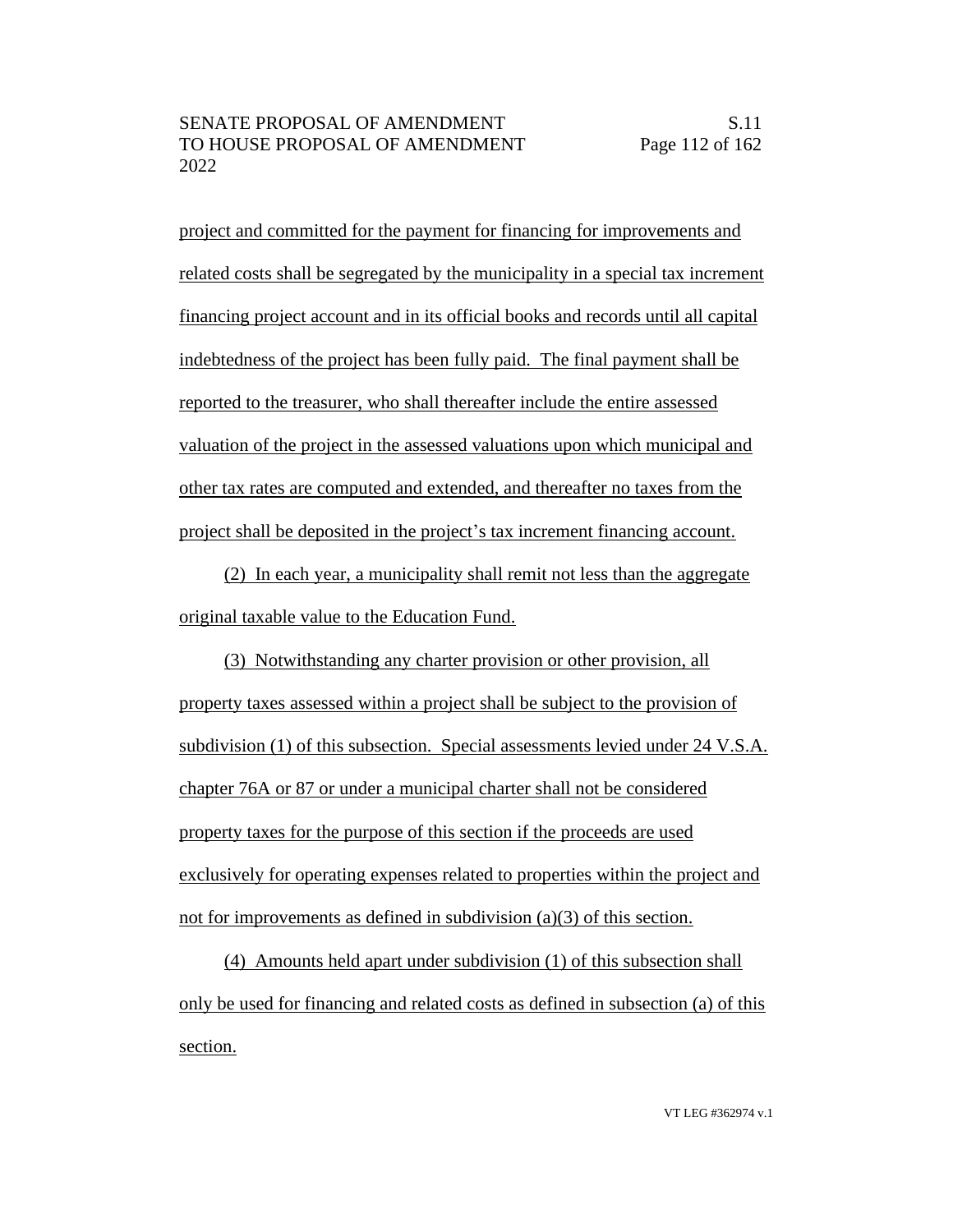#### (i) Use of tax increment.

(1) Education property tax increment. For only debt incurred within the period permitted under subdivision (e)(3) of this section after approval of the project, up to 70 percent of the education tax increment may be retained for up to 20 years, beginning with the education tax increment generated the year in which the first debt incurred for the project financed in whole or in part with incremental education property tax revenue. Upon incurring the first debt, a municipality shall notify the Department of Taxes and the Vermont Economic Progress Council of the beginning of the 20-year retention period of the education tax increment.

(2) Use of the municipal property tax increment. For only debt incurred within the period permitted under subdivision (e)(3) of this section after approval of the project, not less than 85 percent of the municipal tax increment shall be retained to service the debt, beginning the first year in which debt is incurred, pursuant to subdivision (1) of this subsection.

(j) Distribution. Of the municipal and education tax increments received in any tax year that exceed the amounts committed for the payment of the financing for improvements and related costs for the project, equal portions of each increment may be retained for the following purposes: prepayment of principal and interest on the financing, placed in a special account required by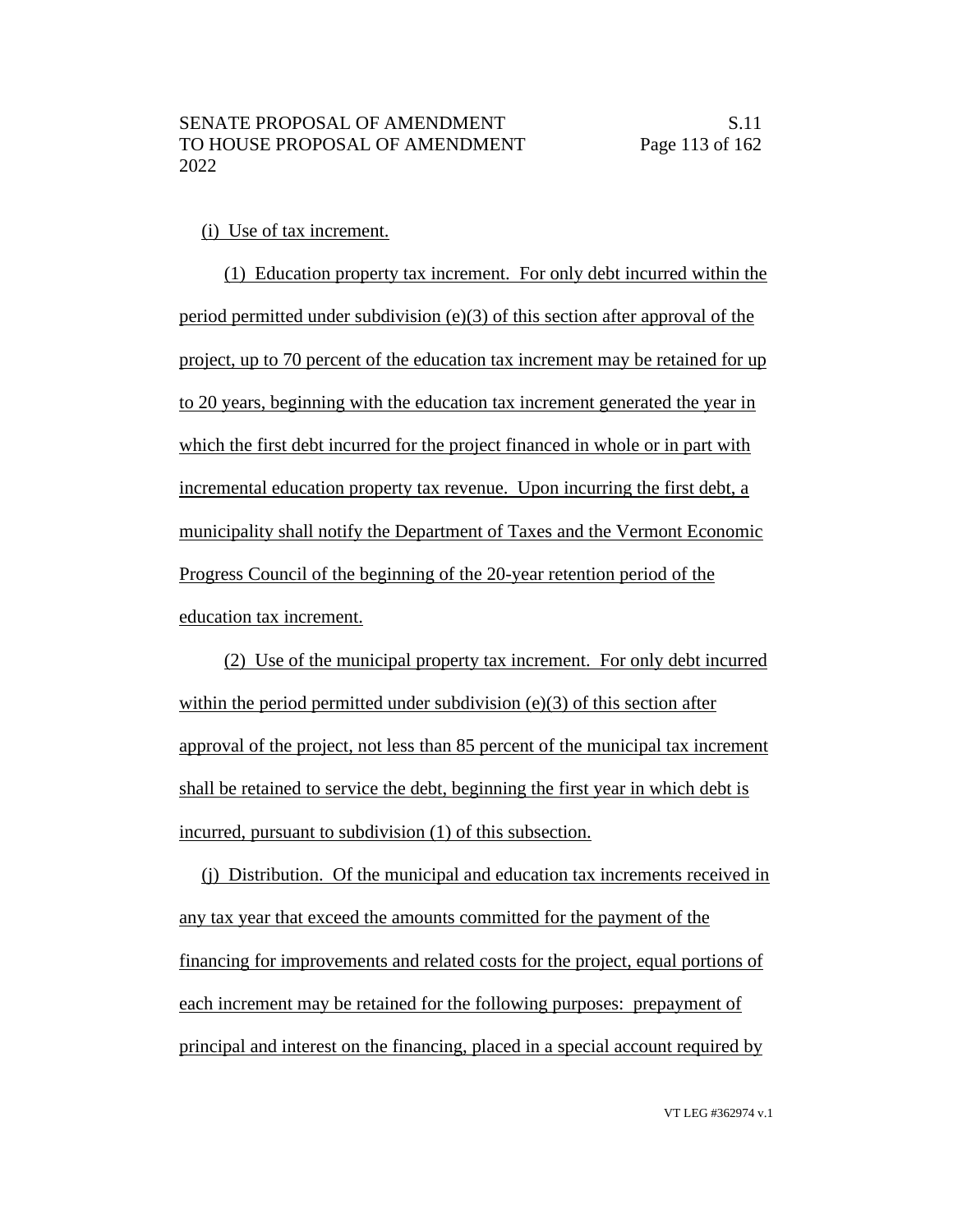subdivision  $(g)(1)$  of this section and used for future financing payments or used for defeasance of the financing. Any remaining portion of the excess municipal tax increment shall be distributed to the city, town, or village budget, in the proportion that each budget bears to the combined total of the budgets, unless otherwise negotiated by the city, town, or village, and any remaining portion of the excess education tax increment shall be distributed to the Education Fund.

(k) Information reporting. Every municipality with an approved project pursuant to this section shall:

(1) Develop a system, segregated for the project, to identify, collect, and maintain all data and information necessary to fulfill the reporting requirements of this section, including performance measures.

(2) Provide, as required by events, notification to the Vermont Economic Progress Council and the Department of Taxes regarding any tax increment financing development project debt obligations, public votes, or votes by the municipal legislative body immediately following such obligation or vote on a form prescribed by the Council, including copies of public notices, agendas, minutes, vote tally, and a copy of the information provided to the public in accordance with 24 V.S.A. § 1894(i).

(3) Annually: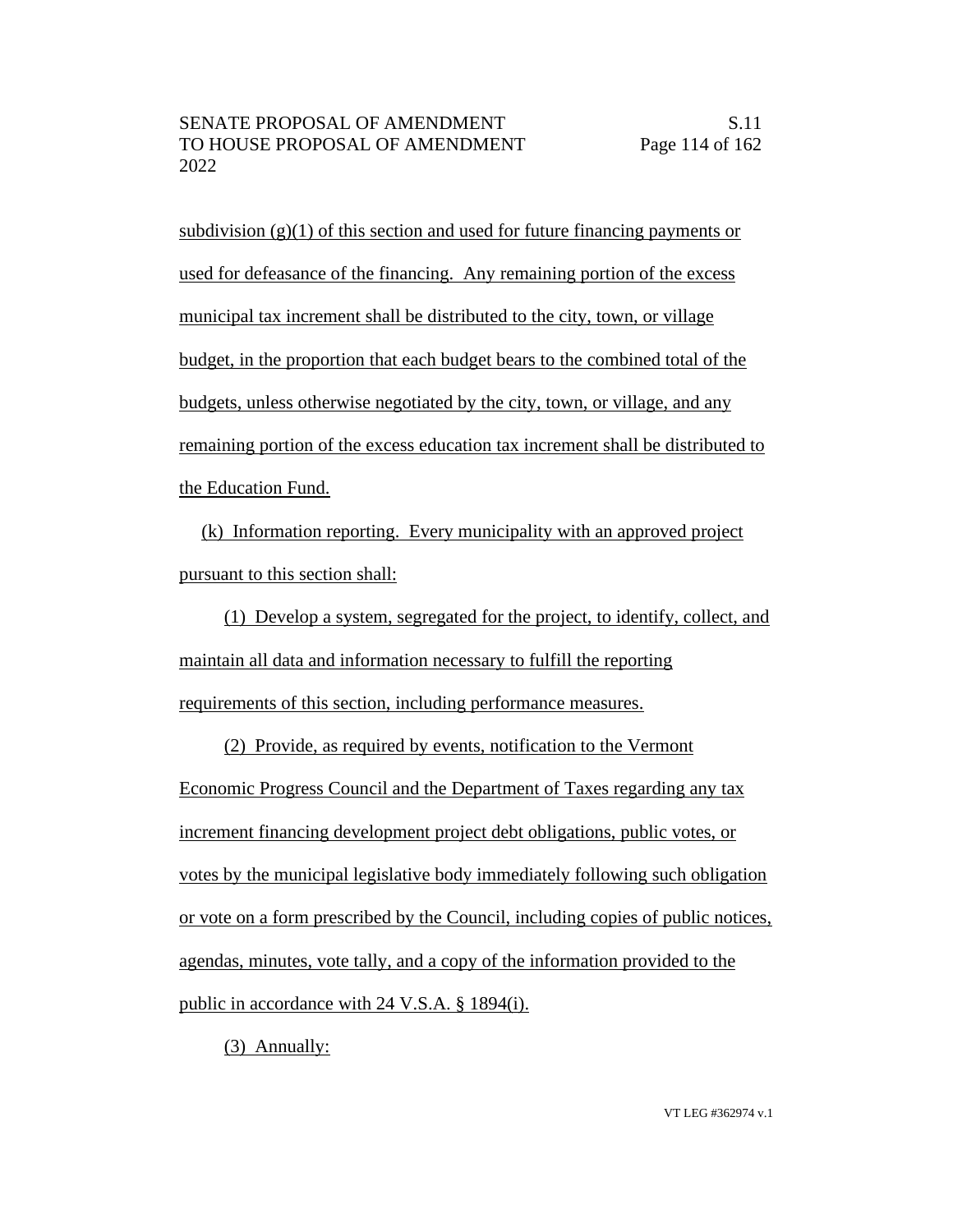(A) Ensure that the tax increment financing project account required by subdivision (h)(1) is subject to the annual audit prescribed in subsection (m) of this section. Procedures must include verification of the original taxable value and annual and total municipal and education tax increments generated, expenditures for debt and related costs, and current balance.

(B) On or before October 1 of each year, on a form prescribed by the Council, submit an annual report to the Vermont Economic Progress Council and the Department of Taxes, including the information required by subdivision (2) of this section if not already submitted during the year, all information required by subdivision (A) of this subdivision (3), and the information required by 32 V.S.A. § 5404a(i), including performance measures and any other information required by the Council or the Department of Taxes.

(l) Annual report. The Vermont Economic Progress Council and the Department of Taxes shall submit an annual report to the Senate Committees on Economic Development, Housing and General Affairs and on Finance and the House Committees on Commerce and Economic Development and on Ways and Means on or before January 1 each year. The report shall include the date of approval, a description of the project, the original taxable value of the property subject to the project development, the scope and value of projected and actual improvements and developments in the TIF Project Zone,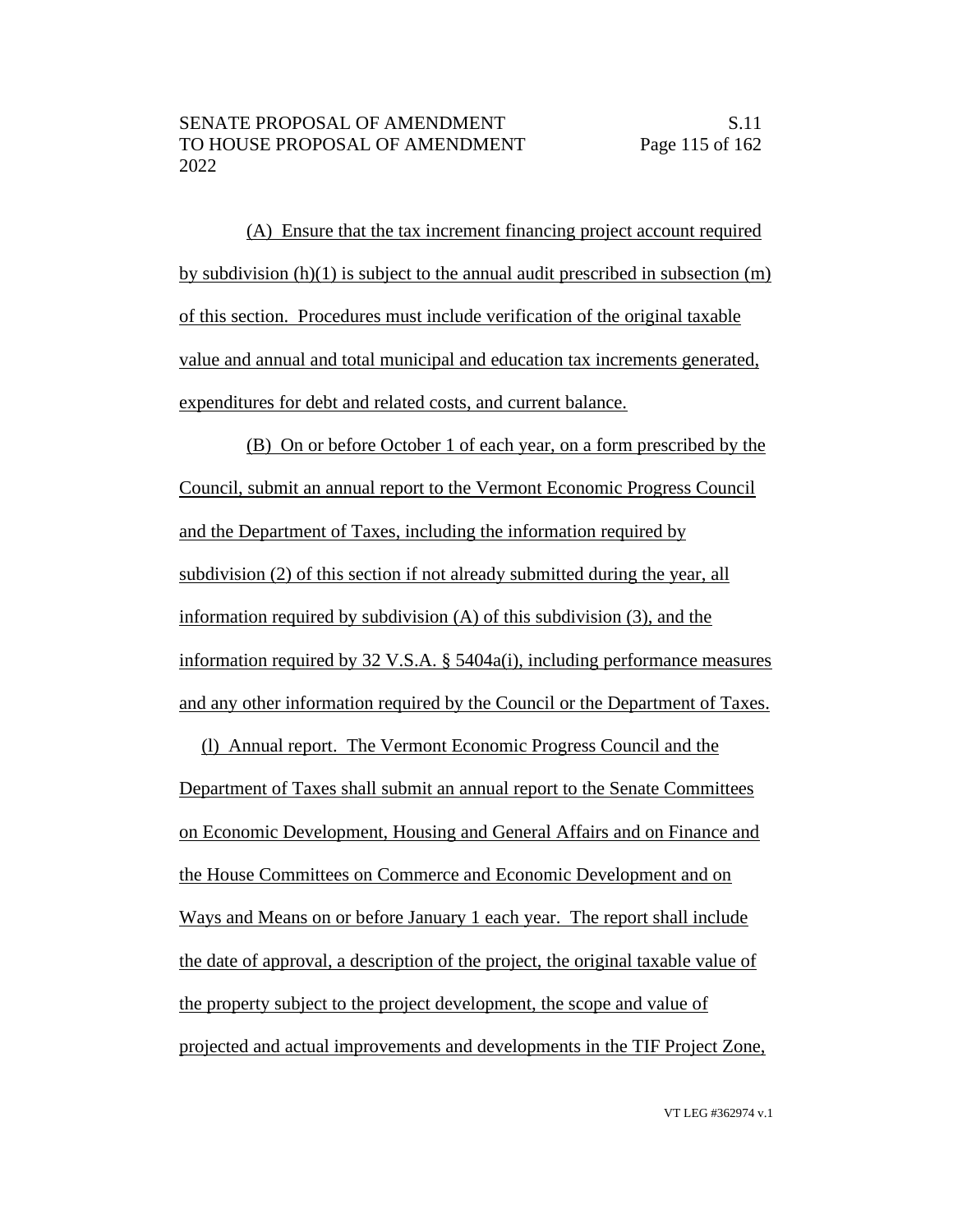projected and actual incremental revenue amounts, and division of the increment revenue between project debt, the Education Fund, the special account required by subdivision (h)(1) and the municipal General Fund, projected and actual financing, and a set of performance measures developed by the Vermont Economic Progress Council, which may include outcomes related to the criteria for which the municipality applied and the amount of infrastructure work performed by Vermont firms.

(m) Audit; financial reports.

(1) The State Auditor of Accounts shall conduct performance audits of all projects approved under this section. The cost of conducting each audit shall be considered a "related cost" as defined in subdivision (a)(10) of this section and shall be billed back to the municipality pursuant to 32 V.S.A. § 168(b). Audits conducted pursuant to this subsection shall include a review of a municipality's adherence to relevant statutes and policies adopted by the Vermont Economic Progress Council pursuant to subsection (o) of this section, verification of the original taxable value, an assessment of record keeping related to revenues and expenditures, a validation of the portion of the tax increment retained by the municipality and used for debt repayment and the portion directed to the Education Fund, and current balance.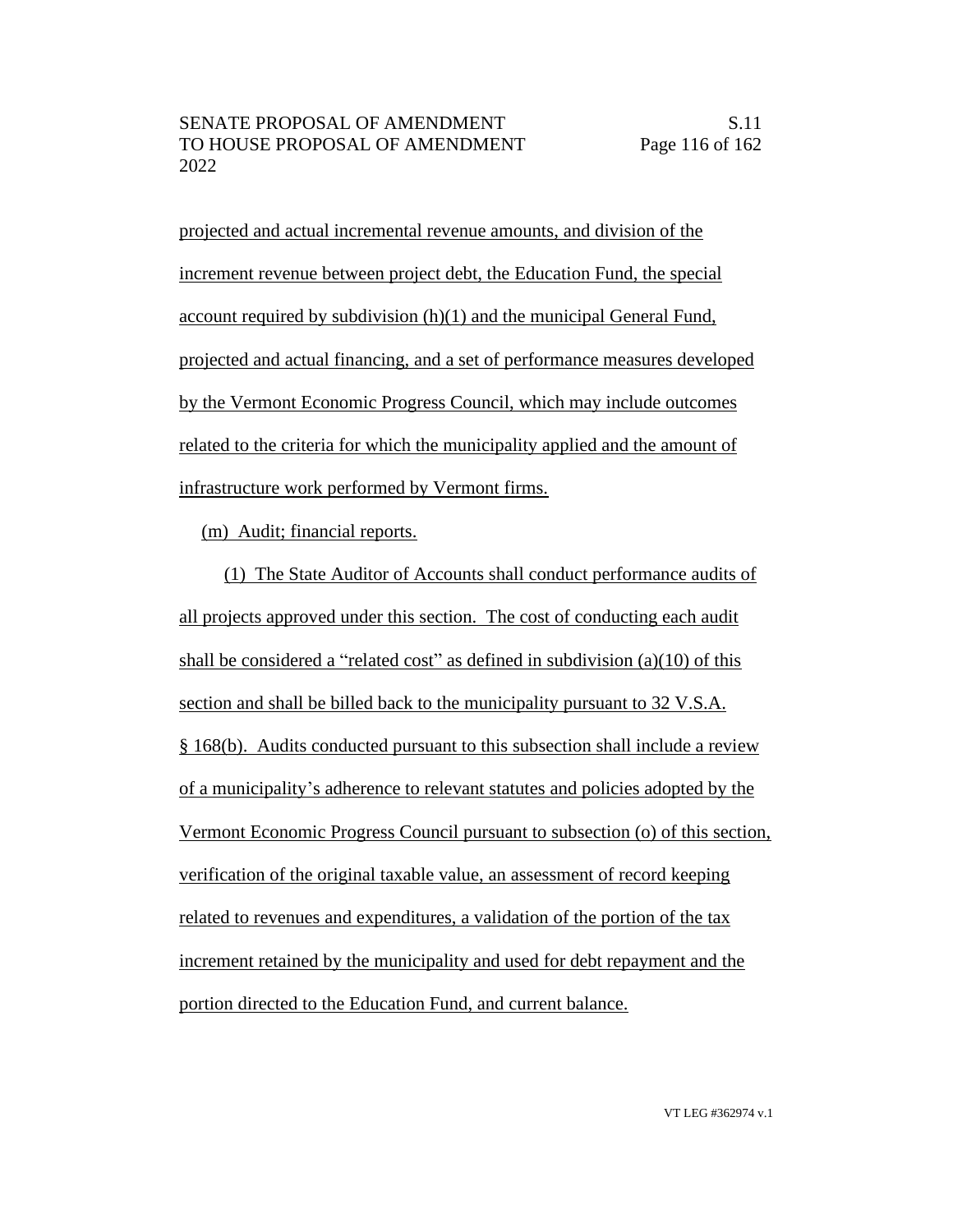(2) The State Auditor shall conduct the audits described in subdivision (1) of this subsection based on the following schedule:

(A) a first audit shall be conducted five years after the first debt is incurred;

(B) a second audit shall be conducted seven years after completion of the first audit; and

(C) a final audit shall be conducted at the end of the period for retention of education increment.

(n) Authority to issue decisions.

(1) The Secretary of Commerce and Community Development, after reasonable notice to a municipality and an opportunity for a hearing, is authorized to issue decisions to a municipality on questions and inquiries concerning the administration of projects, statutes, rules, noncompliance with this section, and any instances of noncompliance identified in audit reports conducted pursuant to subsection (m) of this section.

(2) The Vermont Economic Progress Council shall prepare recommendations for the Secretary prior to the issuance of a decision. As appropriate, the Council may prepare such recommendations in consultation with the Commissioner of Taxes, the Attorney General, and the State Treasurer. In preparing recommendations, the Council shall provide a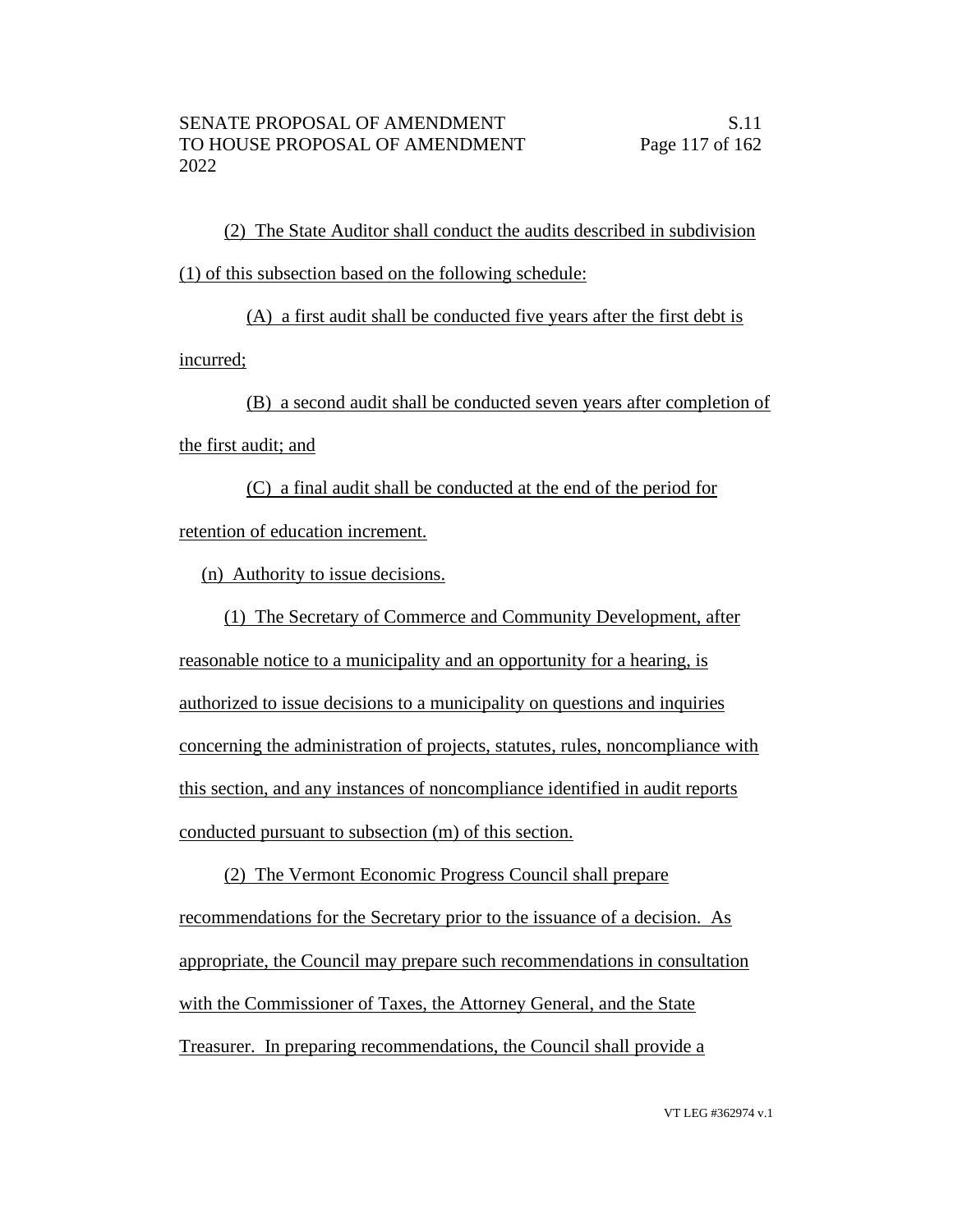municipality with a reasonable opportunity to submit written information in support of its position. The Secretary shall review the recommendations of the Council and issue a final written decision on each matter within 60 days following the receipt of the recommendations. The Secretary may permit an appeal to be taken by any party to a Superior Court for determination of questions of law in the same manner as the Supreme Court may by rule provide for appeals before final judgment from a Superior Court before issuing a final decision.

(o) The Vermont Economic Progress Council is authorized to adopt policies that are consistent with the 2015 TIF Rule, as may be modified by subsequent rule, to implement this section.

Sec. 52c. 24 V.S.A. § 1891 is amended to read:

§ 1891. DEFINITIONS

When As used in this subchapter:

\* \* \*

(4) "Improvements" means the installation, new construction, or reconstruction of infrastructure that will serve a public purpose and fulfill the purpose of tax increment financing districts as stated in section 1893 of this subchapter, including utilities, transportation, public facilities and amenities, land and property acquisition and demolition, and site preparation.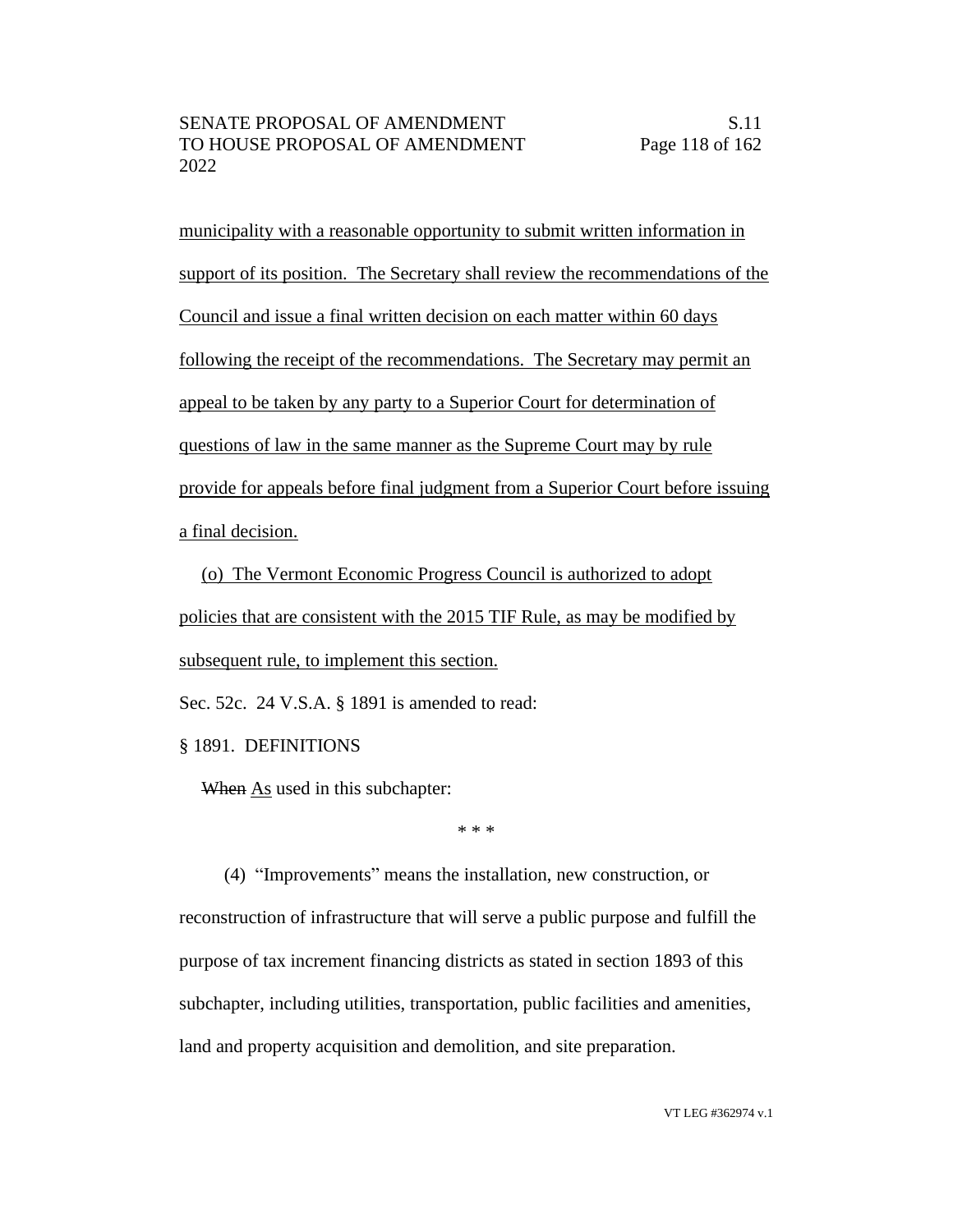"Improvements" also means the funding of debt service interest payments for a period of up to five years, beginning on the date in which the first debt is incurred.

\* \* \*

(7) "Financing" means debt incurred, including principal, interest, and any fees or charges directly related to that debt, or other instruments or borrowing used by a municipality to pay for improvements in a tax increment financing district, only if authorized by the legal voters of the municipality in accordance with section 1894 of this subchapter. Payment for the cost of district improvements and related costs may also include direct payment by the municipality using the district increment. However, such payment is also subject to a vote by the legal voters of the municipality in accordance with section 1894 of this subchapter and, if not included in the tax increment financing plan approved under subsection 1894(d) of this subchapter, is also considered a substantial change and subject to the review process provided by subdivision 1901(2)(B) of this subchapter. If interfund loans within the municipality are used as the method of financing, no interest shall be charged. Bond anticipation notes may be used as a method of financing and may qualify as a district's first incurrence of debt. A municipality that uses a bond anticipation note during the fifth year or tenth year that a district may incur

VT LEG #362974 v.1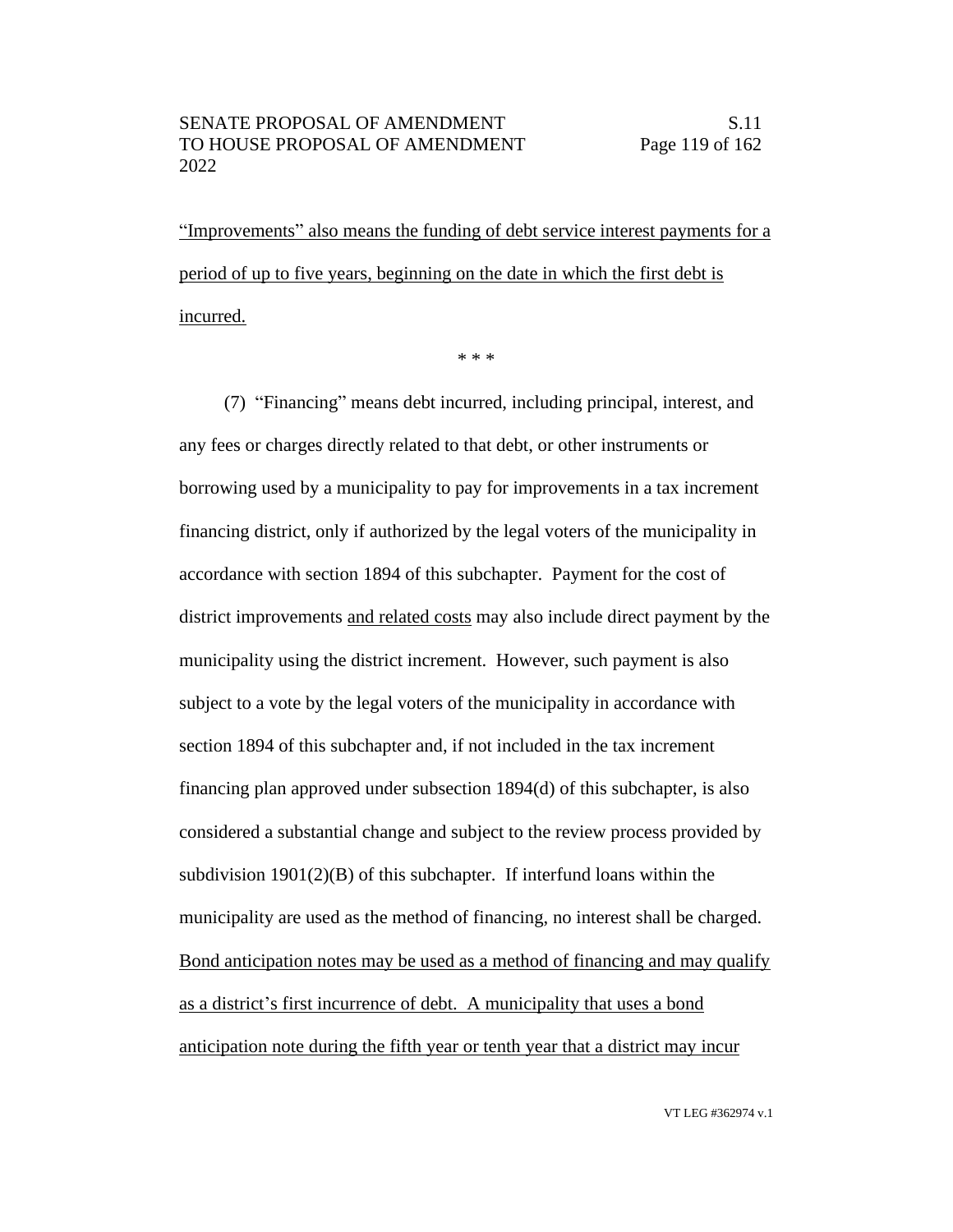debt pursuant to section 1894 of this title shall incur all permanent financing not more than one year after issuing the bond anticipation note.

\* \* \*

Sec. 52d. 24 V.S.A. § 1895 is amended to read:

# § 1895. ORIGINAL TAXABLE VALUE

(a) Certification. As of the date the district is created, the lister or assessor for the municipality shall certify the original taxable value and shall certify to the legislative body in each year thereafter during the life of the district the amount by which the total valuation as determined in accordance with 32 V.S.A. chapter 129 of all taxable real property located within the tax increment financing district has increased or decreased relative to the original taxable value.

(b) Boundary of the district. Any parcel within a district shall be located wholly within the boundaries of a district. No adjustments to the boundary of a district are permitted after the approval of a tax increment financing district plan as described in section 1894 of this title.

\* \* \* Vermont Film and Media Industry \* \* \* Sec. 53. VERMONT FILM AND MEDIA INDUSTRY TASK FORCE; STUDY; REPORT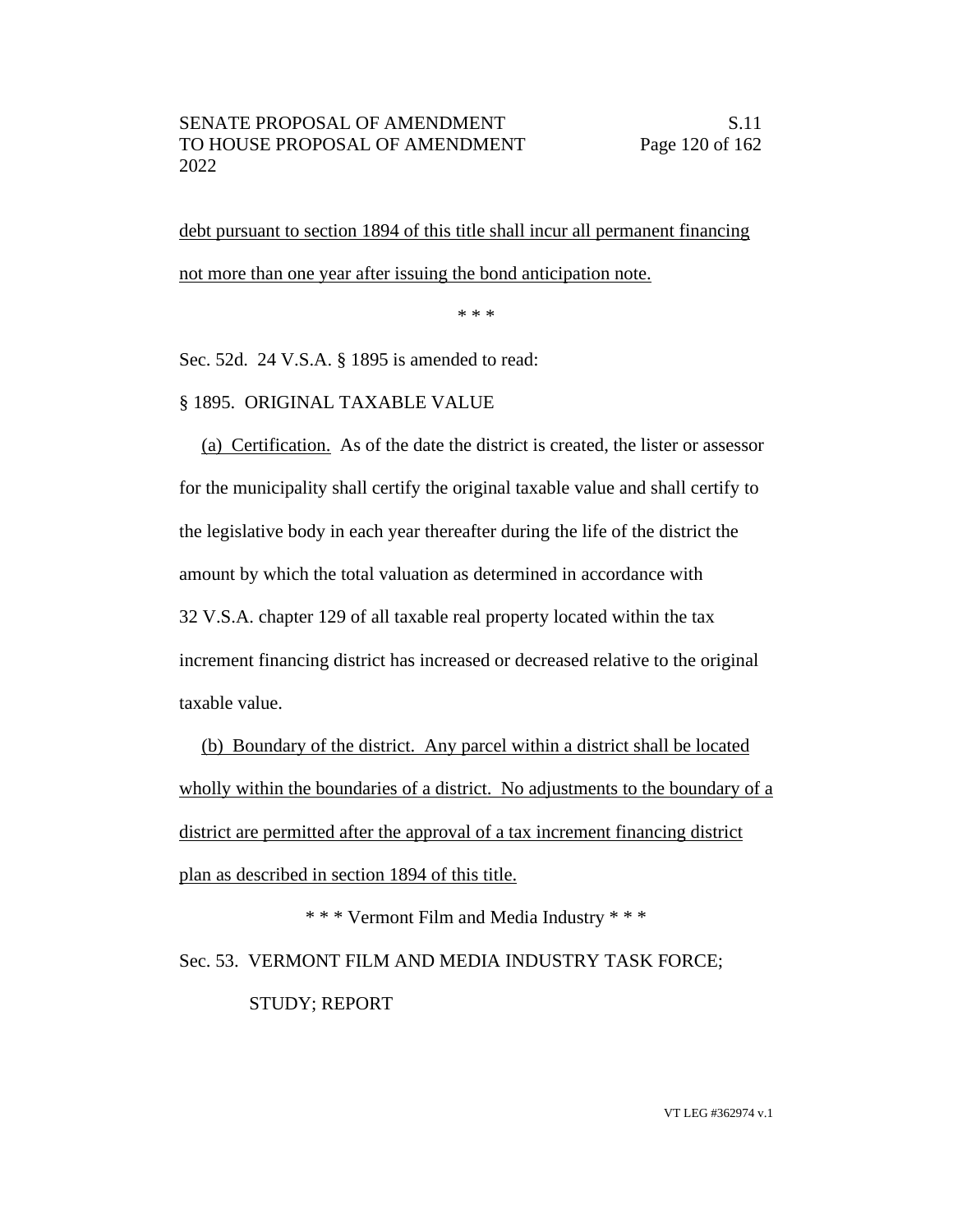(a) There is created the Vermont Film and Media Industry Task Force composed of the following members:

(1) one current member of the House of Representatives, who shall be

appointed by the Speaker of the House;

(2) one current member of the Senate, who shall be appointed by the

Senate Committee on Committees;

(3) the Secretary of Commerce and Community Development or designee; and

(4) a member, appointed by the Vermont Arts Council, who shall serve as chair and shall convene meetings of the Task Force.

(b)(1) The Task Force shall have legal assistance from the Office of

Legislative Counsel and fiscal assistance from the Joint Fiscal Office.

(2) Members of the Task Force shall receive per diem compensation and reimbursement for expenses as provided in 32 V.S.A. § 1010 for not more than four meetings.

(c) On or before January 15, 2023, the Task Force shall consult relevant stakeholders in the film and media industry and shall study and submit a report to the House Committee on Commerce and Economic Development and to the Senate Committee on Economic Development, Housing and General Affairs that reviews the history of State efforts to cultivate the film and media industry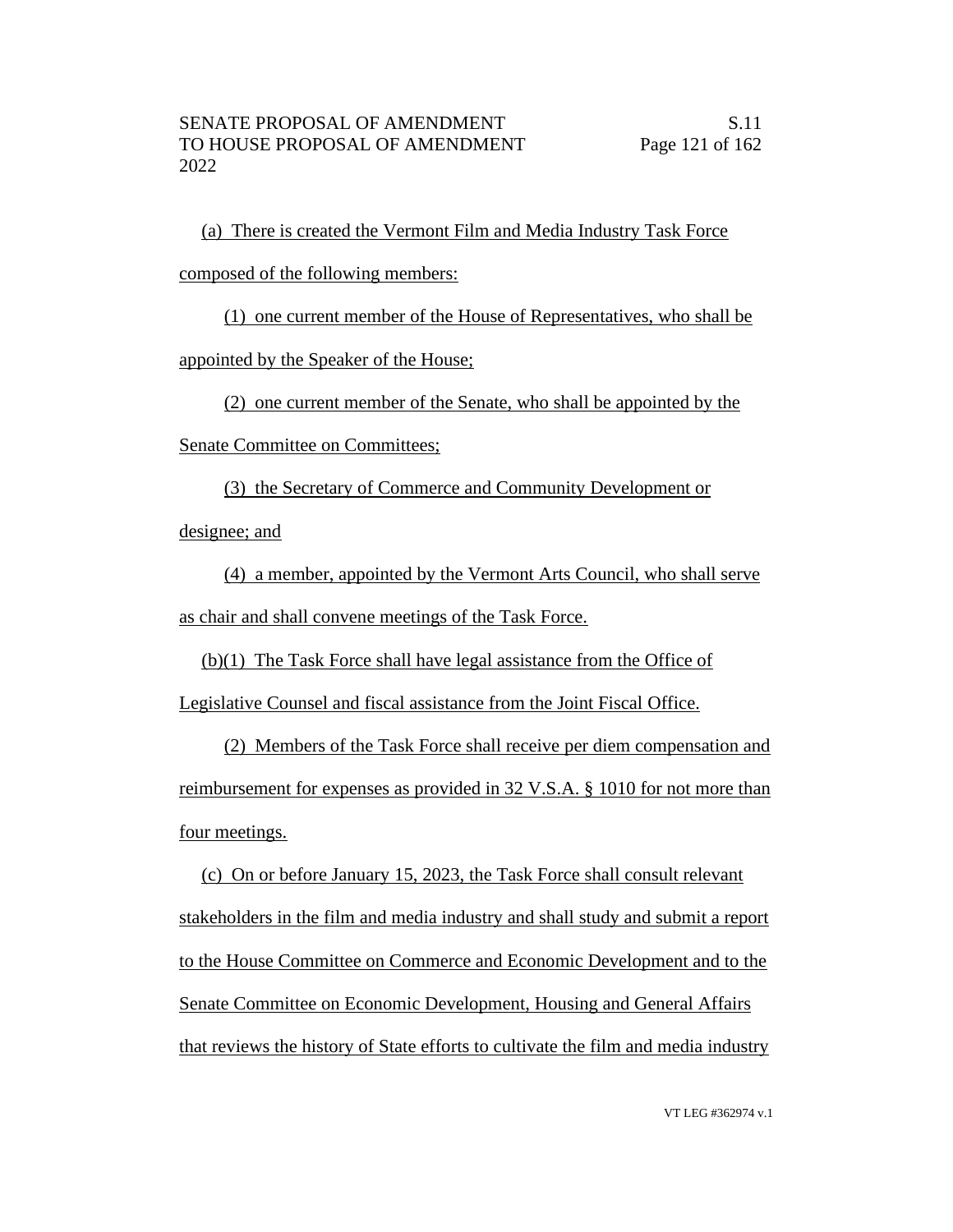in Vermont and what financial and other support the State may provide in the future to revitalize the industry following the COVID-19 pandemic and to invigorate the industry in the future, including:

(1) successes and failures of past State involvement;

(2) opportunities to invigorate the industry, attract filmmakers and

media entrepreneurs, and promote Vermont as an attractive destination for

tourism and for business development;

(3) how Vermont can differentiate and compete with other jurisdictions

that also seek to cultivate a more expansive film and media industry;

(4) a survey of which entities, in State government and in the private

sector, provide outreach and support to businesses in the industry;

(5) opportunities for employing federal COVID-19 relief funds to revive

the industry; and

(6) a cost-benefit analysis of establishing new State financial,

administrative, or other supports for the industry.

\* \* \* Minimum Wage \* \* \*

Sec. 54. FINDINGS

The General Assembly finds: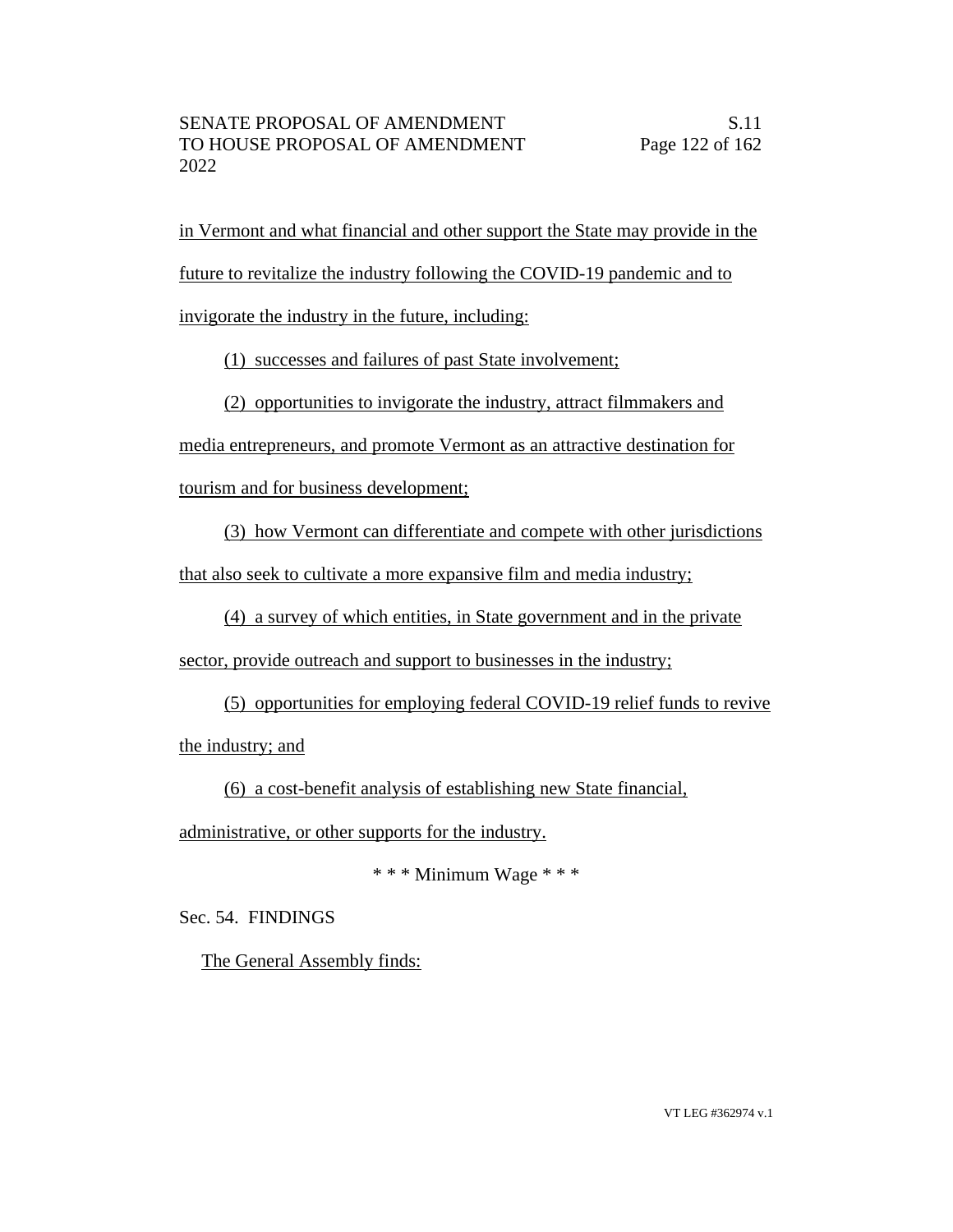(1) The COVID-19 pandemic has caused the labor market to tighten, which has resulted in employers offering higher starting wages to workers in many occupations.

(2) Supply chain disruptions and labor shortages related to the COVID-19 pandemic have caused significant inflation and increases in the cost of living for Vermonters.

(3) Increasing Vermont's minimum wage will better align the statutory minimum wage with the actual conditions in Vermont's labor market and will help lower-wage workers to better afford the cost of essential goods and services.

Sec. 54a. 21 V.S.A. § 384 is amended to read:

### § 384. EMPLOYMENT; WAGES

(a)(1) An employer shall not employ any employee at a rate of less than \$10.96. Beginning on January 1, 2021, an employer shall not employ any employee at a rate of less than \$11.75. Beginning on January 1, 2022, an employer shall not employ any employee at a rate of less than \$12.55. Beginning on January 1, 2023, an employer shall not employ any employee at a rate of less than \$13.75. Beginning on January 1, 2024, an employer shall not employ any employee at a rate of less than \$15.00, and on each subsequent January 1, the minimum wage rate shall be increased by five percent or the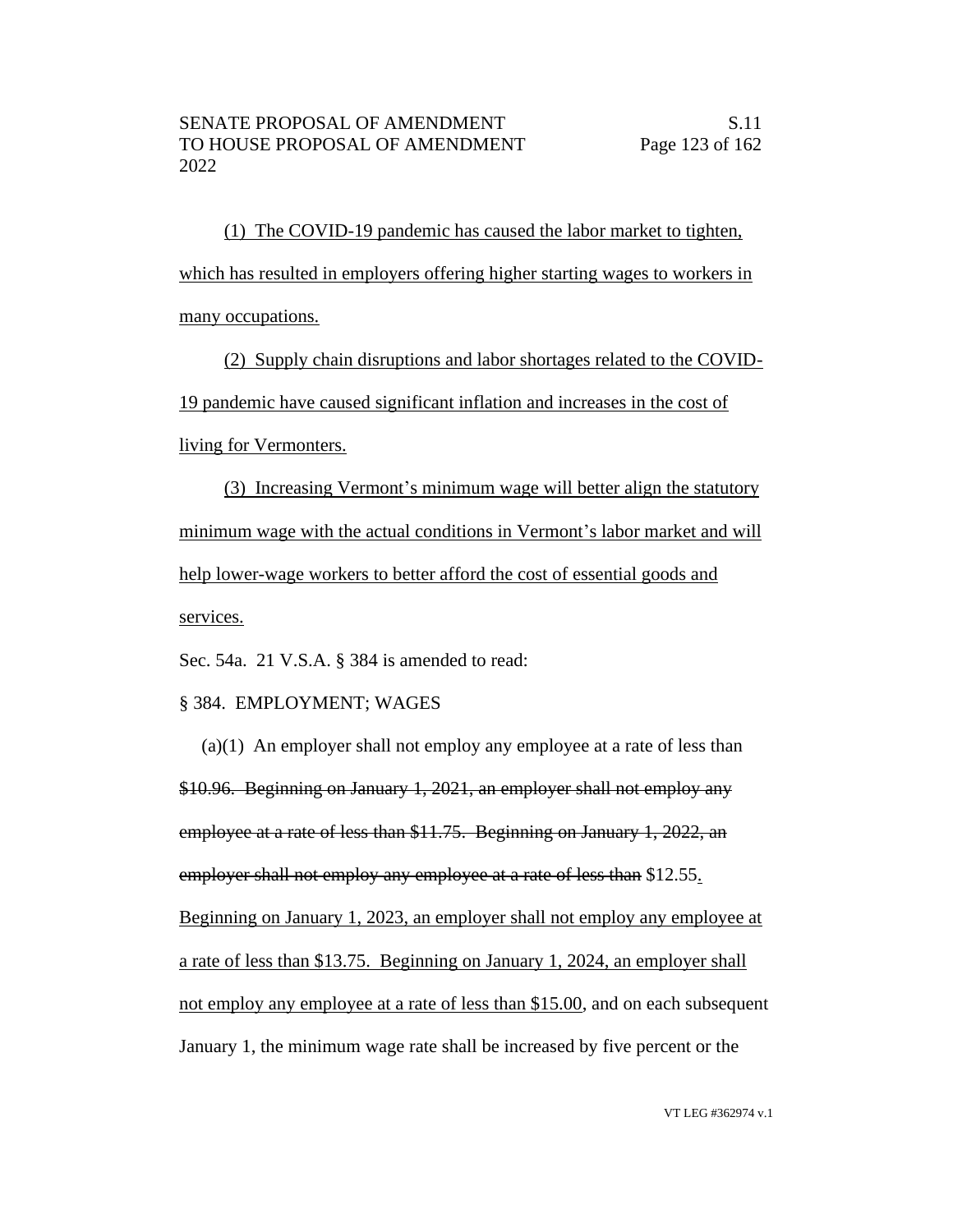percentage increase of the Consumer Price Index, CPI-U, U.S. city average, not seasonally adjusted, or successor index, as calculated by the U.S. Department of Labor or successor agency for the 12 months preceding the previous September 1, whichever is smaller, but in no event shall the minimum wage be decreased. The minimum wage shall be rounded off to the nearest \$0.01.

\* \* \*

\* \* \* COVID-19-Related Paid Leave Grant Program \* \* \*

Sec. 55. FINDINGS AND INTENT

(a) The General Assembly finds that:

(1) COVID-19 has caused increased employee absences due to illness,

quarantine, and school and daycare closures.

(2) Many employees do not have sufficient paid time off to cover all of their COVID-19-related absences from work.

(3) Some employers have provided their employees with additional paid time off for COVID-19-related purposes.

(4) The surge in COVID-19 cases caused by the Omicron variant of the virus has made it financially difficult or impossible for employers to provide additional paid time off to their employees for COVID-19-related purposes.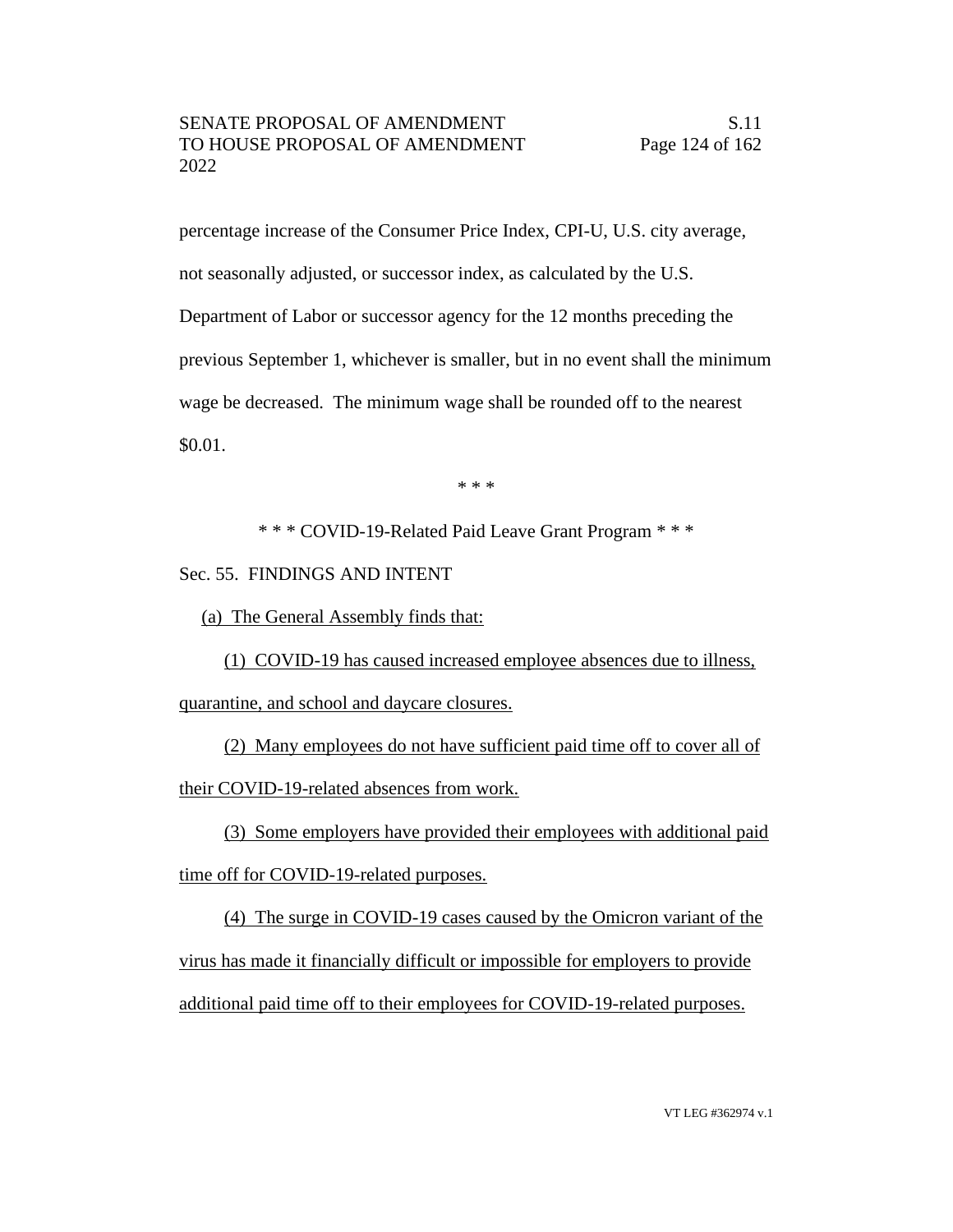(5) Providing grants to employers to reimburse a portion of the cost of providing paid time off to employees for COVID-19-related purposes will:

(A) help to mitigate some negative economic impacts of the COVID-19 pandemic on employers;

(B) improve employee retention;

(C) prevent the spread of COVID-19 in the workplace; and

(D) provide crucial income to employees and their families.

(6) The Front-Line Employees Hazard Pay Grant Program established pursuant to 2020 Acts and Resolves No. 136, Sec. 6 and expanded pursuant to 2020 Acts and Resolves No. 168, Sec. 1 successfully directed millions of dollars in hazard pay to front-line workers during the first year of the COVID-19 pandemic. By utilizing grants to employers, who in turn provided the hazard pay to their employees, the Program enabled employers to retain employees and reward them for their hard work during the uncertainty of the early months of the COVID-19 pandemic.

# (b) It is the intent of the General Assembly that the COVID-19-Related Paid Leave Grant Program created pursuant to section 14a of this act shall be modeled on the Front-Line Employees Hazard Pay Grant Program and shall assist employers in providing paid leave to their employees for COVID-19 related absences.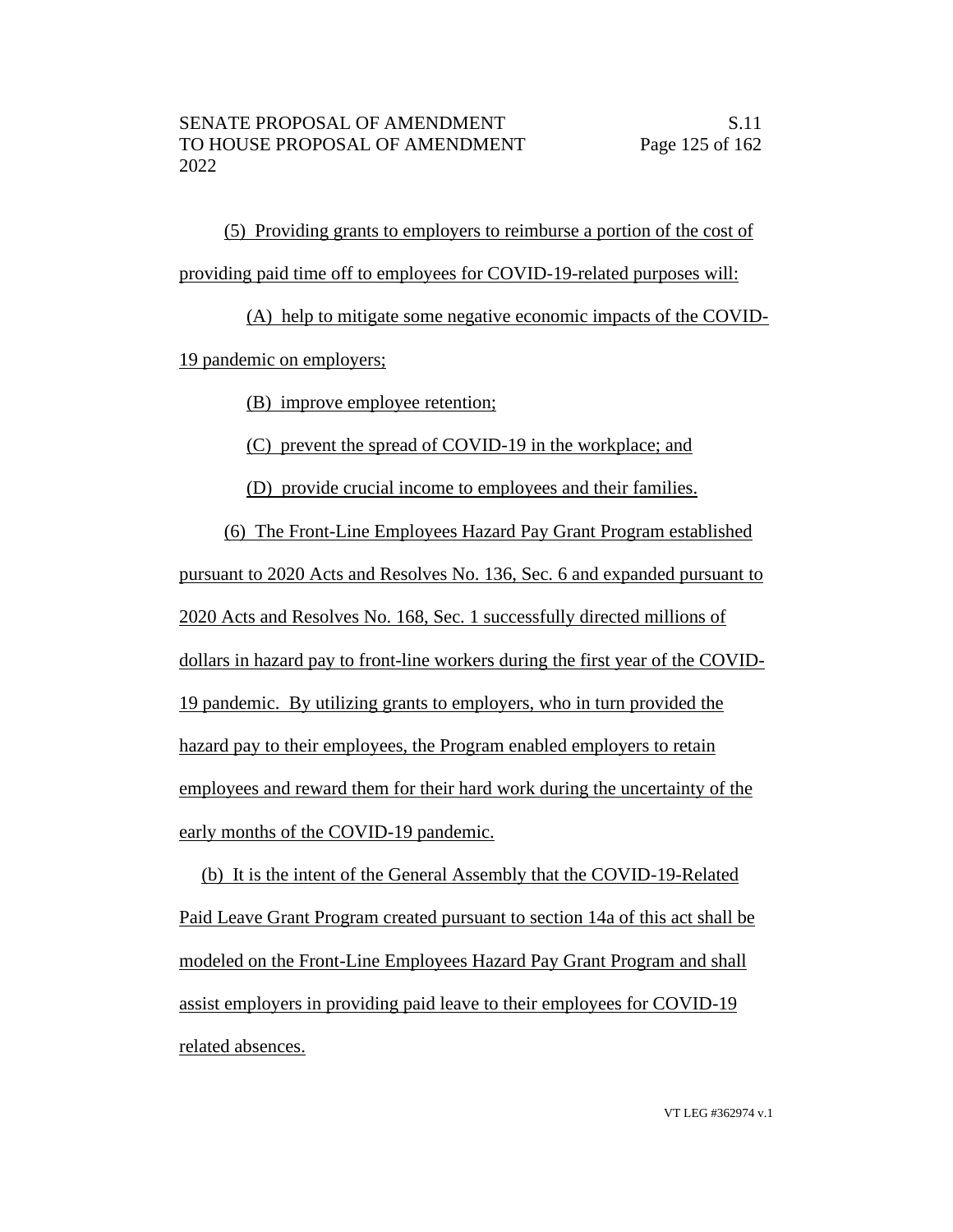Sec. 55a. COVID-19-RELATED PAID LEAVE GRANT PROGRAM

(a)(1) There is established in the Agency of Administration the COVID-19- Related Paid Leave Grant Program to administer and award grants to employers to reimburse the cost of providing COVID-19-related paid leave provided to employees.

(2) The sum of \$16,500,000.00 is appropriated from the American Rescue Plan Act (ARPA) – Coronavirus State Fiscal Recovery Funds to the Agency of Administration in fiscal year 2023 for the provision of grants to reimburse employers for the cost of providing COVID-19-related sick leave. Not more than five percent of the amount appropriated pursuant to this subdivision (2) may be used for expenses related to program administration and outreach.

(b) As used in this section:

(1) "Agency" means the Agency of Administration.

(2) "COVID-19-related reason" means the employee is:

(A) self-isolating because the employee has been diagnosed with

COVID-19 or tested positive for COVID-19;

(B) self-isolating pursuant to the recommendation of a health care

provider or a State or federal public health official because the employee has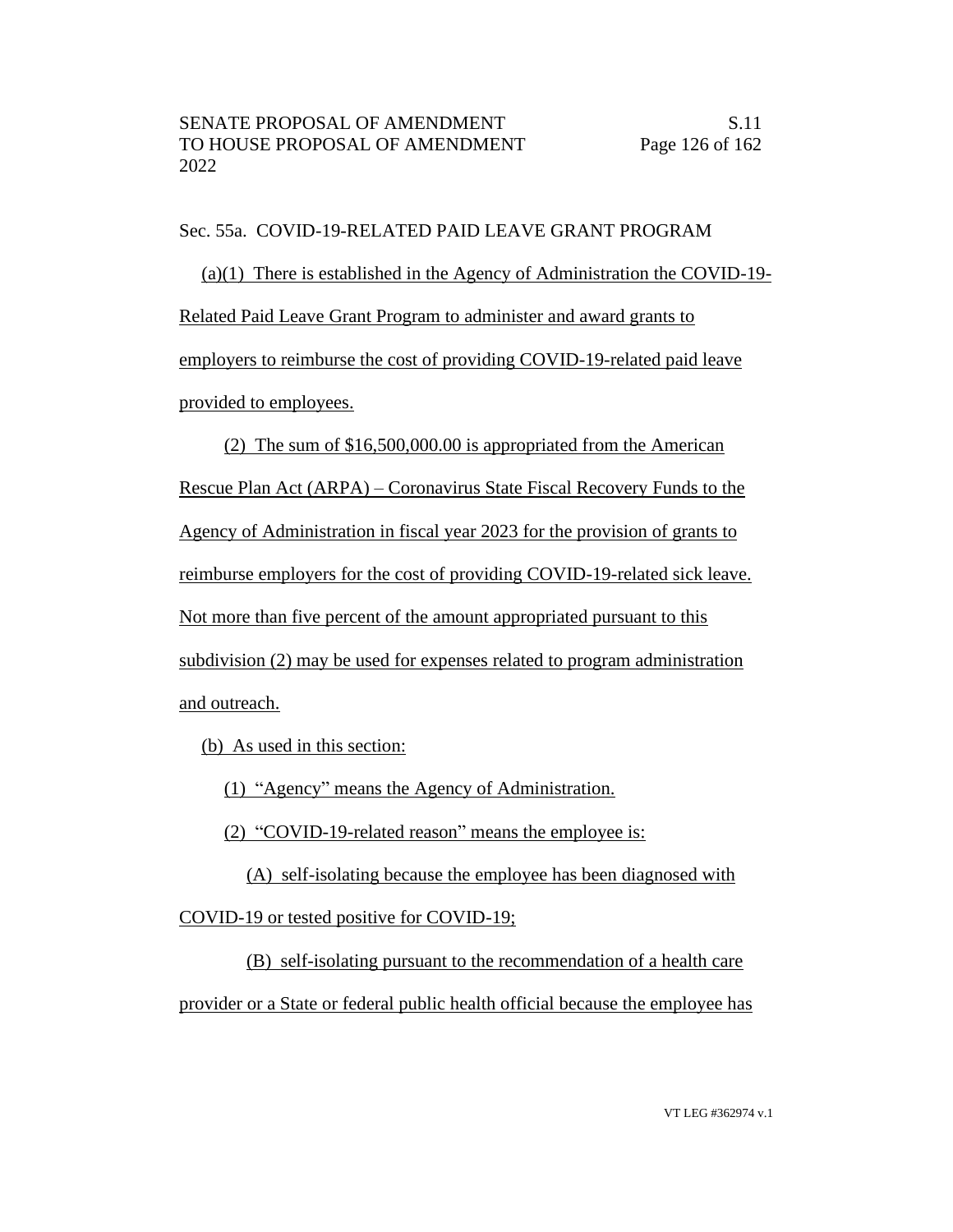been exposed to COVID-19 or the employee is experiencing symptoms of COVID-19;

(C) caring for a parent, grandparent, spouse, child, sibling, parent-inlaw, grandchild, or foster child, because:

(i) the school or place of care where that individual is normally

located during the employee's workday is closed due to COVID-19;

(ii) that individual has been requested not to attend the school or

the place of care where that individual is normally located during the

employee's workday due to COVID-19;

(iii) that individual has been diagnosed with or tested positive for COVID-19; or

(iv) that individual is self-isolating pursuant to the recommendation of a health care provider or a State or federal public health official because that individual has been exposed to or is experiencing symptoms of COVID-19;

(D) attending an appointment for the employee or the employee's parent, grandparent, spouse, child, sibling, parent-in-law, grandchild, or foster child to receive a vaccine or a vaccine booster for protection against COVID-19; or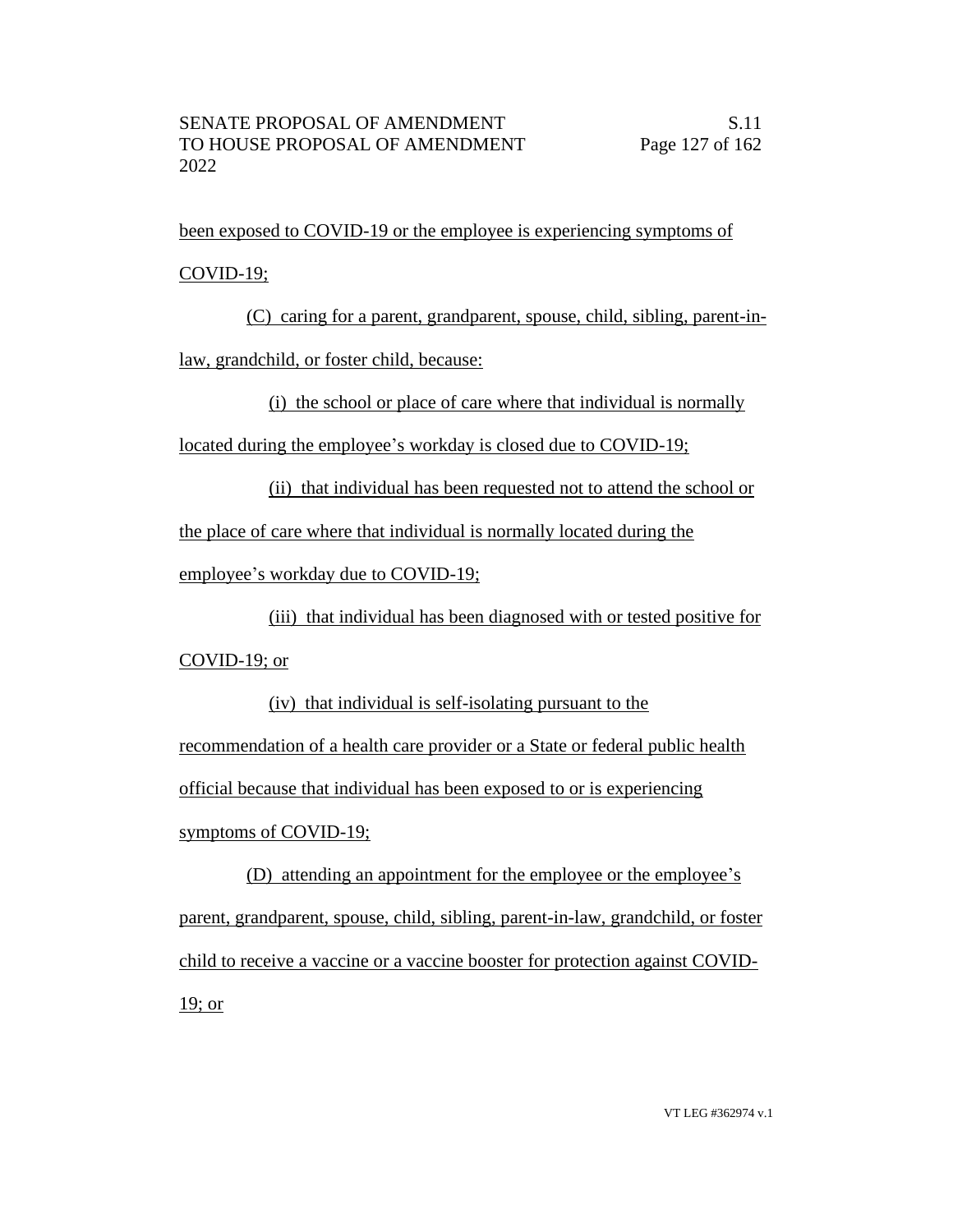(E) experiencing symptoms, or caring for a parent, grandparent, spouse, child, sibling, parent-in-law, grandchild, or foster child who is experiencing symptoms, related to a vaccine or a vaccine booster for protection against COVID-19.

(3) "Employee" means an individual who, in consideration of direct or indirect gain or profit, is employed by an employer to perform services in

Vermont.

(4) "Employer" means any person that has one or more employees performing services for it in Vermont. "Employer" does not include the State or the United States.

(5) "Program" means the COVID-19-Related Paid Leave Grant Program established pursuant to this section.

(6) "Program period" means the period beginning on January 1, 2022 and ending on December 31, 2022.

(7) "Secretary" means the Secretary of Administration.

(c)(1) An employer may apply to the Secretary for one or more grants to

reimburse the employer for the cost of paid leave provided to its employees for

COVID-19-related reasons during the program period.

(2) An employer's grant amount may include reimbursement for retroactively provided COVID-19-related paid leave to employees who took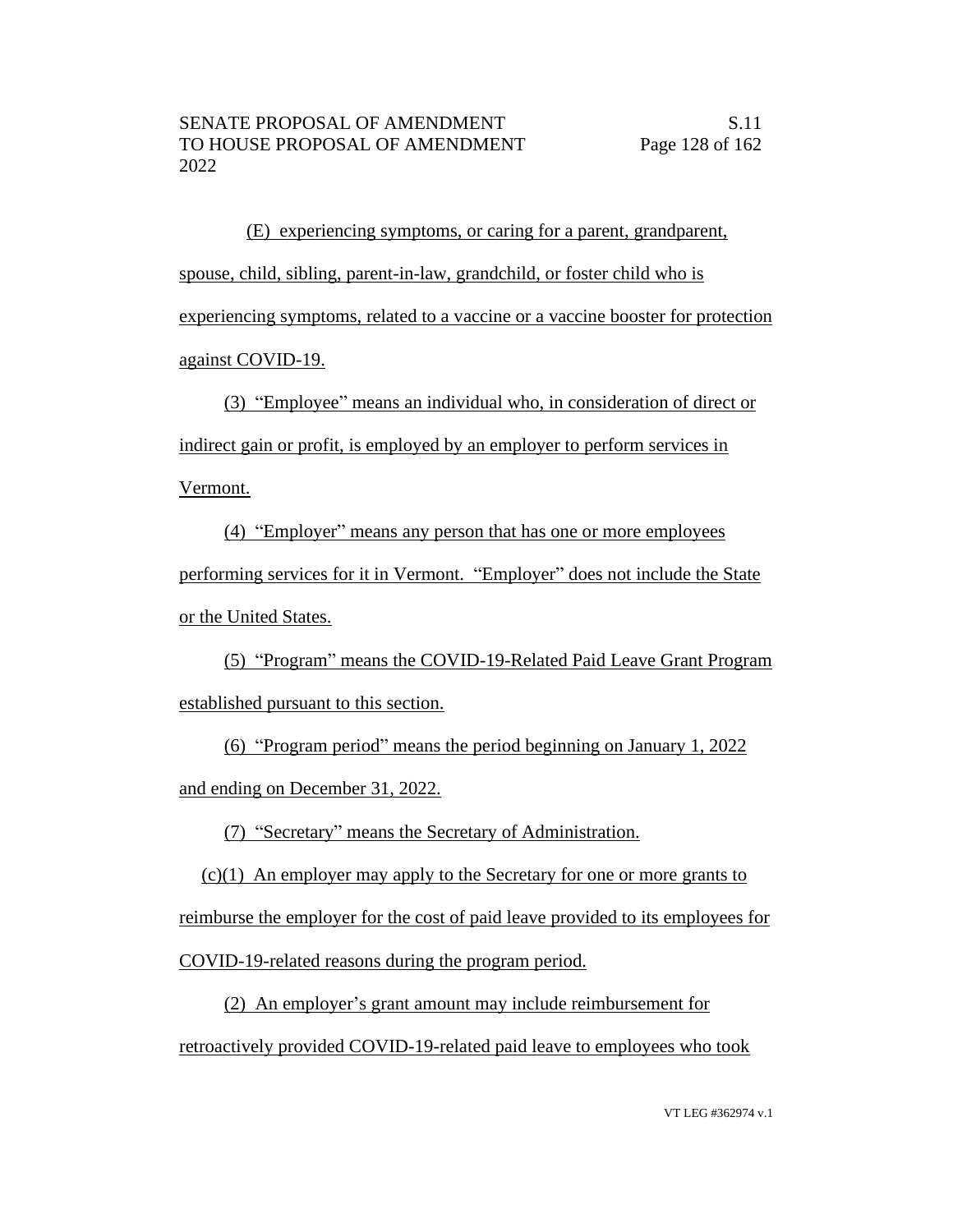unpaid leave for a COVID-19-related reason during the program period because the employee did not have sufficient accrued paid leave available at the time that the employee took the leave.

(3) Employers may submit applications for grants not more than once each calendar month for paid leave provided during the program period between the beginning of the program period or the employer's previous application, whichever is later, and the date of the employer's current application.

(4) For the sole purpose of administering grants related to paid leave provided to independent direct support providers for COVID-19-related reasons, ARIS Solutions, as the fiscal agent for the employers of the independent direct support providers, shall have the authority to apply for a grant in the same manner as any employer.

(d)(1) The Secretary shall:

(A) adopt procedures for implementing the Program, which shall include a simple grant application process, a process to allow employers to certify the amount of paid leave provided for COVID-19-related reasons, and a process to allow employers to report on their use of the grant funds awarded pursuant to this section;

(B) promote awareness of the Program to employers;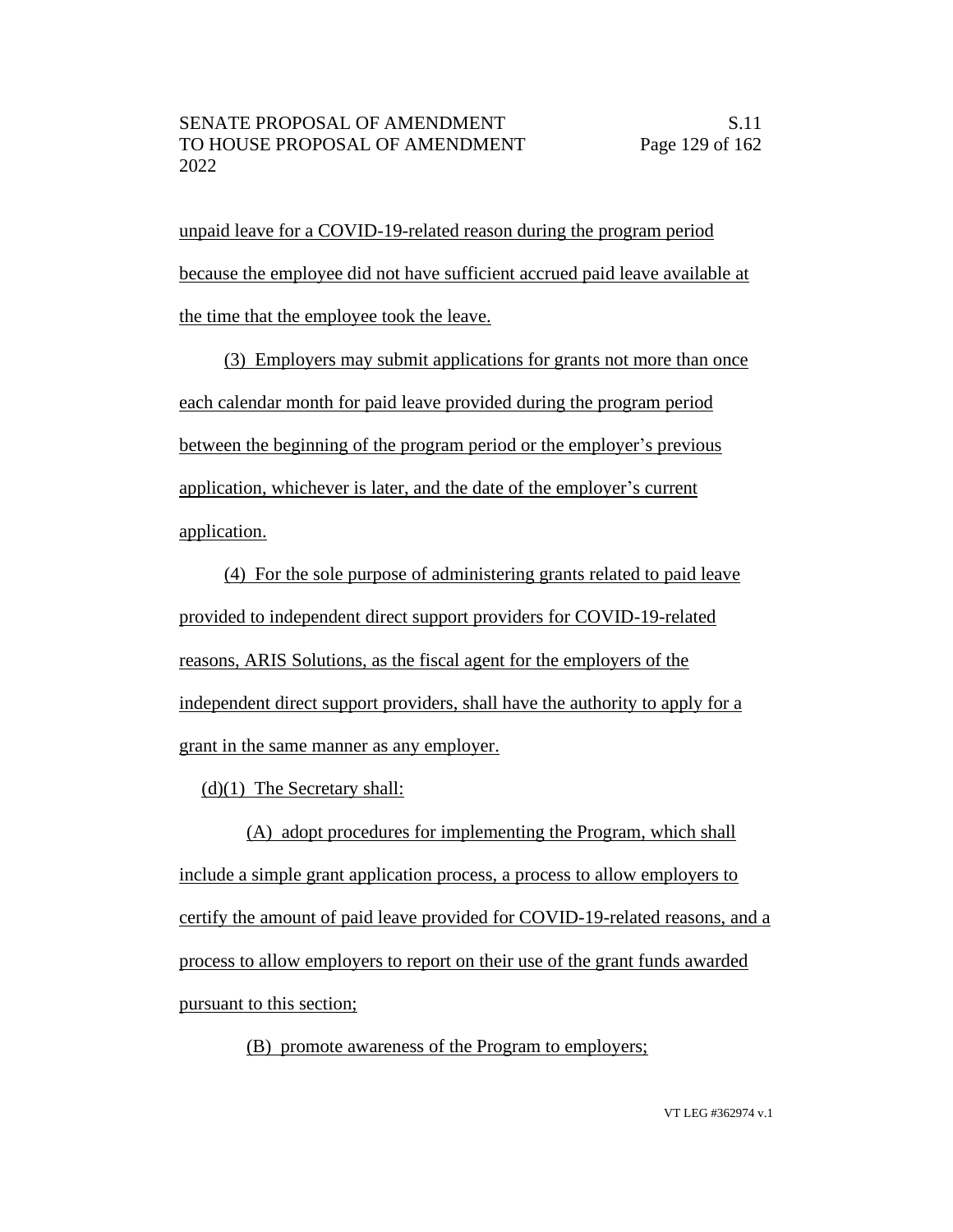(C) award grants to employers on a first-come, first-served basis, subject to available funding; and

(D) develop and implement an audit strategy to assess grant utilization, the performance of the Program, and compliance with Program requirements.

(2)(A) The Secretary may delegate administration of one or more aspects of the Program to other agencies and departments of the State.

(B) The Secretary may enter into agreements, memoranda of understanding, or contracts with private entities as necessary to implement or administer the Program and, notwithstanding any provision of law to the contrary, shall not be required to competitively bid any contracts entered into pursuant to this subdivision (2)(B). For the purposes of the Program, the ongoing public health risk posed by COVID-19 shall be deemed to be an emergency situation that justifies the execution of sole source contracts pursuant to Bulletin 3.5, the State's Procurement and Contracting Procedures.

(e)(1) Employers may apply for grants to either reimburse a portion of the cost of COVID-19-related paid leave provided to employees or to provide funds to be used to retroactively provide paid leave to employees who took unpaid leave for COVID-19-related reasons.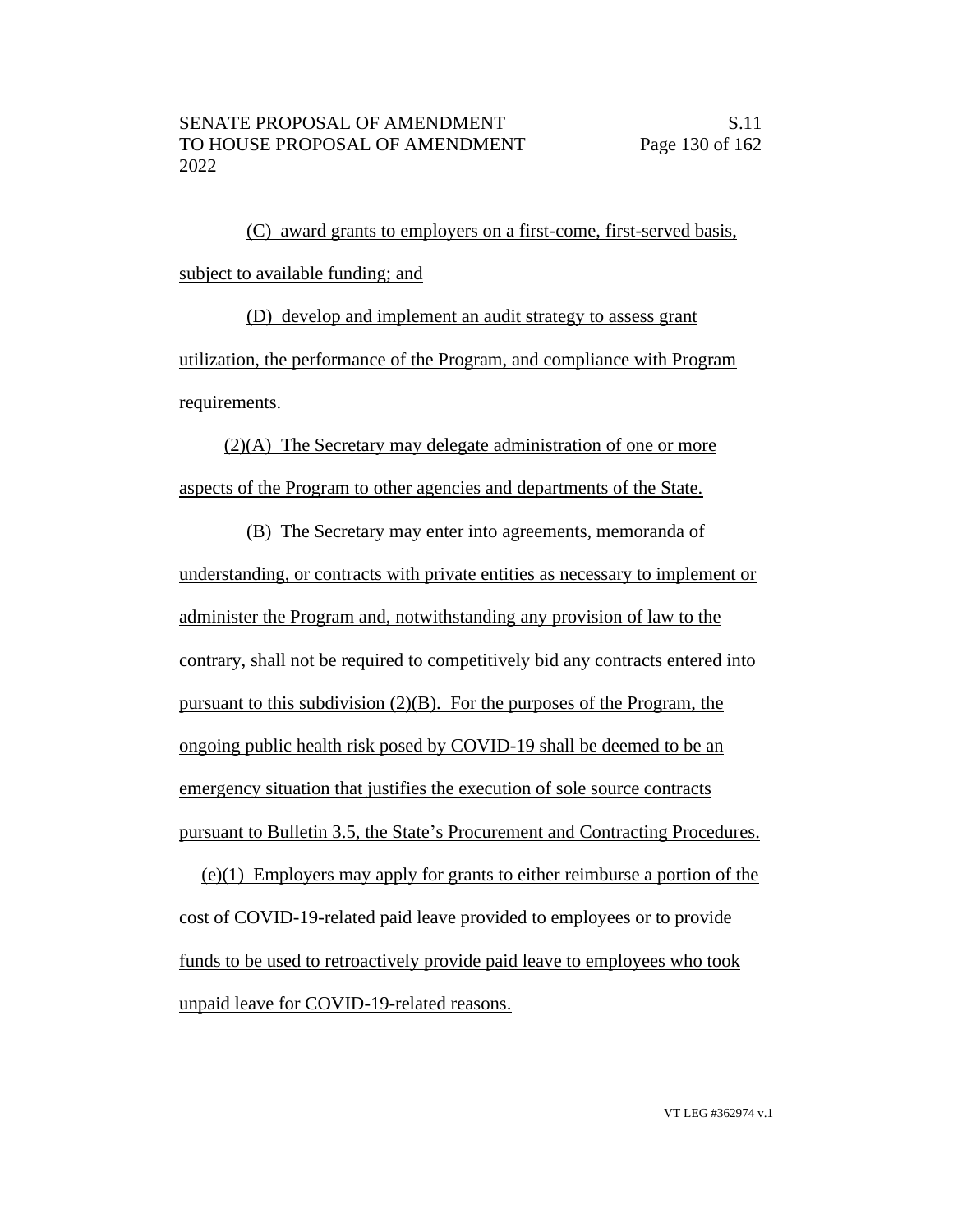(A) For reimbursement of COVID-19-related paid leave that was already provided, the employer may, subject to the limitations of subdivision (2) of this subsection (e), apply for a grant in an amount equal the number of hours of COVID-19-related paid leave provided to each employee multiplied by the greater of either the 67 percent of the minimum wage established pursuant to 21 V.S.A. § 384 or 67 percent of the employee's regular hourly wage.

(B) For COVID-19-related paid leave that will be provided retroactively to employees who took unpaid leave for COVID-19-related reasons, the employer may, subject to the limitations of subdivision (2) of this subsection (e), apply for a grant in an amount equal the number of hours of COVID-19-related paid leave to be provided to each employee multiplied by the greater of either the 67 percent of the minimum wage established pursuant to 21 V.S.A. § 384 or 67 percent of the employee's regular hourly wage.

(2)(A) An employer may only apply for a grant in relation to COVID-19-related leave that was taken by an employee during the program period.

(B) The maximum number of hours of COVID-19-related leave for each employee that an employer may seek grant funding for through the Program shall equal the lesser of 80 hours or two times the employee's average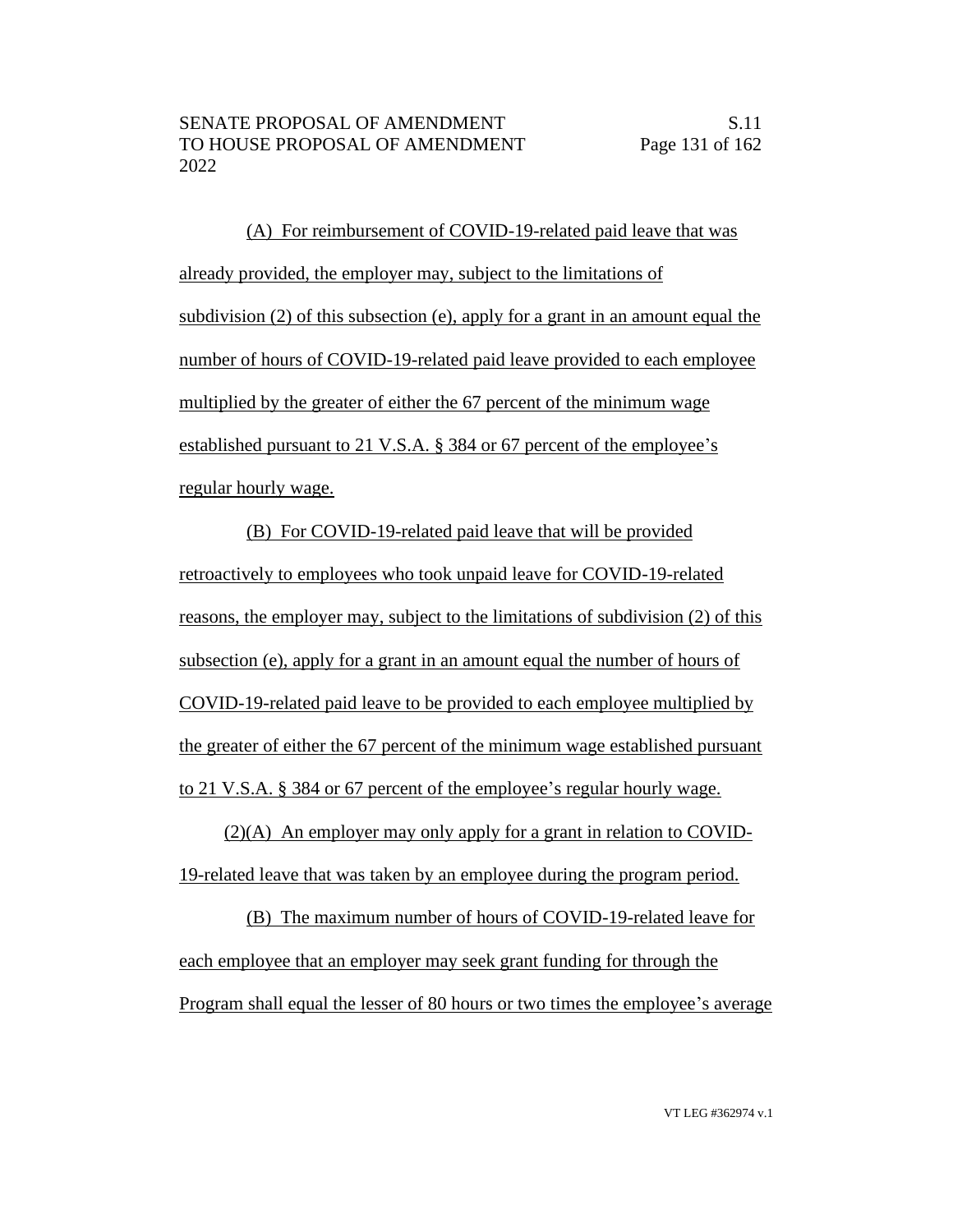weekly hours worked for the employer during the six months preceding the date of the first application relating to that employee.

(C) The maximum amount that an employer shall be eligible to receive for COVID-19-related paid leave for each employee shall be not more than \$27.50 per hour of leave, with an aggregate maximum of \$2,200.00 per employee during the program period.

(f) As a condition of being eligible to receive a grant through the Program, each employer shall be required to certify:

(1) that the employer is not seeking funds in relation to any amounts of paid leave that were deducted from the employee's accrued paid leave balance at the time the COVID-19-related leave was taken unless those amounts have been restored to the employee's accrued paid leave balance;

(2) grant funds shall only be used in relation to the payment of an employee's wages for the period when the employee was absent from work for a COVID-19-related reason; and

(3) employees receiving paid leave funded by a grant shall not be required to pay an administrative fee or other charge in relation to the employer requesting the grant.

(g) Each employer that receives a grant shall, not later than March 1, 2023, report to the Agency on a form provided by the Secretary the amount of grant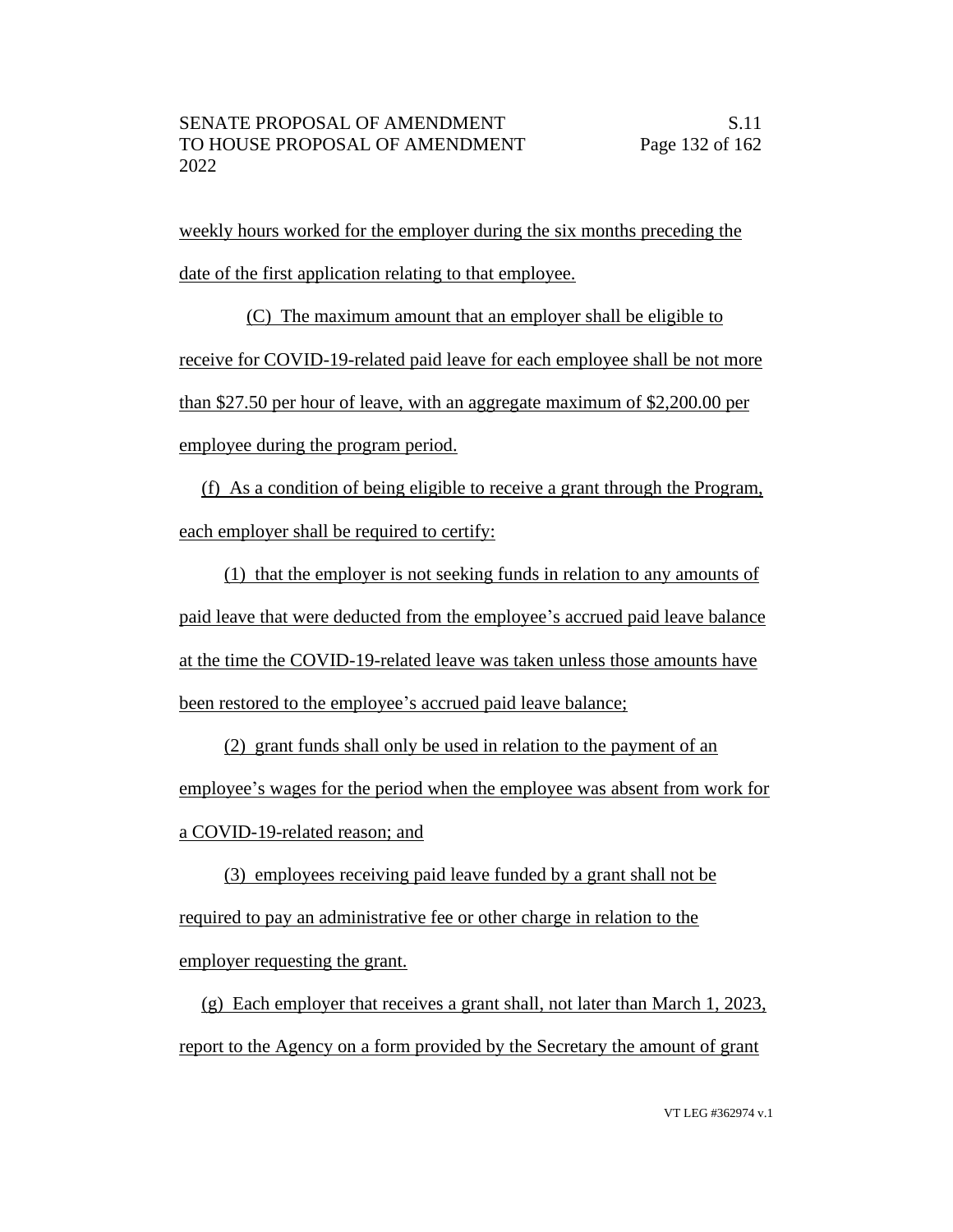funds used to provide paid leave to employees and the amount of any remaining grant funds that were not spent. All unspent grant funds shall be returned to the Agency pursuant to a procedure adopted by the Secretary.

(h) Any personally identifiable information that is collected by the Program, any entity of State government performing a function of the Program, or any entity that the Secretary contracts with to perform a function of the Program shall be kept confidential and shall be exempt from inspection and copying under the Public Records Act.

\* \* \* Study of Paid Family and Medical Leave Insurance \* \* \*

Sec. 55b. FINDINGS

The General Assembly finds that:

(1) The COVID-19 pandemic highlighted the challenges that a lack of paid leave poses to employees who must be absent from work for an extended period of time due to illness or caregiving needs.

(2) Paid family and medical leave insurance would provide essential income replacement for employees who must be absent from work for an extended period of time due to illness, caregiving needs, or the birth or adoption of a child.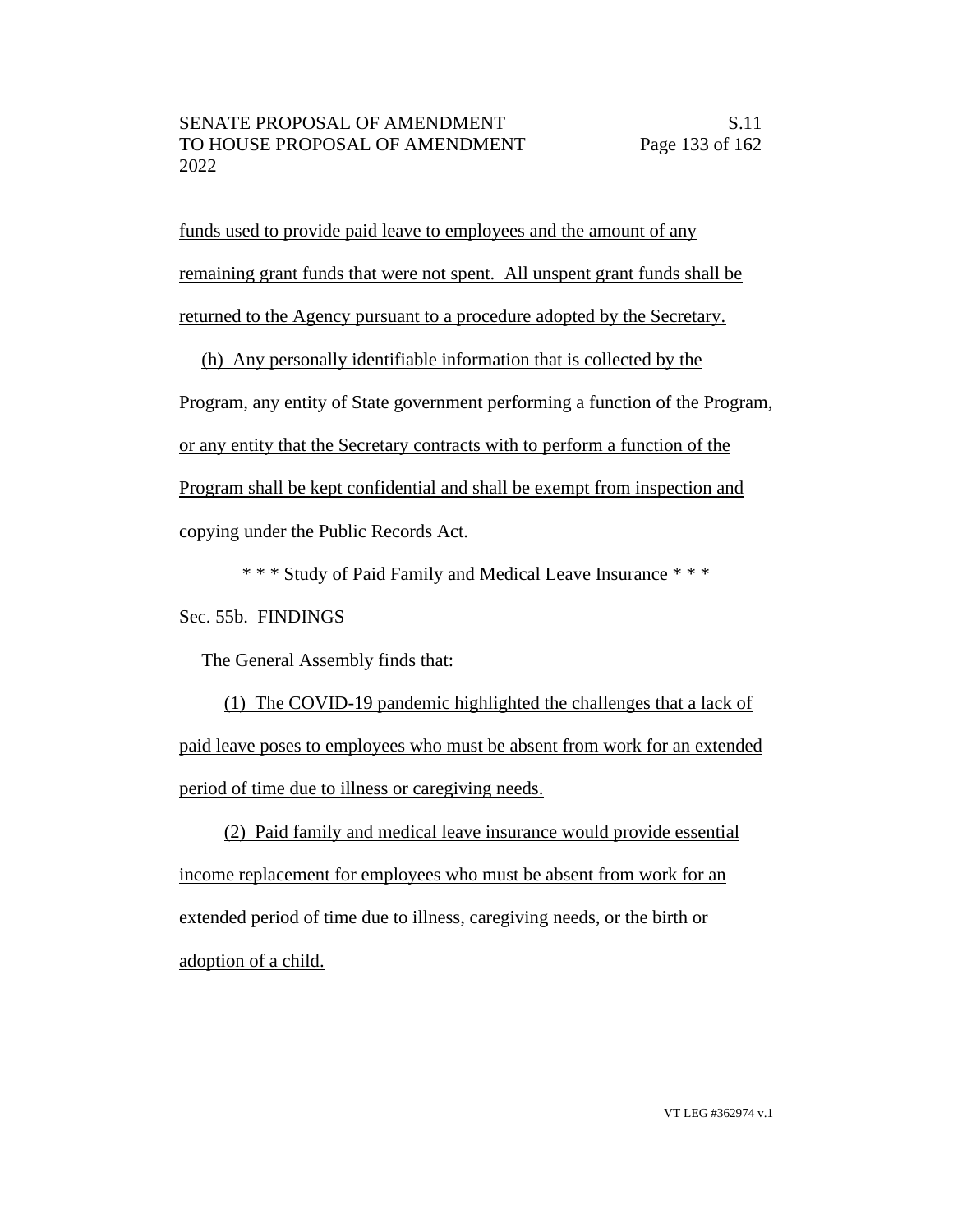(3) Paid family and medical leave insurance would mitigate the impact of absences on employers by providing an affordable means of providing paid leave to employees while improving employee retention.

Sec. 55c. PAID FAMILY AND MEDICAL LEAVE; TASK FORCE;

# REPORT

(a) Creation. There is created the Paid Family and Medical Leave Insurance Task Force to reexamine the work and report of the Study Committee on Employee Funded Paid Leave created pursuant to 2013 Acts and Resolves No. 31, Sec. 13 and to investigate proven and tested paid family and medical leave insurance programs in the United States in order to develop an understanding of the best practices and implementation possibilities for the potential enactment of an equitable and affordable paid family and medical leave insurance program in Vermont, which may include both universal and voluntary models.

(b) Membership. The Task Force shall be composed of the following members:

(1) three current members of the House of Representatives, not all from the same political party, who shall be appointed by the Speaker of the House; and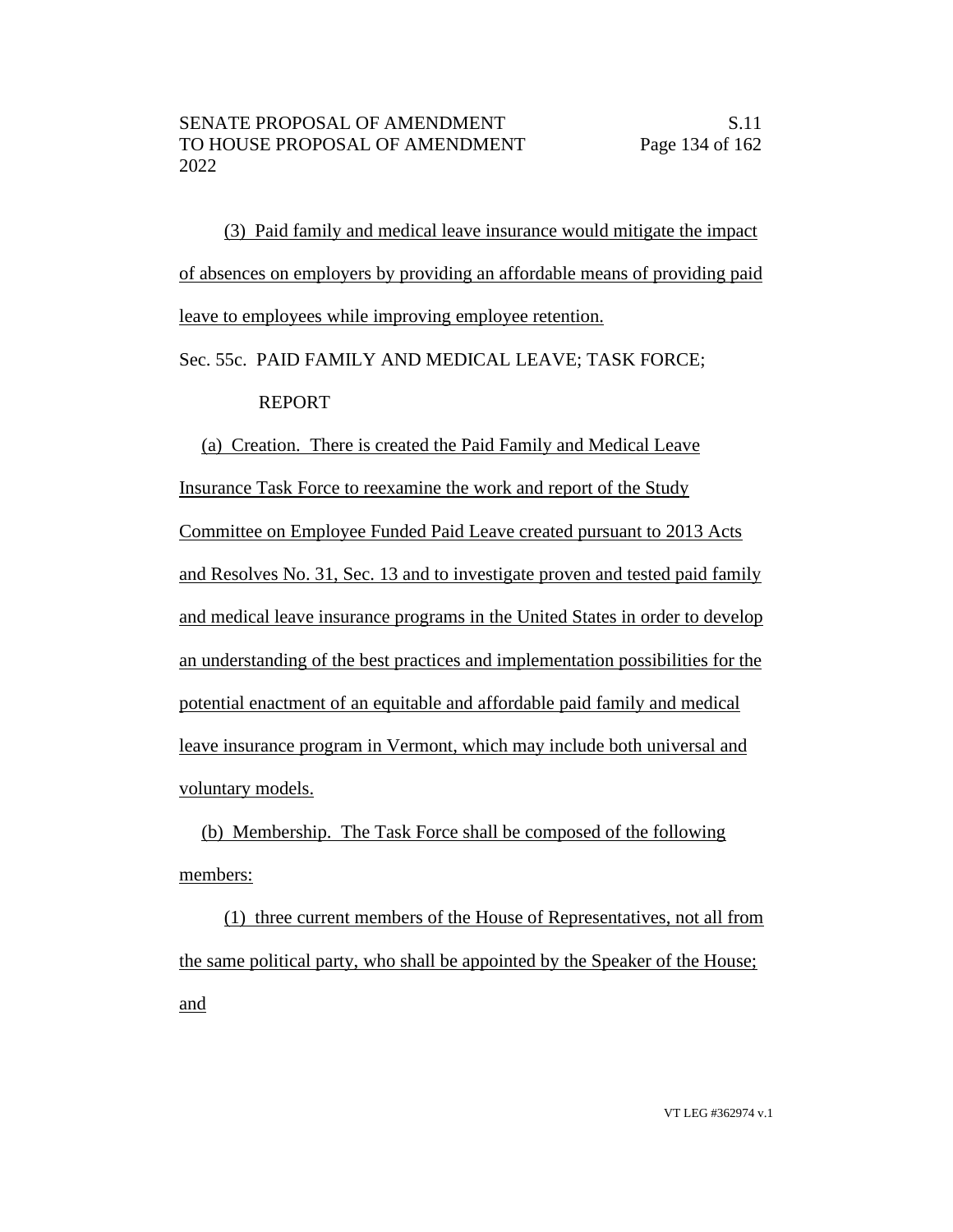(2) three current members of the Senate, not all from the same political party, who shall be appointed by the Committee on Committees.

(c) Powers and duties.

(1) The Task Force shall examine the establishment of a paid family and medical leave program in Vermont, including the following:

(A) the potential for creating a paid family and medical leave

insurance program in Vermont based on the experience of and best practices

from currently operating paid family and medical leave insurance solutions in

the United States that provide leave for the following purposes:

(i) bonding with a newborn or adopted child;

(ii) caring for an ill or injured family member;

(iii) the employee's own illness or injury; and

(iv) exigencies related to a family member serving in the U.S.

Armed Forces;

(B) based on the solutions examined pursuant to subdivision (1) of

this subsection, develop and examine models and projections for the startup

and implementation of similar solutions in Vermont, including:

(i) potential start-up and administrative costs;

(ii) administrative requirements and considerations;

(iii) advantages relative to the other models;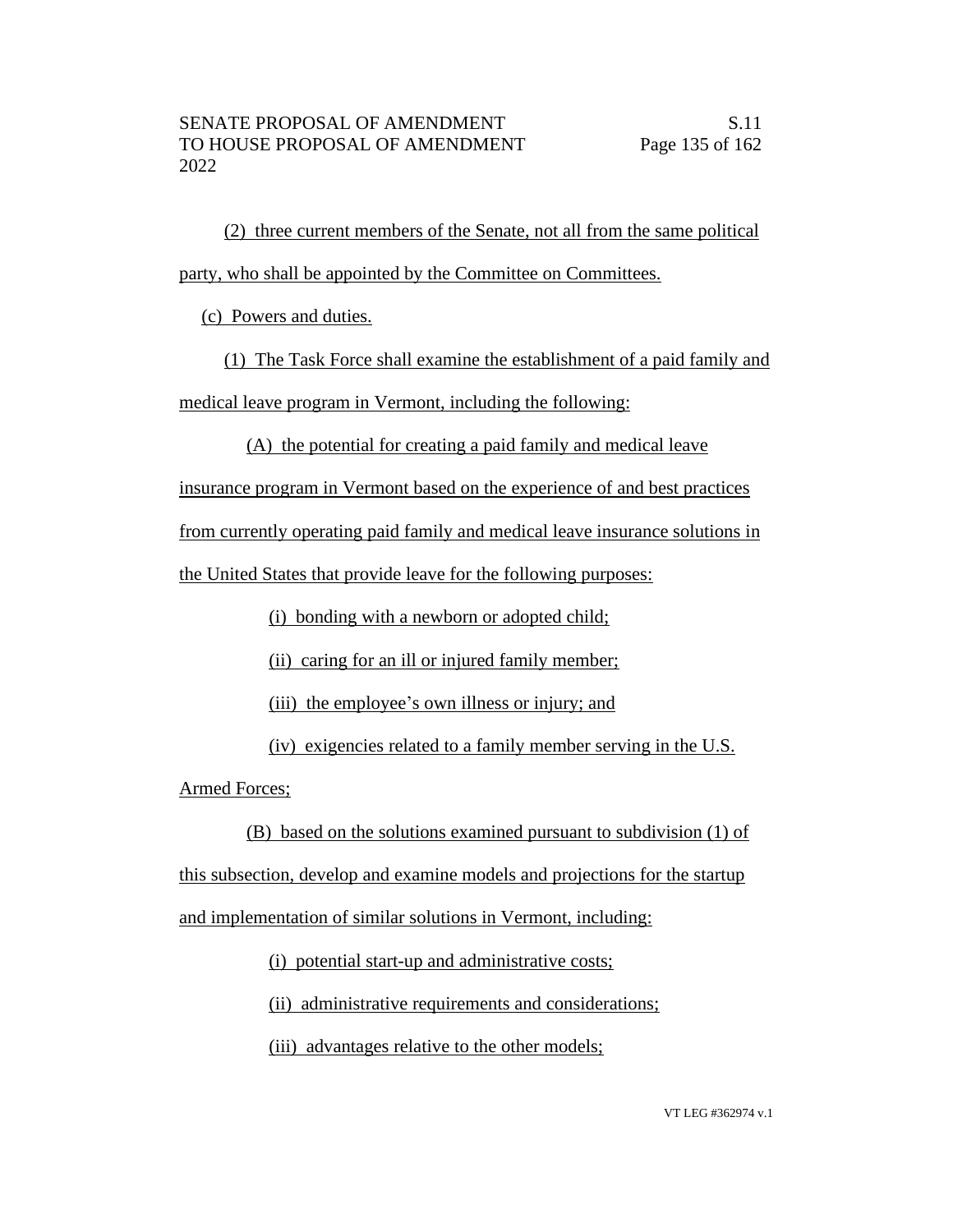(iv) examples from other jurisdictions and the experience of the programs in those jurisdictions;

(v) benefits and drawbacks; and

(vi) any other considerations that the Task Force determines are relevant;

(C) opportunities to utilize tested and proven administrative models or public-private partnerships to reduce administrative costs of a paid family and medical leave insurance program or to enable a paid family and medical leave insurance benefits to be established more quickly; and

(D) considerations related to the potential enactment of a federal paid family and medical leave insurance program, including any measures that may be necessary to ensure that a potential State program could adapt to and complement the coverage provided by any federal program.

(2) The Task Force shall consult with affected stakeholders and

interested parties, including stakeholders and interested parties representing:

(A) the labor community;

(B) Vermont businesses;

(C) groups advocating for gender equity;

(D) Vermonters who are Black, Indigenous, or a Person of Color; and (E) children and families.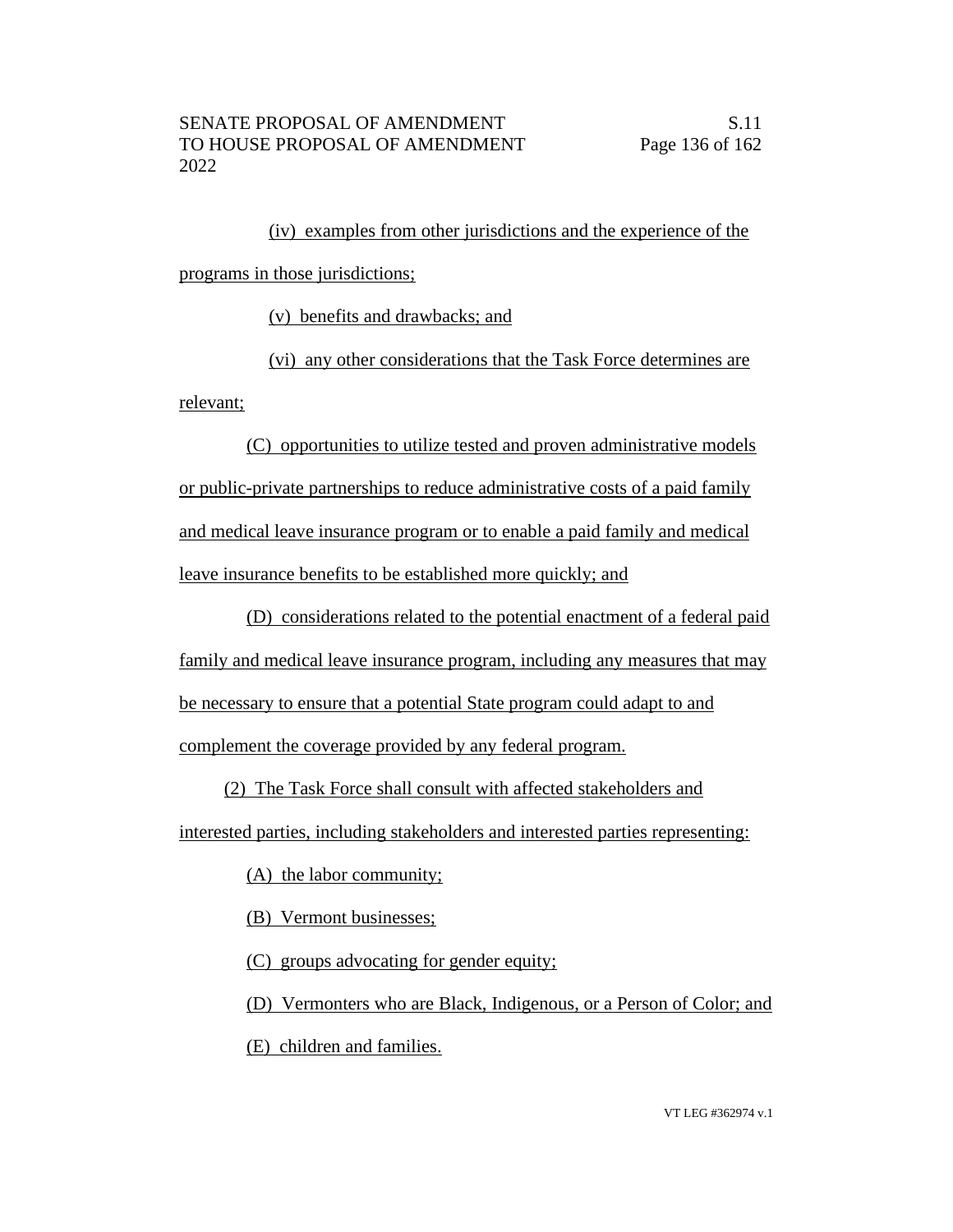## (d) Assistance.

(1) The Task Force shall have the administrative assistance of the Office of Legislative Operations, the technical assistance of the Joint Fiscal Office, and the legal assistance of the Office of Legislative Counsel.

(2) The Task Force may contract with one or more entities or

individuals for purposes of modeling and actuarial projections.

(e) Report. On or before January 15, 2023, the Task Force shall submit a

written report to the House Committee on General, Housing, and Military

Affairs and the Senate Committee on Economic Development, Housing and

General Affairs with its findings and any recommendations for legislative

action. The Task Force's report may take the form of draft legislation.

(f) Meetings.

(1) The Office of Legislative Operations shall call the first meeting of the Committee to occur on or before September 15, 2022.

(2) The Task Force shall select a chair from among its members at the first meeting.

(3) A majority of the membership shall constitute a quorum.

(4) The Task Force shall cease to exist on January 30, 2023.

(g) Compensation and reimbursement. For attendance at meetings during adjournment of the General Assembly, a legislative member of the Task Force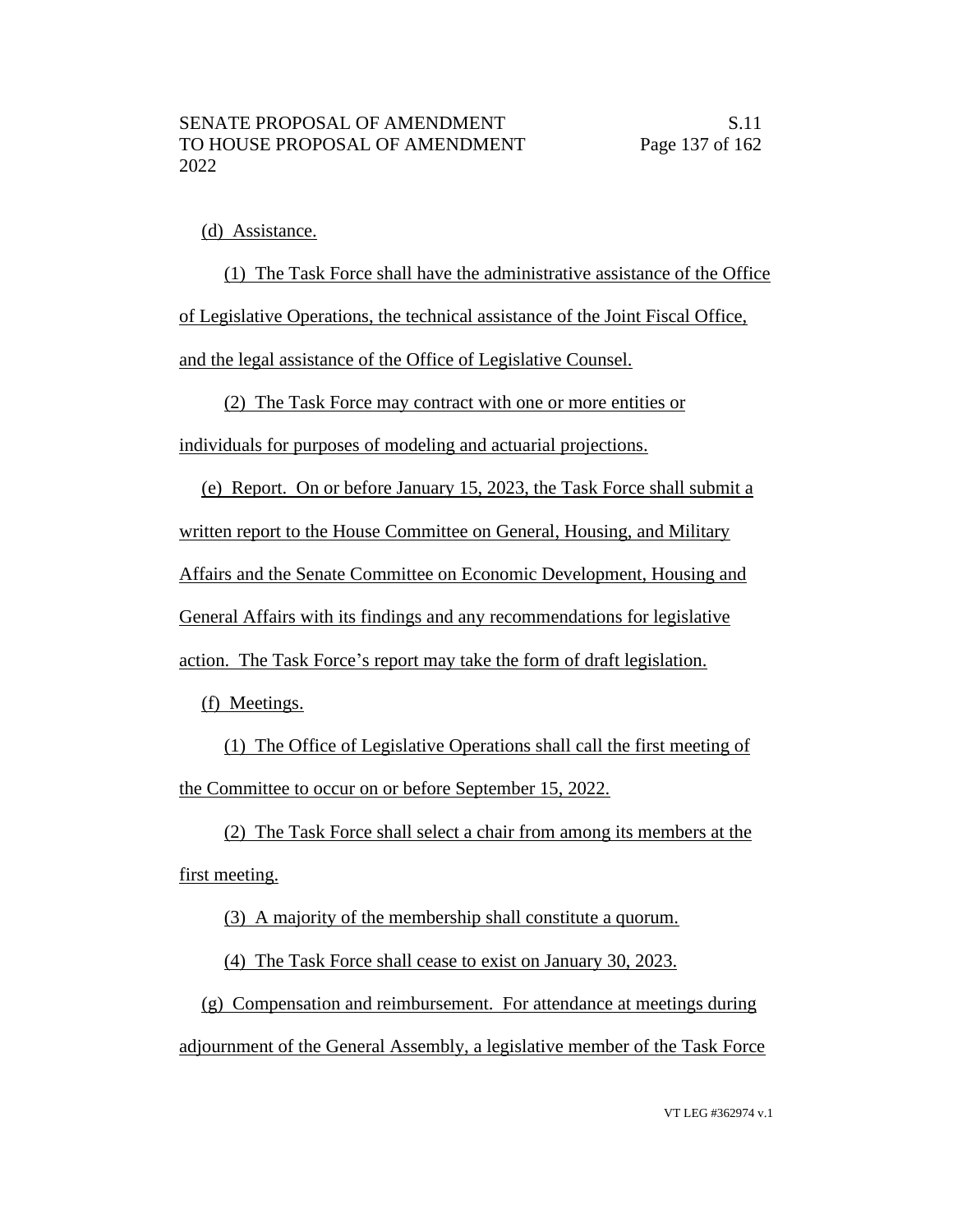shall be entitled to per diem compensation and reimbursement of expenses pursuant to 2 V.S.A. § 23 for not more than six meetings.

(h) Appropriation. The sum of \$200,000.00 is appropriated to the General Assembly from the American Rescue Plan Act (ARPA) – Coronavirus State Fiscal Recovery Funds in fiscal year 2023 for per diem compensation and reimbursement of expenses for members of the Task Force and for expenses related to modeling and actuarial projections.

\* \* \* Unemployment Insurance Benefits \* \* \*

Sec. 55d. FINDINGS

The General Assembly finds that:

(1) The COVID-19 pandemic caused significant disruption to

Vermont's economy and resulted in unprecedented levels of unemployment.

(2) Unemployment insurance benefits provide only partial wage replacement, making it hard for unemployed individuals to afford basic necessities and living expenses.

(3) Significant inflation caused by supply chain, economic, and workforce disruptions related to the COVID-19 pandemic are making it increasingly difficult for unemployed individuals to afford basic necessities and living expenses.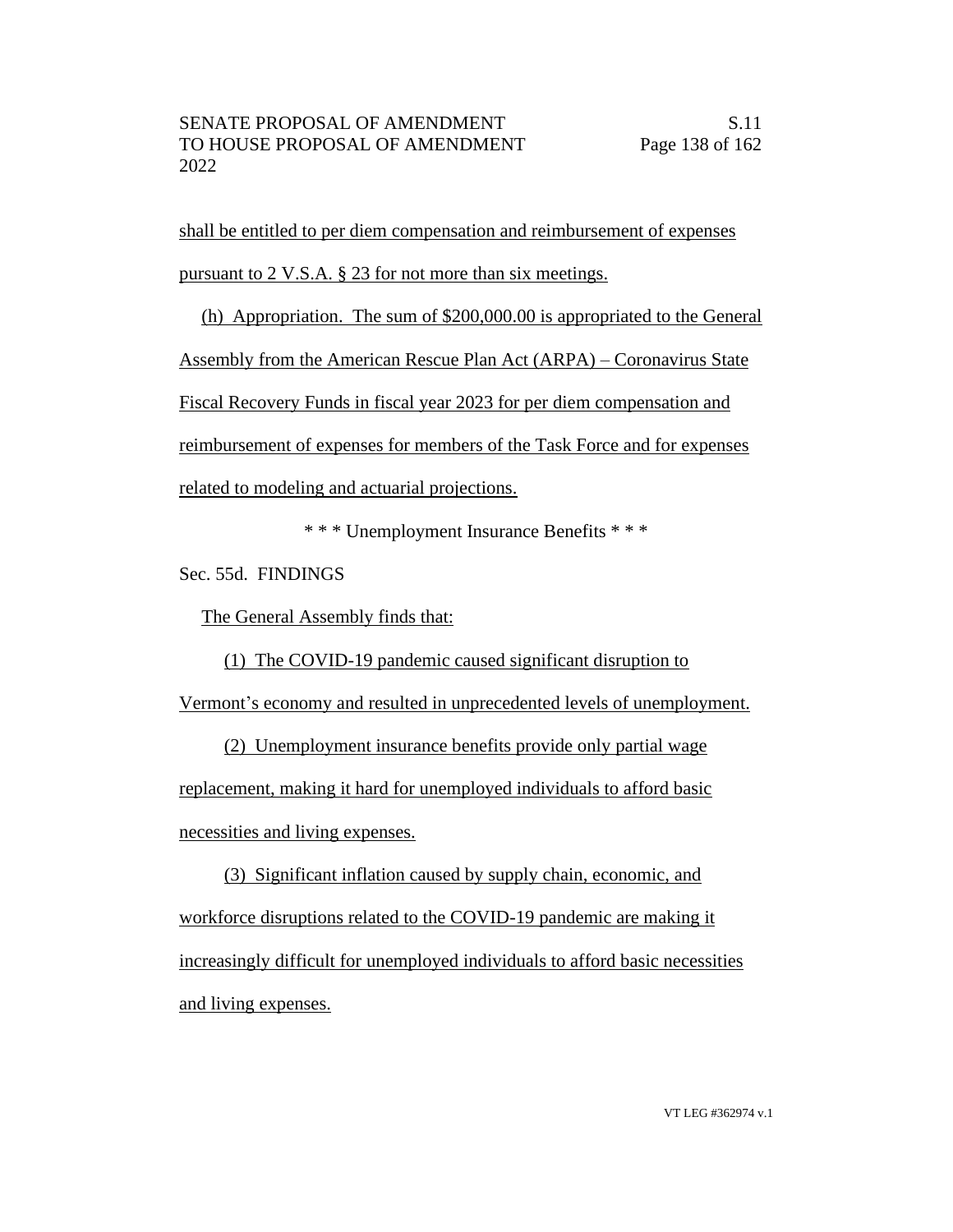(4) Temporarily increasing the weekly unemployment insurance benefit amount for unemployed individuals will help to mitigate the impact of the COVID-19 pandemic on the unemployed individuals' ability to afford basic necessities and living expenses.

(5) The General Assembly previously enacted a \$25.00 supplemental increase to the weekly unemployment insurance benefit amount in 2021 Acts and Resolves No. 51, Sec. 11. However, the terms of that supplemental increase did not conform to federal requirements, and it never took effect. Enacting a supplemental \$25.00 weekly unemployment insurance benefit that will later be replaced by a temporary \$25.00 increase in the weekly unemployment insurance benefit amount will fulfill the commitment made by the General Assembly in 2021 Acts and Resolves No. 51, Sec. 11. Sec. 55e. 2021 Acts and Resolves No. 51, Sec. 17(a)(4) is amended to read:

(4) Sec. 12 (repeal of supplemental weekly benefit) shall take effect upon the payment of a cumulative total of \$100,000,000.00 in supplemental benefits pursuant to 21 V.S.A.  $\frac{8}{3}$  1338(e)(2) on October 7, 2021 and shall apply prospectively to all benefit payments in the next week and each subsequent week.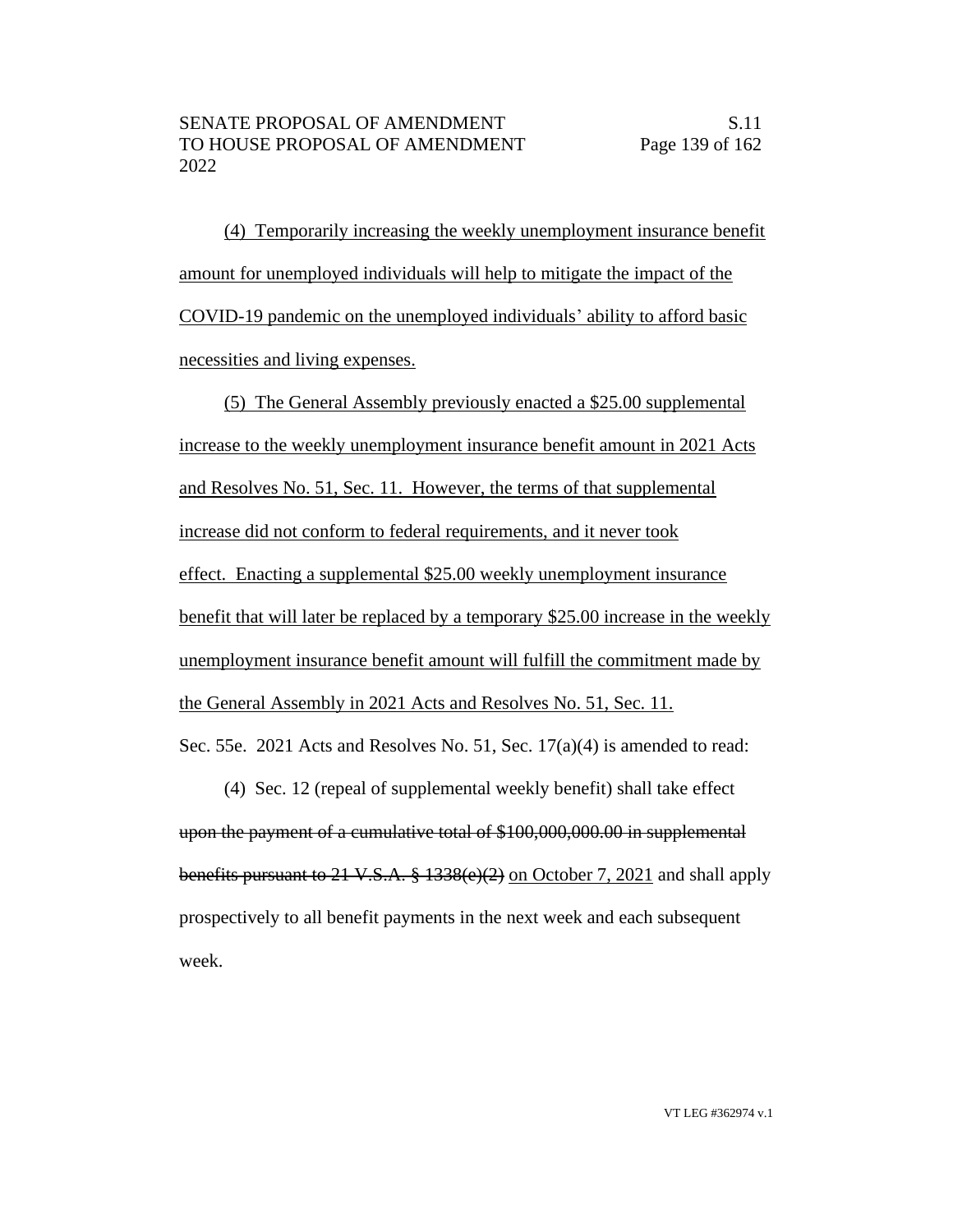Sec. 55f. 21 V.S.A. § 1341 is added to read:

# § 1341. UNEMPLOYMENT INSURANCE COVID-19 SUPPLEMENTAL

## BENEFIT

(a) Beginning on July 1, 2022, in addition to the amount of regular unemployment insurance benefits provided pursuant to section 1338 of this title, each individual who qualifies for benefits pursuant to the provisions of

this chapter shall receive a separate supplemental benefit of \$25.00 each week.

(b) Benefits provided pursuant to this section shall be paid from the

Unemployment Insurance COVID-19 Supplemental Benefit Special Fund

established pursuant to section 1342 of this chapter.

Sec. 55g. 21 V.S.A. § 1342 is added to read:

# § 1342. UNEMPLOYMENT INSURANCE COVID-19 SUPPLEMENTAL

### BENEFIT SPECIAL FUND

There is established the Unemployment Insurance COVID-19 Supplemental Benefit Special Fund, which shall be managed in accordance with 32 V.S.A. chapter 7, subchapter 5. The Fund shall consist of any amounts appropriated to the Fund. The Commissioner may seek and accept grants from any source, public or private, to be dedicated for deposit into the Special Fund. The Commissioner shall use the Fund to provide the Supplemental Benefit established pursuant to section 1341 of this chapter and to pay all necessary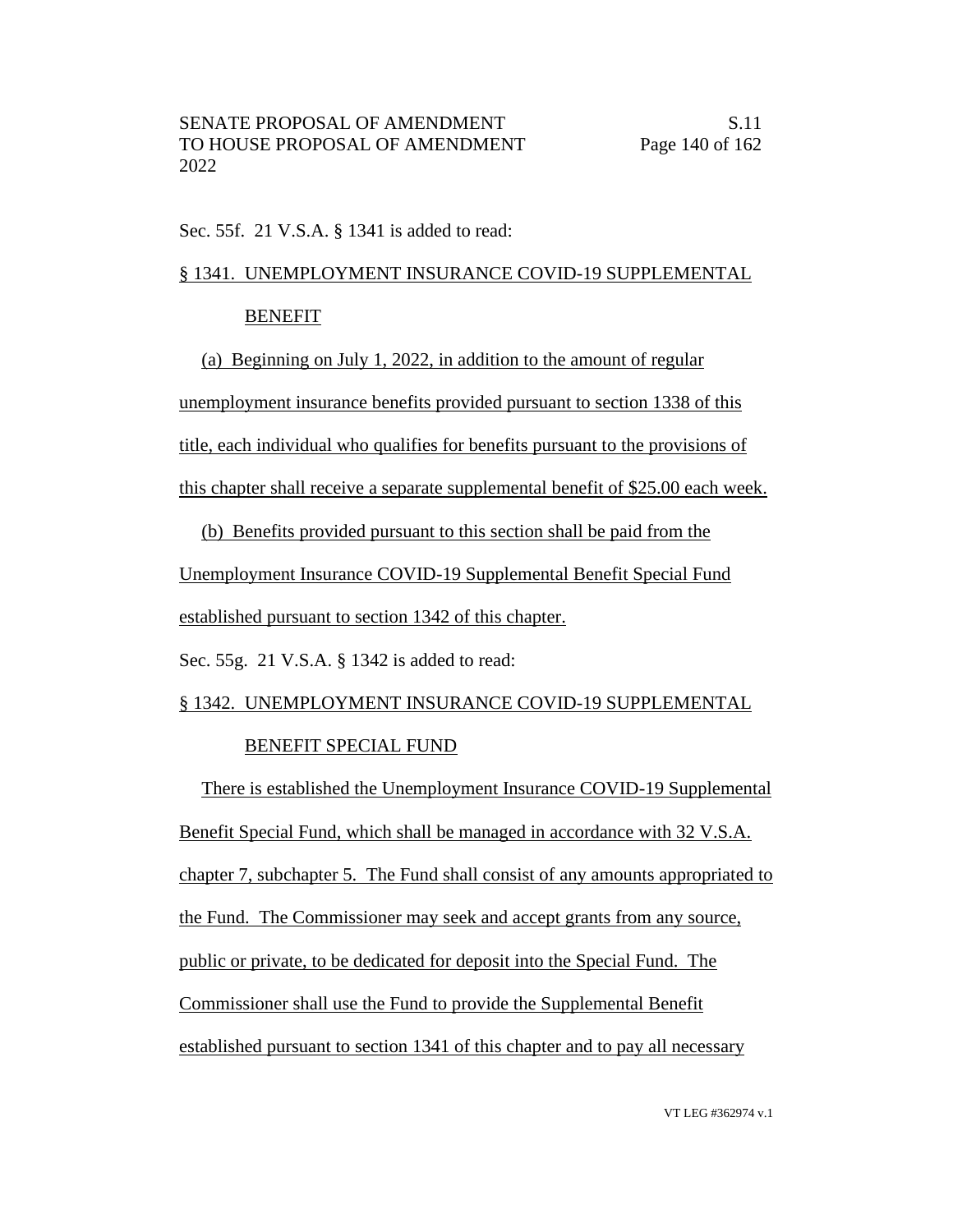costs associated with the administration of the Supplemental Benefit and of the Fund.

Sec. 55h. APPROPRIATION

\$8,000,000.00 is appropriated from the American Rescue Plan Act (ARPA)

– Coronavirus State Fiscal Recovery Funds to the Unemployment Insurance

COVID-19 Supplemental Benefit Special Fund established pursuant to

21 V.S.A. § 1342. Not more than five percent of the amount appropriated may

be used for administrative costs related to the implementation and payment of

the Unemployment Insurance COVID-19 Supplemental Benefit established

pursuant to 21 V.S.A. § 1341.

Sec. 55i. REPEALS

21 V.S.A. § 1341 (Unemployment Insurance COVID-19 Supplemental Benefit) and 21 V.S.A. § 1342 (Unemployment Insurance COVID-19 Supplemental Benefit Special Fund) are repealed on July 1, 2024. Sec. 55j. 21 V.S.A. § 1338 is amended to read:

§ 1338. WEEKLY BENEFITS

\* \* \*

(e) An individual's weekly benefit amount shall be determined by dividing the individual's two high quarter total subject wages required under subdivision (d)(1) of this section by 45 and adding \$25.00 to the resulting

VT LEG #362974 v.1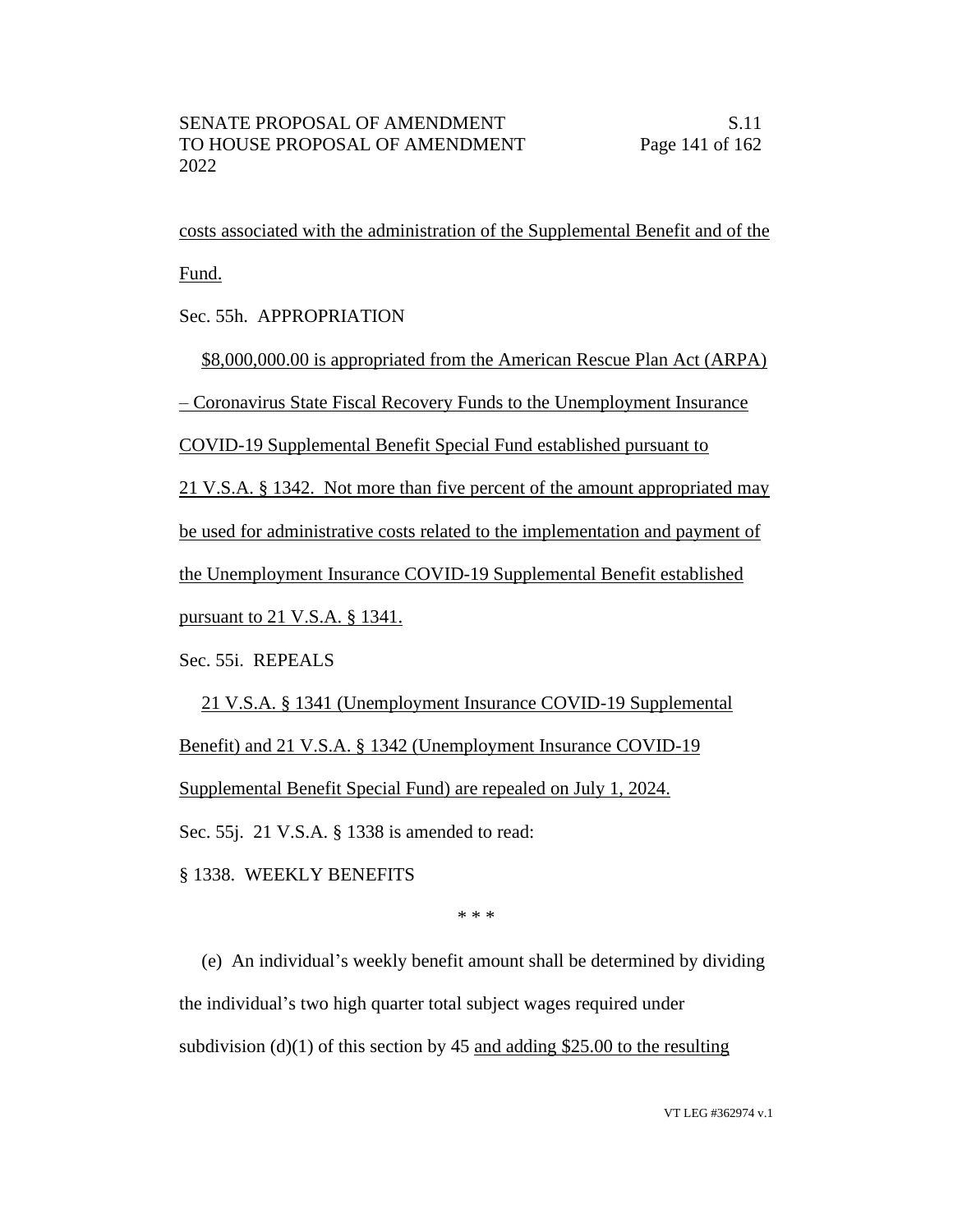quotient, provided that the weekly benefit amount so determined shall not exceed the maximum weekly benefit amount computed pursuant to subsection (f) of this section.

(f)(1) The maximum weekly benefit amount shall be annually adjusted on the first day of the first calendar week in July to an amount equal to the sum of \$25.00 plus 57 percent of the State annual average weekly wage as determined by subsection (g) of this section.

\* \* \*

# Sec. 55k. MODIFICATION OF UNEMPLOYMENT INSURANCE MAINFRAME CODE; ANNUAL REPORT; INDEPENDENT VERIFICATION

(a)(1) The Commissioner of Labor shall develop and implement changes to the unemployment insurance mainframe software or develop a modernized information technology system necessary to implement on January 1, 2025 the changes to the unemployment insurance weekly benefit amount enacted pursuant to Sec. 14j of this act. The changes to the mainframe or the modernized information technology system, as applicable, shall be developed and implemented in a manner that minimizes risk to the operation of the mainframe and the functions of the unemployment insurance program.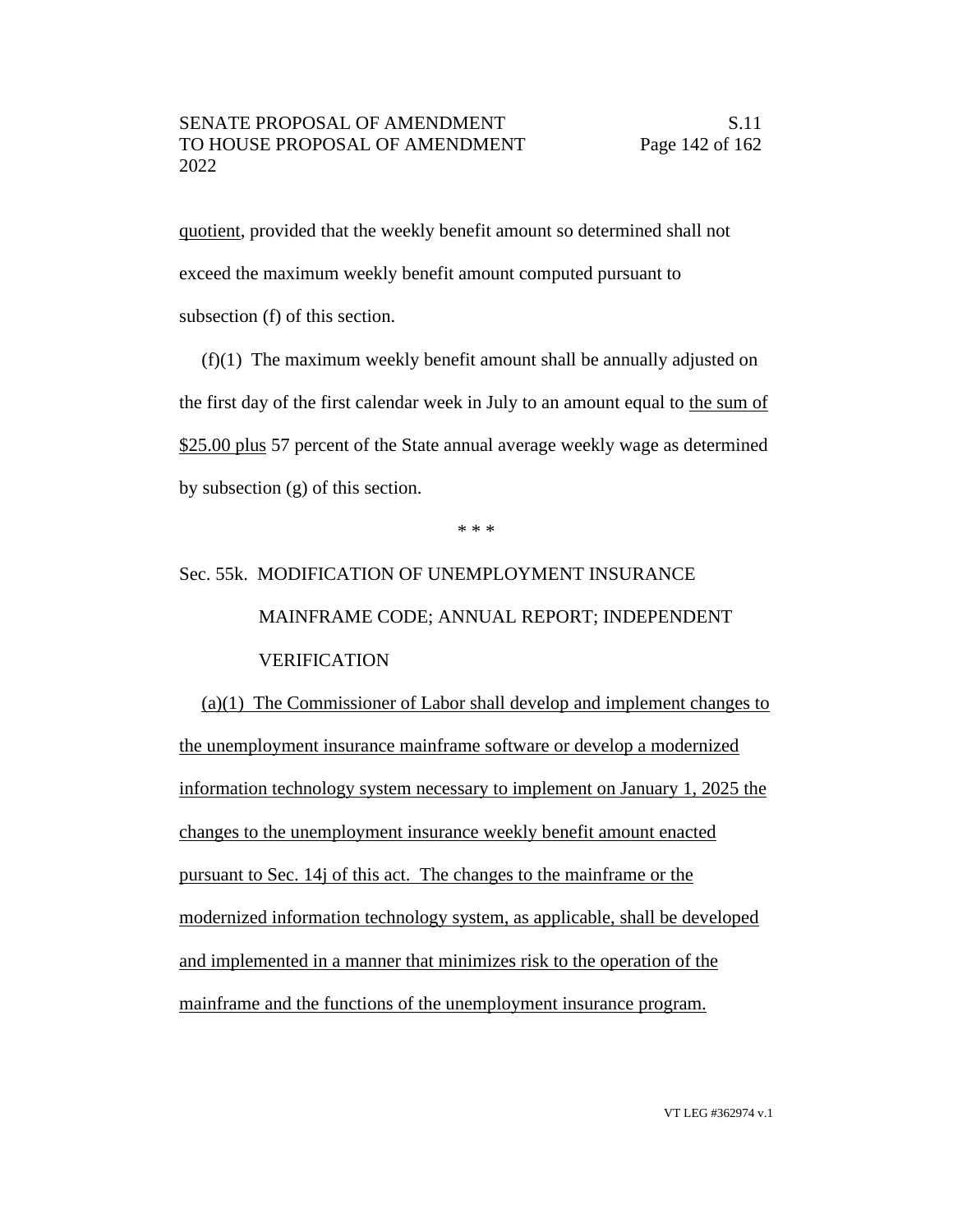(2) The Commissioner of Labor and the Secretary of Digital Services shall, to the greatest extent possible, plan and carry out the development and implementation of a modernized information technology system for the unemployment insurance program so that the modernized system is available in time to implement on January 1, 2025 the changes to the unemployment insurance weekly benefit amount enacted pursuant to Sec. 14j of this act.

(b) The Commissioner of Labor shall, on or before January 15, 2023 and January 15, 2024, submit a written report to the House Committee on Commerce and Economic Development, the Senate Committee on Economic Development, Housing and General Affairs, and the Legislative Information Technology Consultant retained by the Joint Fiscal Office detailing the actions taken and progress made in carrying out the requirements of subsection (a) of this section, the anticipated timeline for being able to implement the changes to the unemployment insurance weekly benefit amount enacted pursuant to Sec. 14j of this act, and potential implementation risks identified during the development process.

(c) The Legislative Information Technology Consultant shall, on or before February 15, 2023 and February 15, 2024, submit to the House Committee on Commerce and Economic Development and the Senate Committee on Economic Development, Housing and General Affairs a review of the report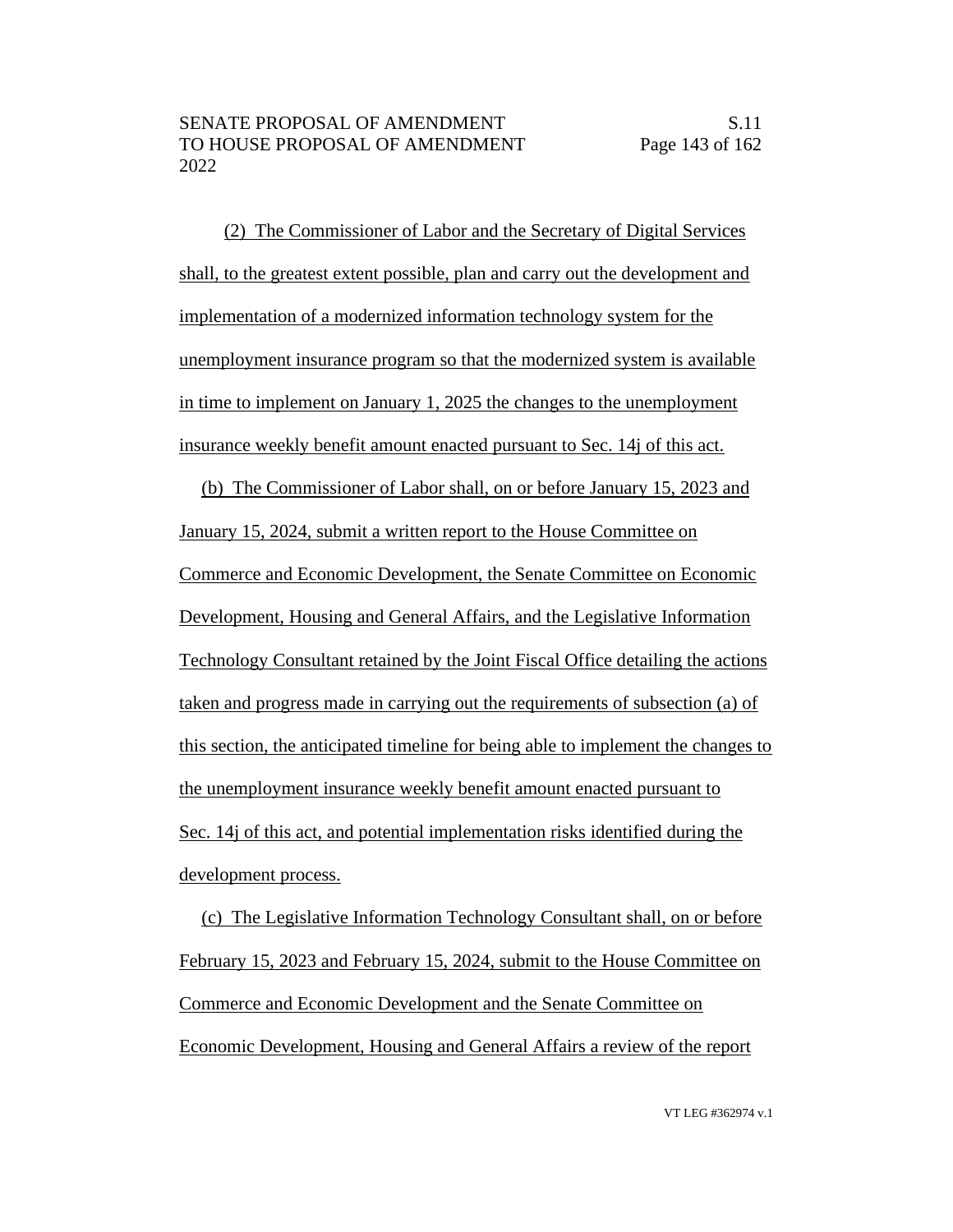submitted pursuant to subsection (b) of this section. The review shall include an assessment of whether the Department of Labor will be able to implement the changes to the unemployment insurance weekly benefit amount enacted pursuant to Sec. 14j of this act by January 1, 2025 and shall identify any potential risks or concerns related to implementation that are not addressed in the Commissioner's report.

Sec. 55l. 21 V.S.A. § 1338 is amended to read:

§ 1338. WEEKLY BENEFITS

\* \* \*

(e) An individual's weekly benefit amount shall be determined by dividing the individual's two high quarter total subject wages required under subdivision (d)(1) of this section by 45 and adding \$25.00 to the resulting quotient, provided that the weekly benefit amount so determined shall not exceed the maximum weekly benefit amount computed pursuant to subsection (f) of this section.

(f)(1) The maximum weekly benefit amount shall be annually adjusted on the first day of the first calendar week in July to an amount equal to the sum of \$25.00 plus 57 percent of the State annual average weekly wage as determined by subsection (g) of this section.

\* \* \*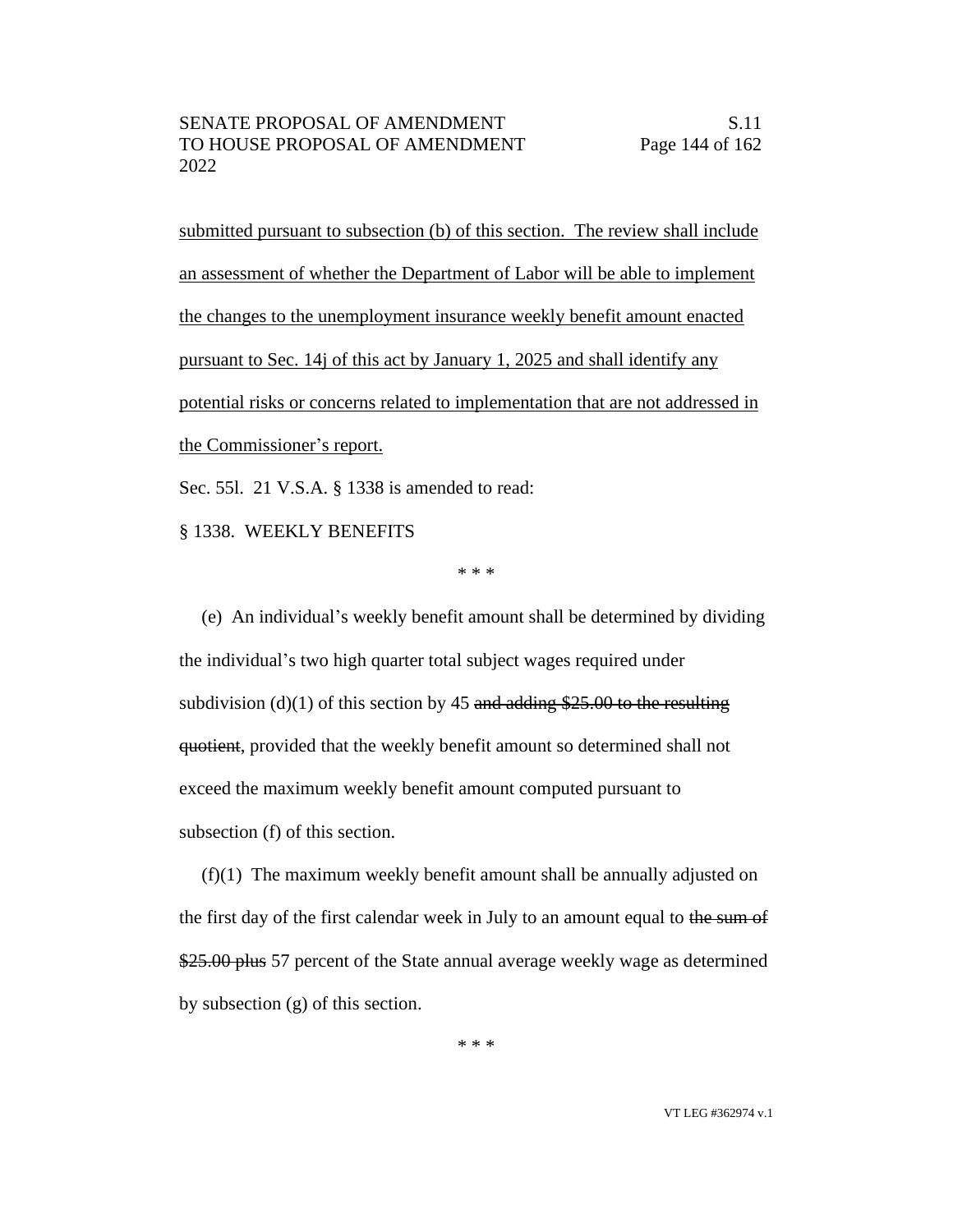\* \* \* Appropriations \* \* \*

#### Sec. 56. APPROPRIATIONS

(a) Reversion. In fiscal year 2022, of the amounts appropriated in 2021 Acts and Resolves No. 74, Sec. G. 300(a)(13), from the American Rescue Plan Act (ARPA) – Coronavirus State Fiscal Recovery Funds to the Agency of Commerce and Community Development for the Economic Recovery Grant Program, \$25,500,000.00 shall revert to the American Rescue Plan Act (ARPA) – Coronavirus State Fiscal Recovery Funds.

(b) Recruitment and marketing. In fiscal year 2023, the following amounts are appropriated from the sources, to the recipients, and for the purposes specified:

(1) Worker recruitment. The amount of \$6,000,000.00 is appropriated from the General Fund to the Agency of Commerce and Community Development for worker recruitment activities and for the relocated and remote worker program.

(2) Tourism and marketing; relocation. In fiscal year 2023, the following amounts are appropriated from the General Fund to the Department of Tourism and Marketing, which the Department shall expend over two years:

> (A) \$1,200,000.00 to support a regional relocation network; and (B) \$3,000,000.00 for marketing and promotion.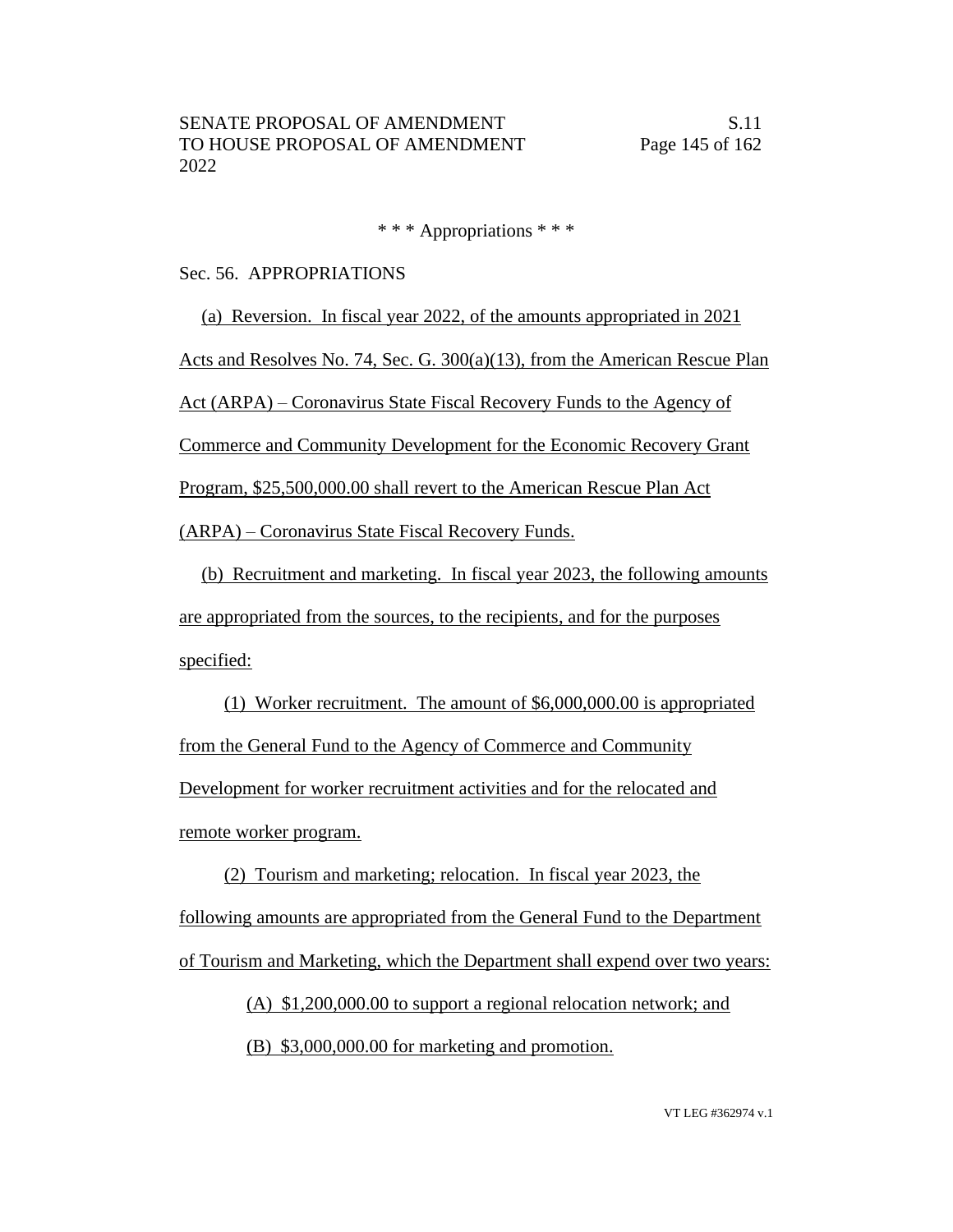(c) COVID economic support. In fiscal year 2022, the amount of \$20,000,000.00 is appropriated from the American Rescue Plan Act (ARPA) – Coronavirus State Fiscal Recovery Funds as follows:

(1) VEDA Short-Term Forgivable Loan Program. \$15,000,000.00 to the Vermont Economic Development Authority for the VEDA Short-Term Forgivable Loan Program.

(2) Creative economy grants. \$5,000,000.00 to the Vermont Arts Council to provide grants for monthly operating costs, including rent, mortgage, utilities, and insurance, to creative economy businesses and nonprofits that have sustained substantial losses due to the pandemic.

(d) Downtown development. Of the amounts appropriated to the Agency of Commerce and Community Development in fiscal year 2023 for the Better Places Program, Think Vermont initiative, or other programs that promote downtown development, the Agency may allocate not more than \$485,000.00 to provide funding to one or more nonprofit organizations that sponsor a downtown designation to:

(1) expand the ability of the downtown organizations to educate, guide, and partner with businesses, nonprofits, and community organizations to strengthen downtown models and leverage State funding to incentivize broader participation;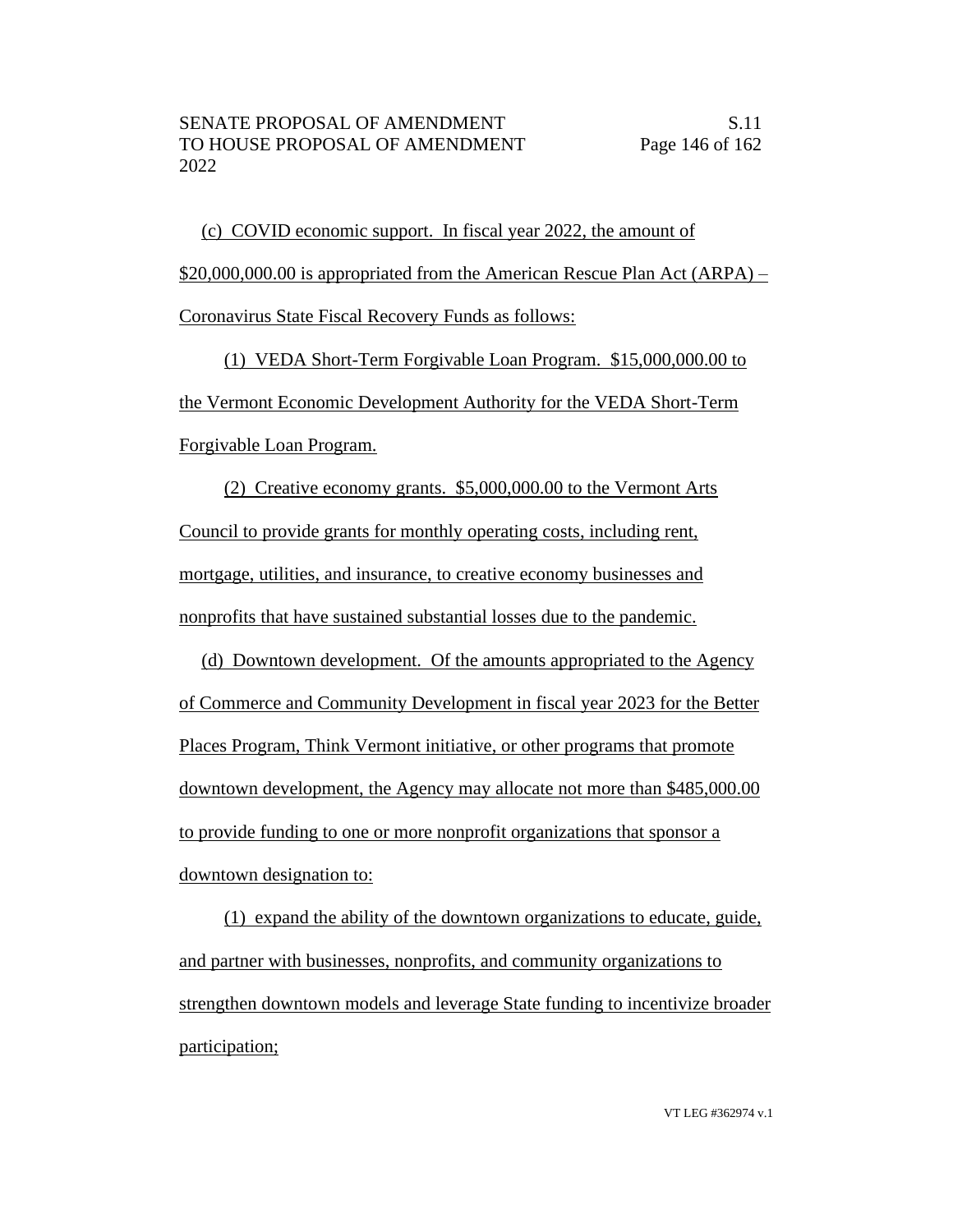(2) support marketing, content development, and increased digital reach for downtown organizations, individually and collectively; and

(3) support communication within the coordinated effort of these Statemandated organizations to leverage successes.

(e) Community-based economic development. It is the intent of the

General Assembly that up to \$11,000,000.00 of funding be provided in fiscal year 2023 in other legislation for the following community-based economic

development initiatives:

(1) the Department of Forests, Parks and Recreation Vermont Outdoor Recreation Economic Collaborative (VOREC) Community Grant Program; and

(2) the Department of Economic Development grant program for remediation and redevelopment of brownfield sites.

\* \* \* Sports Betting Study Committee \* \* \*

Sec. 57. SPORTS BETTING; FINDINGS

The General Assembly finds that:

(1) An estimated 28 percent of adults in the United States bet on sports

and 46 percent of adults say that they have an interest in betting on sports.

(2) Based on current participation rates and expected growth, it is estimated that Vermont could generate from \$640,000.00 to \$4.8 million in the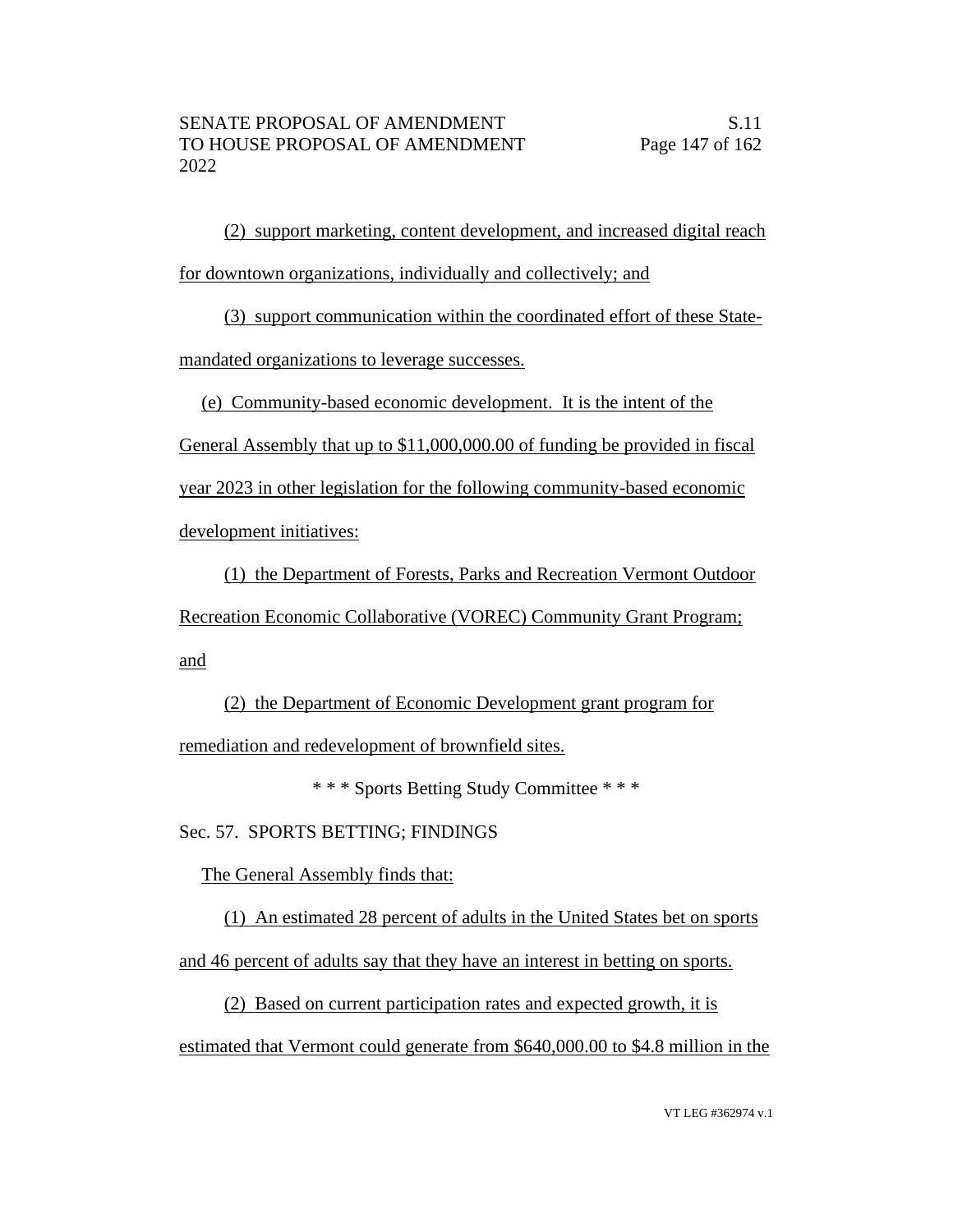first year of sports betting revenue taxes and \$1.3 million to \$10.3 million in the second year, depending on the regulatory model chosen by the General Assembly.

(3) As of March 2022, 31 states and the District of Columbia have some form of active legal sports betting operations while an additional three states have enacted laws or adopted ballot measures to permit legal sports betting.

(4) Legislation has also been introduced in at least 14 of the states without a legal sports betting market, including Vermont, to legalize, regulate, and tax sports betting.

(5) Given the widespread participation in sports betting, the General Assembly finds that careful examination of whether and how best to regulate sports betting in Vermont and protect Vermonters involved in sports betting is necessary.

Sec. 57a. SPORTS BETTING; STUDY COMMITTEE; REPORT

(a) Creation. There is created the Sports Betting Study Committee to examine whether and how to regulate sports betting in Vermont.

(b) Membership. The Study Committee shall be composed of the

following members:

(1) the Attorney General or designee;

(2) the Commissioner of Liquor and Lottery or designee;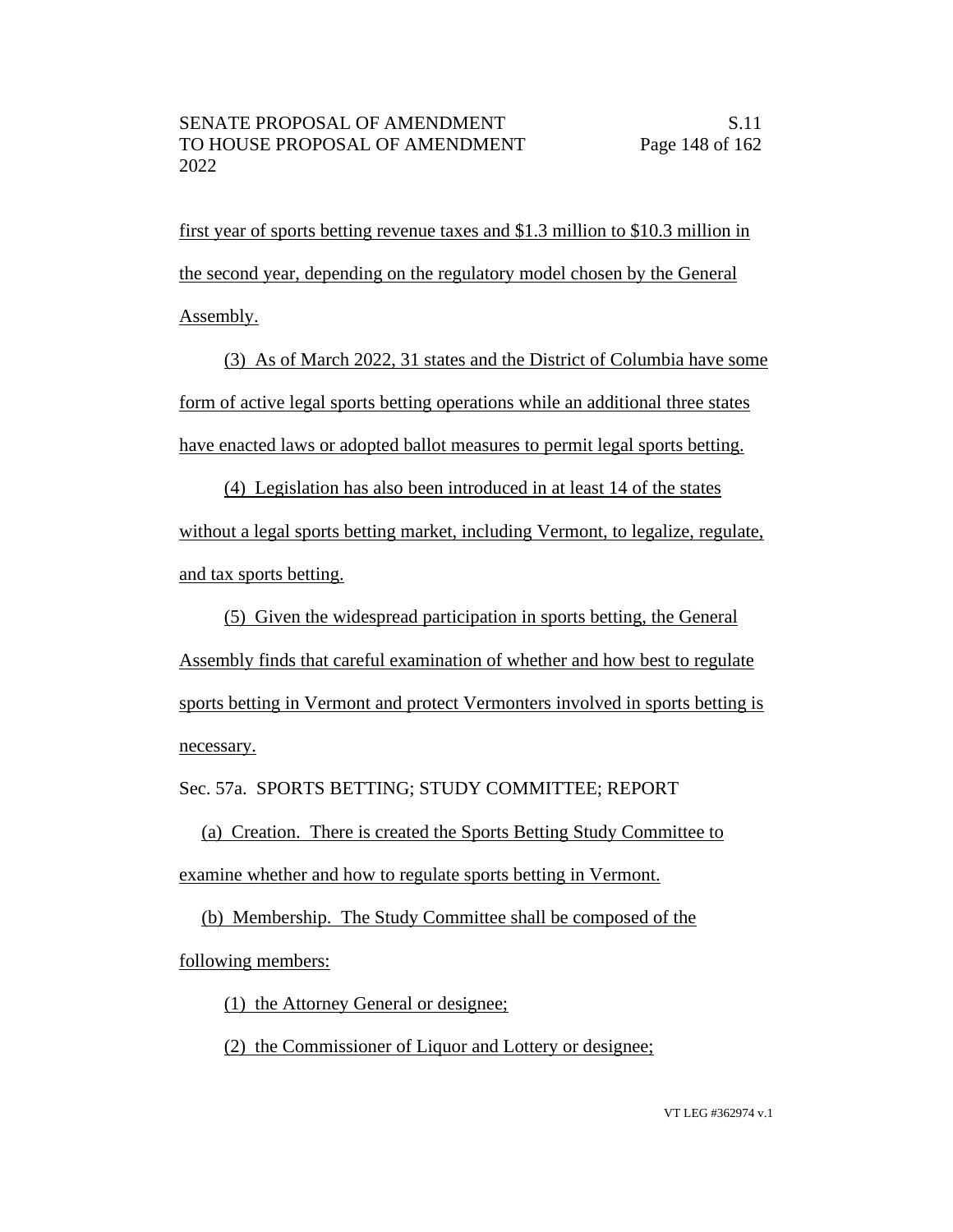(3) the Commissioner of Taxes or designee;

(4) the Secretary of State or designee;

(5) the Secretary of Commerce and Community Development or

designee;

(6) two current members of the Senate, who shall be appointed by the

Committee on Committees; and

(7) two current members of the House, who shall be appointed by the Speaker of the House.

(c) Powers and duties. The Study Committee shall examine the sports betting study conducted by the Office of Legislative Counsel and Joint Fiscal Office and shall study various models for legalizing, taxing, and regulating

sports betting, including the following issues:

(1) studies carried out by other states concerning the legalization,

taxation, and regulation of sports betting;

(2) laws enacted by other states to legalize, tax, and regulate sports

betting;

(3) potential models for legalizing and regulating sports betting in

Vermont, including any advantages or drawbacks to each model;

(4) potential models for legalizing and regulating online sports betting,

including any advantages or drawbacks to each model;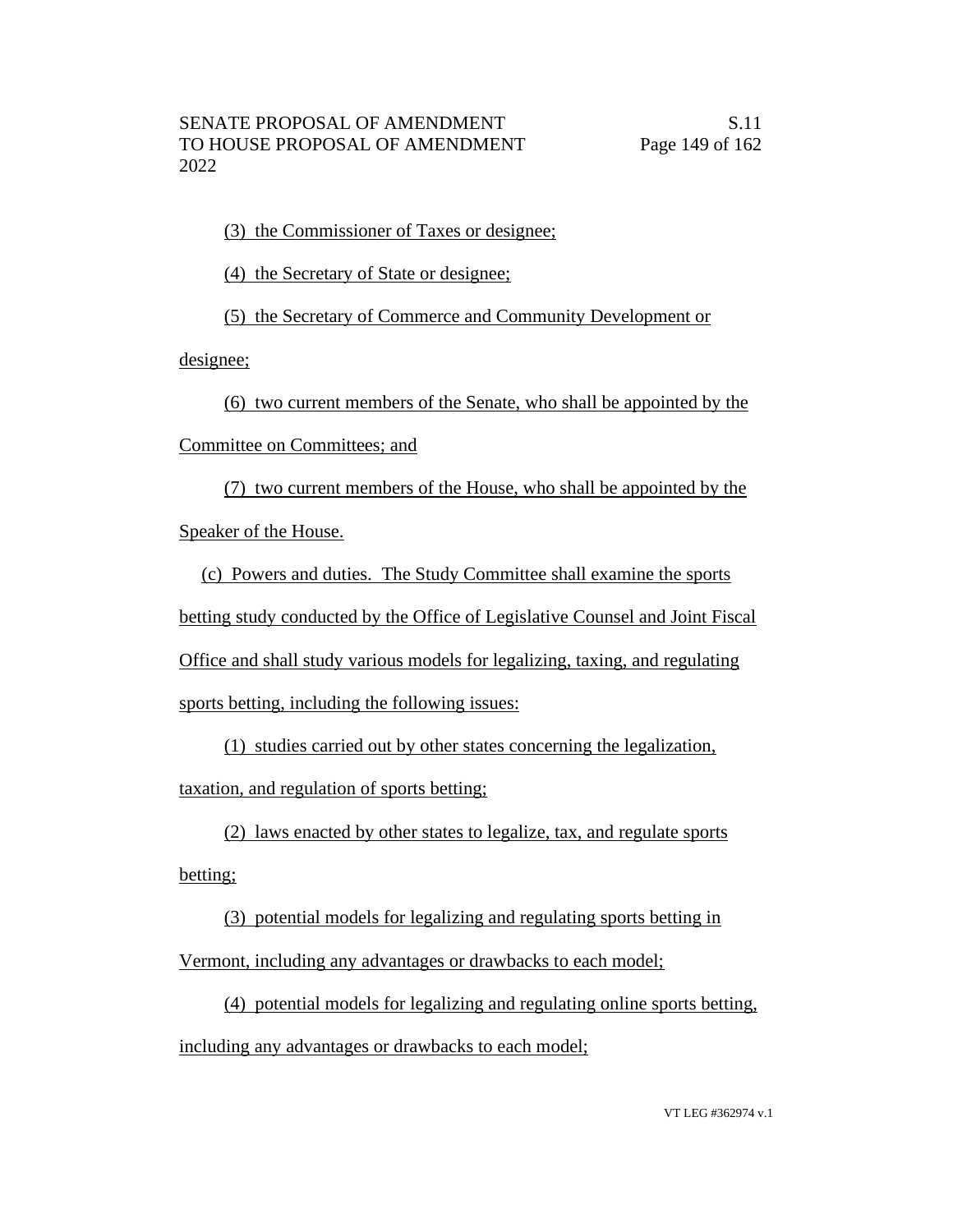(5) potential tax and fee structures for sports betting activities;

(6) potential restrictions or limitations on the types of sports that may be bet on, including whether and to what extent restrictions should be imposed with respect to the participant age, amateur status, and location of sporting events that may be bet on; and

(7) potential impacts on various socioeconomic and demographic groups and on problem gambling and the resources necessary to address the identified impacts.

(d) Assistance. The Committee shall have the administrative, technical, and legal assistance of the Office of Legislative Council and the Joint Fiscal Office.

(e) Report. On or before December 15, 2022, the Study Committee shall submit a written report to the House Committee on General, Housing, and Military Affairs and the Senate Committee on Economic Development, Housing and General Affairs with its findings, recommendations for legislative action, and a draft of proposed legislation.

(f) Meetings.

(1) The Attorney General or designee shall call the first meeting of the Committee to occur on or before September 1, 2022.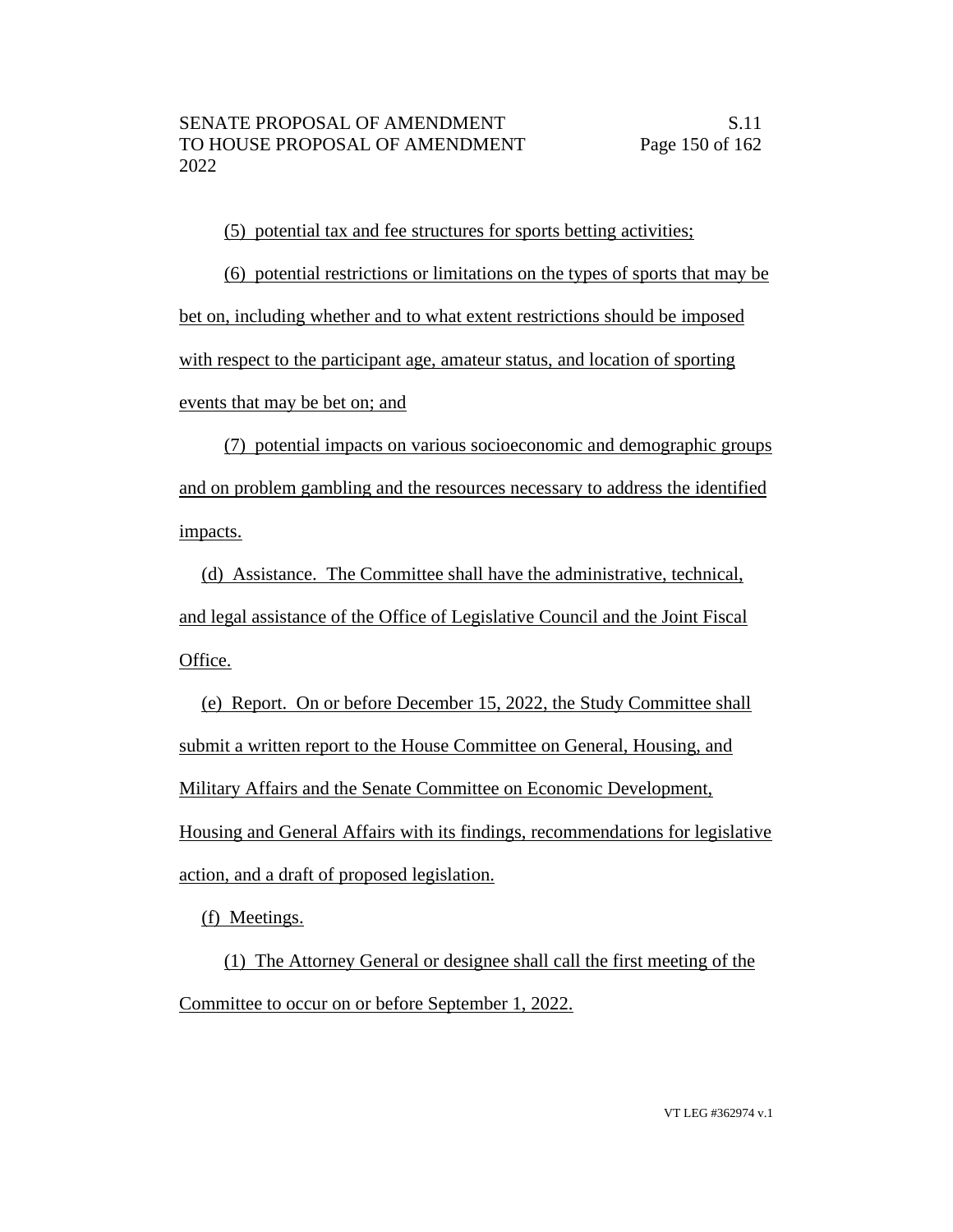(2) The Committee shall select a chair from among its members at the first meeting.

(3) A majority of the membership shall constitute a quorum.

(4) The Committee shall cease to exist on December 30, 2022.

(g) Compensation and reimbursement. For attendance at meetings during

adjournment of the General Assembly, legislative members of the Committee

serving in their capacity as a legislator shall be entitled to per diem

compensation and reimbursement of expenses pursuant to 2 V.S.A. § 406 for

not more than four meetings. These payments shall be made from monies

appropriated to the General Assembly.

\* \* \* SALT Deduction Cap Work-Around \* \* \*

Sec. 58. 32 V.S.A. chapter 151, subchapter 10C is added to read:

Subchapter 10C. Elective Pass-Through Entity Business Income Tax

§ 5921a. DEFINITIONS

As used in this subchapter:

(1) "Distributive proceeds" means the net income, dividends, royalties, interest, rents, guaranteed payments, and gains of a pass-through entity derived from or connected with sources within the State.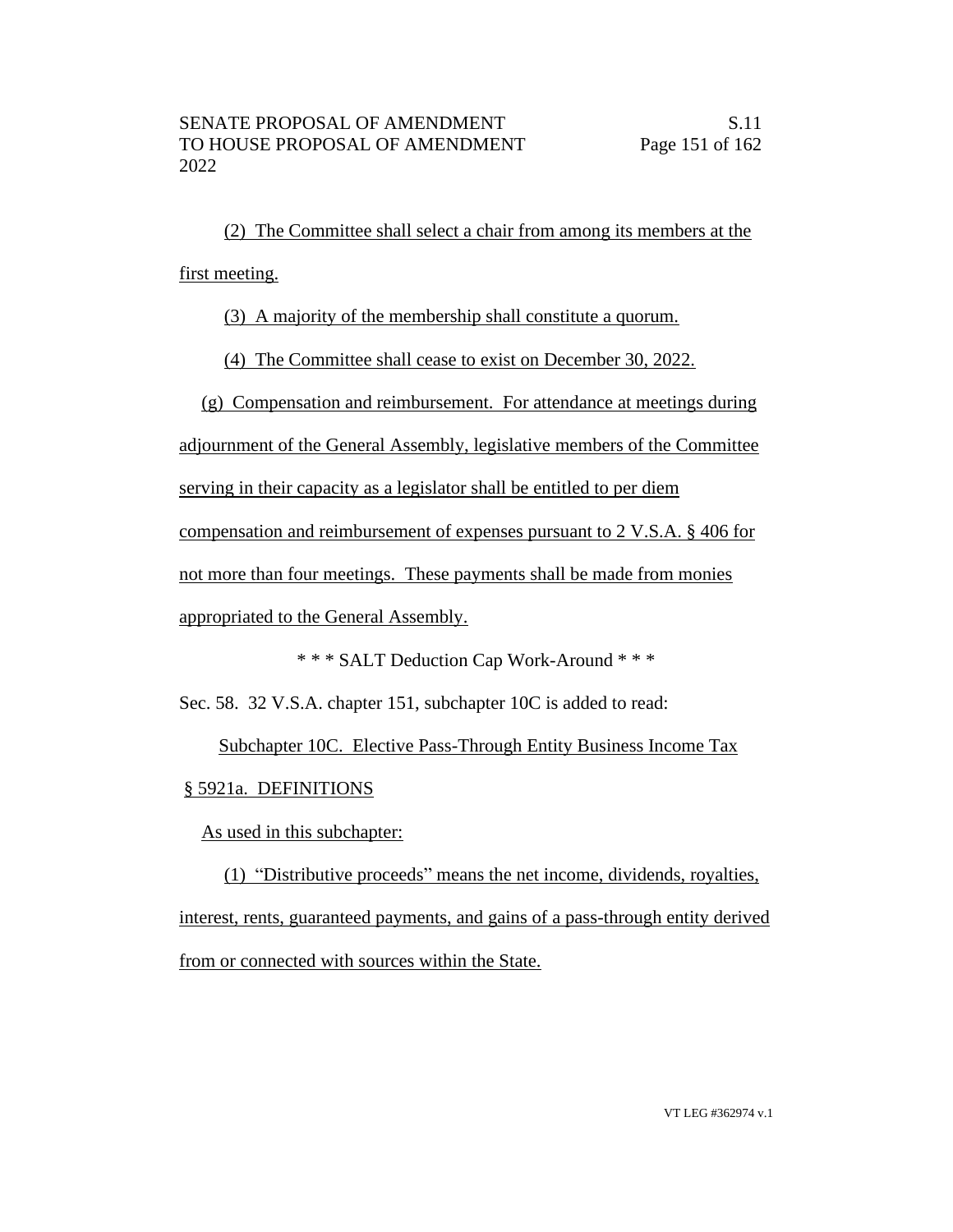(2) "Member" means a member of a limited liability company; a partner in a general, limited, or limited liability partnership; or a shareholder of an S corporation, provided the member is a natural person.

(3) "Pass-through entity" means a limited liability company, a

partnership, or an S corporation.

(4) "Pass-through entity business income tax" means the tax imposed under this subchapter.

(5) "Share of distributive proceeds" means the portion of distributive proceeds attributable to a member of a pass-through entity during a taxable year.

# § 5921b. PASS-THROUGH ENTITY BUSINESS INCOME TAX;

## **ELECTION**

(a) A pass-through entity may elect to be liable for and pay a pass-through entity business income tax during the taxable year, provided:

(1) at least one member of the entity is liable for income tax under this chapter on that member's share of distributive proceeds of the pass-through entity during a taxable year;

(2) each member of the pass-through entity is a natural person and no member is a C corporation or a pass-through entity; and

(3) consent is given by: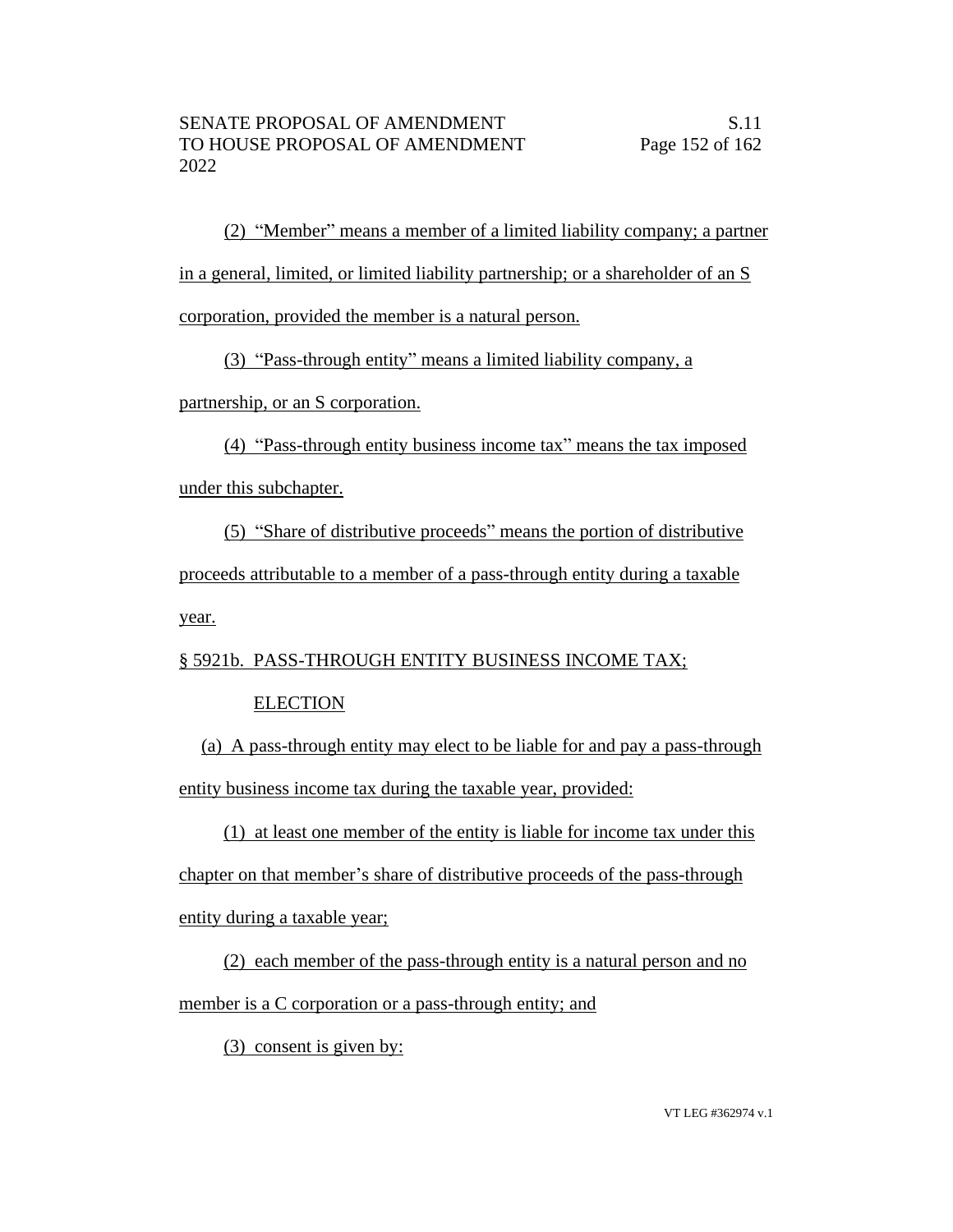(A) each member of the electing entity who is a member at the time the election is filed; or

(B) any officer, manager, or member of the electing entity who is authorized, under law or the entity's organizational documents, to make the election and who represents having such authority under penalties of perjury.

(b) The tax imposed on a pass-through entity under this section shall be equal to the sum of each member's share of taxable distributive proceeds attributable to the pass-through entity for the taxable year, multiplied by the second-highest marginal tax rate in section 5822 of this chapter.

(c) The election under this section shall be made annually, on or before the due date for filing the entity's return as established by the Commissioner, and shall not apply retroactively. An election made under this section shall be binding on all members of the pass-through entity for the year in which the election is made. If the members decide to revoke an election, that revocation shall occur on or before the due date for filing the entity's return.

(d) Each pass-through entity that makes an election for a taxable year under this section shall annually report to each of its members the member's share of distributive proceeds for the taxable year.

(e) Each pass-through entity that makes an election for a taxable year under this section shall file an entity tax return and make payments on or before the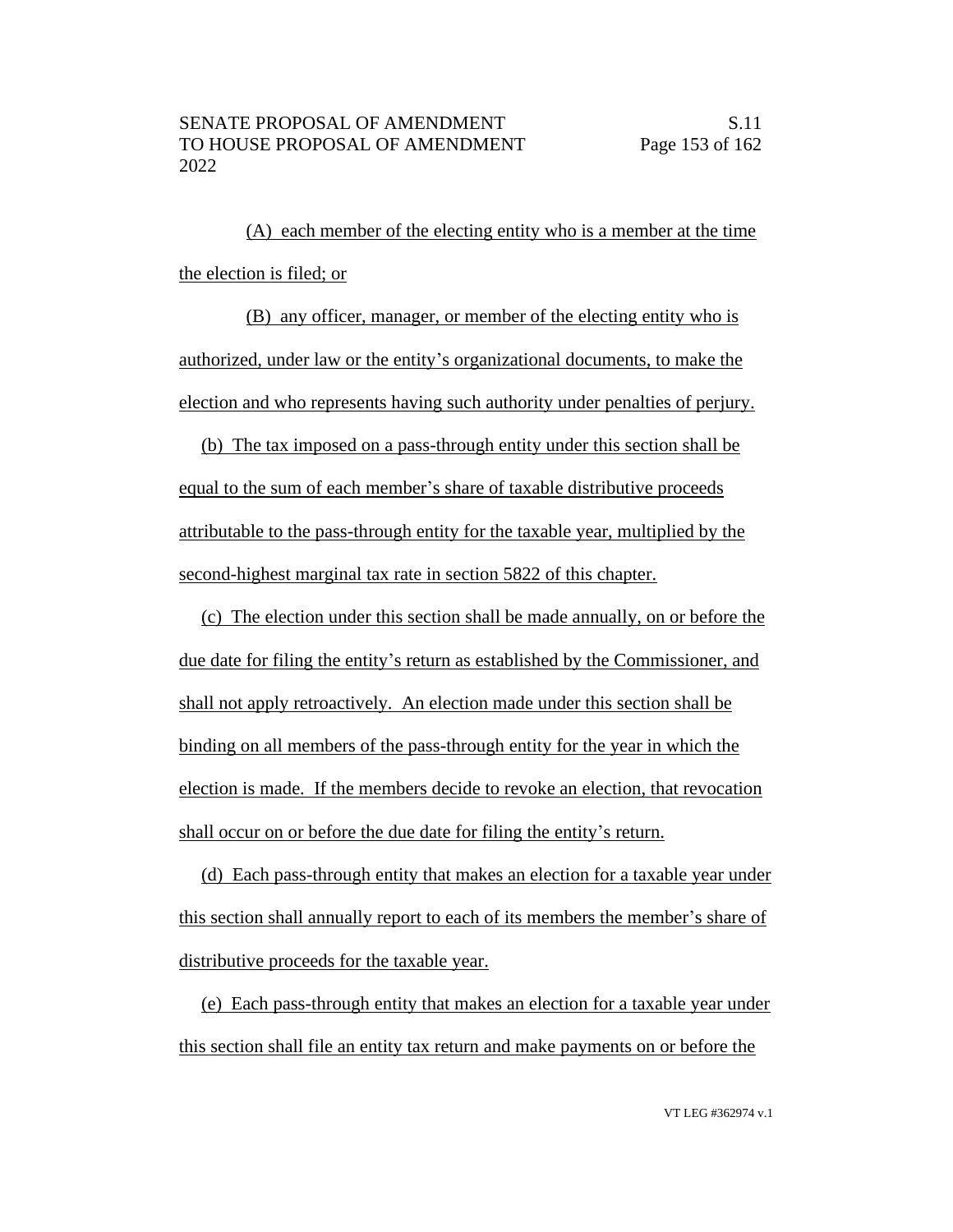15th day of the third month following the close of each entity's taxable year as determined for federal income tax purposes. A pass-through entity shall make estimated entity tax payments as provided under subchapters 10A and 10B of this chapter except that a pass-through entity shall make the estimated entity tax payments for residents and nonresidents alike.

(f) A member of a pass-through entity shall not be liable for the individual income tax imposed under section 5822 of this chapter and shall not be required to file an individual income tax return as prescribed under section 5861 of this chapter, provided:

(1) the member is a nonresident of this State; and

(2) the member's only Vermont income during the taxable year is

derived from a pass-through entity that has paid the tax imposed under this section on the member's Vermont income.

§ 5921c. REFUNDABLE INCOME TAX CREDIT; INDIVIDUAL

### MEMBERS OF PASS-THROUGH ENTITIES

An individual taxpayer of this State shall be entitled to a refundable credit against the income tax paid under this chapter for the taxable year, provided the individual is a member of a pass-through entity that elects under section 5921b of this chapter to be liable for and pay the pass-through entity business income tax during the taxable year. For each pass-through entity of which the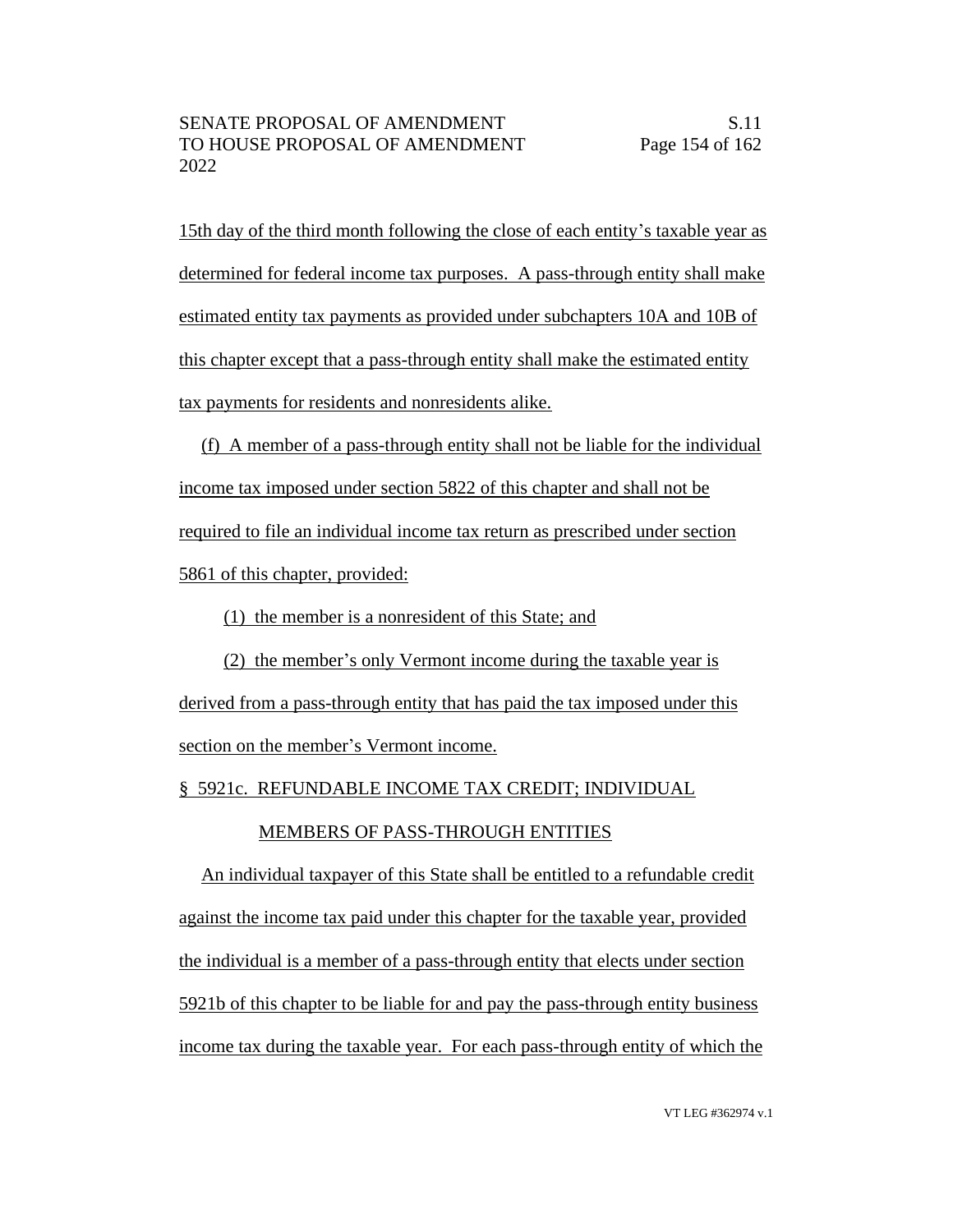individual is a member, the amount of the credit shall equal 90 percent of the individual's pro rata share of the tax paid under section 5921b of this chapter for the taxable year, and that credit shall be available to the member during the same taxable year. The credit under this section shall be available after the application of all other credits allowed by law and claimed by the individual during the taxable year.

Sec. 58a. 32 V.S.A. § 5825 is amended to read:

# § 5825. CREDIT FOR TAXES PAID TO OTHER STATES AND PROVINCES

#### \* \* \*

(c) The credit claimed under this section shall include an amount of the tax paid to another state that imposes a tax on the distributive proceeds of a passthrough entity, provided the other state's tax is substantially similar to the passthrough entity business income tax imposed under subchapter 10C of this chapter. The nonrefundable credit under this subsection shall equal 90 percent of the taxpayer's pro rata share of tax paid to another state, provided the amount of the credit does not exceed the amount of pass-through entity business income tax owed or that would have been owed if the pro rata share of tax paid were subject to the pass-through entity business income tax under subchapter 10C of this chapter. As used in this subsection, "distributive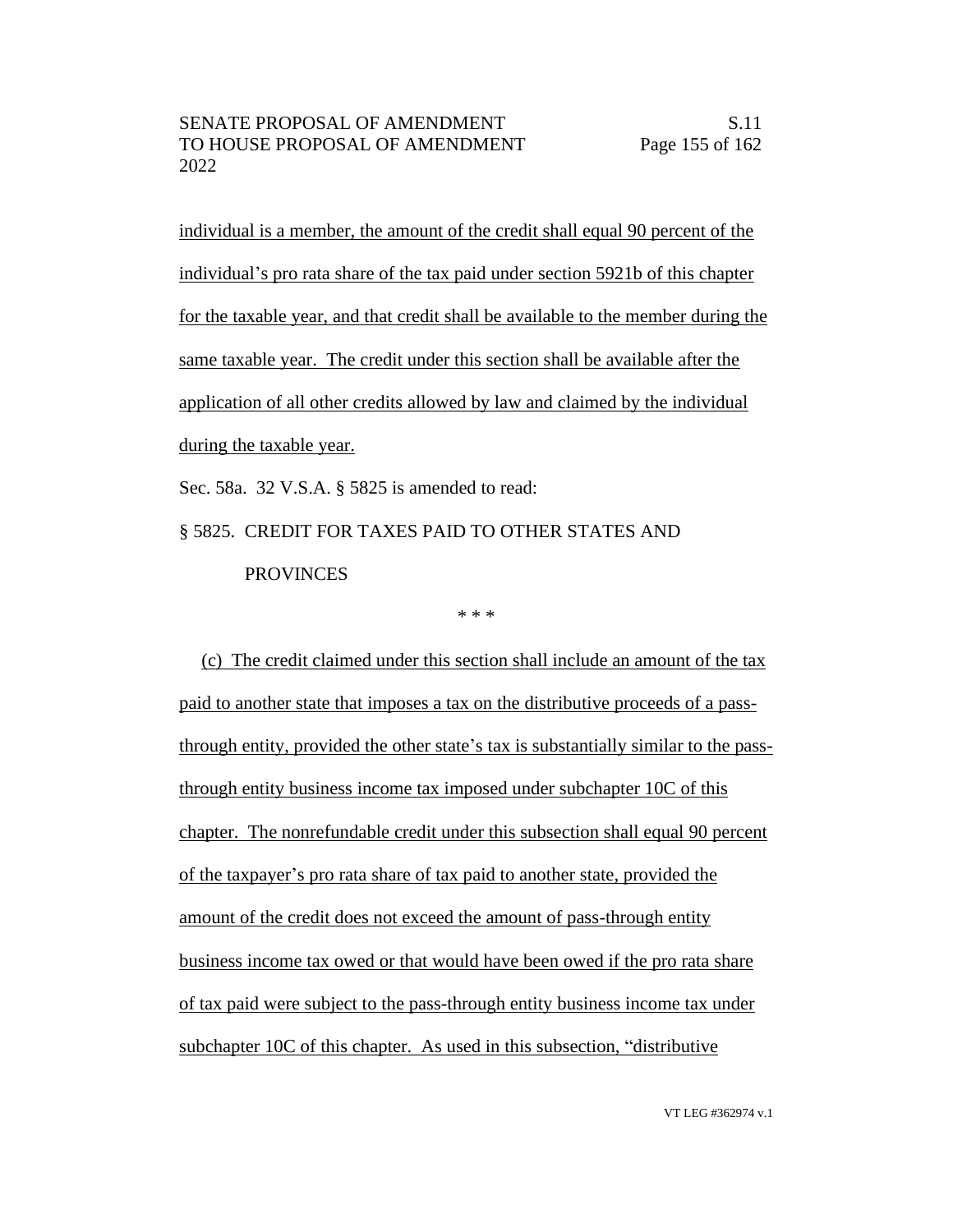proceeds" and "pass-through entity" shall have the same meanings as under section 5921a of this chapter.

# Sec. 58b. CONSENSUS ESTIMATE; REPORT; SALT DEDUCTION CAP WORK-AROUND

The Commissioner of Taxes, in consultation with the Joint Fiscal Office, shall conduct a fiscal analysis and reach a consensus estimate of the revenue impact to this State of the elective pass-through entity business income tax and credits created under this act. On or before January 15, 2023, the Commissioner and the Joint Fiscal Office shall submit a written report to the House Committees on Commerce and Economic Development and on Ways and Means and the Senate Committees on Economic Development, Housing and General Affairs and on Finance detailing the consensus estimate conducted under this section, including whether the consensus estimate demonstrates that the tax and credits created under this act are projected to have a neutral or positive impact on the revenues of this State.

\* \* \* Downtown Tax Credits \* \* \*

Sec. 59. 32 V.S.A. § 5930ee is amended to read:

§ 5930ee. LIMITATIONS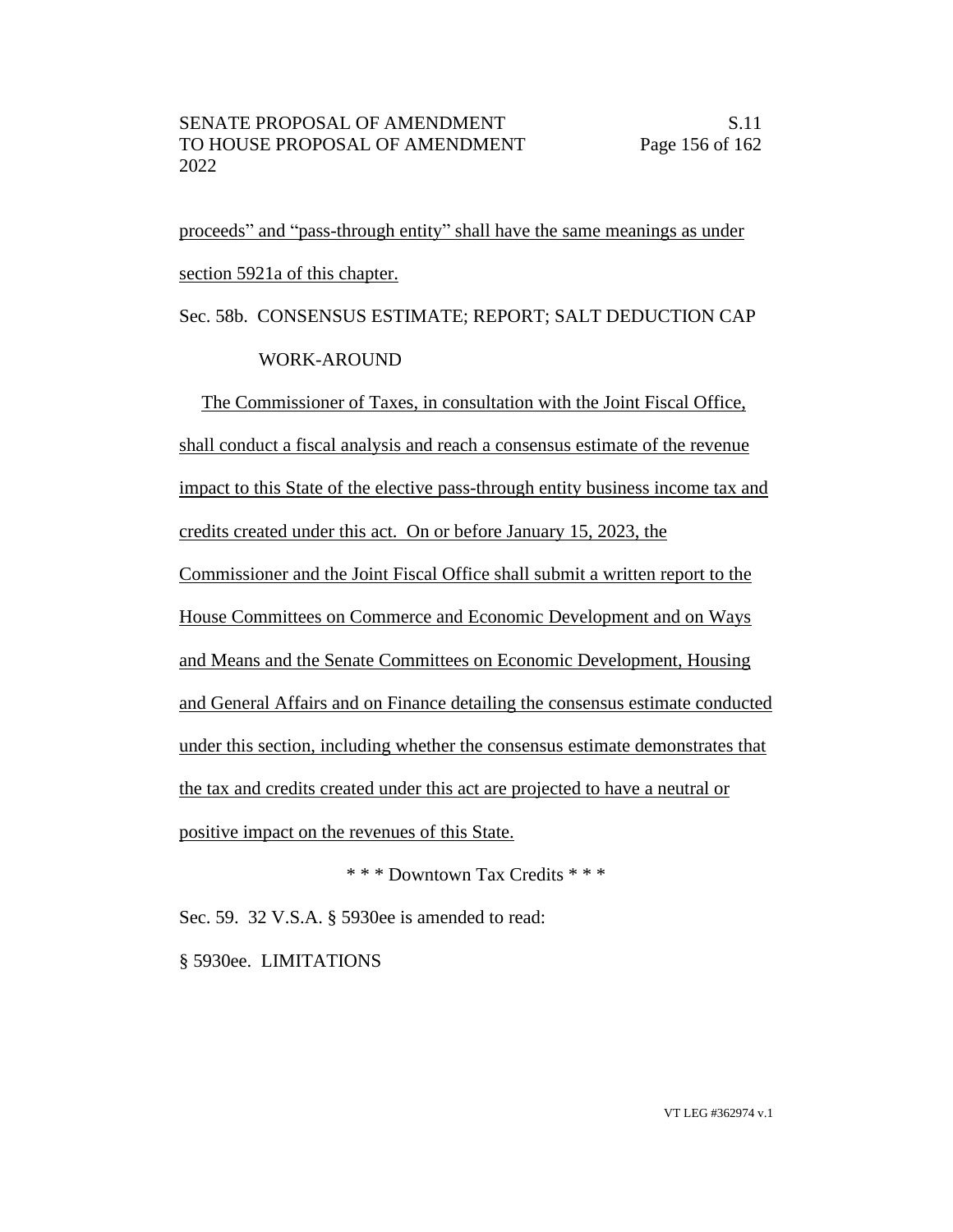Beginning in fiscal year 2010 2023 and thereafter, the State Board may award tax credits to all qualified applicants under this subchapter, provided that:

(1) the total amount of tax credits awarded annually, together with sales tax reallocated under section 9819 of this title, does not exceed \$3,000,000.00 \$4,350,000.00 with up to \$1,000,000.00 awarded to qualified projects in neighborhood development areas;

\* \* \*

Sec. 59a. 32 V.S.A. § 5930ee is amended to read:

#### § 5930ee. LIMITATIONS

Beginning in fiscal year 2023 2025 and thereafter, the State Board may award tax credits to all qualified applicants under this subchapter, provided that:

(1) the total amount of tax credits awarded annually, together with sales tax reallocated under section 9819 of this title, does not exceed \$4,350,000.00 with up to \$1,000,000.00 awarded to qualified projects in neighborhood development areas \$3,000,000.00;

\* \* \*

Sec. 59b. FY 2024 DOWNTOWN AND VILLAGE CENTER TAX CREDIT PROGRAM OFFSET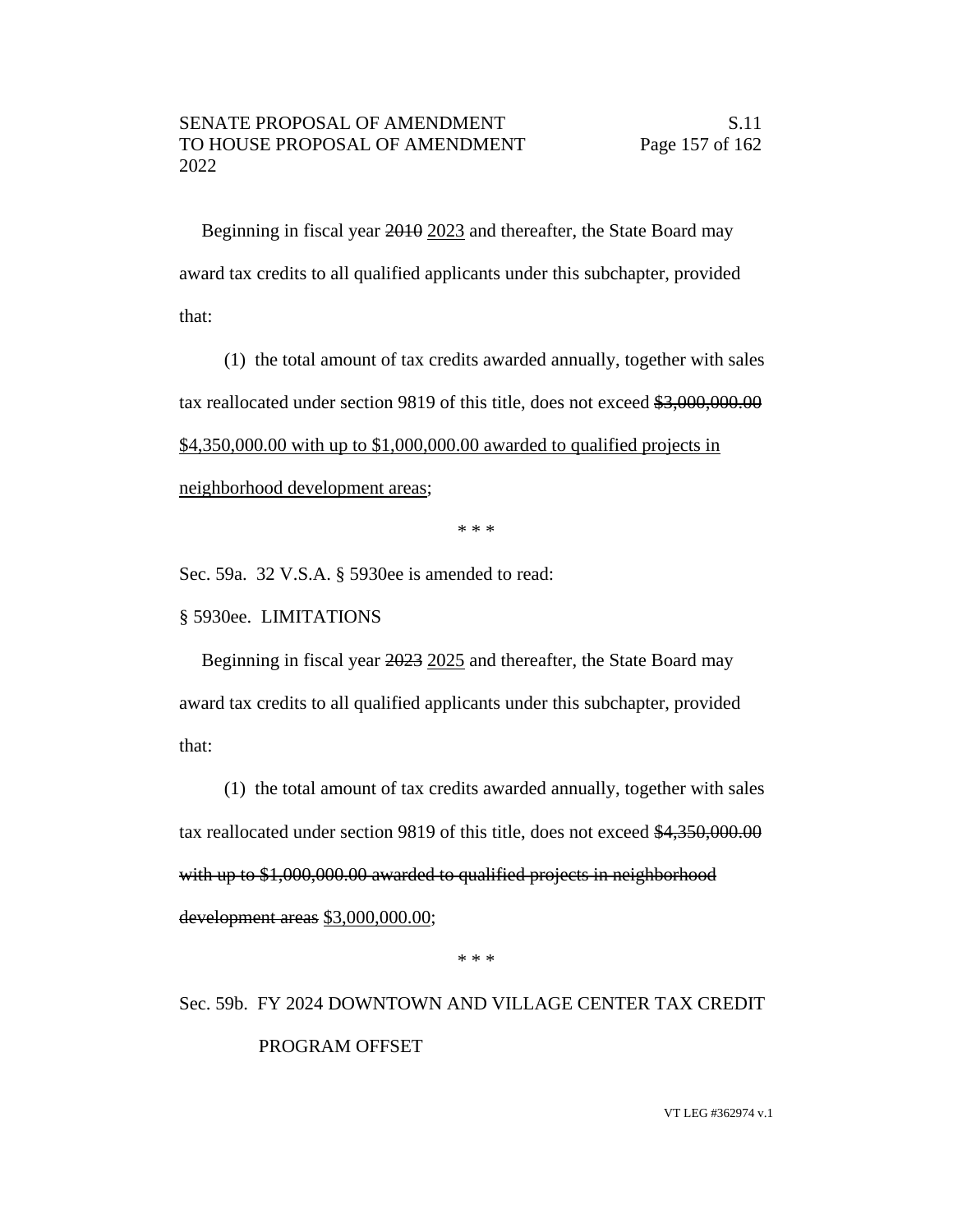In fiscal year 2023, the amount of \$1,350,000.00 shall be carried forward within the General Fund to be available in fiscal year 2024 to provide onetime increased fiscal capacity for the Downtown and Village Center Tax Credit

## Program.

Sec. 60. 9 V.S.A. § 2464e is added to read:

## § 2464e. ROBOCALLS; PROHIBITION; PENALTY

(a) Intent. It is the intent of the General Assembly in adopting this section:

(1) to create a State law prohibition on the use of automatic telephone

dialing systems and on the placement of robocalls to Vermont consumers that

is coextensive with the federal limitations created in the Telephone Consumer

Protection Act and the Telemarketing and Consumer Fraud and Abuse

Prevention Act; and

(2) to continue to permit certain robocalls to the extent they are allowed under federal law, including:

(A) calls made for an emergency purpose;

(B) calls made with the prior express written consent of the called

party;

(C) calls conveying messages that are purely informational;

(D) calls concerning the collection of a debt but not including calls

that attempt to sell consumers services to reduce debt;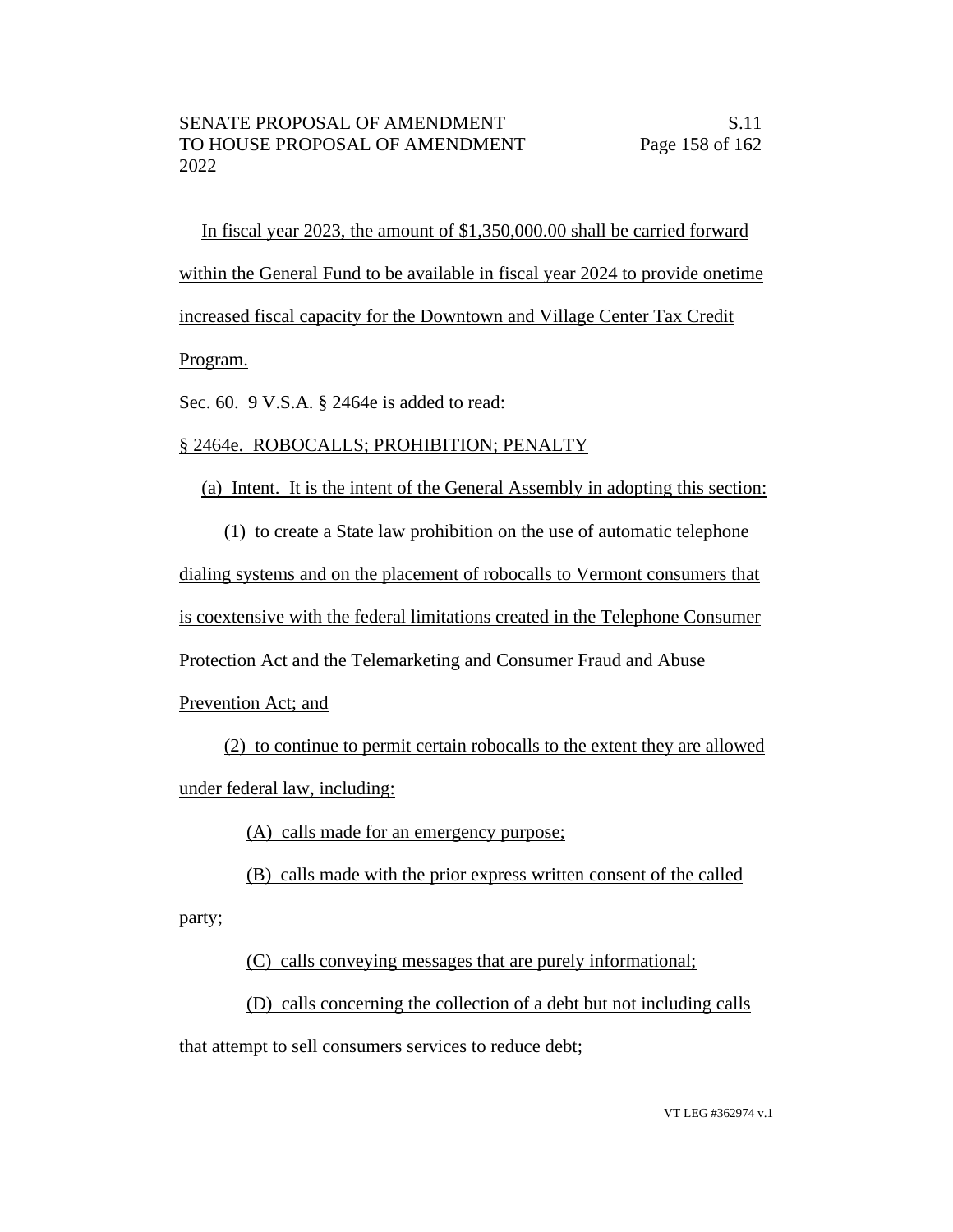(E) political calls;

(F) calls from health care providers; and

(G) messages from charities, provided that if the call originates from a person whom the charity hires to make a call on the charity's behalf, the call may only go to members of the charity or prior donors, and provided further that such callers include an automated option to allow a consumer to stop future calls.

(b) Definitions. As used in this section, "automatic telephone dialing system" means equipment that has the capacity:

(1) to store or produce telephone numbers to be called, using a random

or sequential number generator; and

(2) to dial such numbers.

(c) Prohibition. A person shall not initiate a telephone call to a Vermont consumer using an automatic telephone dialing system or an artificial or prerecorded voice in violation of the federal Telephone Consumer Protection Act, 47 U.S.C. § 227, or the federal Telemarketing and Consumer Fraud and Abuse Prevention Act, 15 U.S.C. §§ 6101–6108, and the regulations adopted pursuant to those laws.

(d) Civil violation.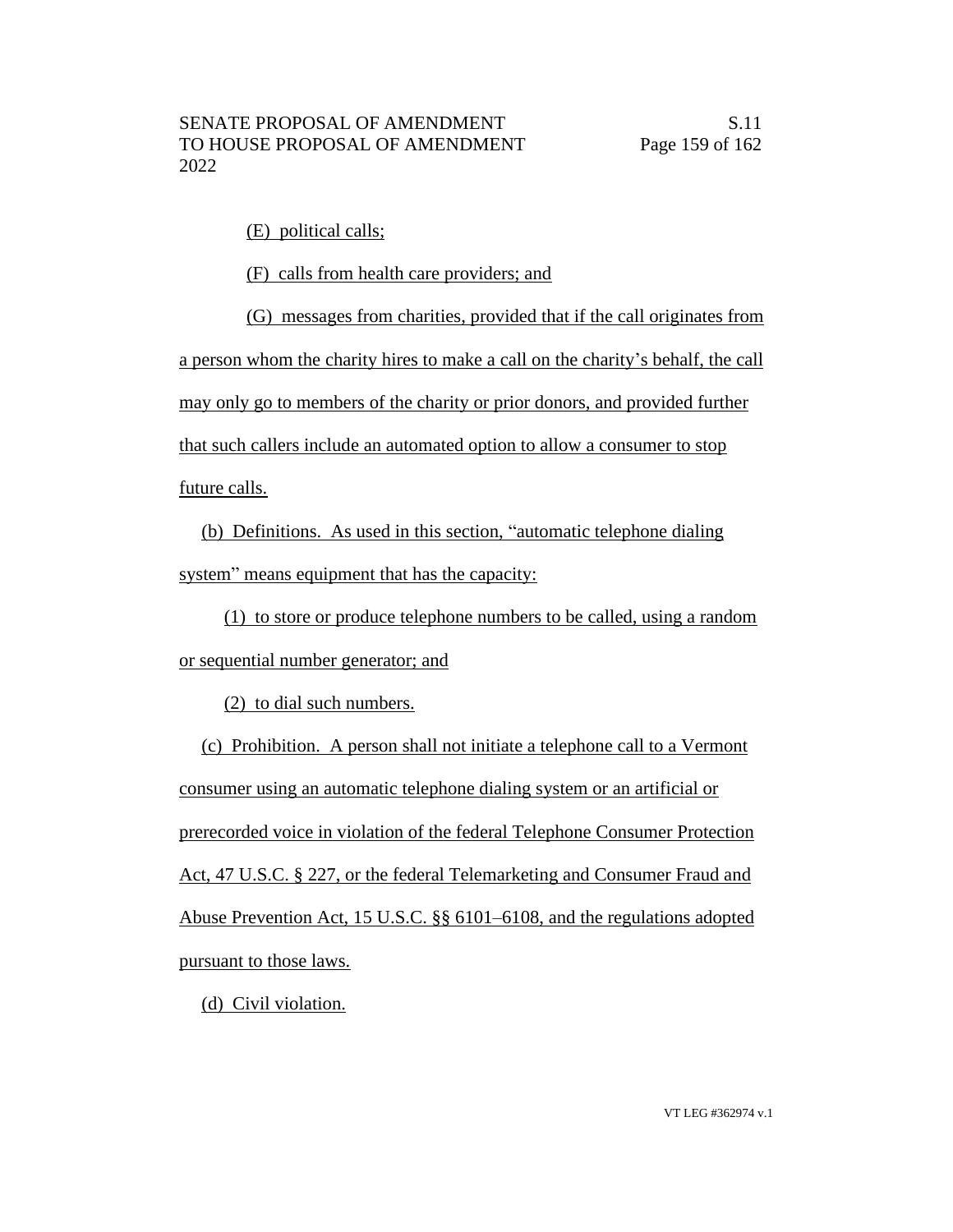(1) A violation of this section constitutes a violation of section 2453 of this title.

(2) Each prohibited telephone call constitutes a separate violation under this subsection.

(3)(A) A person who receives a telephone call in violation of this

section may bring an action in Superior Court for damages or a civil penalty,

injunctive relief, punitive damages in the case of a willful violation, and

reasonable costs and attorney's fees.

(B) The court may issue an award for the greater of a person's

damages or a civil penalty of \$500.00 for a first violation and \$1,000.00 for each subsequent violation.

(e) Criminal penalties.

(1) A person who violates this section shall be imprisoned for not more than 90 days or fined not more than \$1,000.00 per violation, or both.

(2) Each telephone call constitutes a separate violation under this subsection.

(f) The Attorney General shall exercise his or her authority and discretion to work cooperatively with other state and federal government entities to identify callers who initiate robocalls to consumers in violation of this section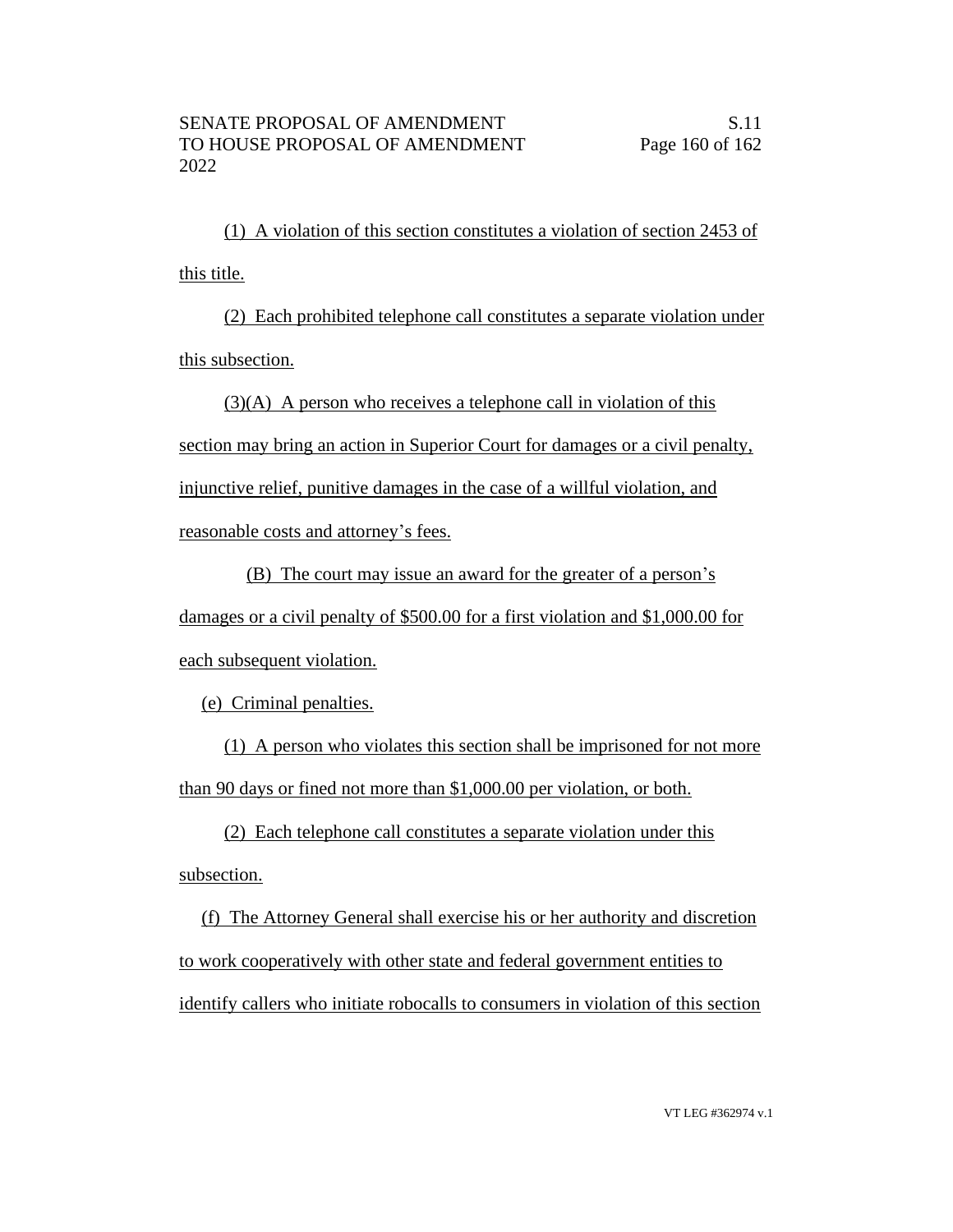and to enforce the provisions of this section regardless of the location of the caller.

Sec. 61. EFFECTIVE DATES

(a) This act shall take effect on July 1, 2022, except as otherwise provided in this section.

(b) Sec. 30 (18 V.S.A. § 9456) shall take effect on January 1, 2023 and

shall apply to hospital fiscal years 2024 and after.

(c) Sec. 49 (Capital Investment Grant Program), Sec. 50 (VEDA Short-

Term Forgivable Loan Program), and Sec. 15(b)–(d) (appropriations) shall take effect on passage.

(d) Notwithstanding 1 V.S.A. § 214, Sec. 55e (repeal of prior

unemployment insurance supplemental benefit) shall take effect retroactively on October 7, 2021.

(e)(1) Sec. 55f (temporary unemployment insurance supplemental benefit) shall take effect on July 1, 2022 and shall apply to benefit weeks beginning after that date.

(2) Secs. 55g (special fund), 55h (appropriation for temporary unemployment insurance supplemental benefit), and 55i (sunset of Unemployment Insurance Supplemental Benefit) shall take effect on July 1, 2022.